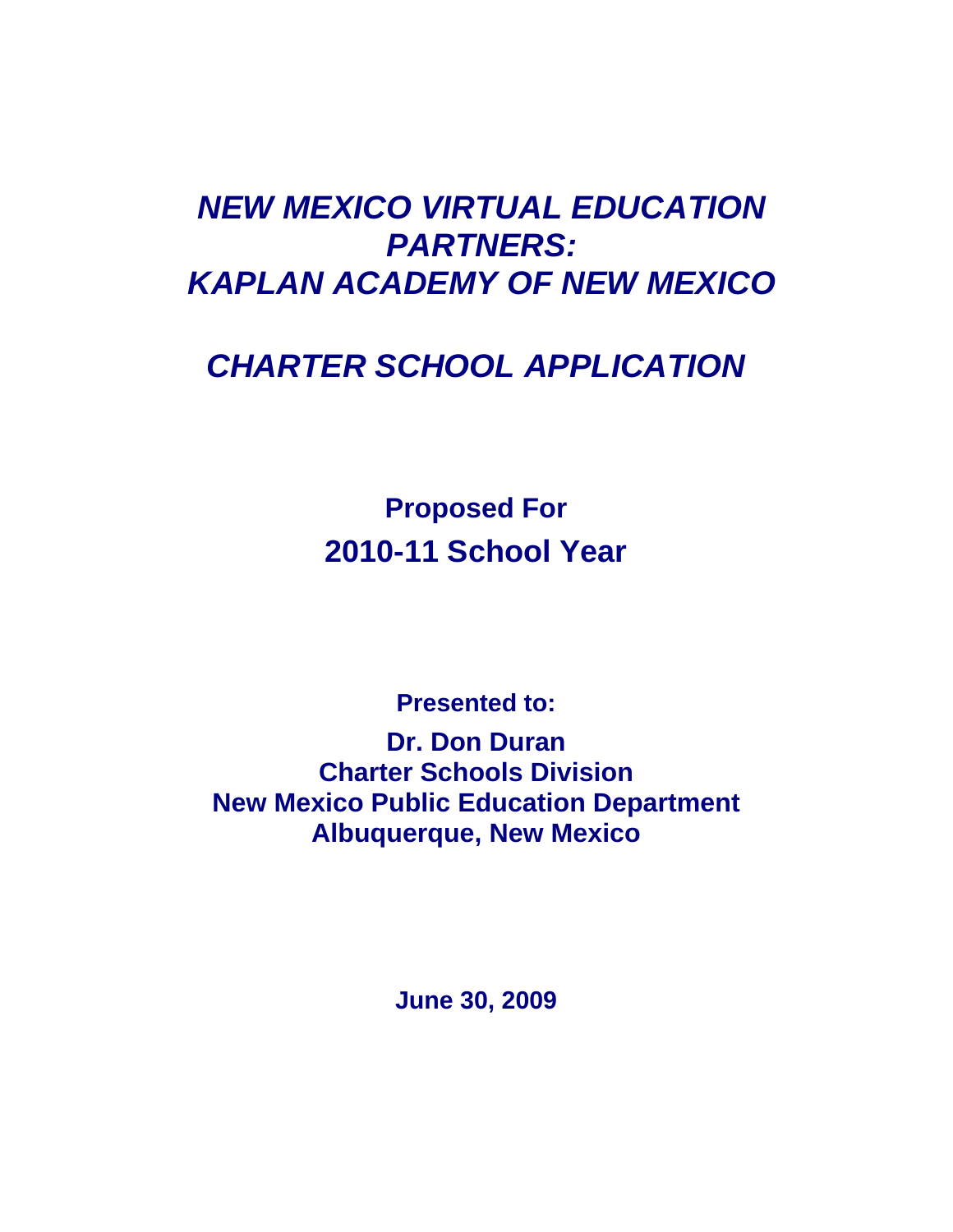| <b>Section Titles and Subsection Items</b>                 | <b>Page Number(s)</b> |
|------------------------------------------------------------|-----------------------|
| I. TABLE OF CONTENTS                                       | $\mathbf{1}$          |
| II. APPLICATION COVER SHEET/ABSTRACT                       | 3                     |
| <b>III. STATEMENT OF ASSURANCES</b>                        | 5                     |
| IV. CHARTER SCHOOL MISSION AND STATEMENT OF<br><b>NEED</b> | 8                     |
| <b>V. EDUCATIONAL PLAN</b>                                 | 13                    |
| A. CURRICULUM FRAMEWORK                                    | 13                    |
| <b>B. EDUCATIONAL PROGRAM</b>                              | 32                    |
| C. STUDENT PERFORMANCE EXPECTATIONS                        | 34                    |
| D. PLAN FOR EVALUATING STUDENT PERFORMANCE                 | 37                    |
| E. SPECIAL POPULATIONS                                     | 41                    |
| VI. FINANCIAL PLAN                                         | 44                    |
| A. BUDGET                                                  | 44                    |
| <b>B. FISCAL MANAGEMENT</b>                                | 47                    |

# **I. TABLE OF CONTENTS**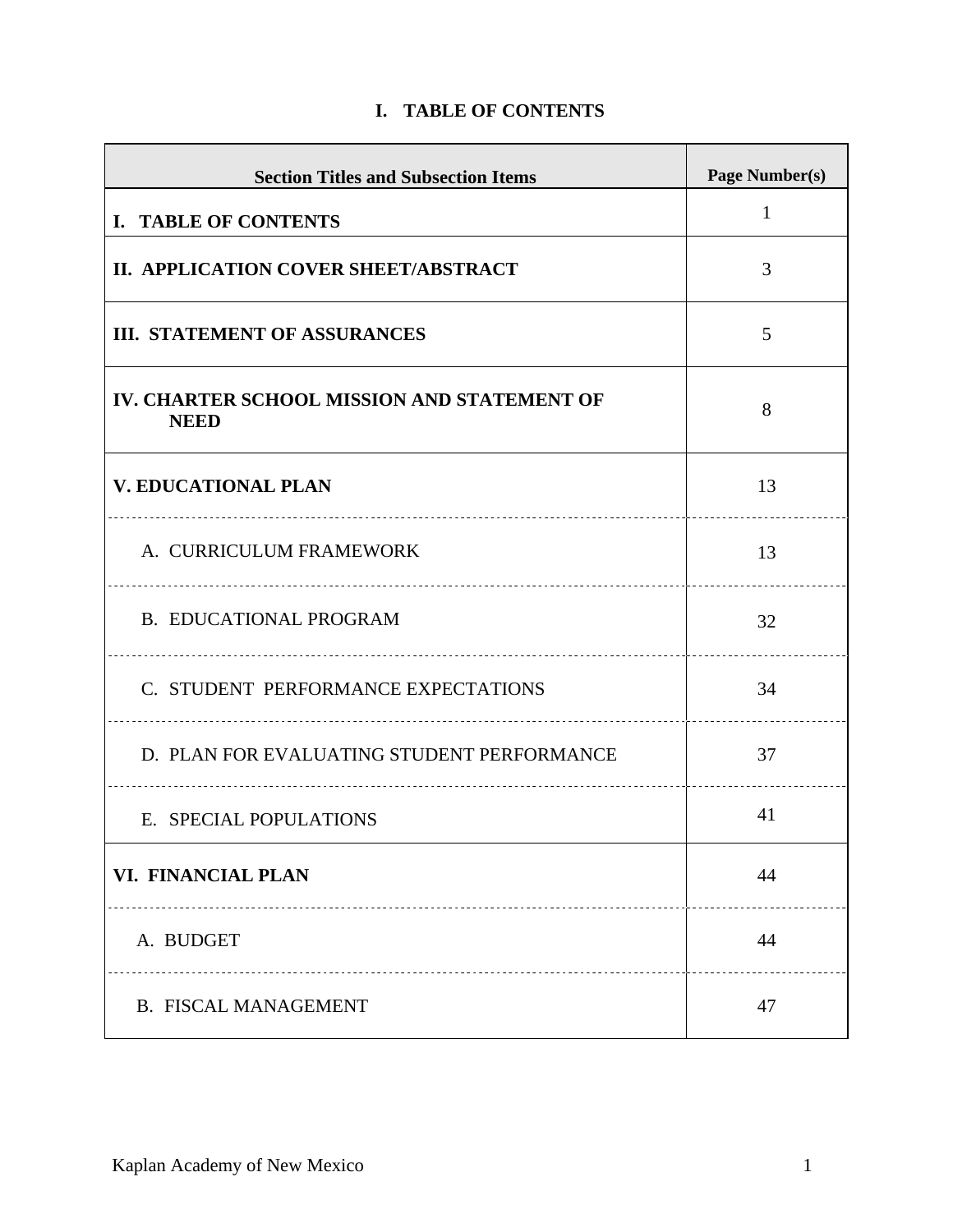| VII. GOVERNANCE/MANAGEMENT PLAN                                  | 50 |
|------------------------------------------------------------------|----|
| A. GOVERNANCE STRUCTURE                                          | 50 |
| B. DESCRIPTION OF THE GOVERNING BODY                             | 53 |
| C. PARTNERSHIPS (IF applicable)                                  | 59 |
| D. SCHOOL ORGANIZATIONAL STRUCTURE                               | 60 |
| E. EMPLOYEE RELATIONS                                            | 61 |
| F. STUDENT ENROLLMENT PROCEDURES AND DISCIPLINE<br><b>POLICY</b> | 65 |
| <b>G. FACILITIES</b>                                             | 71 |
| H. OTHER STUDENT SERVICES                                        | 72 |
| <b>VIII. REQUIREMENTS</b>                                        | 73 |
| A. LEGAL LIABILITY AND INSURANCE COVERAGE                        | 73 |
| <b>B. WAIVERS</b>                                                | 73 |
| IX. APPENDICES                                                   | 79 |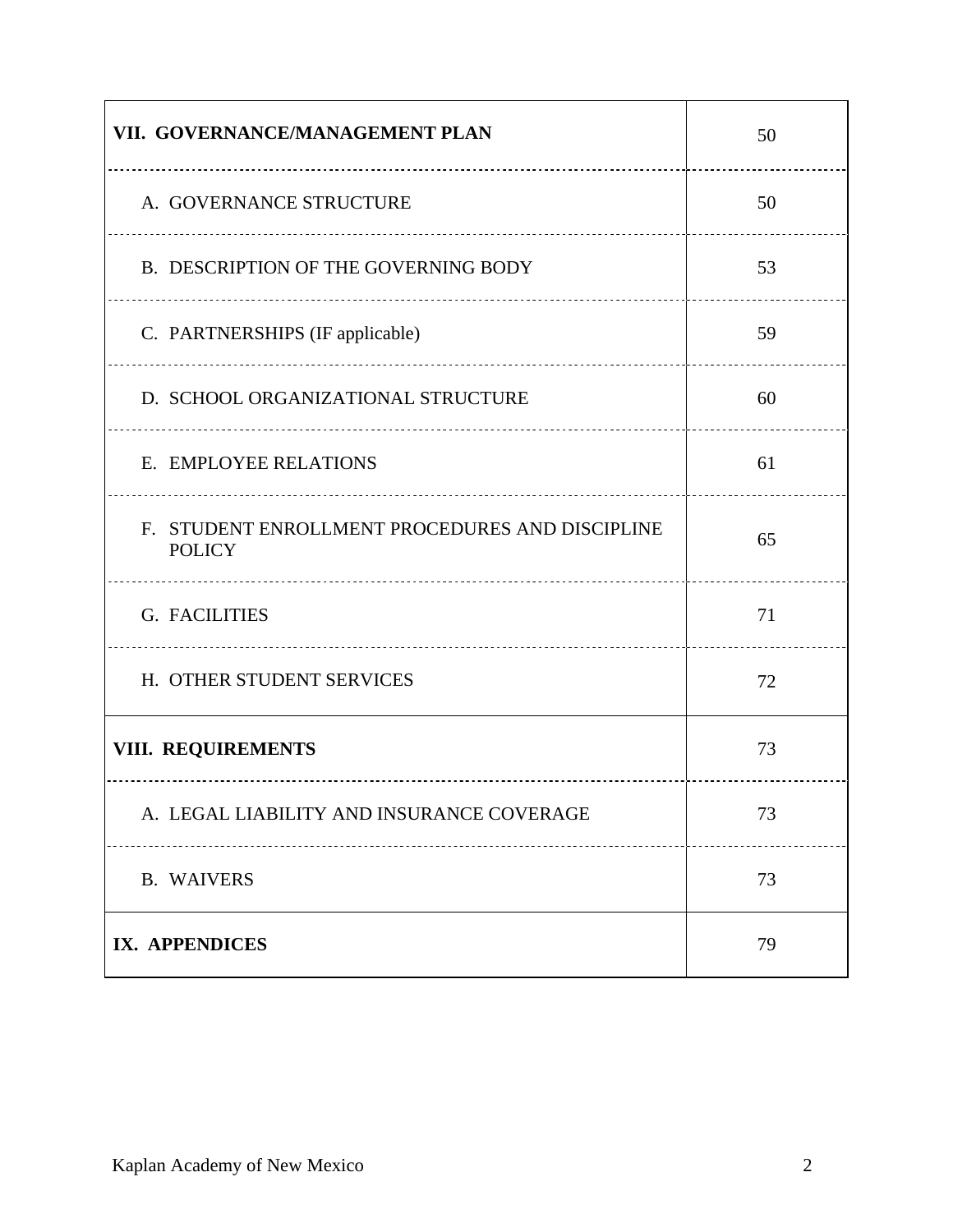# **II. APPLICATION COVER SHEET/ABSTRACT**

| <b>School Information:</b>                    |                                                                                                                                                                                                                                |  |  |  |
|-----------------------------------------------|--------------------------------------------------------------------------------------------------------------------------------------------------------------------------------------------------------------------------------|--|--|--|
|                                               |                                                                                                                                                                                                                                |  |  |  |
|                                               |                                                                                                                                                                                                                                |  |  |  |
|                                               |                                                                                                                                                                                                                                |  |  |  |
|                                               | School District within which the school will be located__________________________                                                                                                                                              |  |  |  |
| <b>Contact Information:</b>                   |                                                                                                                                                                                                                                |  |  |  |
|                                               | Primary Contact Person                                                                                                                                                                                                         |  |  |  |
|                                               |                                                                                                                                                                                                                                |  |  |  |
|                                               | $City$ $City$ $Zip$ $Zip$                                                                                                                                                                                                      |  |  |  |
|                                               | Daytime Tel $(\_\_\_\_)$                                                                                                                                                                                                       |  |  |  |
|                                               |                                                                                                                                                                                                                                |  |  |  |
|                                               |                                                                                                                                                                                                                                |  |  |  |
|                                               |                                                                                                                                                                                                                                |  |  |  |
|                                               | $City$ $City$ $Zip$ $Step$ $Zip$                                                                                                                                                                                               |  |  |  |
|                                               | Daytime Tel $(\_\_\_\_)$                                                                                                                                                                                                       |  |  |  |
|                                               | Alternate Tel (Champion Communication E-mail E-mail E-mail Communication Communication Communication Communication Communication Communication Communication Communication Communication Communication Communication Communica |  |  |  |
| <b>Partner Organizations (if applicable):</b> |                                                                                                                                                                                                                                |  |  |  |
|                                               | Kaplan Virtual Education                                                                                                                                                                                                       |  |  |  |
|                                               |                                                                                                                                                                                                                                |  |  |  |

#### **Enrollment Information:**

*NOTE: If the charter school will be located in a school district that has a total enrollment of not more than one thousand three hundred (1,300) students, the charter school's proposed enrollment for all grades, in combination with any other charter school's enrollment for all grades, will neither equal nor exceed ten (10) percent of the total MEM of that school district [6.80.4.9.C.6 NMAC]* 

Grade span at full enrollment \_\_\_\_\_\_\_\_\_Total number of students at full enrollment \_\_\_\_\_\_\_\_\_\_

Complete the chart, indicating phase-in grades if applicable.

| <b>School Year</b>  |         | <b>Grade Levels</b> | <b>Total Projected</b><br><b>Student Enrollment</b> |
|---------------------|---------|---------------------|-----------------------------------------------------|
| First Year          | 2010-11 |                     |                                                     |
| Second Year 2011-12 |         |                     |                                                     |
| Third Year          | 2012-13 |                     |                                                     |
| Fourth Year         | 2013-14 |                     |                                                     |
| Fifth Year          | 2014-15 |                     |                                                     |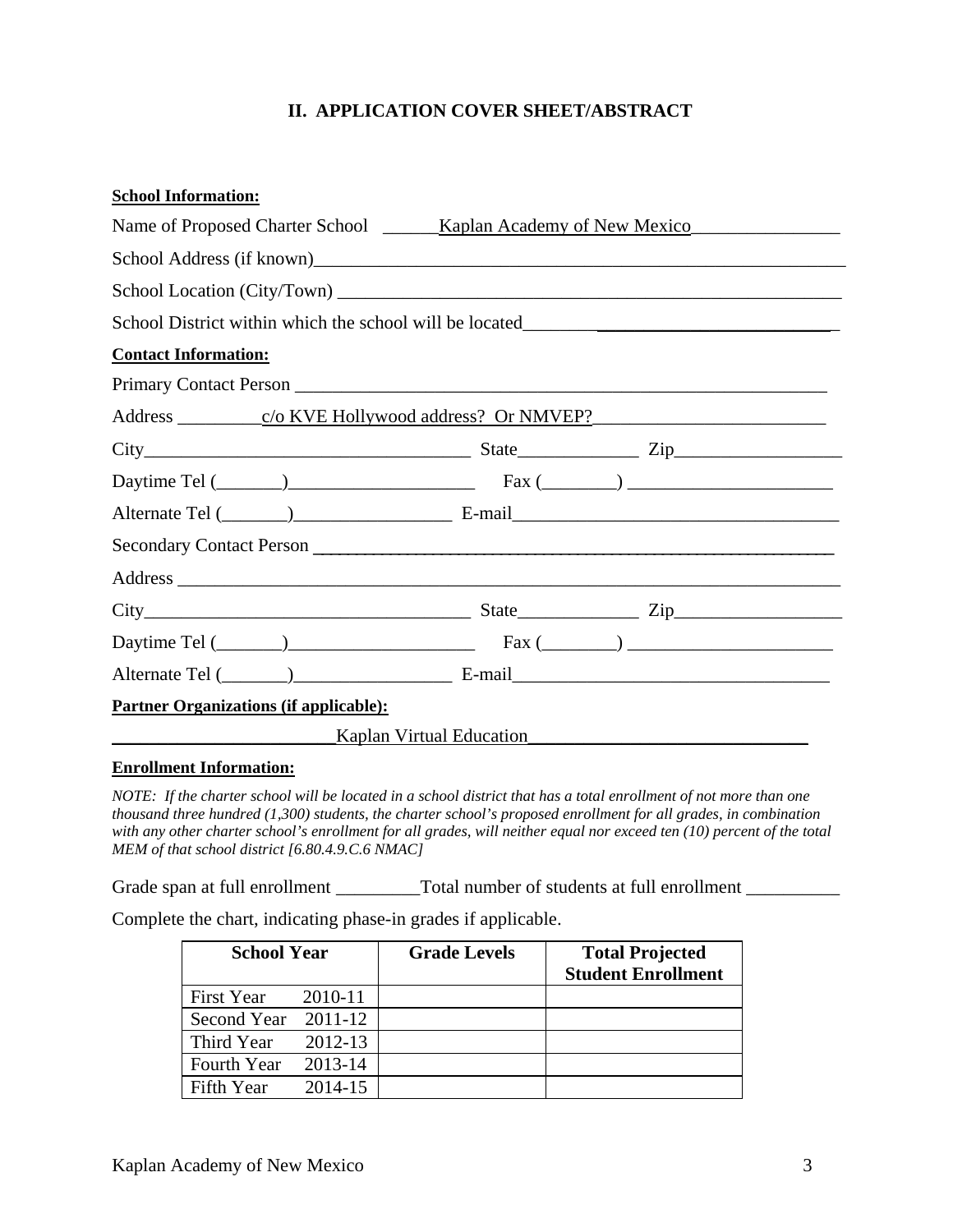## **Abstract of Proposed Charter School:**

Provide an abstract (summary) in narrative form that succinctly describes the proposed charter school. Include in the narrative, the school's proposed location, grade levels, enrollment, mission, and educational philosophy and approach. This abstract is to be limited to one page.

New Mexico Virtual Education Partners (NMVEP) is proposing a statewide public charter school to serve students in grades 6 through 12, expanding later to include grades 4 through 12. As a statewide school that provides online learning opportunities via the internet, the school will have an administrative office in Santa Fe but will not require a physical school location. NMVEP's primary partner in this endeavor is Kaplan Virtual Education, and we propose to name the school Kaplan Academy of New Mexico (KANM).

NMVEP was formed to bring the strengths of virtual education to the diverse New Mexico student population by creating one school that can meet multiple student needs and create one, connected learning community among students across the state with a focus on math, science and technology-based instruction.

Such a school will benefit students looking for more rigorous and advanced course work, particularly in the areas of math and science, through Honors and AP offerings; ELL and special education students who need individualized and targeted support; and students living in smaller districts where choice is limited with respect to differentiated courses and electives.

Most virtual schools aim for a flexible curriculum that does not mandate that all students demonstrate their knowledge and skills in identical ways or at identical times. Although this is an innovative departure from conventional school scheduling, too often the primary goals remain conventional, being largely focused on achieving "mastery" of standardized content as measured by conventional test scores.

The NMVEP founders seek to go beyond this baseline virtual model in two important ways. First, we seek to develop a program and a teaching corps that is ever mindful of opportunities to use instruction to help students develop the reasoning, evaluating and discerning skills that they will find useful across all the varying functions and roles they will play in their homes, schools and communities. Second, we seek to impart not only knowledge, skills and abilities, but also the confidence, creativity, and resourcefulness to deploy them adaptively in the  $21<sup>st</sup>$  century.

Perhaps the most unique feature of this program is that students will receive intensive academic instruction and support from state-certified educators, who use analyses of student performance data to create individual learning paths for each student, and targeted interventions for struggling learners. This is a radical departure from other virtual models which are essentially home schooling, independent study, and/or heavily rely on parents for academic coaching.

Presently, the benefits of flexible, data-driven virtual schooling are not widely available to New Mexico students. These benefits include instruction that is more freely scheduled, flexibly paced, individually targeted, and closely monitored than a traditional "brick and mortar" classroom.

The Kaplan Academy of New Mexico can bring these benefits to a wider student population. KANM's educational program is designed to promote higher levels of engagement; motivate students toward self-directed learning and individual success; ensure content mastery; and balance the advantages of traditional and virtual classroom approaches. The school's founders believe that if given the opportunity via a stimulating, engaging, teacher-led educational program, many students will demonstrate an interest and aptitude for self-directed virtual learning.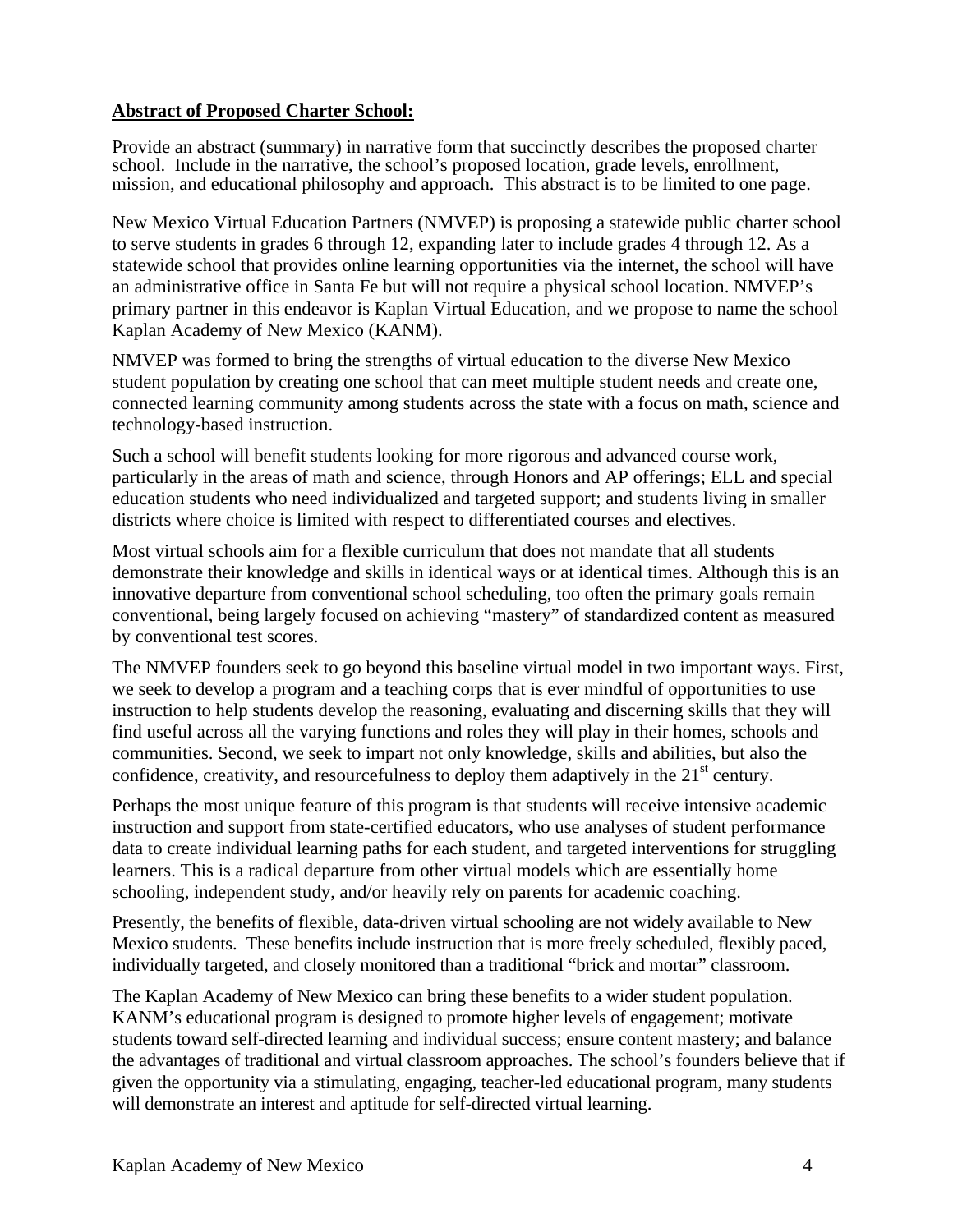#### **III. STATEMENTS OF ASSURANCES**

*This form must be signed by a duly-authorized representative of the applicant group and submitted with the final application. An application will be considered incomplete if it is not accompanied by the Statements of Assurances.* 

#### STATE OF NEW MEXICO )

 $\overline{\phantom{a}}$ COUNTY OF  $\qquad$  )

- I, \_\_\_\_\_\_\_\_\_\_\_\_\_\_\_\_\_\_\_\_\_\_\_\_\_\_\_\_\_\_\_, after being duly sworn, state as follows:
- 1. My name is  $\frac{1}{\sqrt{1-\frac{1}{2}}}\$  and I reside in  $\frac{1}{\sqrt{1-\frac{1}{2}}}\$
- 2. I am the authorized representative of the governing body, or applicant group, for \_\_\_KAPLAN ACADEMY OF NEW MEXICO\_\_\_\_\_\_\_\_\_\_\_\_\_\_\_ (*name of school*) to be located at \_\_\_\_\_\_\_\_\_\_\_\_\_\_\_\_\_\_\_\_\_\_\_\_\_\_\_\_\_\_\_\_\_\_\_\_\_\_\_\_\_\_\_\_\_\_\_\_\_\_ , I certify that,

if awarded a charter:

- 1. The CHARTER SCHOOL's admission process shall not discriminate against anyone regarding race, gender, national origin, color, ability level, or age.
- 2. If more students apply than can be accommodated, The CHARTER SCHOOL shall admit students on the basis of a lottery.
- 3. The CHARTER SCHOOL's admission processes shall be in compliance with Section 22-8B-4.1 NMSA 1978.
- 4. The CHARTER SCHOOL shall be a nonsectarian, non-religious, and non-home-based public school.
- 5. Except as otherwise provided in the Public School Code, the CHARTER SCHOOL shall not charge tuition or have admission requirements.
- 6. The CHARTER SCHOOL shall comply with all state and federal health and safety requirements applicable to public schools, including those health and safety codes relating to educational building occupancy.
- 7. The governing body shall not contract with a for-profit entity for the management of the CHARTER SCHOOL.
- 8. The CHARTER SCHOOL shall comply with all applicable state and federal laws and rules related to providing special education services.
- 9. The CHARTER SCHOOL shall avoid apparent and actual conflicts of interest when administering grants and entering into contracts for equipment and services.
- 10. The CHARTER SCHOOL shall comply with conflict of interest provisions identified in the New Mexico Procurement Code, Section 13-1-128 et seq. NMSA 1978 and the Prohibited Sales Act, Section 22-21-1 et seq. NMSA 1978; and the federal regulations at 34 CFR 75.525 and 80.36.
- 11. The CHARTER SCHOOL shall ensure that criminal background checks are conducted on all employees in accordance with Section 22-10A-5 NMSA 1978.
- 12. The CHARTER SCHOOL shall develop written procurement procedures and conduct all procurement transactions in a manner that provides open and fair competition.
- 13. The CHARTER SCHOOL shall comply with the Age Discrimination Act of 1975, Title VI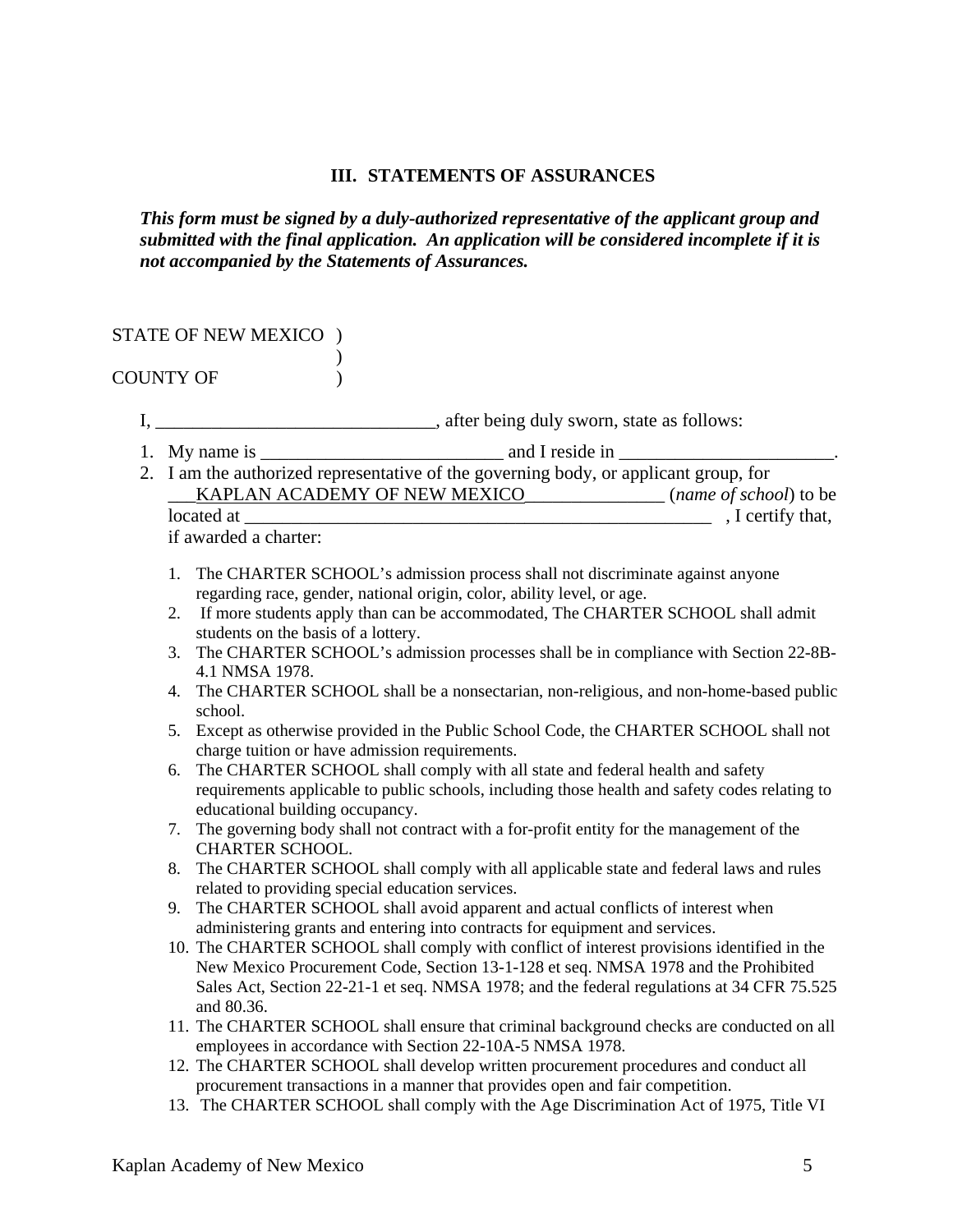#### *(Statements of Assurances page 2 of 3)*

- 14. of the Civil Rights Act of 1964, Title IX of the Education Amendments of 1972, Section 504 of the Rehabilitation Act of 1973, and part B of the Individuals with Disabilities Education Act;
- 15. The CHARTER SCHOOL shall provide equitable access to and participation in its federally assisted program for students, teachers, and other program beneficiaries with special needs.
- 16. The CHARTER SCHOOL shall be economically sound and the fiscal management shall comply with all applicable federal and state laws, regulations and rules relative to fiscal procedures.
- 17. The CHARTER SCHOOL shall provide to the Public Education Commission by the sooner of the end of the planning year or within ten (10) days of receipt of any federal or state stimulus funds a detailed plan indicating how the CHARTER SCHOOL will manage its fiscal responsibilities, the plan will include a description of the internal control procedures that the charter school will utilize to safeguard assets, segregate its payroll and other check disbursement duties, provide reliable financial information, promote operational efficiency, and ensure compliance with all applicable federal statutes and regulations and state statutes and rules relative to fiscal procedures.
- 18. Meetings of the CHARTER SCHOOL Governing Body shall comply with the New Mexico Open Meetings Act, Sections 10-15-1 et seq., NMSA 1978.
- 19. The CHARTER SCHOOL shall adopt policies and procedures of the governing body, that address governance, relationship to staff, professional development, the role of the governing body in policy-making, personnel decisions, budgeting, and operation of the school, including how decisions will be made.
- 20. The Governing Body or head administrator of the CHARTER SCHOOL shall recognize and work with employee labor representatives, if any.
- 21. The CHARTER SCHOOL shall produce a certificate of occupancy prior to opening a facility for use as a school; the facility shall meet all applicable federal and state health, safety and code requirements and be suitable for use as a school.
- 22. The CHARTER SCHOOL shall develop and maintain a plan for addressing code, accessibility, health and safety requirements as well as operation, maintenance and repair of any facility it seeks to use as a school.
- 23. The CHARTER SCHOOL shall develop personnel policies that comply with all applicable federal and state labor laws, regulations and rules implementing them and shall submit the policies to the Public Education Department for comment prior to the hiring of any employees.

I hereby certify that the information submitted in this application for a charter is true to the best of my knowledge and belief. I understand that I am the authorized representative of the applicant group, or the governing body, of this charter school.

*[Signatures required on next page]*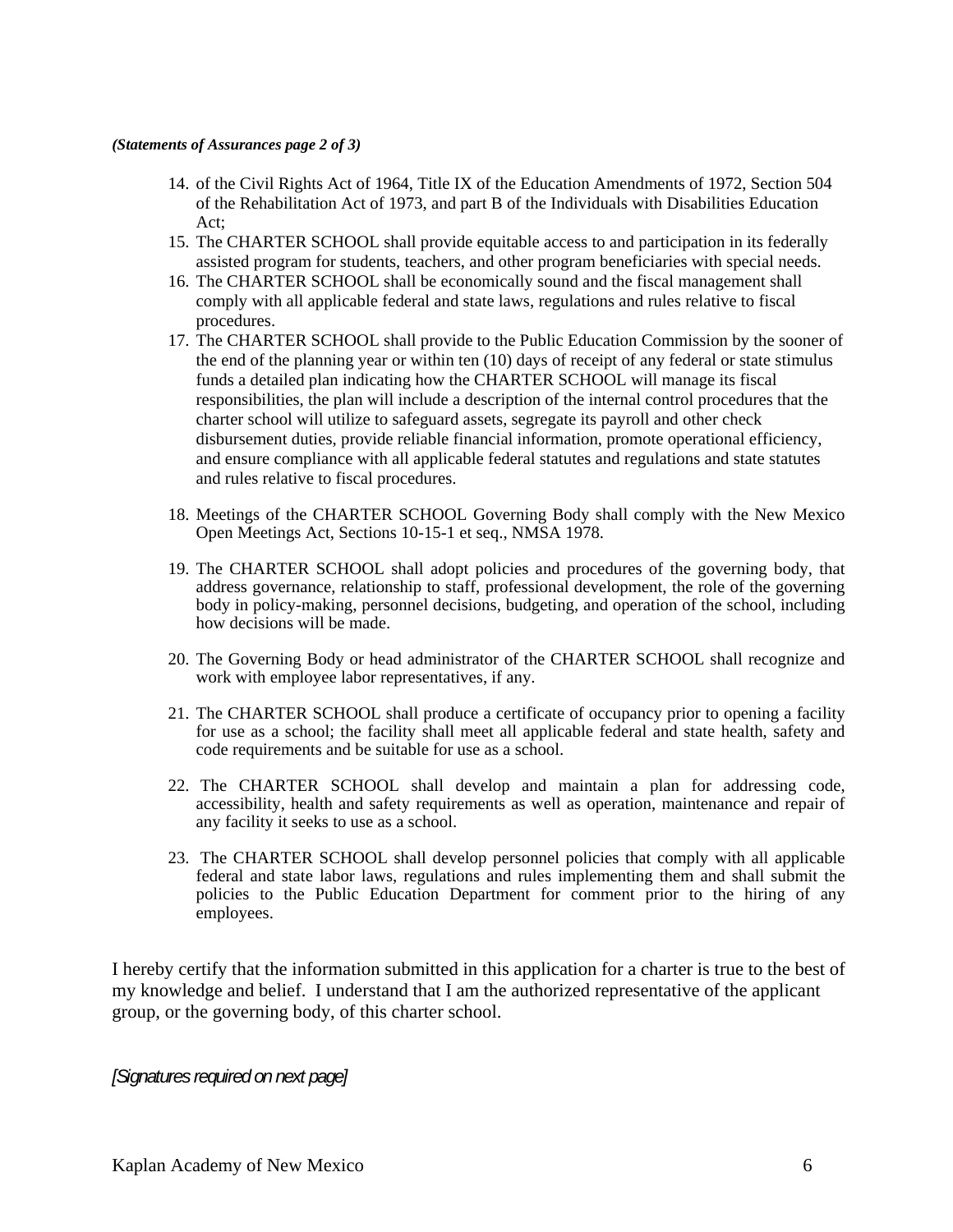| [Signature]                                                                   | Date |
|-------------------------------------------------------------------------------|------|
| _, representative of the applicant group, or governing body                   |      |
| member, of the proposed __Kaplan Academy of New Mexico________Charter School. |      |
| Subscribed and sworn to before me, this ______ day of ____________, 20___.    |      |
| [Notary Seal:]                                                                |      |
| [signature of Notary]                                                         |      |
| [typed name of Notary]                                                        |      |
| NOTARY PUBLIC                                                                 |      |
| My commission expires:<br>, 20                                                |      |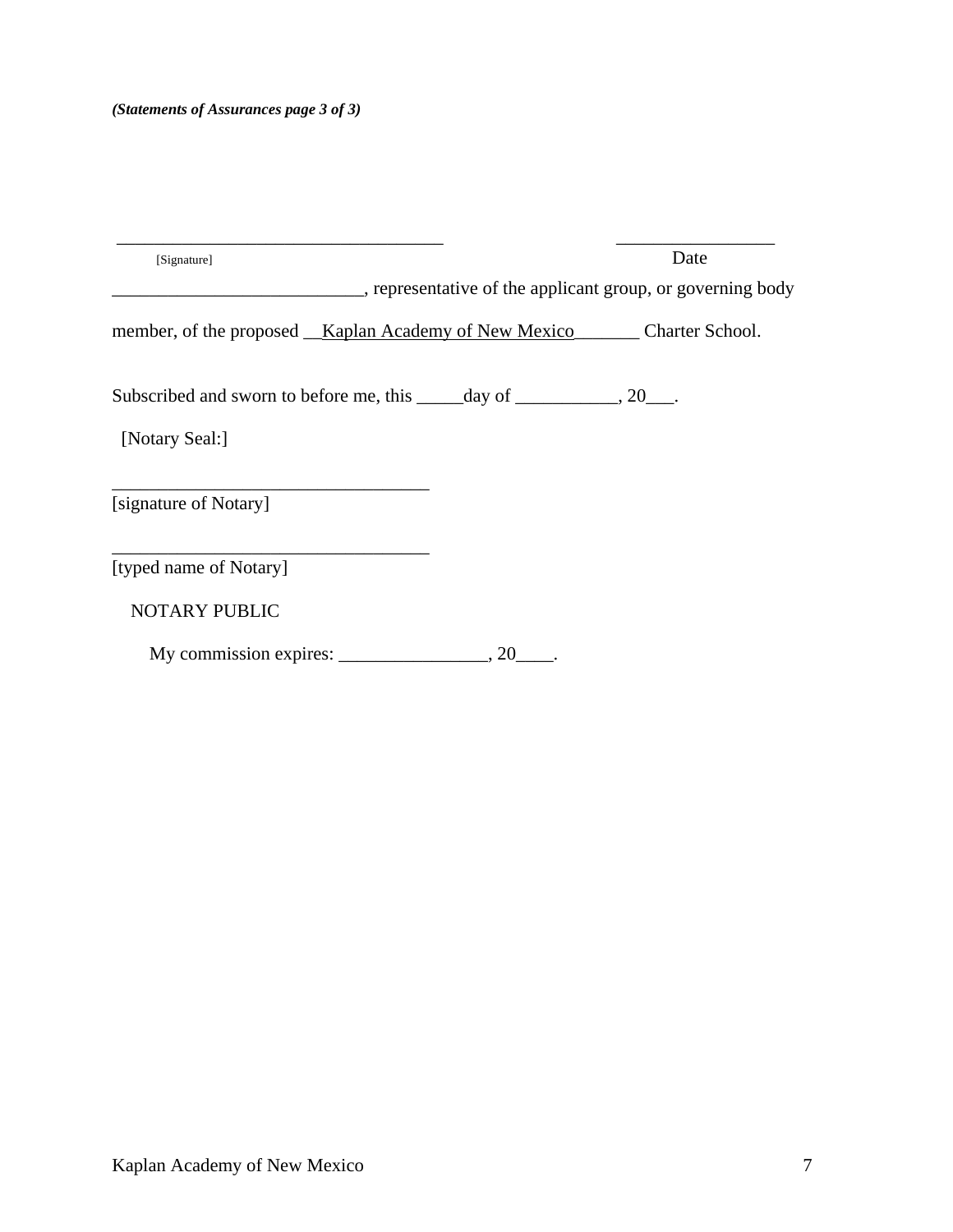# **IV. CHARTER SCHOOL MISSION AND STATEMENT OF NEED**

The Charter School Mission Statement should communicate the essence of the school to stakeholders and to the public and should provide the focal point to which all other sections of the school's plans align. In addition, the proposed charter school and its mission must be in the best interest of the students and community that it proposes to serve.

- Provide a clear and compelling **Mission Statement** for the school that includes the following components:
	- o Who the school seeks to serve;
	- o What the school seeks to accomplish;
	- o What methods the school will use.
- Provide a response to the following question: **How will the school know if it is achieving its mission** as stated above? The response must include school level or organizational goals that are measurable and directly support the Mission Statement. *(NOTE: Specific measurable student performance expectations [student goals] should be addressed in section IV, Educational Plan.)*
- Provide an **explanation of need** that describes how the proposed charter school is in the best interest of the students and community that it proposes to serve. Include a demographic description of the student and community population within which the school will be located.

## **Mission Statement**

The mission of Kaplan Academy of New Mexico (KANM) is to bring the strengths of virtual education to the diverse New Mexico student population by creating one school that can meet multiple student needs and create one, connected learning community among students across the state. We will build a networked community of learners who are prepared for the rigors of postsecondary education and the  $21<sup>st</sup>$  century workforce.

## **Students We Seek To Serve**

The Kaplan Academy of New Mexico (KANM) will serve learners with diverse backgrounds, interests and goals who seek an education alternative that stimulates and supports independent learning. By offering a flexible, standards-based online curriculum, combined with state-certified teachers and superior individualized support, KANM will create a learning environment that empowers students to rise to the challenge of independent, self-directed learning.

Such a school can offer targeted, individualized solutions across the remarkable range of educational needs and life circumstances seen in today's students:

- Students living in small or under-resourced districts, who may not have access to a rigorous college preparatory curriculum that includes honors and AP courses;
- English Language Learners (ELL) and special education students who need individualized and targeted support;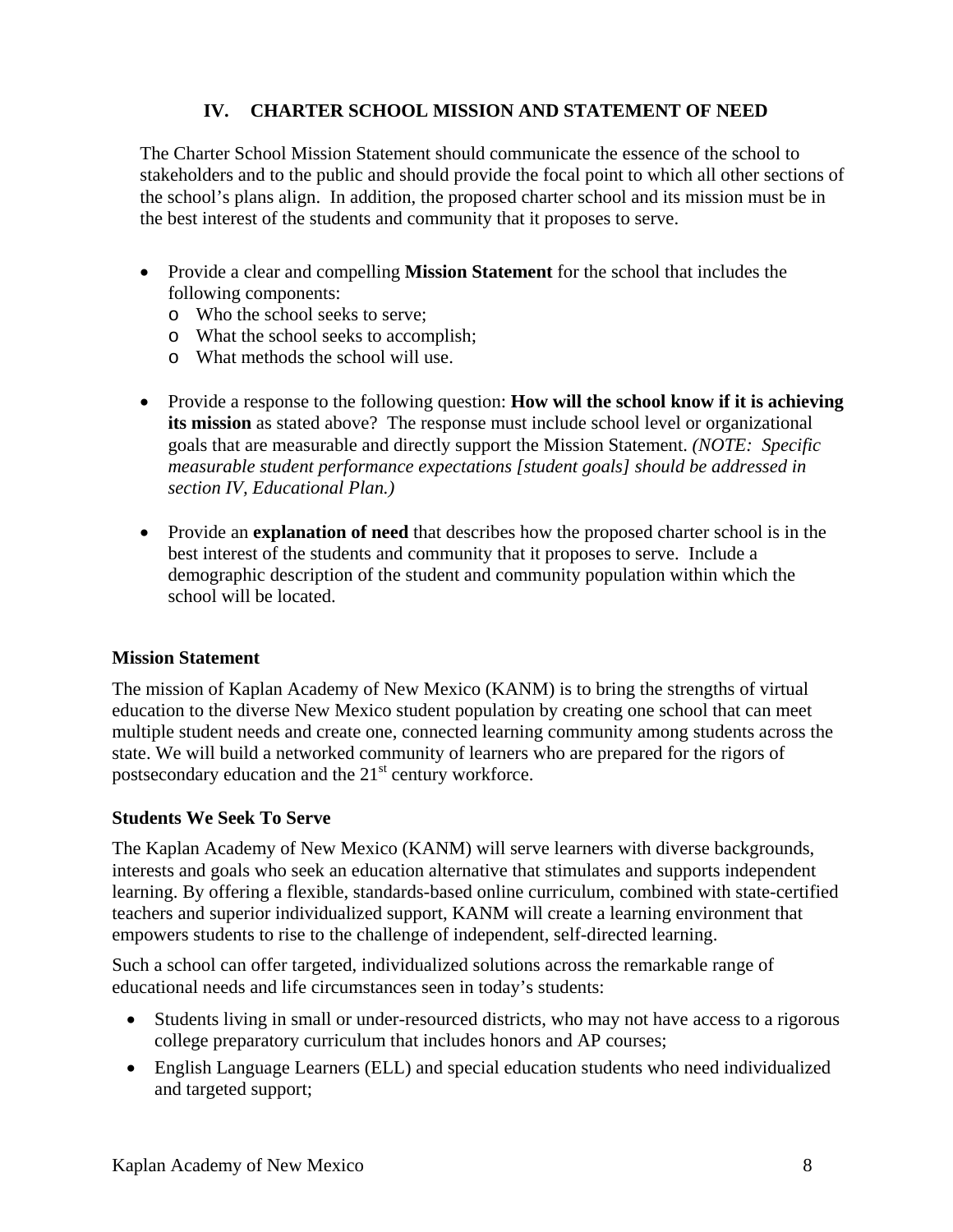- Students who need to achieve high school graduation while also satisfying large time commitments demanded by parenting, working to generate family income, caring for a relative, or pursuing intensive training in the arts or athletics;
- Students with broad ability or curiosity across subjects, who can benefit from additional course offerings (academic and electives) that may not be available in their local school districts:
- High achievers, who can take advantage of the school's flexible pacing that enables them to accelerate through the program and graduate early;
- Others who, for a variety of reasons, do not function well within the traditional daily classroom environment, and need an alternative.

# **Means and Methods**

KANM will achieve its mission by delivering synchronous and asynchronous virtual instruction, using proven technology, curriculum and instructional models provided by Kaplan Virtual Education (KVE). As it does in its other partner charter schools, KVE will provide NMVEP with a complete virtual education solution that manages admissions and enrollment, and delivers highquality courseware, instruction, academic support and intervention, data reporting, technical support, and teacher training.

The KVE program is designed to promote higher levels of engagement; ensure content mastery; motivate students toward self-directed learning and individual success; and balance the advantages of traditional and virtual classroom approaches.

In order to keep students engaged, focused and progressing, KVE has carefully designed its program so that students experience the right mix of independent computer time, instructor-led teaching and feedback, and coaching support. Students interact directly with content, teachers, academic support specialists, coaches, and fellow learners.

This online learning program is more freely scheduled, flexibly paced, individually targeted, and closely monitored than traditional "brick and mortar" programs. The web-based technology platform, and the protocols built around it, enable close tracking and monitoring of all online activity, and will generate alerts when students fall behind the expected pace of the course. This ability to see where students are and what they are doing sets the stage for independent learning, allowing us to offer students some flexibility in scheduling, task sequencing, and daily pacing. In this virtual program, students cannot "fall off the rails" unnoticed by faculty and parents.

Unlike independent study or home-school models that rely on parents for academic coaching, KANM will employ state-certified and professional educators to deliver all instruction and academic support.

# **Evaluating Mission Achievement**

The founders of KANM, and their partner KVE, are committed to tracking student outcomes, analyzing data, and recognizing the trends that tell us whether we are succeeding in our mission. Our metrics combine traditional, charter and virtual school performance indicators such as:

- Course completion rates
- Course on-pace rates
- Graduation rates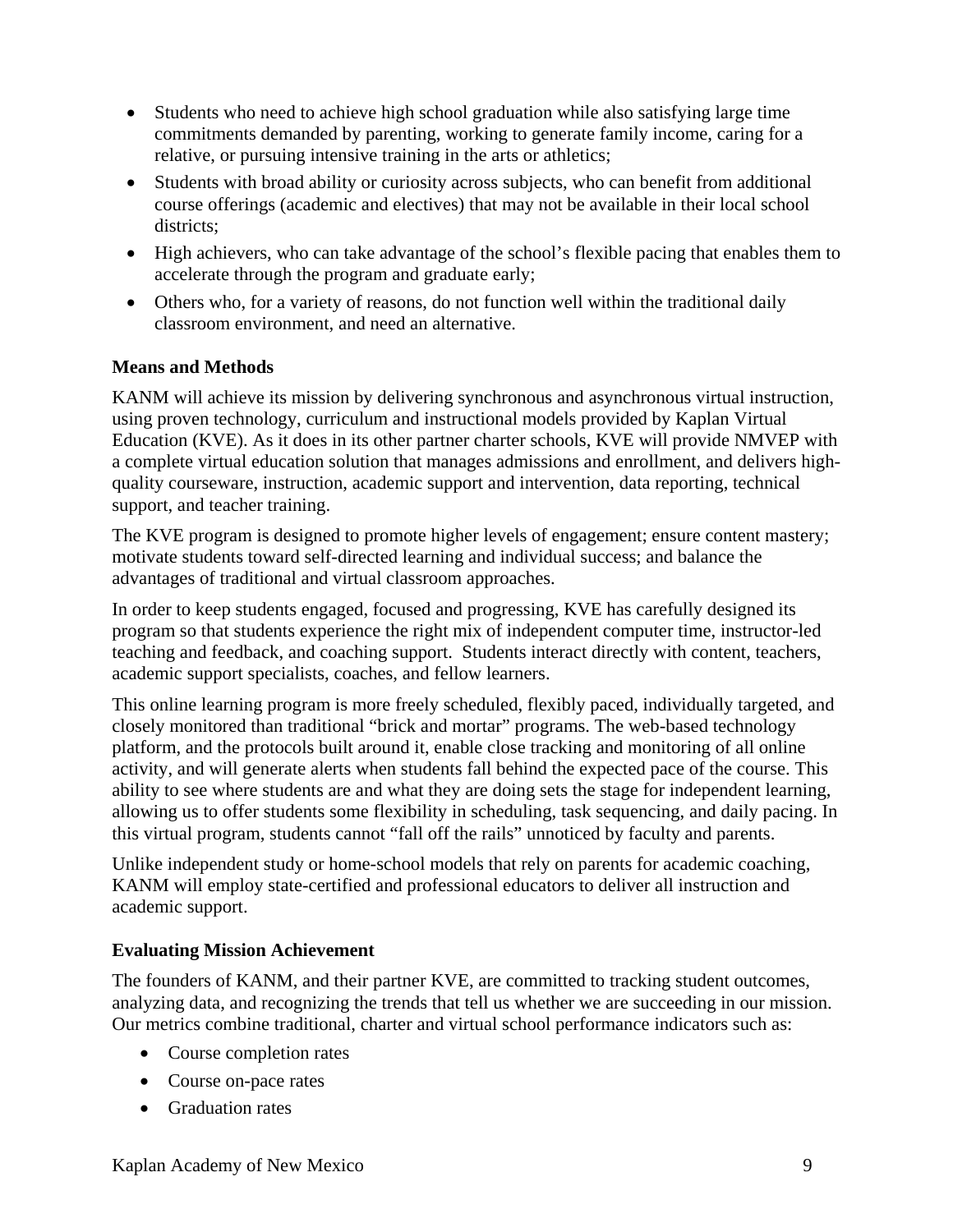- Attrition rates
- Statewide testing performance (measured against state averages) and Adequate Yearly Progress (AYP)
- Percentage of remediated students who succeed in returning to academic status (performing at or near grade level standard)
- Number of students who sit for the College Board's AP Examinations
- Mean GPAs for whole student body and subgroups
- SAT and ACT scores and trends by subtest/subject area
- Evaluations by stakeholders. These occur on an ongoing basis as we receive and respond to comments and concerns, and also through annual surveys that provide measurable feedback from students and parents. Their satisfaction levels with the program are an important gauge of mission success.

#### **Statement of Need**

The virtual school by its design serves needs that the traditional school cannot. Wherever and whenever students can access the internet, they can enter the virtual classroom, where they will experience freer scheduling, flexible pacing, intensive monitoring, timely feedback, and targeted instruction driven by data collection and analysis. In a way that traditional schools cannot, virtual programs use the online system to collect student performance and activity data, which is then analyzed to spot performance trends and usage habits. This data, together with insights gained from teaching and coaching, helps reveal student strengths and weaknesses. This information in turn will inform responses and interventions. At present, the full benefits of data-driven instruction, and the opportunity for data-driven outcomes, are not widely available to New Mexico students and teachers. KANM's founders would like to make these opportunities available, offering students across the state a new learning option to help prepare them for postsecondary success.

The virtual model also helps overcome the geographic inequalities that prevent many small or rural school districts from offering complete educational programs and options to their students, who often underachieve their peers in better-resourced urban districts. Finding enough highly qualified teachers to serve in rural locations is overcome by KANM's ability to draw from teachers around the state, who can deliver instruction anywhere in the state. Where enrollments have been declining, KANM can attract students by offering an alternative to traditional schools, more individualized instruction, and more course variety. Where local revenue prevents districts from growing large enough to achieve economies of scale and spread costs, or forces consolidation, the virtual school eliminates the need for facilities, maintenance and transportation, and offers the same comprehensive core and elective curriculum throughout the state. Each of these challenges was identified in a recent study as a problem common to many rural schools and districts. The researchers concluded that "While there are calls for higher quality research and for more studies [citations omitted], there is evidence to support consideration of distance education as a way to address some of the common problems facing rural educators." (Hannum, W.H., Irvin, M.J., Banks, J.B., & Farmer, T.W. (2009). Distance Education Use In Rural Schools. *Journal of Research in Rural Education, 24*(3). Retrieved 3/24/09 from http://jrre.psu.edu/articles/24-3.pdf)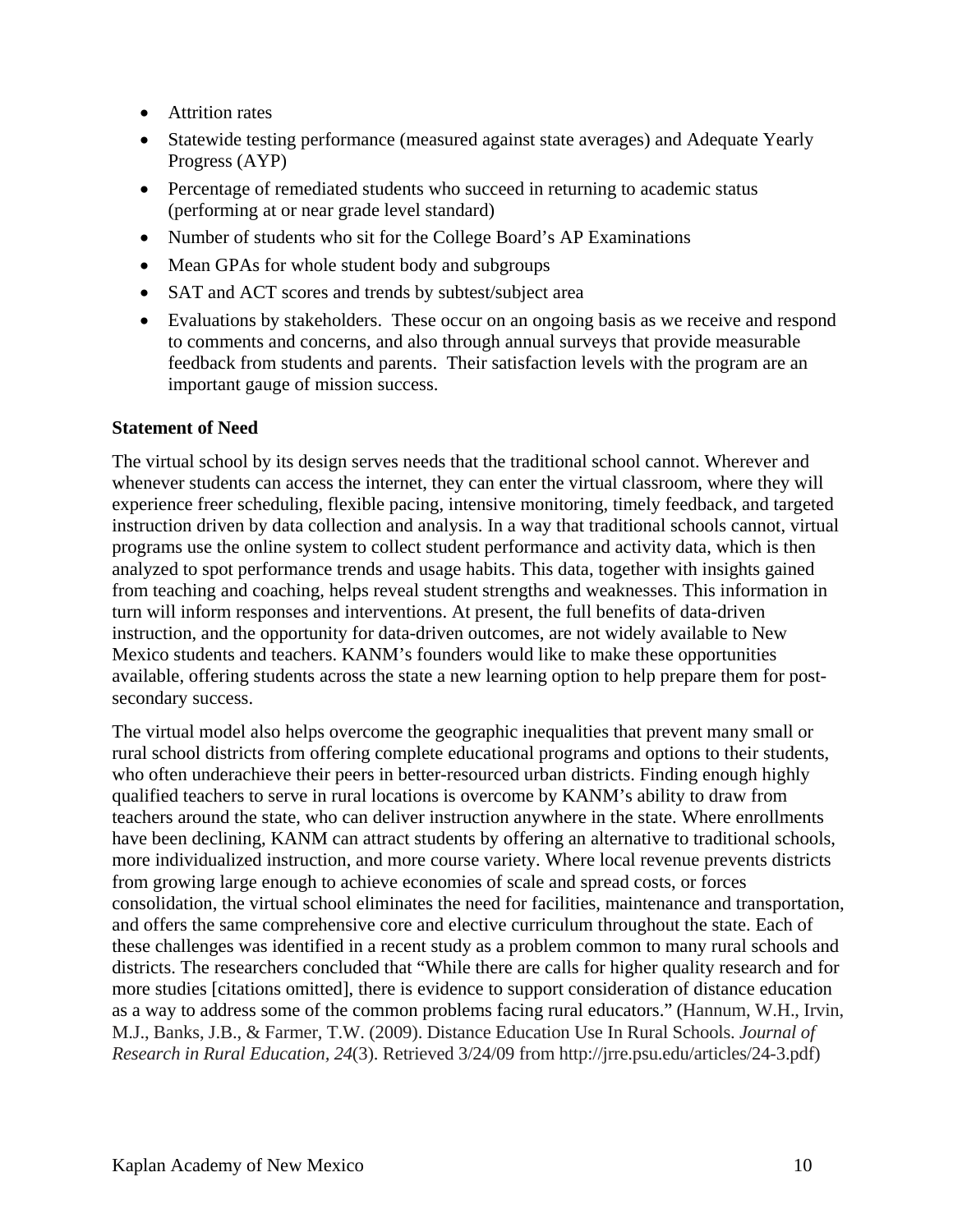Educational demographics for New Mexico, viewed against national statistics and predictive indicators, present a compelling picture of unmet needs and room for improvement in areas like college readiness and college participation:

#### High School Graduation Rates and Post-Secondary Participation

• For the Class of 2006, New Mexico's high school graduation rate was 56%; the national average was 69.2%

Source: Education Week, "Diplomas Count 2009," retrieved at http://www.edweek.org/media/ew/dc/2009/DC09\_PressPackage\_FINAL.pdf

• As of 2007, college enrollment of 18-to-24 year olds in New Mexico stood at 30%, compared to 34% nationally. The median for the top five states is 44%.

> Source: Measuring Up 2008: The State Report Card on Higher Education. National Center for Public Policy and Higher Education, 2008, retrieved at http://measuringup2008.highereducation.org/print/state\_reports/long/NM.pdf

- 70% of the 30 fastest growing jobs will require an education beyond high school
- Both college and the 21st century workforce require comparable levels of academic readiness

Source: ACT: Crisis at the Core –Preparing All Students for College and Work (2004), retrieved at http://www.act.org/research/policymakers/pdf/crisis\_report.pdf

#### Importance of Rigorous Math and Science Coursework

- Rigor of core courses is a strong determinant in preparing students for college and work
- Students who take and successfully pass Algebra I go on to take high level math courses and are more likely to succeed in college math
- Students who take advanced level science courses are the likeliest of all students to be college ready

Source: ACT: Crisis at the Core –Preparing All Students for College and Work (2004), retrieved at http://www.act.org/research/policymakers/pdf/crisis\_report.pdf

#### ACT Score as Predictor of New Mexico Student Readiness for College-Level Coursework

Percent of 2008 graduates tested: 63%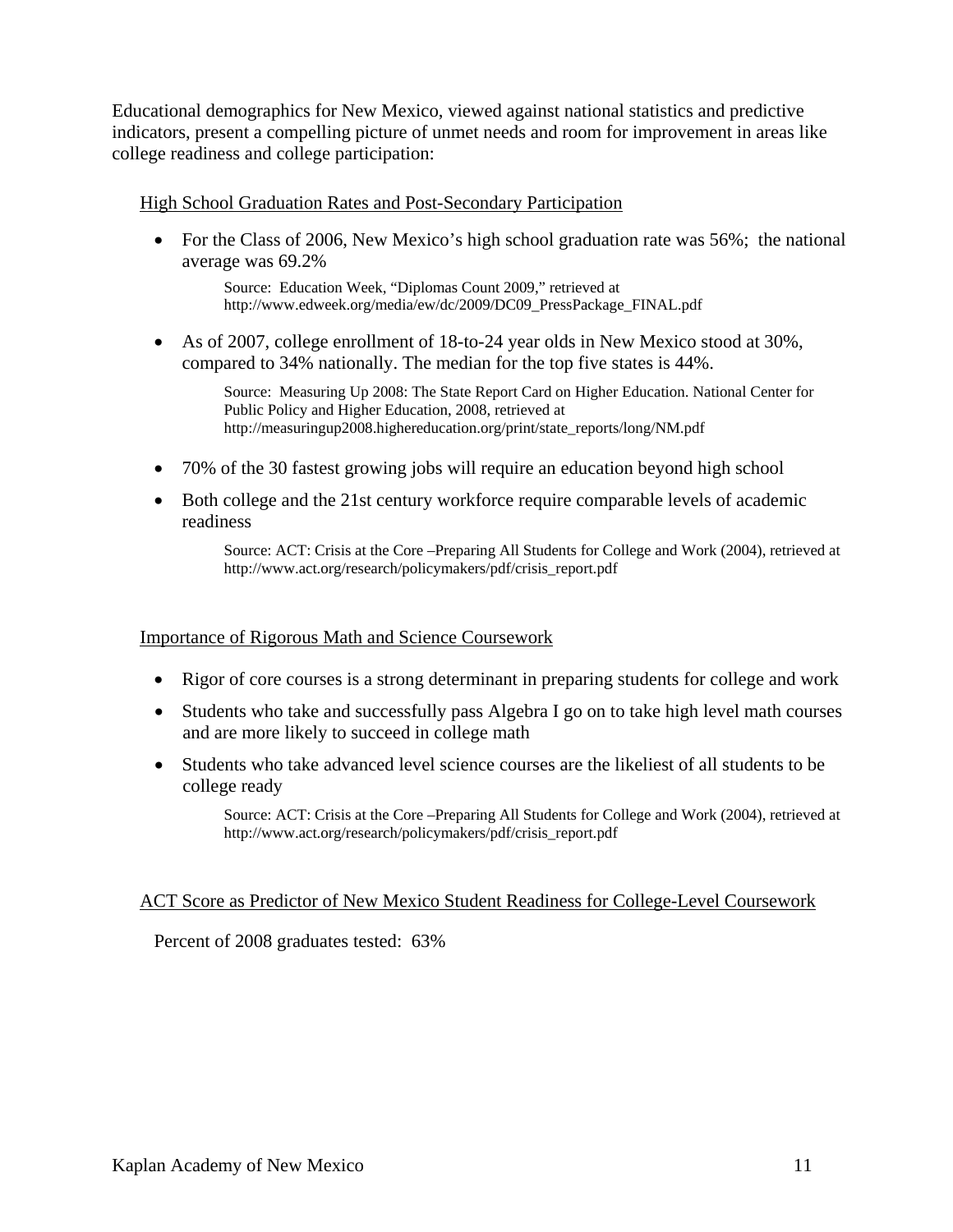| ACT<br><b>Content Area</b> | Corresponding<br><b>College Course</b> | U.S.<br><b>Ready</b> | N.M.<br><b>Ready</b> | N.M. Not<br><b>Ready</b> |
|----------------------------|----------------------------------------|----------------------|----------------------|--------------------------|
| English                    | <b>English Composition</b>             | 68%                  | 61%                  | 39%                      |
| Reading                    | Social Science                         | 53%                  | 48%                  | 52%                      |
| Math                       | Algebra                                | 43%                  | 32%                  | 68%                      |
| Science                    | <b>Biology</b>                         | 28%                  | 22%                  | 78%                      |
| All 4 Benchmarks           |                                        | 22%                  | 17%                  | 83%                      |

Percent Meeting ACT College Readiness Benchmarks:

A benchmark score is the minimum score needed on an ACT subject-area test to indicate a 50% chance of obtaining a B or higher, or about a 75% chance of obtaining a C or higher, in the corresponding college course.

Source: *ACT High School Profile Report – New Mexico* (2008), retrieved at www.act.org/news/data/08/pdf/states/Newmexico.pdf

While these data indicate a range of challenges to be met for moving the state closer to national averages, the state also exhibits several positive trends internally. The 2006 high school graduation rate was nearly two percentage points higher than the prior year. For several indicators of college performance and participation, New Mexico has trended upward, often significantly, over the decade ending in 2008 (Measuring Up 2008). The KANM founders believe that these are strengths it can build upon.

Based on all of the foregoing, the founders believe that students across New Mexico who lack access to a full slate of rigorous college preparatory curricula can benefit greatly from the presence of KANM.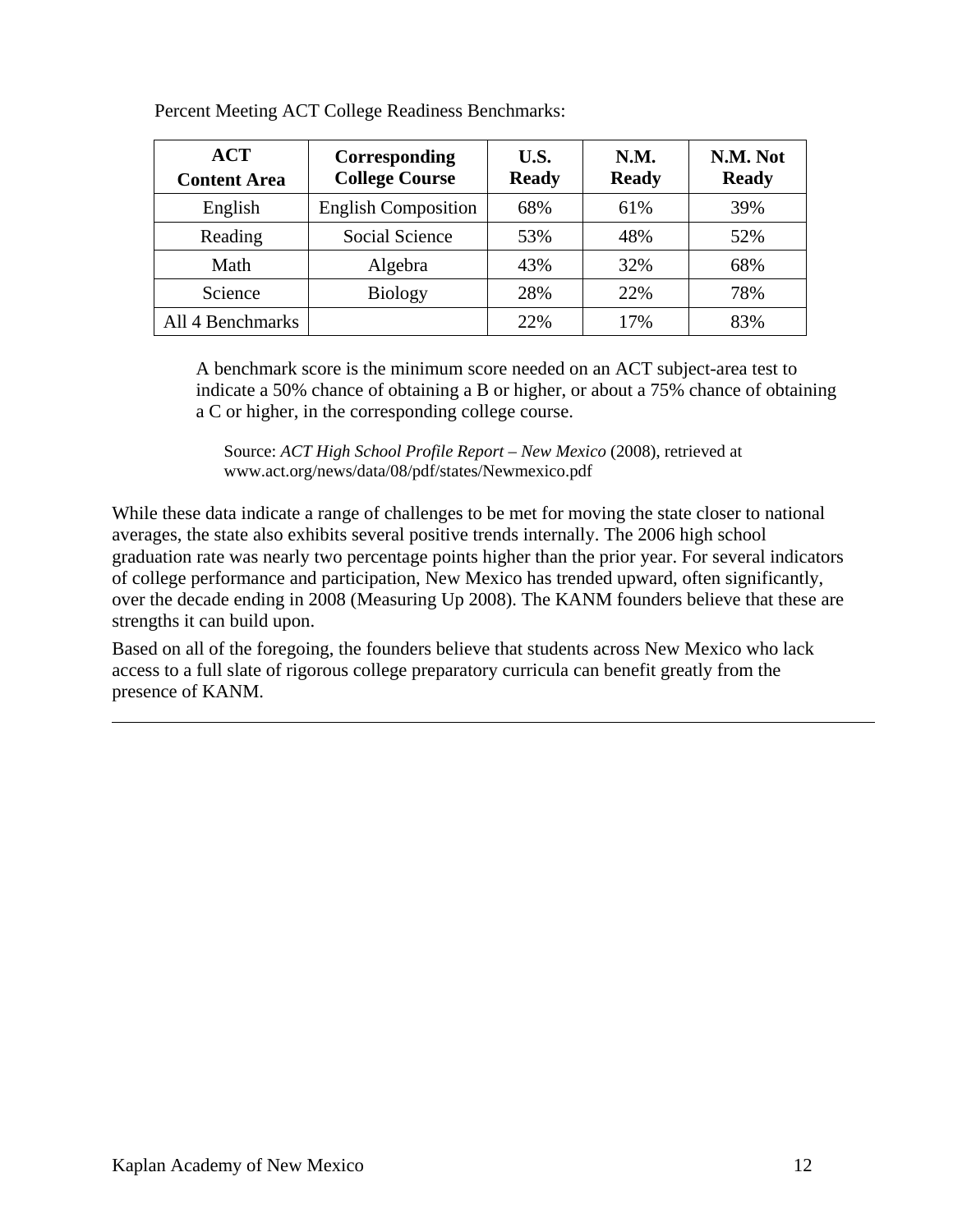# **V. EDUCATIONAL PLAN**

The educational plan should describe who the school expects to serve; what the students will achieve; how they will achieve it; and how the school will evaluate performance. It should provide a clear picture of what a student who attends the school will experience in terms of educational climate, structure, materials, schedule, assessment and outcomes.

# **A. CURRICULUM FRAMEWORK**

The New Mexico Content Standards, Benchmarks and Performance Standards provide the content requirements and expectations for students in all public schools. The description of the curriculum should provide a sense not only of what the school will teach but also of how and why. (*NOTE: Refer to the Glossary of Terms Used in the Application, page v, to assist in the completion of this section.)* The following components of the curriculum framework must be addressed:

- Describe the educational philosophy and curricular approach of the proposed school.
- Describe why the particular educational philosophy and/or approach was selected.
- Provide documentation, research, and/or a rationale that supports the educational philosophy and curricular approach.
- Explain why the educational philosophy and/or approach is/are likely to result in improved educational performance of students.
- Describe how the educational philosophy and/or approach aligns with the school's mission and student needs.

## **1. Philosophy and Approach to Instruction**

## **1.1 Philosophy and Approach**

The KANM founders believe that educational success depends on positive student engagement high levels of student interaction with content, teachers, and fellow learners. That interaction occurs when learning is fun, challenging, flexibly paced, and situated in a climate where curiosity and risk-taking are rewarded.

This learning climate is made possible by a curriculum that meets state standards yet is flexible enough to be targeted to individual learners – enabling the student, under the guidance of the educator, to spend more intensive time and effort in areas of need. This allows teachers to better address each student's unique learning and communication style, cultivate independent thought, and offer alternative or supplemental learning options that prepare students for the real-life complexities of higher education and the job market in the  $21<sup>st</sup>$  century.

KANM's educational model will cultivate learning habits that keep the mind open, curious, and alert. An "educated person in the  $21<sup>st</sup>$  century" is able to learn continuously, perceive opportunity, and adapt talents and skills to novel situations. Academic and workplace demands will require this ability to continually learn, adapt, and apply knowledge in novel ways. This dynamic of talent adapting to change is already seen in today's technology-rich work environments, where in order to keep pace, some have had to apply their skills to jobs and careers that did not exist when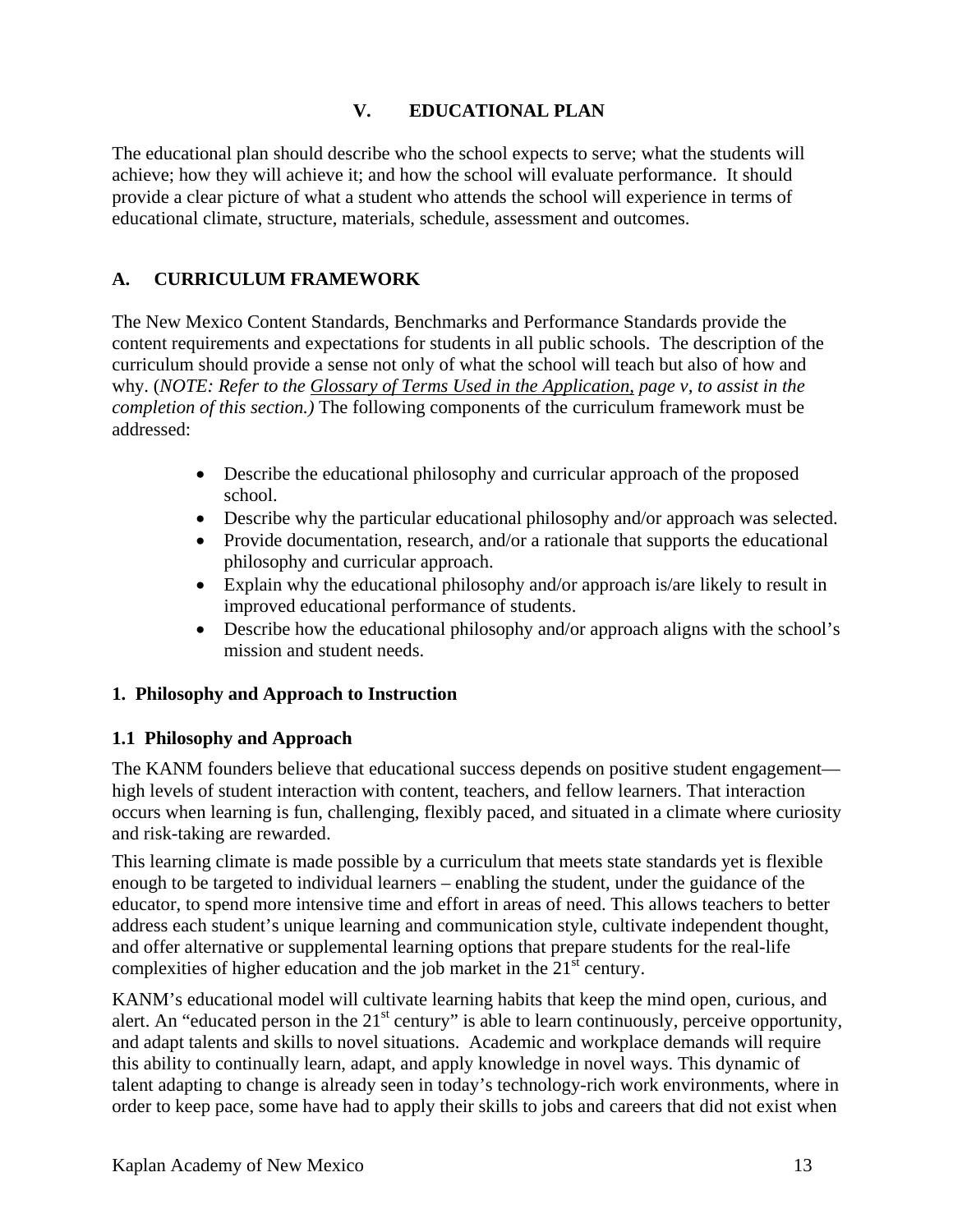those skills were first formed. Their success in meeting that challenge confirms our belief that curious and open-minded individuals reap the benefits of lifelong learning.

# **1.2 Rationale**

This philosophy, as well as NMVEP's vision for students and teachers, is shared by its proposed partner Kaplan Virtual Education (KVE). This vision goes beyond standard virtual school advantages such as flexible scheduling, and standard outcomes that all virtual providers promise to deliver, such as content mastery measured by conventional test scores. NMVEP and KVE seek to develop a program and a teaching corps that is ever mindful of opportunities to use instruction to help students develop the reasoning, evaluating and discerning skills that they will find useful across all the varying functions and roles they will play in their homes, schools and communities. We seek to impart not only knowledge, skills and abilities, but also the confidence, creativity, and resourcefulness to deploy them adaptively in the 21<sup>st</sup> century.

The KVE model was also chosen because it blends the unique advantages of traditional classroom and virtual approaches. It was designed to serve needs and offer options that the traditional school cannot, while still employing content, structure, teaching methods, learning events, and instructional support familiar to students from their classroom experiences. Designed to prepare students for postsecondary success, the curriculum is rigorous and challenging, but is also flexible, innovative, and updated for today's students. The program will deliver freer scheduling, flexible pacing, intensive monitoring, quick feedback, and targeted instruction driven by data collection and analysis. The high frequency and variety of assessments, together with iterative diagnostic evaluation, allows teachers to better see strengths and weaknesses and adjust the individual learning plan as needed. In effect, they recalibrate the instructional model until it matches the needs seen in the student's individual learning plan. This instructional approach, together with KANM's comprehensive, high-quality curriculum, will help prepare students for post-secondary success.

# **1.3 Supporting Research**

The KANM and KVE educational models represent the best of several worlds. KVE researchers and developers evaluate and implement the best practices from years of traditional school data (Daniels, 2005) and cognitive research on learning (Marzano, 1998), and utilize innovative and imaginative ideas to create online learning programs for digital learners (Cavanaugh, 2007). Too many of today's students attend cookie-cutter schools (Kelly, 2008) and are taught a one-size-fitsall curriculum by teachers who rarely know the interests and abilities of the diverse learners in their classrooms. The KANM model provides the necessary tools and curriculum for today's free agent learners (Evans, 2008) to thrive in a flexibly-paced, challenging program where individual differences are recognized, and curiosity and risk-taking are valued and encouraged.

KANM will not be restricted by traditional classroom practices. Students and parents participate in a partnership of accessible, expert teachers, coaches, and tutors and are provided with a wide variety of online educational resources. Technology excellence in delivery is the backbone of the program while instructional design utilizes Howard Gardner's theory of multiple intelligences (1993) to take individual differences into consideration when delivering lessons and assignments. Madeline Hunter's direct instruction model (1994) for lesson planning is also embraced. This results in personalized, self-paced, and user-focused lessons and assignments to ensure student success and engagement.All students take the Learning and Study Strategies Inventory (LASSI)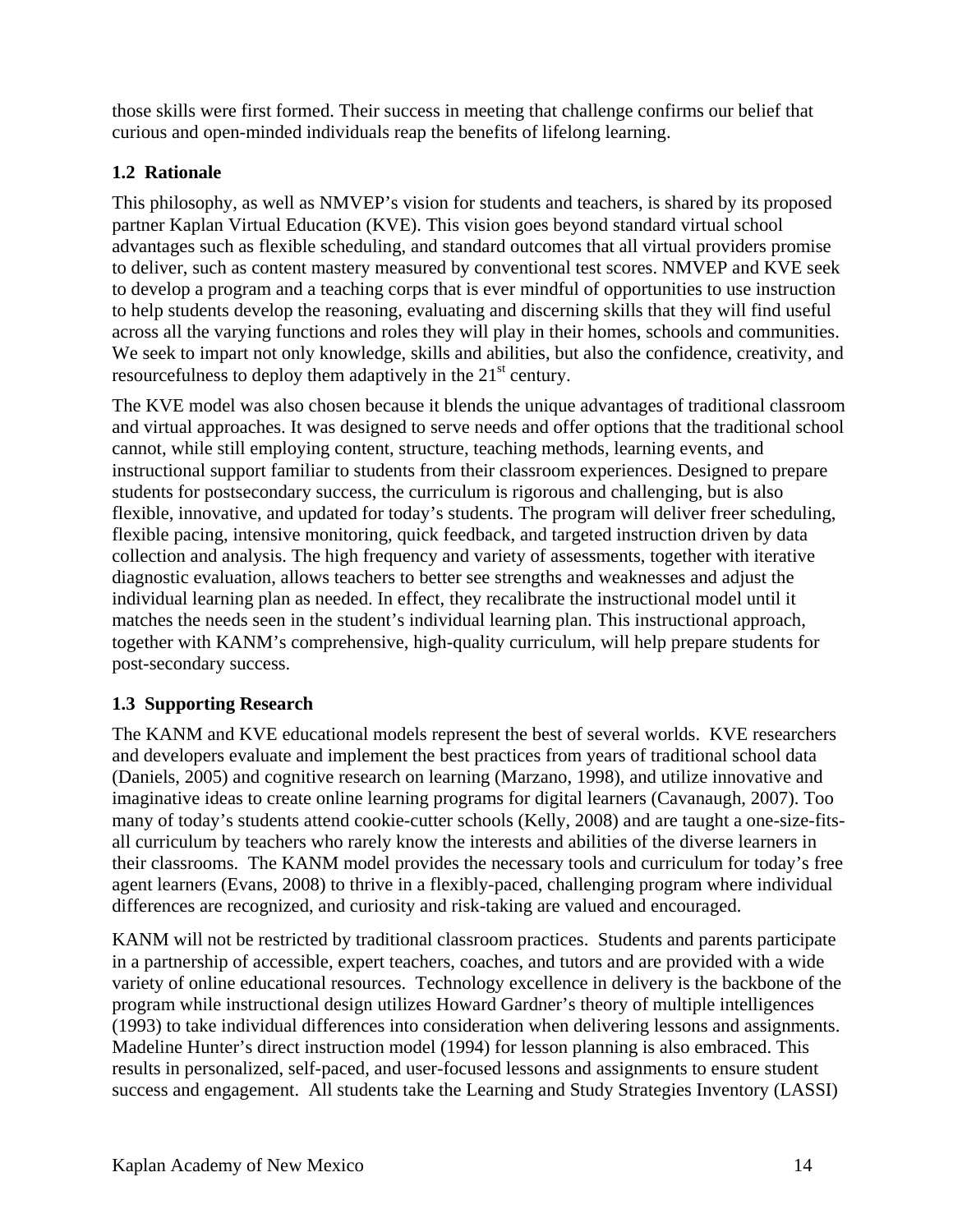for learning online to create an individual profile of learning characteristics useful to teachers, students, and parents alike.

Curriculum is developed with the end result in mind (Wiggins, 2005). This provides the necessary skills for the 21<sup>st</sup> century workplace (2008) and also assures quality preparation for post secondary education. The content is accurate, well-planned and developed, organized, and presented with clarity. A spiraling sequence of learning and attention to core knowledge concepts (Hirsch, 1999) provides a firm foundation for those expected results. The bigger picture places emphasis on the integration of topics (Jacobs, 1989) across grade levels and within and across disciplines. All courses are carefully aligned with state standards and benchmarks, and frequent formative and summative assessments ensure that students are prepared for state assessments.

Differentiation is a focus within the content and across the disciplines. Attention is given to diverse learners through differentiated assignments (Tomlinson, 1999). Student attitudes about learning greatly influence success, so every effort is made to establish positive relationships and recognize individual differences to establish academic trust. Content delivery and assignments include all of the necessary tools for successful learners: games, simulations, creating web sites, blogs, wikis, podcasts, etc. We provide professional development and continuous training in online pedagogy for our experienced and exceptional faculty. We also provide them with tools to continuously evaluate their students so that they can monitor their progress, determine strengths and weaknesses, provide frequent feedback, and constantly update an individual learning plan. In addition, KVE's proprietary content has been built on 70 years of focus on test preparation and is assessment-result driven to provide our students with a quality experience that prepares them well for their digital future (Prensky, 2009).

# **2. Description of the Curriculum**

- **If the curriculum has already been selected/developed:** Provide a detailed description of the curriculum that includes a scope and sequence.
- **If the curriculum has yet to be developed:** Provide a description of the proposed curriculum and a specific plan for its development that will include a scope and sequence. The development plan should include a description of the process, a timeline, and resources (including staffing) to be utilized.

## **2.1 Curriculum Overview**

The KANM curriculum is comprehensive in breadth and sequencing, with core courses covering all the essential subject divisions within each of these academic areas: language arts, mathematics, history/social science, physical sciences, and life sciences. The school will also offer an array of electives reflecting a wide range of student interests, including communications and the professions (e.g., journalism, psychology); fine arts studies; liberal arts (including foreign language); computer technology; practical skills (health, personal finance); and career-oriented courses that focus on real-life experiences. KANM course listings are attached as **Appendix G.**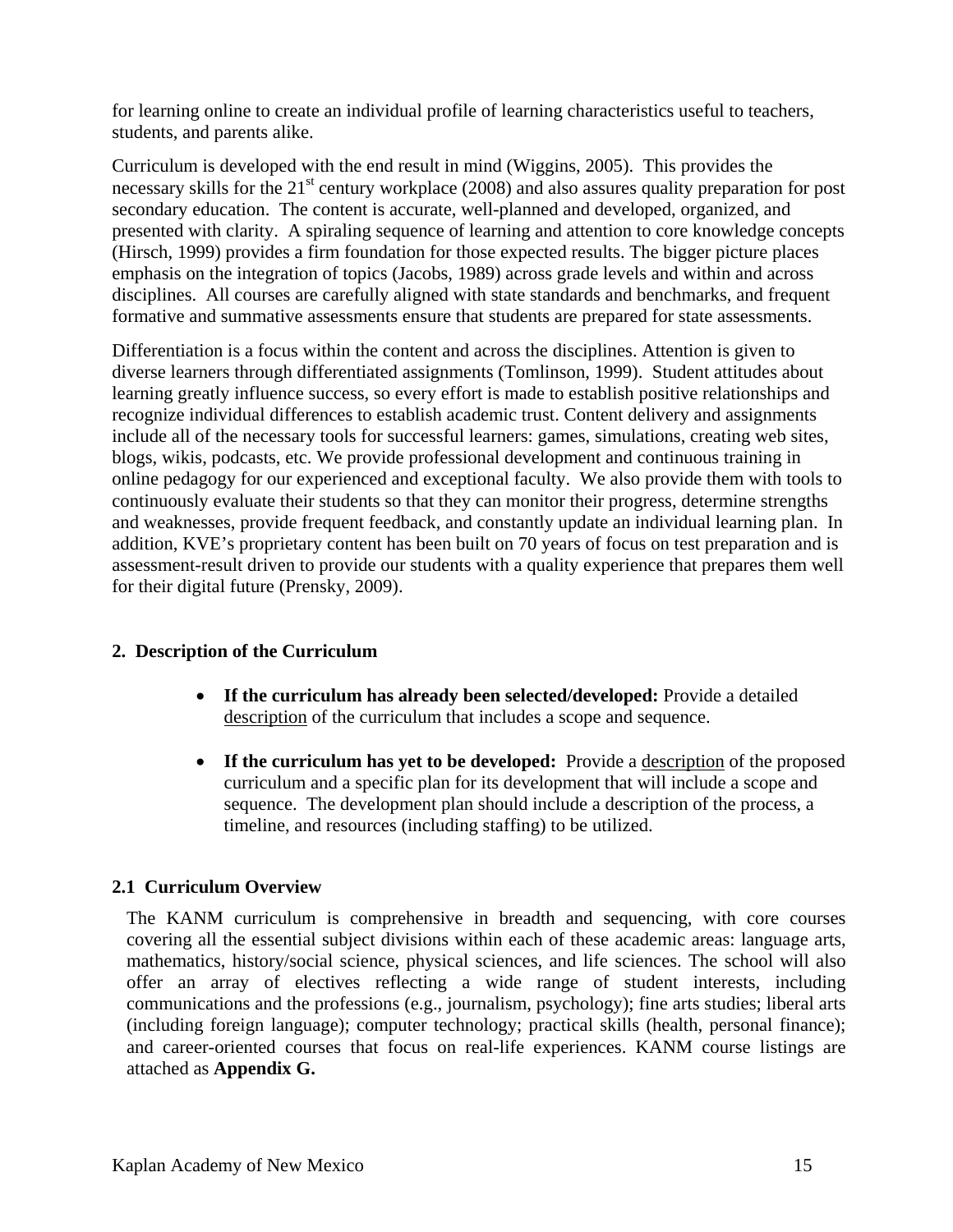## **2.2 Course Structure**

Structurally, each course is divided into modules, units, and lessons. Each module and unit contains an essential idea or "big picture" concept with accompanying performance expectations and a teacher-graded assignment. Modules pose an essential question to the student that connects the content to larger conceptual understandings and to real world application. Units outline a central idea that spans all the lesson objectives for that unit, forming relationships among the lessons and their objectives. The essential question and central idea are introduced to the student at the beginning of the module and unit.

## **2.3 Course Versions**

The NMVEP founders understand that our students will exhibit a range of ability and attainment levels, and the curriculum must be relevant and accessible to each of them, wherever they happen to land on that spectrum. Within each core academic subject area, KVE has course versions designed to meet these differing needs:

Advanced Placement: College-level courses approved by the College Board that high school students take to gain advanced standing and/or credit toward college level courses, based on their achievement in the AP exam given each May.

Honors: Courses that challenge the student to go beyond the regular curriculum and performance expectations for the course at the grade level. Within each module, Honors students encounter special assignments that require in-depth analysis, challenging them to take learning in new directions and apply knowledge in new contexts.

Academic: Courses designed for students who are on track and able to meet standard expectations for the course at the grade level. These courses engage students' prior knowledge and build background for the concepts being taught. Students are then challenged to make deeper connections, with an expectation that they will advance from literal to interpretive understandings.

Foundations: These courses are designed for students who struggle with basic concepts, have gaps in key skills, and struggle with higher levels of understanding. All KVE courses deliver the same core content, but Foundations courses are adapted for building foundational knowledge and skills, for example to help students with writing deficiencies, or who struggle with more complex assignments. Teachers engage more directly with students in delivering instructional support for concept development, content understanding, staying on pace, and completing work successfully.

Remedial: Courses to address pre-requisite, elemental skills in reading comprehension, language arts, and mathematics. Designed for students who are tested and diagnosed to lack these skills, or have already failed a course or grade and have otherwise been determined to be at serious risk for failure. Remedial courses aim to develop the comprehension, language arts (grammar, usage, mechanics, writing), and mathematics skills necessary to function in gradelevel courses.

The ability to deliver all these course types via the web will make them available to any New Mexico student with an internet connection, no matter how remote the student.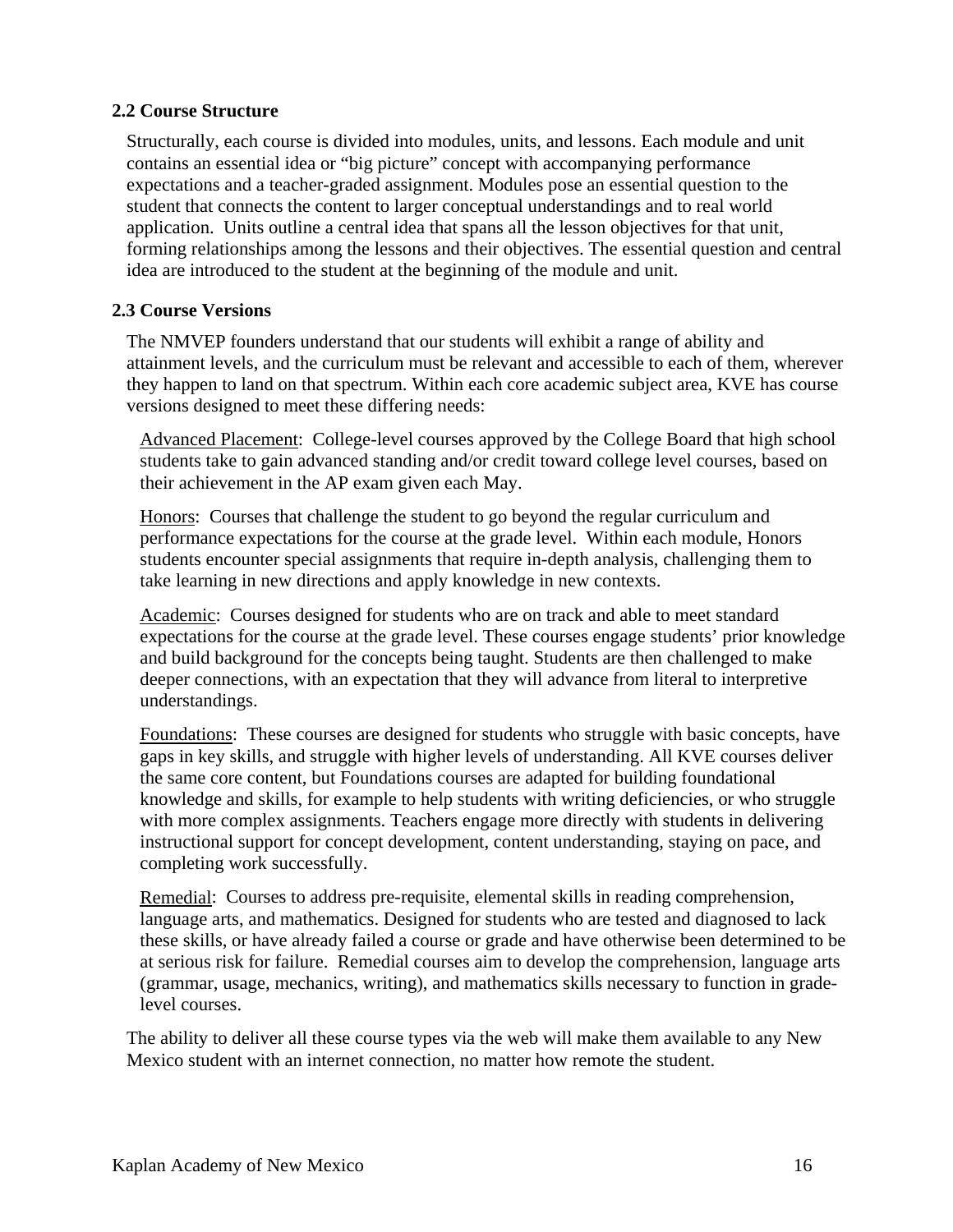## **2.4 Scope and Sequence Overview**

The following is a course overview for the main disciplines for Middle and High School grades:

## *Science*

## **Middle School**

**6th – Science 1** – Introduction to Science, Energy, Force, Weather, Climate, Earth's Systems, and the Living World. This class includes activities and online labs. There is an advanced version of the course.

**7th – Science 2** - The foundations of science; energy; the earth and its features; the earth's internal and external structures and how they change; the Earth's history; living things and how they change and interact; genetics and heredity; and the organization of the living world. This class includes activities and online labs. There is an advanced version of this course.

**8th – Science 3 - Topics covered in this course include: The Nature of Science, Earth and Space Science, Properties of Matter, Changes in Matter, Matter and Energy, and Energy flow in the living world. This class includes activities and online labs. There is an advanced version of the course.** 

## **High School**

**Biology** - The nature of life is revealed through a study of matter, energy, chemical processes, genetics, DNA, and cells. Students will learn the scientific method and examine the traits and classifications of organisms from viruses and bacteria to plants and animals. Laboratory investigations enhance the understanding of living things. There is also an Honors Biology course.

**Chemistry** – Topics include properties of atoms, elements and molecules. The purpose of this course is to reveal the basic ways in which chemistry works, and how scientists are using chemistry to make our lives better. The course includes laboratory investigations. There is also a Chemistry Honors course.

**Earth Space Science** - The focus includes the nature of science from a scientist's perspective; the atmosphere, winds, fronts, and weather; the earth's water, including waves and what is in the water and the land, including volcanoes, earthquakes, rocks, and minerals; the earth's

past, including fossils, the ice age, and glaciers; the study of the universe including the solar system, stars, and the way each functions. There is also an Honors Earth Space Science course.

**Marine Science** - Designed for students who have completed at least two years of science—one year of biology and one year of physical science – it is a blend of ecology, chemistry, geology, technology, zoology, meteorology, botany, oceanography, and marine biology. This covers the classification, anatomy, and physiology of organisms in the marine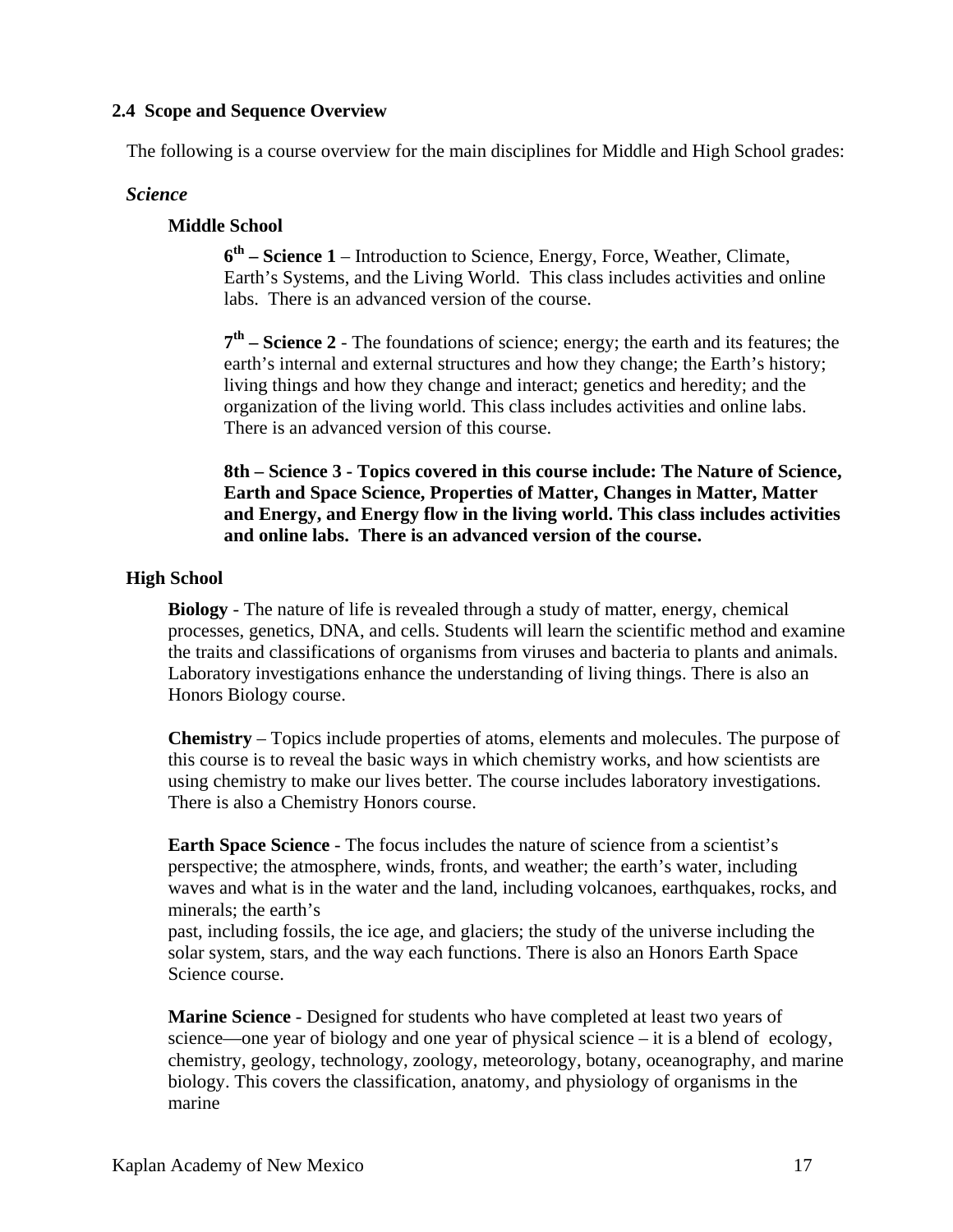environment, as well as the ecological function of these organisms as members of complex biological communities, the origin of the oceans and the geological aspects of the marine environment and the ecology of various sea zones.

**Physical Science** – This course introduces students to the concepts of matter, energy, and forces, and their applications through exploratory investigations and activities. This course includes laboratory investigations that incorporate the use of measurement, problem solving, laboratory apparatus, safety procedures, and experimental procedures.

**Physics** – Includes a focus on the contributions of geniuses like Galileo, Newton and Einstein, concepts, theories and laws that govern the interaction of matter, energy and forces - using laboratory activities, videos, software, and Web sites, students follow in the footsteps of some of the world's greatest thinkers. There is also an Honors Physics course.

**Environmental Science** - In this course, students learn to explore the ecological interactions between living things and the environment, global realms – atmosphere, hydrosphere, lithosphere, and biosphere, the nature of ecosystems, energy flow and interrelationships of biology, geology, and chemical cycles; population studies; organization and dynamics of ecological communities; and environmental pollution.

#### *Math*

#### **Middle School**

**6th Mathematics 1** – This course focuses on numbers, fractions, percentages, and data analysis and geometry and solving problems with algebra. There is an advanced version of this course.

**7th Mathematics 2** – Students learn math concepts and how they apply to the real world, estimate and measure quantities, graphs and algebraic equations, use statistics to make predictions, review and use area, perimeter and circumference. There is an advanced version of this course.

**8th Mathematics 3** – Use systems of equations and central tendencies and use the Pythagorean Theorem to solve real world problems. There is an advanced version of this course.

**Middle School Mathematics Readiness** – Levels 1-2 – Intervention program for place value, whole number operations, fractions, and decimals. Levels 2-3 – Intervention program for fractions, decimals, proportions, and rational numbers. Levels 3-4 – Intervention program for proportions, rational numbers, and prealgebra.

#### **High School**

**Consumer Math –** Includes - spending and paying, exploring money in depth and detail, getting into debt (and getting out of it) and a healthy financial future.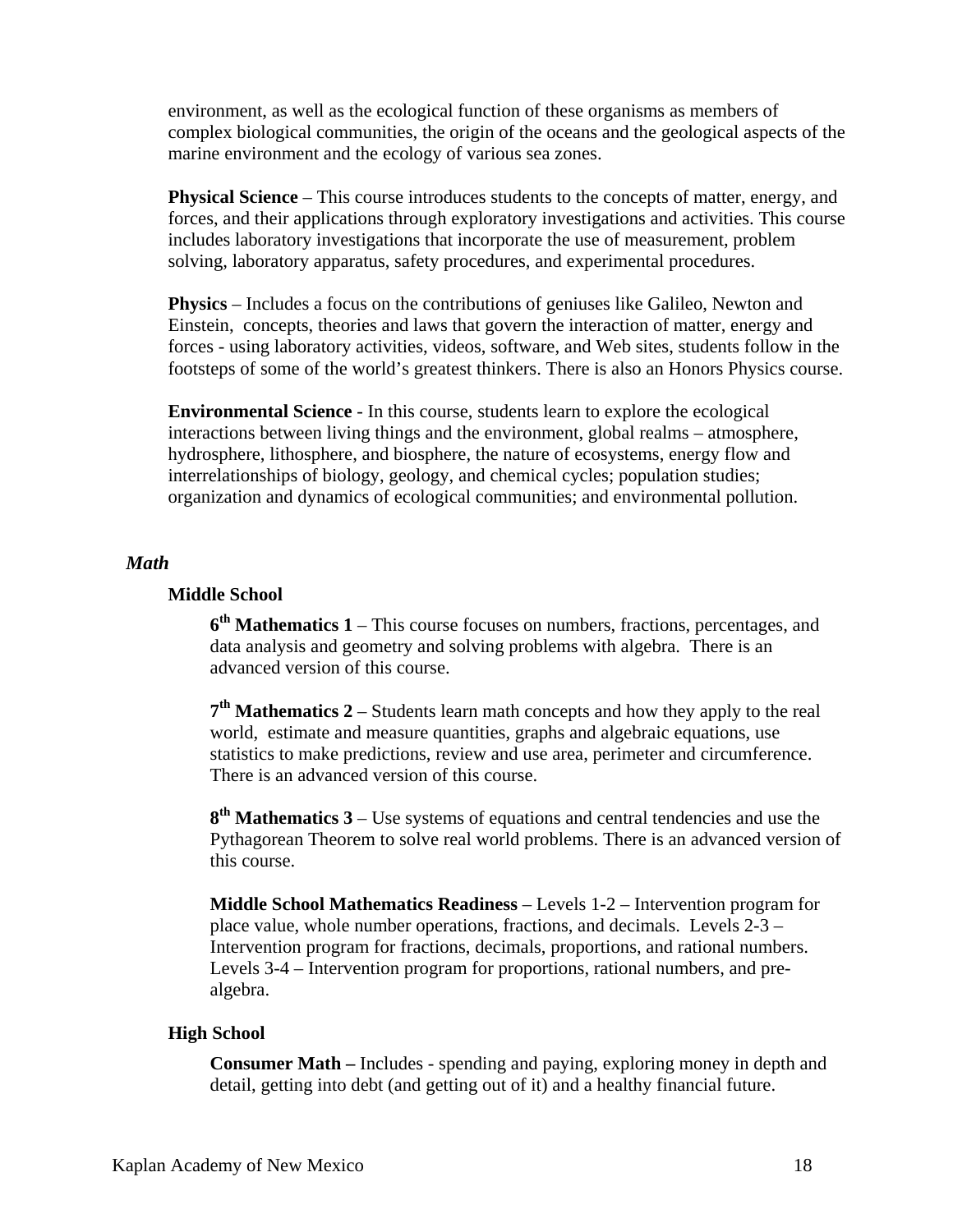**Pre-Algebra** - Real numbers and linear equations, linear inequalities, factoring, fractions, graphing and some elements of geometry are stressed.

**Algebra 1 A –** This course explores the basic concepts of algebra. Each module takes you step-by-step into the world of integers, equations, graphs and data analysis, the course connects algebra to the real world.

**Algebra 1 B –** This course embraces the foundational topics of Algebra I curriculum from a problem-solving approach. Activities involve the use of calculators or computers, physical and pictorial models, drawing aids, and other equipment, and to understand the applications of mathematics to practical problems as well as being able to interpret quantitative information.

**Algebra 1 –** Solving equations, relations and functions, linear equations, slopes and intercepts, polynomials, Pythagorean Theorem, factoring trinomials, analyzing graphs of quadratic equations, rational expressions, and graphing inequalities on a number line, and more. There is an Honors Algebra 1 course.

**Algebra 2 -** Starting with a review of basic algebra, then polynomials, quadratic equations, exponential and logarithmic relations, and probability and statistics. This is an advanced course using hands-on activities, applications, group interactions, and the latest technology. There is an Honors Algebra 2 course.

**Geometry –** Topics include - Segments & the Coordinate Plane, Lines & Angle Pairs, Parallel Lines, Slope, Linear Equations, Intro to Geometer's Sketchpad, Classifying Triangles, Applying Pythagorean Theorem, Ratio, Surface Area of Prisms and Pyramid, Circumference and Area of Circles, Surface Area and Volume of Cylinders and Cones, Reflections, Translations, Rotations, Dilations, Matrices. There is an Honors Geometry course.

**Trigonometry** – Introduction, Functions and Relations, Domain and Range, Composition of Functions, Adding/Subtracting/Multiplying/Dividing, Functions, Graphing Functions, Ratios, Angles and Angle Measures, Right Triangles, Six Trigonometric Ratios, Special Right Triangles, Unit Circle, Graphing Trigonometric Functions, Graphs of the Six Trigonometric Functions, Graphs of Inverse Trigonometric Relations, Sinusoidal Functions and Their Real World, Trigonometric Laws and Identities, Law of Sines, Law of Cosines, Trigonometric Identities, Linear and Angular Velocity, Area and Length.

**Pre-Calculus –** Some of the topics include Functions, Domain and range, Rigid and non-rigid transformations, Composition and arithmetic of functions, Function inverses, Solve and graph quadratic functions, Characteristics of a polynomial function, Rational Root Theorem, Fundamental Theorem of Algebra, and Descartes Rule, Analyze and graph a rational, exponential, logarithmic functions, Properties of logarithms, Analyze and graph sine, cosine and tangent functions.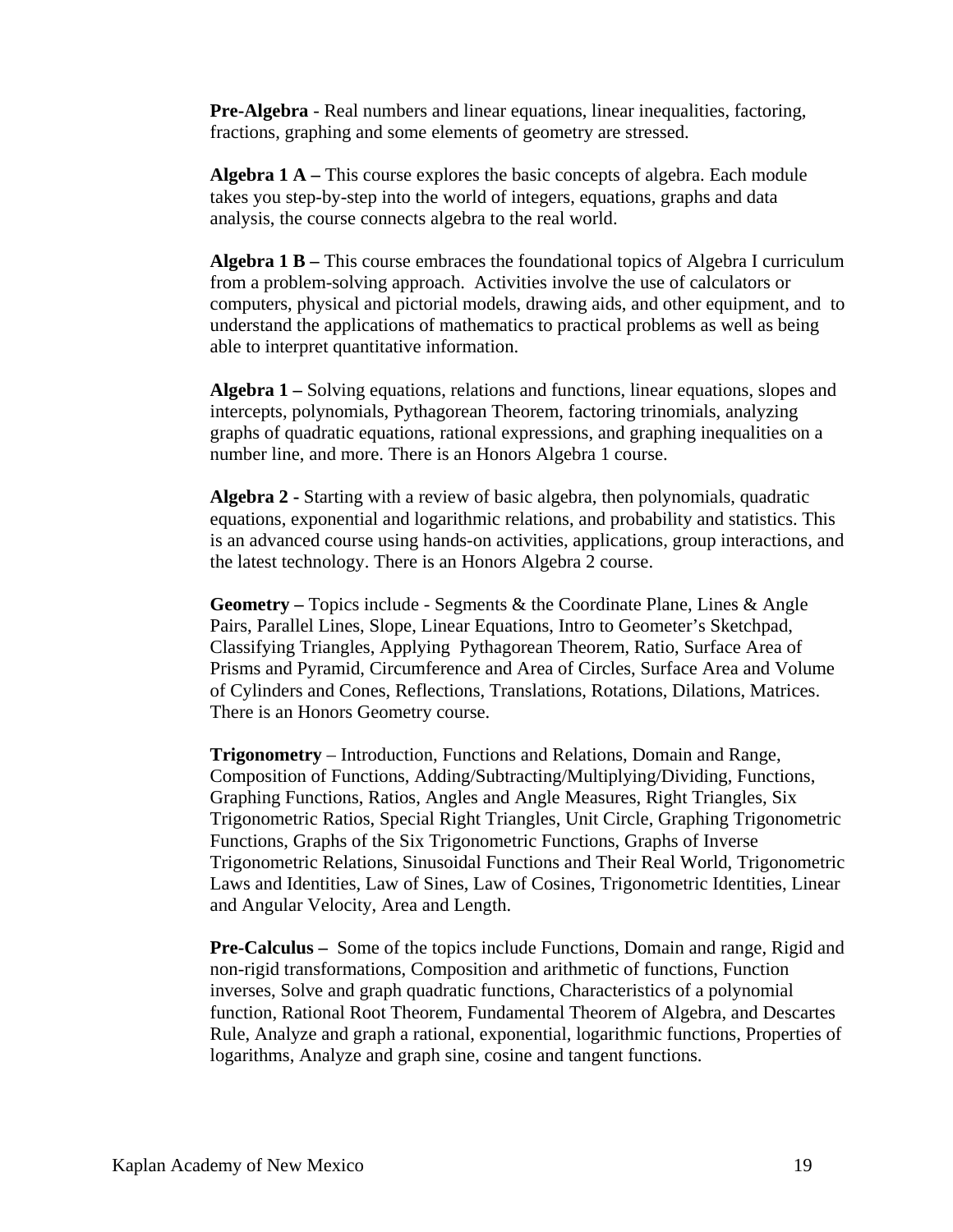**Calculus –** This course introduces limits, differentiation, and integration of functions, students will find and evaluate finite and infinite limits graphically, numerically, and analytically. They will find derivatives using a variety of methods including The Chain Rule and Implicit Differentiation. They will use the First Derivative Test and The Second Derivative Test to analyze and sketch functions. Subsequently, students will find antiderivatives using a variety of methods including substitution. They will evaluate integrals using a variety of methods including numerical integration. They will understand and apply Riemann sums, definite integrals, and The Fundamental Theorem of Calculus. They will solve simple differential equations that can be solved by separation of variables and use them to solve applied problems. They will use integration to determine the area between two curves, volume, and surface area. Finally, students will apply integration to determine work, center of mass, and fluid force.

**High School Math Readiness** – Level 1-2 – Intervention in place value and whole number operations, and fractions and decimals, Level 2-3 Intervention in fractions and decimals, and proportions and rational numbers, Level 3-4 – Intervention for proportions and rational numbers and pre-algebra.

## *Social Studies*

#### **Middle School**

**6th – Social Studies 1** – World Geography examines peoples, places, terrain and environment, to teach central concepts of geography and demographic studies.

**7th – Social Studies 2** - World Cultures from ancient Mesopotamia to China, through Ancient Greece and Rome and across the Continents are the subject of a globetrotting tour through time and place. Students learn the terminology of history, anthropology and cultural studies to help them situate peoples and events.

**8th – Social Studies 3** – United States History is explored as students piece together the threads of the American Dream and examine issues of government, war and peace, and rights of American citizens.

#### **High School**

**American History**– This course introduces students to the scope and breadth of people and events in American History. Students will follow the timeline from colonization to Independence, from young, unsettled nation to industrialized power, and examine some central issues in American democracy such as civil rights and responsibilities. There is also an Honors American History course which encourages students to extend central concepts through writing and presentation.

**World History-** Students discover the march of civilizations from prehistory through the vibrant multi cultures of the modern world. World History students learn about migration, population, and the transfer of culture, language and belief through trade and travel. There is also an Honors World History course.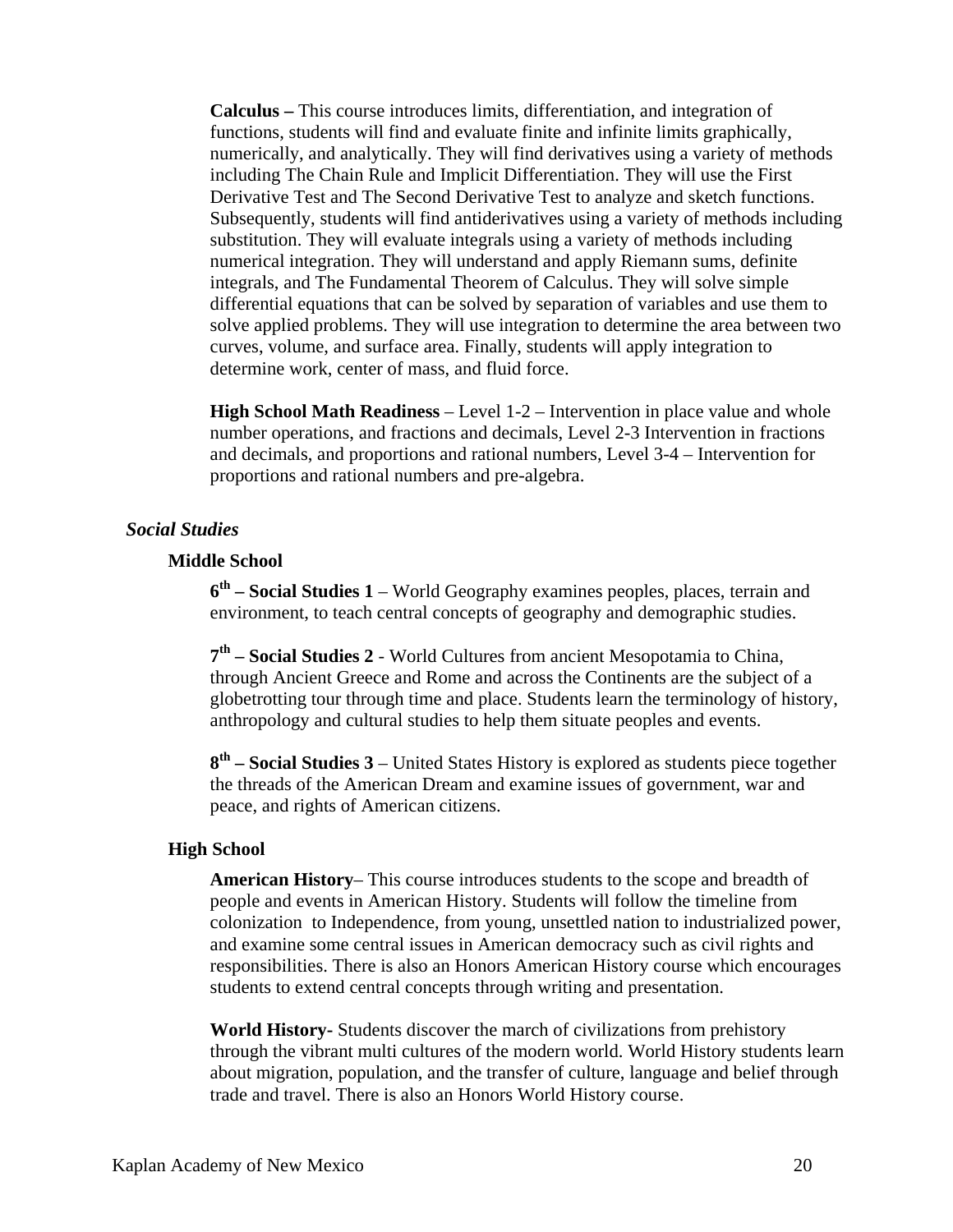**Geography** - In this course, students explore the geography of the globe and consider the interaction between wildlife and humans and the geographical space we inhabit. An honors version of the course is available.

**Economics** - In this course, students learn essential concepts of macro- and microeconomics through a real world approach to money, investment, and value as well as the theory and practice of capitalism. Honors students are challenged to consider global economic forces and trends.

#### *English*

#### **Middle School**

**6th \_ Language Arts** – Exploration is the focus as students enjoy exciting stories, folktales and heroic adventures from the past and present. Vocabulary in context, grammar and punctuation are tools students practice as they learn to write about their findings in the world of literature and journalism.

**7th – Language Arts –** The foundations of science; energy; the earth and its features; the earth's internal and external structures and how they change; the Earth's history; living things and how they change and interact; genetics and heredity; and the organization of the living world. This class includes activities and online labs. There is an advanced version of this course.

**8th – Language Arts** – Students read a range of books, poems and songs to gather the stories of diverse people discovering the world, and themselves in the world. Writing challenges are designed to require students to define and describe their own place in a changing world, through poetry, prose and essay writing **High School** 

**English 1** – Students are challenged to investigate the connections between literature, culture, and their own life experiences. Reading selections include novels, short stories, and poetry representing a broad cross-section of American subcultures and literary traditions. Through frequent writing assignments and lessons requiring a variety of expository writing, students are introduced to the writing process and the basic principles of academic research. Students in Honors sections of the course choose from among a broader selection of literary works and extend their interaction with literature through written inquiry.

**English 2** – In this course, students are introduced to literary traditions from all corners of the globe.. Readings include novels, short stories, epic poetry, drama, and mythology spanning human history. As students explore various time periods and cultures through literature, they

also build proficiency in writing, literary analysis, and critical thinking. Honors sections challenge advanced students to see world literature in context.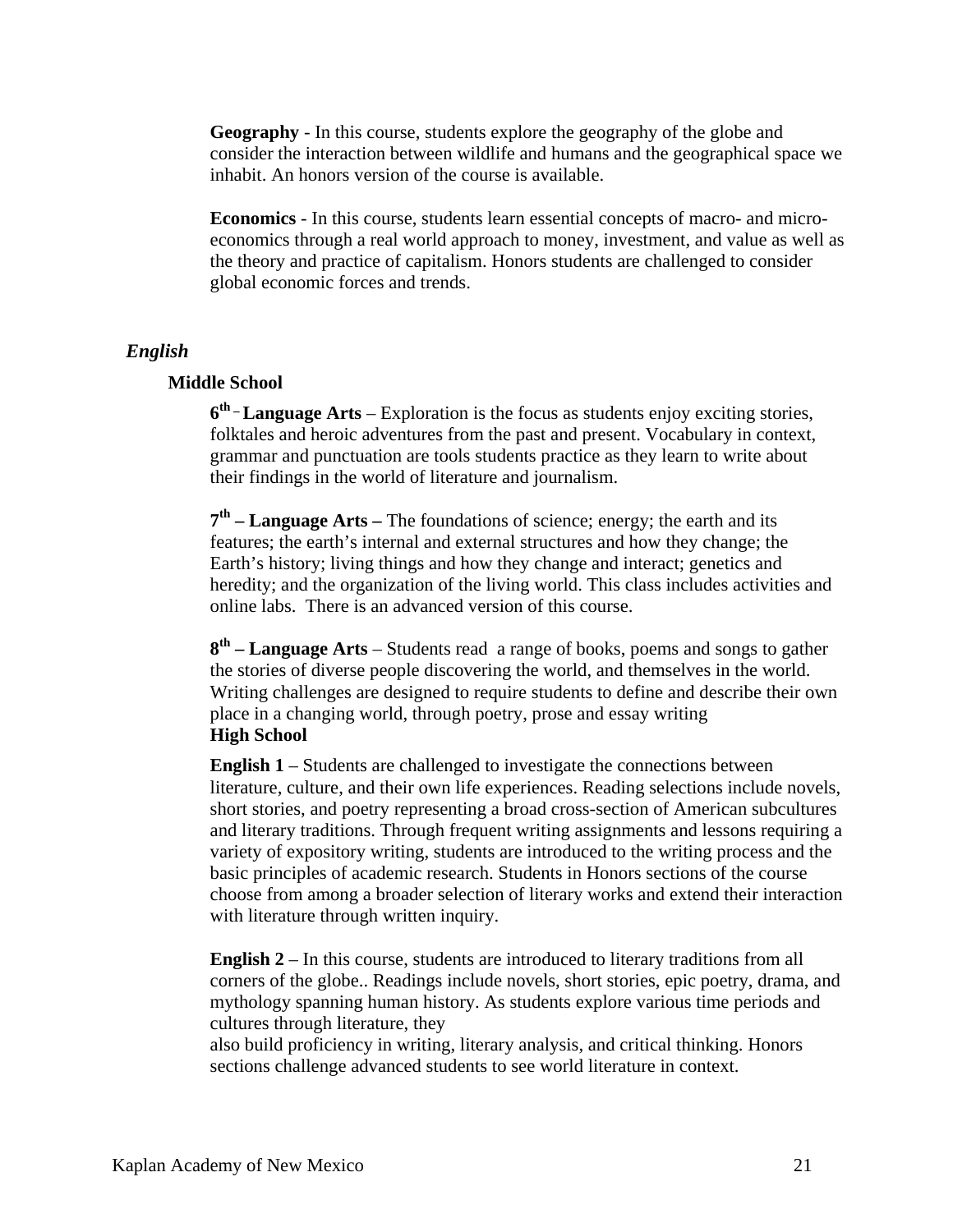**English 3**- Students in their third year of English consider the best of American literature, essay writing, and reportage through a journalistic prism. Writers are encouraged to practice expository forms and investigate the use of evidence in persuasion and argumentation. Students in Honors sections of the course choose from among a broader selection of American literary works and extend their interaction with fictional and non-fictional forms.

**English 4**- Readers and writers in English 4 will engage a variety of literary genres including dystopian and utopian fiction as a springboard for the development of analytical and research works which include MLA citation. Academic Students in senior level English prepare a research project exploring college and careers, while Honors students investigate poetry in all its forms.

**Grammar and Composition** – This course is designed for students who require extra help in mastering fundamental principles of grammar and usage, as well as additional practice with oral and written communications skills. The course emphasizes diagnosis of student writing needs and targeting individualized needs for improvement.

**High School Reading Readiness (Levels 1-2 and 2-3)** - High School Reading Readiness is an intervention program that individualizes learning for each student. The program develops skills in seven essential areas: phonemic awareness, phonics, decoding, word identification, fluency, vocabulary, and comprehension. Based on the student's performance on an initial diagnostic, the student is placed at the appropriate level and works through the program gaining competency in foundational skills fundamental to successful comprehension of high-school level texts.

#### **3. Alignment with New Mexico Standards**

• The curriculum selected/developed must align to the New Mexico Content Standards, Benchmarks and Performance Standards. Provide a copy of the alignment document if it was completed, OR, if the alignment has not been completed, describe the process and a specific timeline to be used for aligning the curriculum with the New Mexico Standards.

KVE will be providing the curriculum for KANM. For each course, KVE retains a database of course objectives that is detailed to each lesson. The alignment process begins by matching this to a database of New Mexico standards for that course. The New Mexico database is developed and maintained by an industry-leading provider of curriculum services, that assures fidelity to New Mexico's unique terminology, numbering, and hierarchy. The results are then reviewed and validated by KVE's curriculum specialists and subject matter experts. This review process reveals any gaps in content and provides the documentation needed to remedy them. Where alignment is insufficient, we add content or courses as necessary to our revision list. KVE courses are currently undergoing regularly scheduled revisions and updates, and alignments will be available in early fall 2009.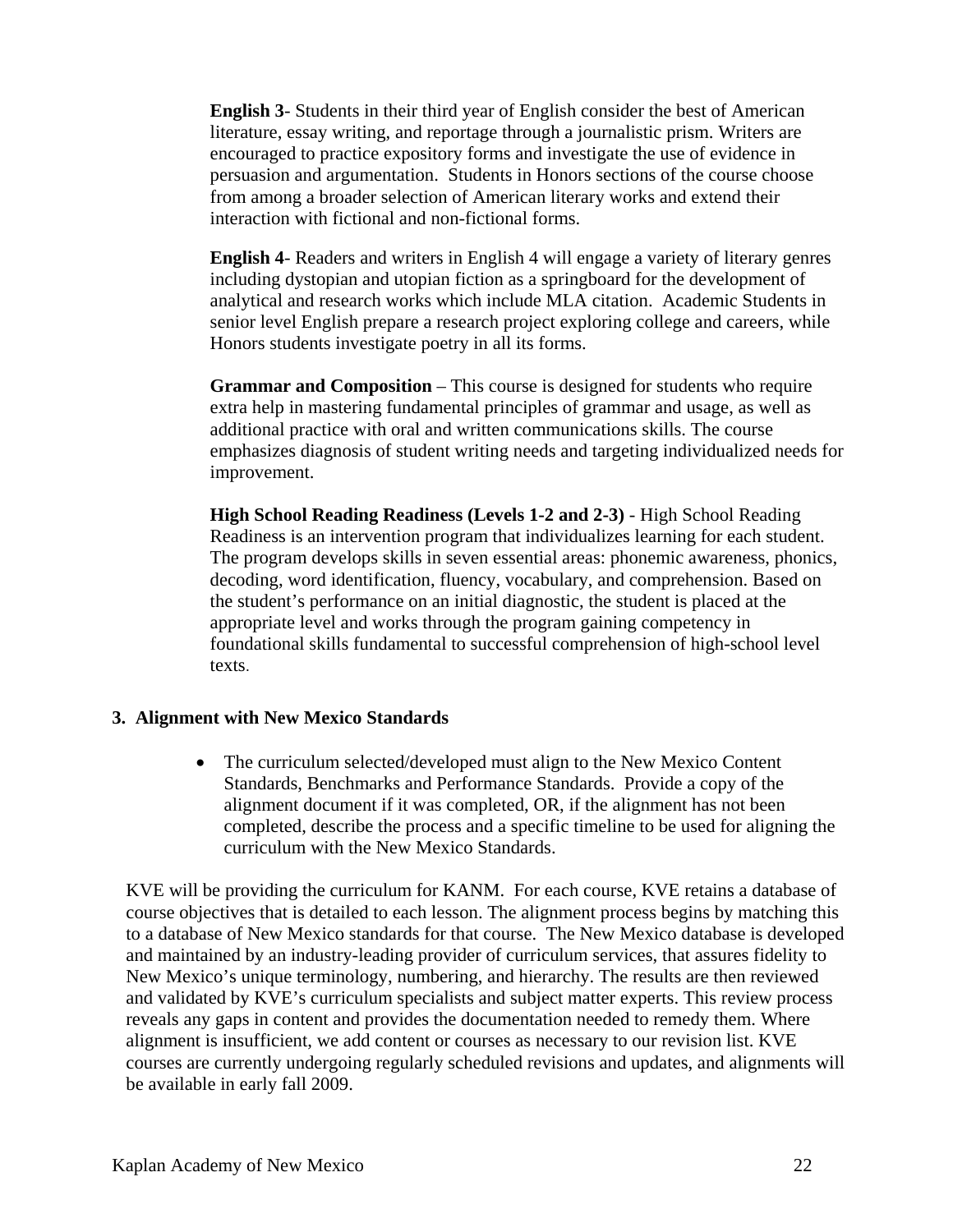## **4. Strategies and Methods:**

- Provide a description of the strategies and methods to be used in delivering the curriculum.
- Provide an explanation of how the curriculum will address students' needs and assist students in reaching the NM Standards. *(NOTE: Students with special needs, including students who require bilingual education, special education or are limited English proficient, should be addressed in Subsection D: Special Populations)*
- Provide a descriptive example of the curricular strategies and methods in action in the classroom.
- Provide a description of professional development that may be necessary for implementation of the strategies and methods to be used in delivering the curriculum.

# **4.1 Online Teaching: Synchronous and Asynchronous Instruction**

KVE teachers provide instruction and maintain communication both synchronously and asynchronously. Asynchronous communication and instruction includes such things as email conversations between student and teacher, assignment corrections and feedback, animated labs and demonstrations, and discussion thread postings. Working asynchronously allows students to succeed even if they can't come up with an answer instantly, or understand a lesson or demonstration immediately. Asynchronous instruction and communication allows students to take time in crafting responses. It also facilitates reflection and thoughtfulness, and encourages otherwise shy or recalcitrant students to "speak up" and participate in the life of the classroom.

For all the benefits of working asynchronously, live communication is still a vital part of online learning. Teachers make extensive use of the telephone and instant messaging to maintain contact with students and to provide instruction, encouragement, and assistance as needed. In addition, teachers make regular use of the whiteboard, an interactive tool for holding live class sessions over the Internet. This online platform allows teachers to run PowerPoint or video, and enter and manipulate text, either copied from the curriculum lesson or written out in real-time by the teacher. Students can speak, type into a chat box, raise icon hands to ask questions, and take turns entering or manipulating text on the whiteboard, with access controlled by the teacher. The whiteboard is a great resource for bringing students together for unit previews or reviews, discussions or debates, labs or demonstrations, or classroom presentations. Use of the whiteboard is further described in subsection 4.6 (page 28).

# **4.2 Embedded Instructional Strategies**

In online learning, the content conveyed to students can be mediated by a teacher (teacher-student interaction), or by the instruction designed into the courseware (student-courseware interaction). The web-based courseware transmits lesson content, but unlike print materials used in classrooms, it actively presents that content and more. The online course delivers most content in multiple presentation formats, including audio and visual. As it "speaks to" the student, "shows" the student, and "directs" the student to learning resources within the course and on the web, the course performs a teaching function as well as a content function. The course platform is also the base from which students access learning aids such as practice quizzes; resources such as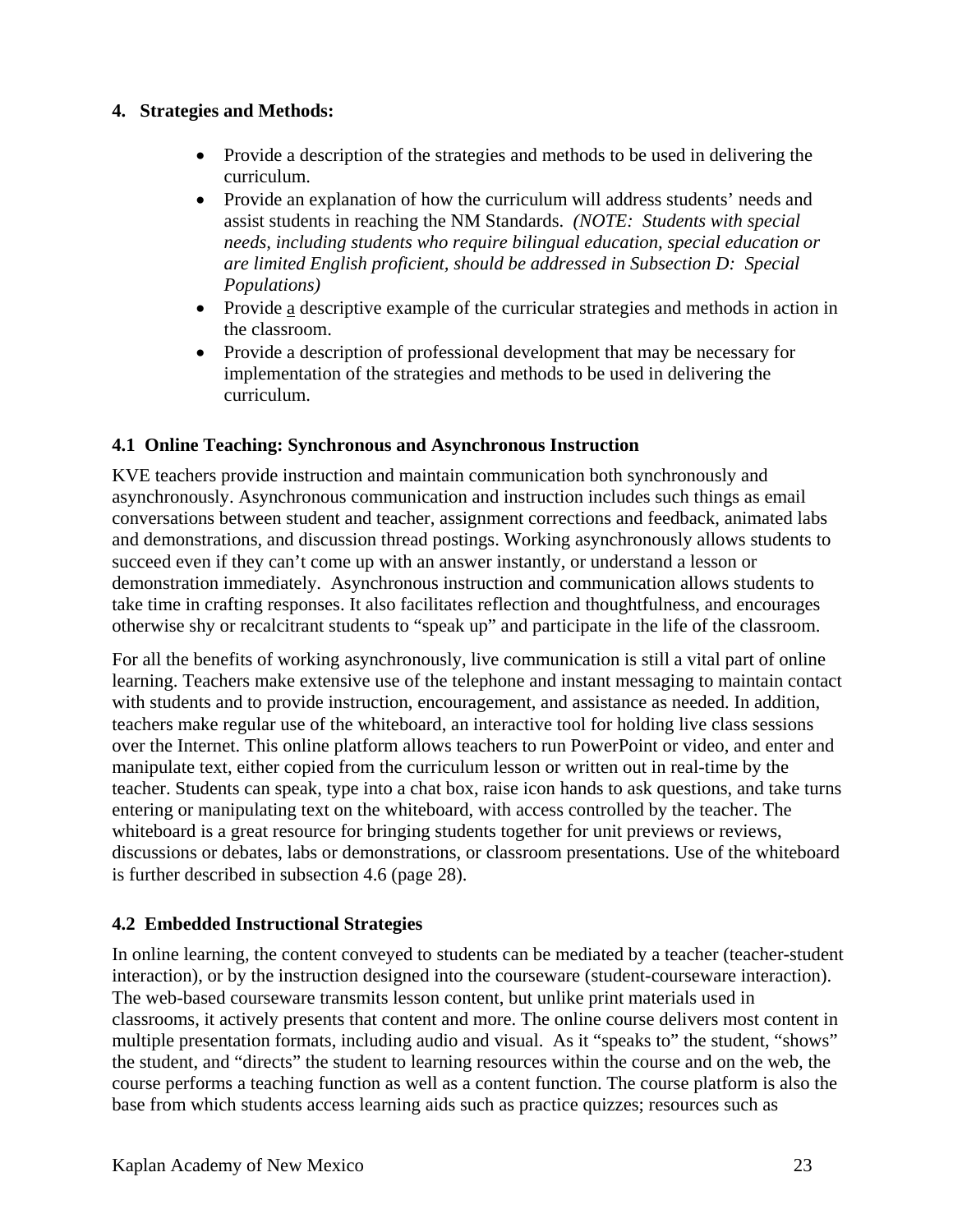reference materials and other library/research sources; and assessments. All of these elements have been placed and/or timed into the course in a deliberate fashion by instructional designers. Their understanding of pedagogy is embedded in the course as it performs instructional presentation and delivers topical content. Delivering instruction and content seamlessly and effectively requires course design informed by solid pedagogy, because the courseware itself embodies instructional strategies and methods that should help students to master content, develop skills, and meet challenging standards.

KANM will partner with KVE to deliver this curriculum. KVE's pedagogy derives from research-based instructional strategies and learning models. Some of these are well known from traditional instructional design, and others were developed specifically for E-learning. Researchers from both realms have found multimedia and interactive learning activities to be critical elements that must be employed strategically. Within KVE courses, learning activities use rich interactive and multimedia elements to capture students' attention, keep them engaged in the lesson, and help them grasp difficult concepts and processes. Each of these activities has an associated teaching goal; i.e., a strategic purpose for enhancing student understanding or stimulating thought and further inquiry:

- Springboard activities to engage students with essential background concepts.
- "Show me" activities that demonstrate concepts and provide practice opportunities with embedded feedback.
- Links to educational resources on the web. These resources can enhance or extend content, build knowledge, and bridge understanding across disciplines.
- Enrichment activities to encourage further learning and deeper understanding.
- Videos and simulations: students can see a complex process as it unfolds, with each interaction moving seamlessly into the next, with text explanations and captions/labels, and audio support. This greatly aids students in learning the complex processes often encountered in the sciences (having multiple stages, layers of information, or possible outcomes). These processes can be difficult to learn when portrayed through narrative and graphics alone.
- Interactive simulations where students enter data or use the mouse to manipulate parameters of a problem (such as variables in an algebraic function) and immediately see the resulting effects in multiple presentation modes (algebraic, tabular, and graphical).

KVE's expert curriculum team determines what content material and skill-building is best apprehended by students through text (narrative and captions) aural media (recorded speech) or visual media (graphics, film, or animation), and which particular medium or combination of media best presents the material. Designers also consult a set of principles and best practices that help determine when to combine media elements, optimal combinations, and effective presentation/layout.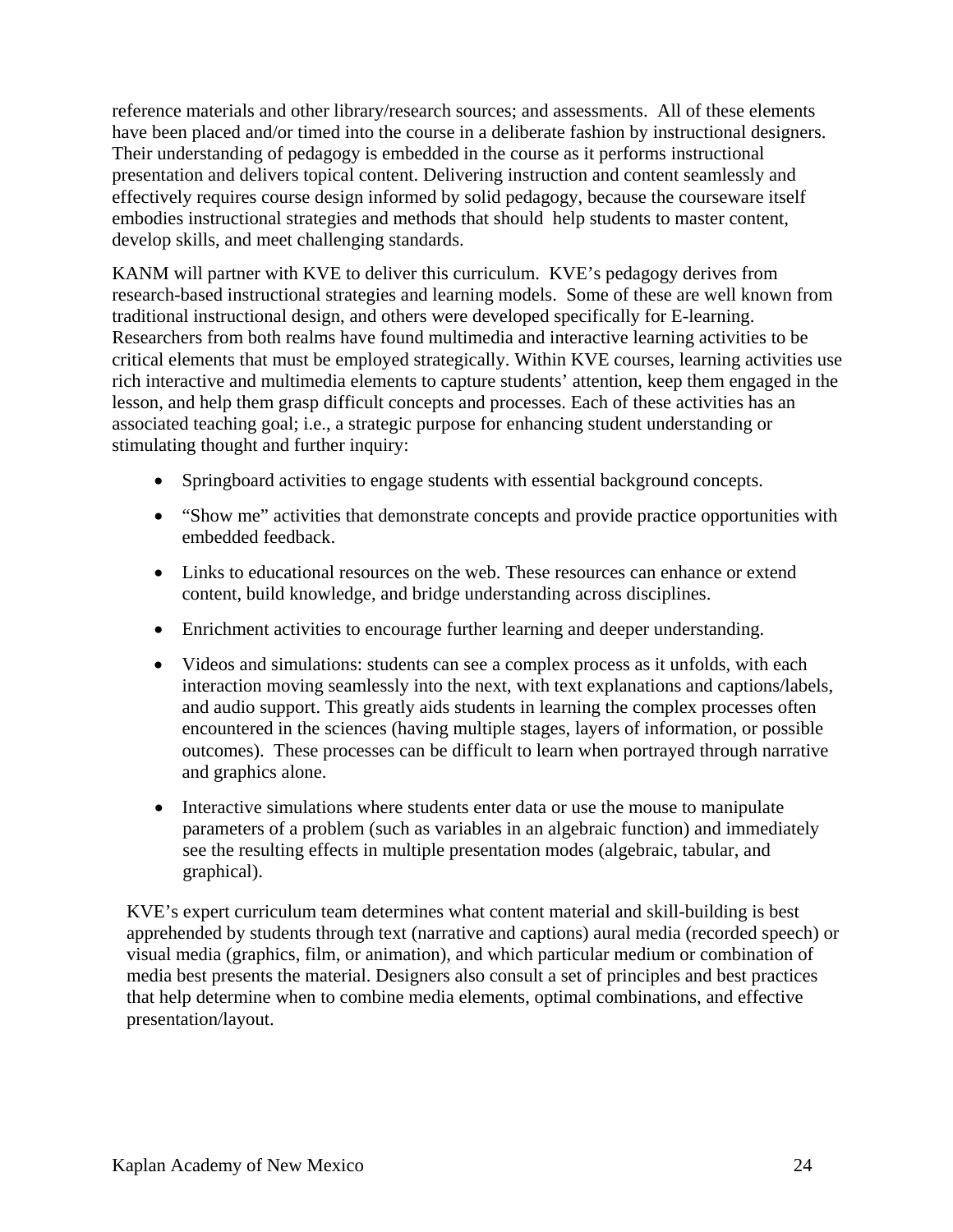## **4.3 Instructional Staffing Model**

KANM employs a layered instructional approach to support students within and across their courses. Each student receives individualized support from Department Chairpersons, Instructors, and an assigned Academic Coach.

**Department Chairpersons** manage the subject-area department, and are the leaders tasked with developing goals for quality instruction within their department. Because the Chairperson also carries a teaching load, she is never far from the concerns and outcomes that students exhibit as they respond to their learning program. The insights gained from teaching can inform her managerial decisions in the instructional realm.

**Instructors** work full time with students, answering their questions, explaining concepts and techniques as necessary, adjusting lessons and assignments as needed, and monitoring student pace.

**Academic Coaches** encourage student achievement through mentoring and support, for example by helping students plan for their academic future and success, navigate the online system, understand school policies and procedures, and plan their class schedules and course sequencing.

## **4.4 Web-based Technology Platforms and User Support**

Delivering this curriculum and instruction via the web requires technology systems that facilitate student learning and interaction. KVE will provide KANM with a Learning Management System (LMS) to power the learning program, and a Student Information System (SIS). The SIS is a graphics-driven relational database that tracks student activity and performance, and records, stores, manipulates, and reports critical student data. Students who lack access to a computer with a high speed Internet connection will receive the needed equipment (laptop) and a stipend to help cover the cost of their ISP service.

## **4.4.1 Learning Management System (LMS)**

The virtual school's technology centerpiece is the Learning Management System (LMS), a fully hosted learning platform that delivers courses and assessments, with a dedicated web portal where students log in securely to access the program.

The LMS delivers content in a sequential lesson-unit-module format that mimics the way content is presented in a classroom setting. The interface is easy to navigate, delivering content within a frameset that never removes the user from the course outline, tools, and help links. Instructors and students find this to be a familiar, user-friendly environment for teaching and learning. Advanced features include exam statistics tools for teachers, and a gradebook that is fully integrated with all the other LMS course delivery functions. From the gradebook, faculty can grade, archive and export any thread post, assignment or exam in the course, and students can quickly access all instructor feedback.

The system records attendance and will automatically log off a student who is idle. Participation is also closely tracked, revealing where each student is spending time online. The system records time spent in each course content area and time spent using each courseware tool and feature.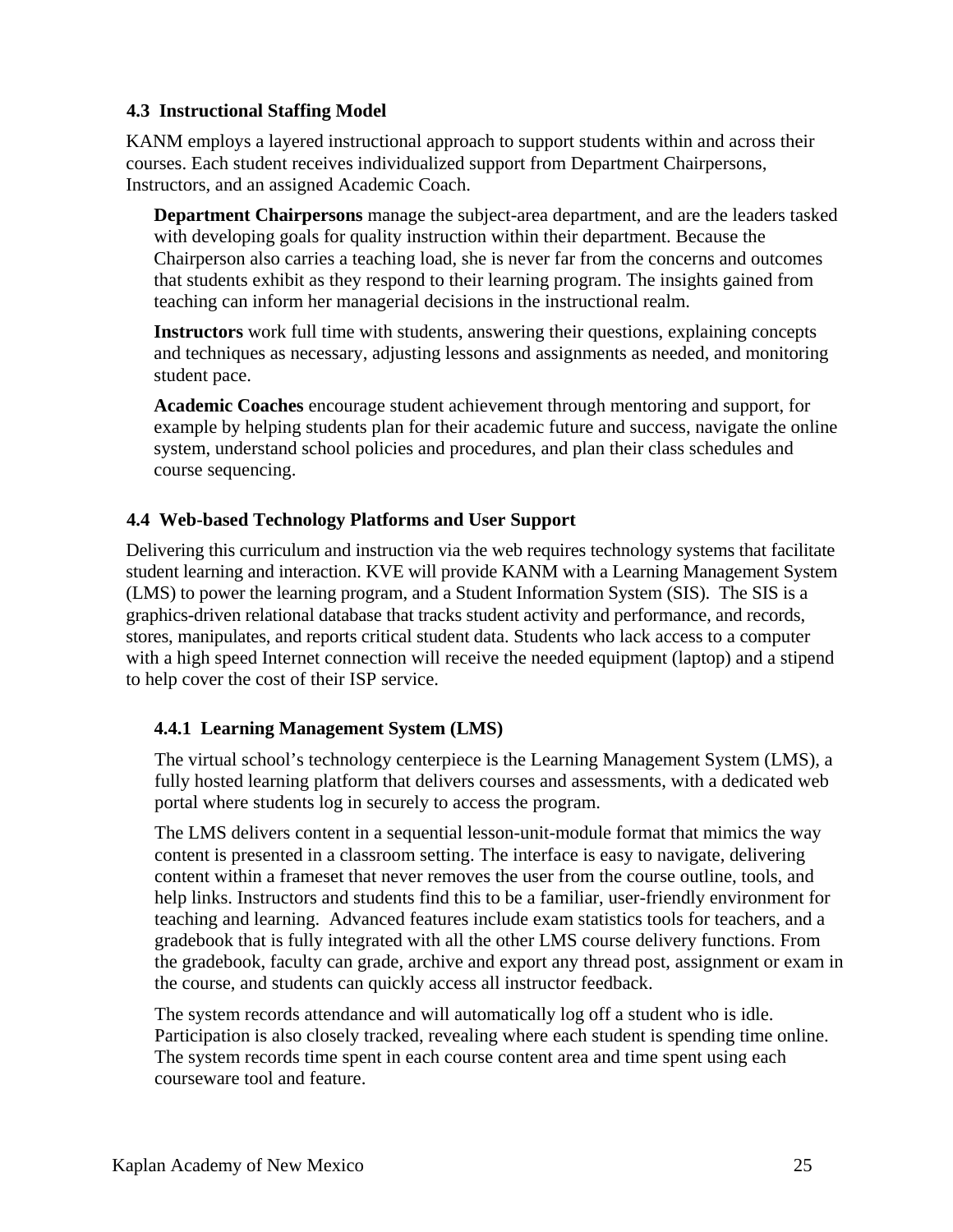All online accounts are protected from unauthorized access. Every student, parent and faculty member is given a secure password to access his or her account. In order to receive their login ID and password from the Help Desk, users must verify their identity by providing the "security word" that they used to create their account.

The LMS platform offered by KVE is built on true Application Service Provider (ASP) architecture that operates a single instance of the application across clients (as opposed to hosting services that create separate instances of the application for each client institution or host a few institutions per instance). As a fully hosted solution, only one version of the platform is on the market, which means users are not affected by patches to the system, costs and delays in new version releases, or unspecified downtime due to release implementations. By providing superior reliability, scalability, and security, this system frees the school leadership to focus on the educational mission.

# **4.4.2 Student Information System (SIS)**

KVE also provides a web-based SIS developed specifically for virtual schools. This highly scalable system handles all our student data, from the smallest program to the largest statewide schools.

When students apply to KANM through the online application portal, this data goes directly into the SIS for enrollment processing. Using this data, plus transcript and diagnostic data entered by the school registrar, the SIS manages the course registration process as well.

The SIS also receives student grades and other performance data from the LMS in a protocol that updates every night. From this data, a number of different reports can be generated, including student pace. The system will calculate and report the student's actual pace against the scheduled pace of the course, with no data entry required. For a student who falls behind pace, it can calculate a pace recovery timeline for on-time completion. The pace report is a standard feature that any user can generate – students and parents as well as teachers and administrators.

# **4.4.3 Equipment Provision**

KANM is determined that every student who wishes to participate will have access to a technology rich virtual education experience, regardless of family income or financial status. For students who lack such access, KANM will provide the laptop computer and peripherals needed to participate in the program, plus a stipend for broadband Internet service. As it does in other charter schools it services, KVE will manage the shipping, insurance and return of this equipment. Students who receive this equipment will retain possession of it during all consecutive years they attend KANM.

# **4.4.4 Technical Support**

Technical support is provided to all users 24/7/365, and can be accessed via phone, instant message, chat and e-mail. The Help Desk staff is knowledgeable in all of the delivery components (classroom management system, portal system, hosted environment, and administrative tools), and is also qualified in the technologies used to work within the course curriculum (including desktop office applications, internet browsers, security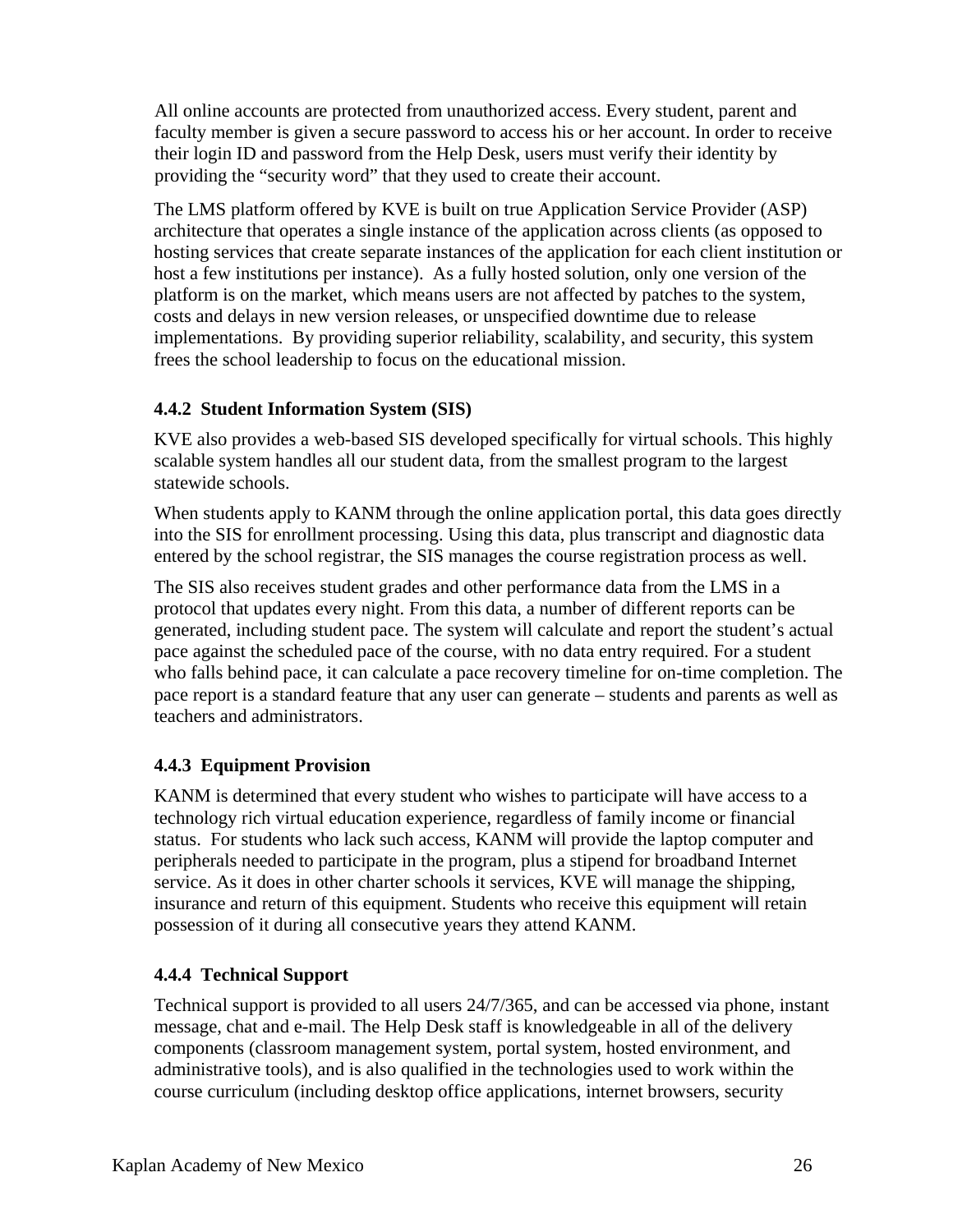programs, firewalls, ISPs, cable connections, DSL high-speed networks, streaming media operating systems, assistive technologies, and other third-party software).

# **4.5 Student Orientation Support**

In the KANM virtual program, every new student is greeted and introduced to the program by his assigned Academic Coach. The same coach will deliver the program orientation, and will remain with that student throughout his participation in the program, up to graduation. The coach thus grows the mentor relationship by being the singular point of contact that the student comes to know and rely upon.

During orientation, the coach shows the student and parent how to use the Learning Management System (LMS) through which the student will access course work. The demonstration is interactive; the student is asked to perform specific tasks such as opening up the grade book, accessing an assignment in the curriculum and submitting an assignment for grading. The coach will also ascertain that student's comfort level with applications such as word processor and spreadsheet. The coach can give the student tips and pointers on using the system and applications, and can also direct the student to tutorials, navigation aids, other online help tools, and the LMS Help Desk that is available via e-mail and telephone 24 hours, 7 days a week, every day of the year.

# **4.6 The Learning Experience**

Once oriented and ready to begin, students log in through the online portal to access their coursework. This routes them to the classroom within the Learning Management System – the platform from which they interact with course content, link to learning resources, pick up and drop off assignments, take assessments, and use interactive tools to converse with teacher, coach, or fellow student.

Each course has the same outline structure – a sequential lesson-unit-module format that mimics the way content is presented in a traditional classroom. Visually, students see a frameset. They proceed through lesson content within the inner frame; this is where they also see content-related links to learning resources on the web. The outer frame, which never changes, displays the interactive course outline, and navigation links to courseware tools (like the assignment dropbox), tutoring help request, and technical support. Because content presentation is familiar, and the frameset never removes them from vital navigation links and tools, students and instructors find this to be a familiar, user-friendly environment for learning and teaching.

Students will also encounter familiar methods and learning events delivered by both the courseware and teachers; for example, review sessions for reinforcement, practice quizzes, multiple-choice and short-answer formats, writing assignments, and collaborative projects.

Instruction is designed around a variety of graded assignments that afford students varied ways to demonstrate mastery of content. These include class discussions; worksheets; practice assignments; quizzes; journals; essays; creative writing papers; research projects; group projects; exams; reviews/case studies; and portfolio pieces. Working in these different modes also creates varied interactions with content, teachers, fellow learners, and the world outside the classroom. Students receive instant grading on computer-scored assessments, frequent feedback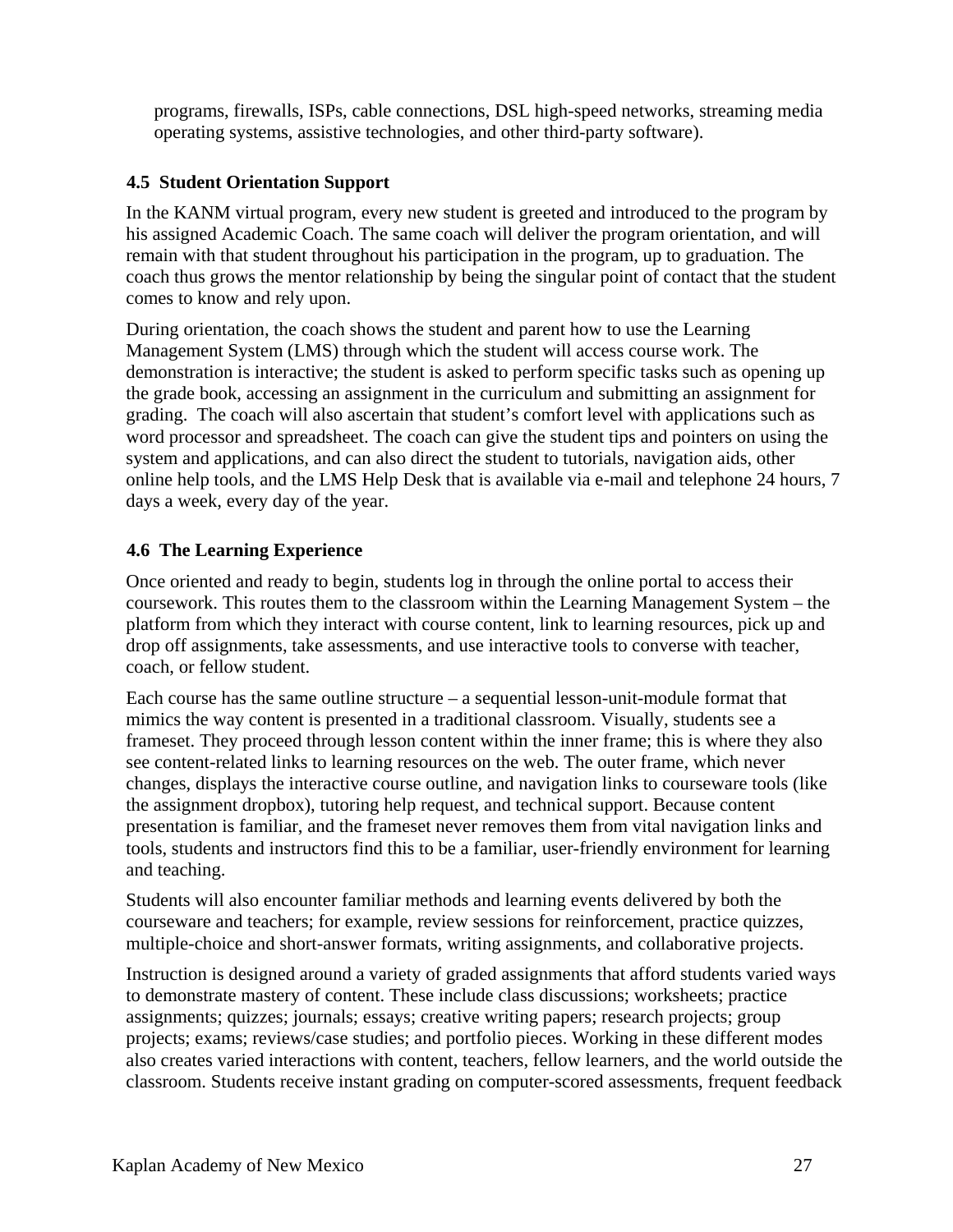from teachers, and quick turnaround on teacher-graded assignments. (Contact and response protocols are described in the next section.)

Students interact directly with teachers and coaches through telephone, e-mail, chat, asynchronous class postings, and synchronous whiteboard sessions. The whiteboard is an interactive graphical chat tool that creates a live classroom for all participants to exchange speech, text and graphics. For example, participants can place or draw objects on the whiteboard; share a software application resident on one's computer; send and receive graphed or plotted equations; participate in synchronous chat (like text messaging); broadcast live audio; and work through complex mathematical, accounting, or chemistry problems one step at a time. Teachers use these sessions for both group and individual teaching and assistance; students can also use the whiteboard to collaborate on projects.

At the lesson level, every course includes mandatory assignments that cannot be accessed until the student contacts the teacher. These "contact assignments" can include oral quizzes, presentations, and topic discussions. This is one way we ensure that students stay engaged in their learning, and teachers stay informed of the student's readiness to tackle assignments.

In addition to the instruction and support they receive from their assigned teachers and coaches, students can receive help from the tutoring center, which is staffed by experienced K-12 subject matter experts. Tutors use the interactive whiteboard to work live with students.

In each course, students use a pace chart that shows completion dates for each assigned lesson, unit, and course module. This enables them to see their actual and expected rate of progress through the course. They can graphically see when they are at any time behind pace or ahead of pace.

On a typical day, a student will engage in some, many, or all of the following:

- Reading and responding to lesson material online (for example, taking practice quizzes and lesson tests; posting questions, observations or responses to the class discussion board)
- Viewing multimedia lesson support material, within and outside of the curriculum
- Participating in online experiments or demonstrations
- Engaging in research online, outside of the curriculum
- Reading text material (textbooks, novels, etc) offline
- Engaging in live, synchronous projects or presentations with peers and teachers

Student contact with educational staff may involve any of the following:

- Use of online tutoring service (requested from a link within the platform)
- One-on-one communication as needed with state certified teacher via email or instant message
- Discussions with teacher during weekly office hours, either by telephone or within the live, interactive whiteboard space
- Discussions with academic coach (via email, telephone, or instant message) on strategies for student success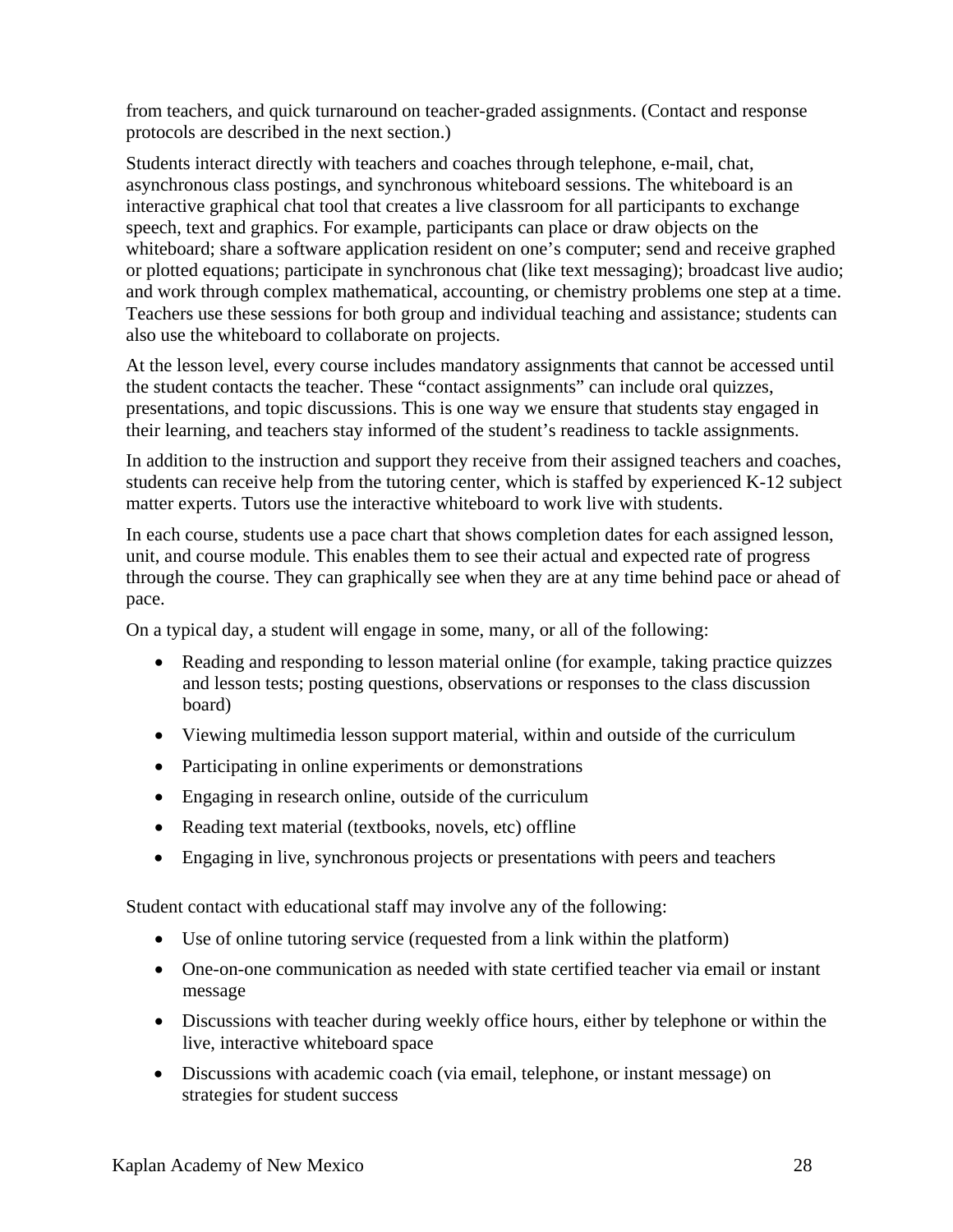Additionally, students have retroactive access to instructor feedback received during the semester. Every teacher comment is logged and archived in the electronic gradebook, where students can retrieve it at any time during the course. Synchronous whiteboard events are also recorded and archived, so if a student misses a group session (or wants to revisit an individual session) he can retrieve it and play it back. This ability to turn synchronous events into asynchronous learning resources helps level the playing field for students who need extra review and reinforcement.

# **4.7 Teacher Communication and Involvement**

KANM uses both structure and protocols to ensure teachers are in contact with students and parents. As they would in a classroom setting, teachers will have assigned class sections, and are directly responsible for student instruction and learning. Faculty keep regular office hours, but are also available to parents and students beyond normal business hours, and are required to conduct frequent outreach to parents. This flexibility accommodates the varied scheduling needs of students and busy working parents. Expectations for faculty to be accessible and responsive are conveyed through written policies, system protocols, and the teacher training regimen. To ensure ongoing, quality interaction between students, parents, and the academic team, all communications are logged into the system, and these data are reviewed by academic managers at least once weekly.

Opportunities for one-on-one contact include individual student/teacher phone calls, teacher/parent phone conferences, academic team phone conferences (these include parents and student); and individual student/teacher whiteboard sessions.

In addition to mandatory contact assignments, students are required to initiate one direct communication with each of their online instructors on a weekly basis. (Direct communication includes phone, email, or instant message.)

Beyond frequent lesson contact and weekly required contact, teachers are required to additionally contact each student at least twice monthly, via phone call or instant message, for academic review and assistance purposes. For a student taking six classes, this translates to twelve such sessions per month. Instructors are also expected to initiate contact if there are signs of a student falling behind pace, as indicated by alerts generated by the online student tracking system.

Instructors are required to return e-mail and phone calls within 24 hours; deliver grades for tests and assignments within 48 hours of submission; and take full advantage of the communication tools and protocols described above. The Department Chairperson coordinates the student's academic team to ensure that these communication protocols are being followed and that student needs are being identified and addressed.

## **4.8 Parent Communication and Involvement**

The KANM academic model will not rely on parents for instruction, but will set expectations for parents to play a supportive role in their child's education and to assure student attendance and pace. However, parents receive extra help in this regard from the tracking ability of the virtual platform: should a student fall behind, the system will trigger notice to parents via both automated communications and human interventions. Parents receive various email notifications regarding their child's pace and progress, and all parents/guardians will be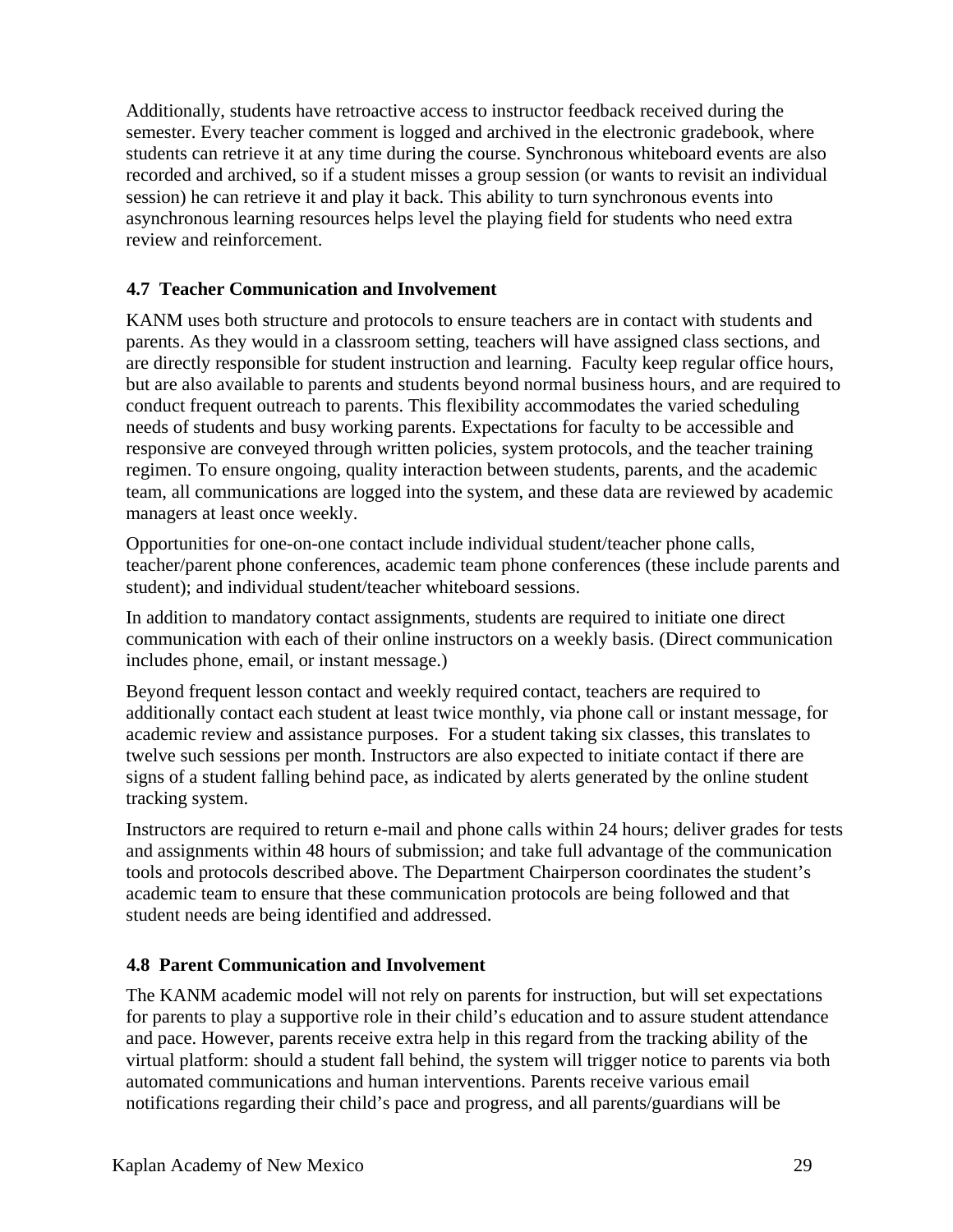contacted at least monthly by each subject-area teacher. Parents receive their own secure log-in to the system that enables them to monitor student activity, view their grades and progress, and print reports. System information is updated daily, so parents always have an up-to-date view of student pace and progress.

The school will use commitment agreements which all parents and students will be asked to sign when a student is enrolled. The agreement sets forth expectations for daily student attendance and parents' responsibility for monitoring attendance and ensuring participation in statewide testing events. Parents are expected to participate in teacher conferences and take appropriate action if student pace and progress become an issue.

KANM will deploy two additional strategies to encourage parents to stay involved and provide the supervision necessary to ensure student participation and progress. First, the model requires faculty to conduct frequent outreach to parents, and gives parents easy access to faculty during and beyond normal business hours. Second, parents become stakeholders as we involve them in the ongoing evaluation and accountability of the program. KANM will survey parents at least once a year to determine their satisfaction levels with the program. Parents will be asked to evaluate open communications; curriculum; instructional design and delivery methods; achievement of performance objectives; and other metrics that factor into the school's operation and accountability. KVE will lend expertise to this process through its Office of Institutional Effectiveness, which employs education research analysts who design survey instruments and interpret responses.

These iterative reporting and response mechanisms – combined with the availability of faculty to parents during and beyond normal business hours – is designed to keep parents apprised, informed and involved. Parents feel included and are confident they will be listened to. They know they are the school's most important consultants and can influence decisions affecting their child, for example to change or add courses. The KANM founders believe that parents who feel consulted and empowered in this way are more likely to act and persevere as supervisors in their child's virtual education program.

## **4.9 Professional Development Plan**

KANM has a comprehensive training and professional development program. The charter school will have a dedicated faculty web portal with access to KVE training modules; links to research articles, teaching tools, and other academic resources; and a chat room.

Teachers and staff must complete initial onboard training prior to teaching a KANM course. This training, coupled with continuous professional development and mentoring, ensures that KANM teachers maintain current licensure and are proficient in delivering quality instruction. Professional development is designed to meet the *National Standards for Quality Online Teaching* adopted by the North American Council for Online Learning (NACOL):

- 1. The teacher meets the professional teaching standards established by a state licensing agency or the teacher has the academic credentials in the field in which he or she is teaching.
- 2. The teacher has the prerequisite technology skills to teach online.
- 3. The teacher plans, designs and incorporates strategies to encourage active learning, interaction, participation and collaboration in the online environment.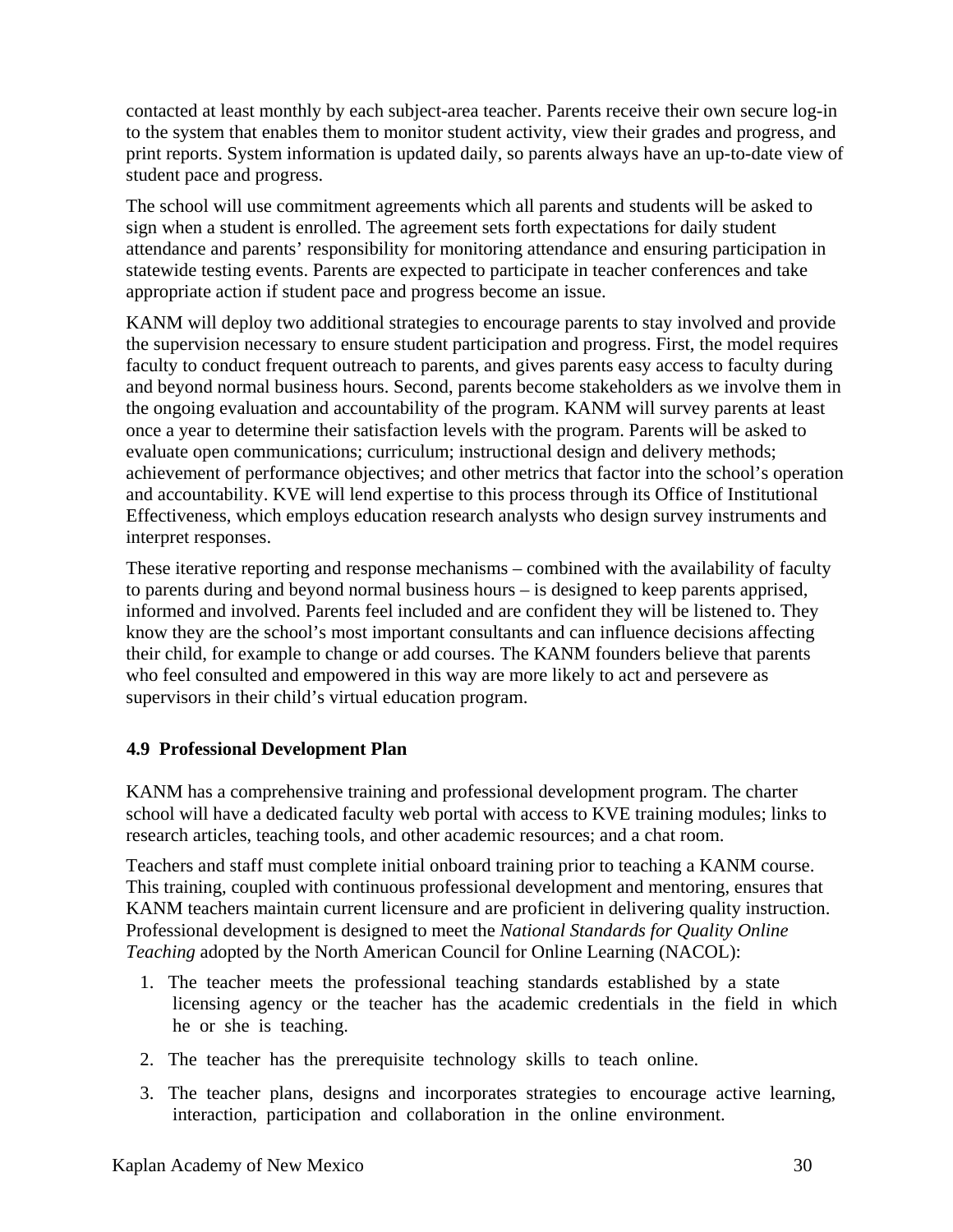- 4. The teacher provides online leadership in a manner that promotes student success through regular feedback, prompt response and clear expectations.
- 5. The teacher models, guides and encourages legal, ethical, safe and healthy behavior related to technology use.
- 6. The teacher has experienced online learning from the perspective of a student.
- 7. The teacher understands and is responsive to students with special needs in the online classroom.
- 8. The teacher demonstrates competencies in creating and implementing assessments in online learning environments in ways that assure validity and reliability of instruments and procedures.
- 9. The teacher develops and delivers assessments, projects, and assignments that meet standards based learning goals and assesses learning progress by measuring student achievement of learning goals.
- 10. The teacher demonstrates competencies in using data and findings from assessments and other data sources to modify instructional methods and content and to guide student learning.
- 11. The teacher demonstrates frequent and effective strategies that enable both teacher and students to complete self and pre-assessments.
- 12. The teacher collaborates with colleagues.

Each of these standards has an underlying set of competencies that are assessed for demonstrating whether the standard is met. These can be seen at http://www.inacol.org/resources/nationalstandards/NACOL%20Standards%20Quality%20Online%20Te aching.pdf

## **4.10 Conclusion**

KANM's founders believe that in offering this educational program, governed by NMVEP and using KVE's curriculum, instructional model, technology, and support services, the charter school can provide an optimal learning environment for:

- **Promoting higher levels of engagement** through a highly individualized and supportive academic coaching model, and courses designed to capture and maintain student focus (for example by limiting text-per-page and incorporating graphics, embedded video, glossaries, and hyperlinks).
- **Motivating students** via real-time data and self-pacing guides; quick turnaround on graded assignments; and multiple avenues for interaction between learner/teacher, learner/content, learner/learner, and teacher/parent.
- **Balancing the unique advantages of traditional and virtual classroom approaches.** As in a traditional classroom, the courses and assignments promote writing and problem solving, and preparation for the SAT writing test is required within the English sequence (which also includes offline reading of printed literature). Presentation of content also mimics tradition in that the virtual courses proceed in lessons, units and modules, much as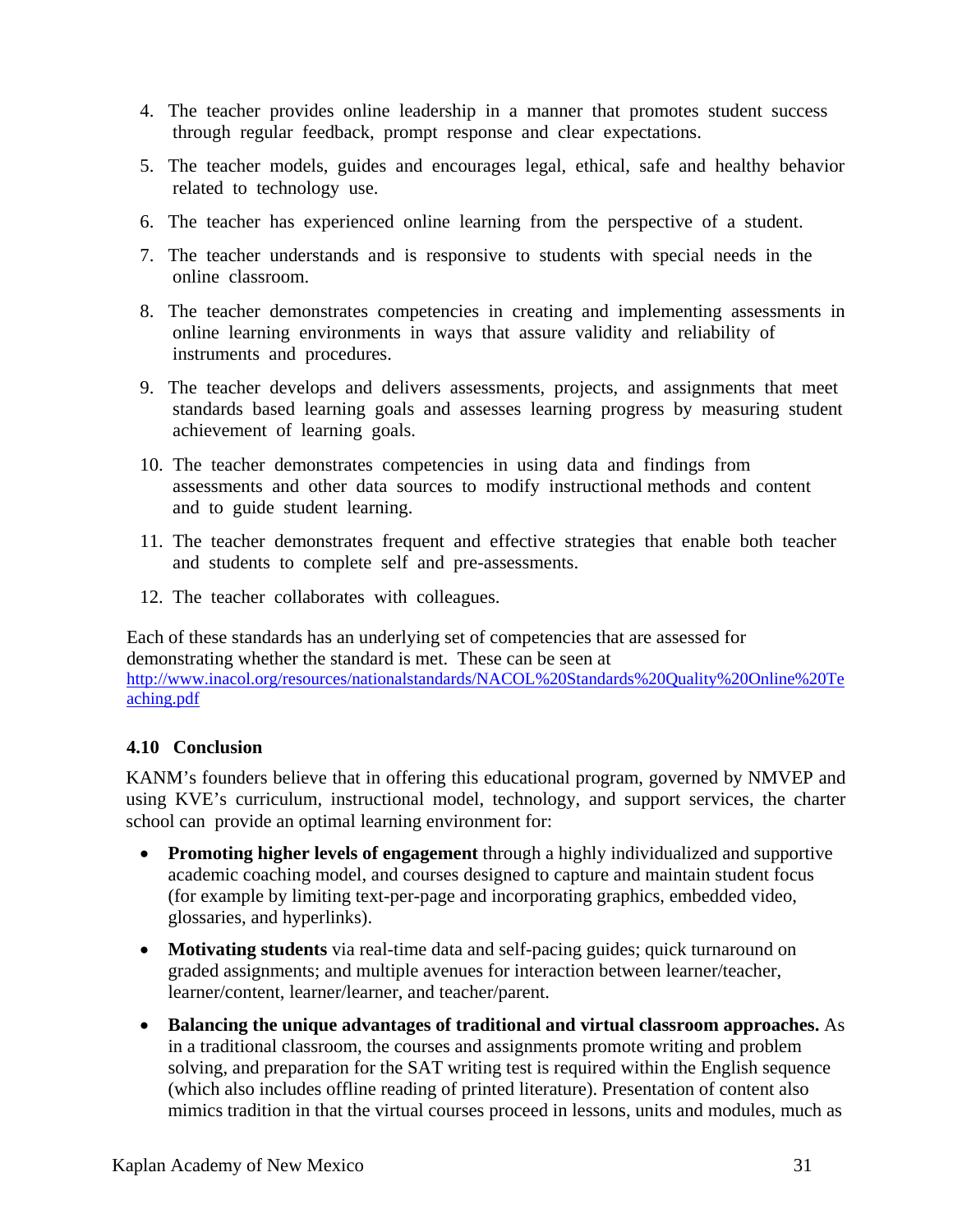they do in a physical classroom. However, virtual schooling replaces the traditional textbook-driven curriculum with a web-based "living text." Courses feature dynamic multimedia and interactive content. Course content can be updated (to include new knowledge or meet changed standards) more frequently than can a published text. The web-based curriculum undergoes continuous evaluation to optimize its educational value.

• **Using data-driven protocols to ensure that students stay on pace, demonstrate progress, and ultimately achieve mastery of content.** This is enabled by the data tracking and reporting functions of the learning interface. The Learning Management System (LMS) collects student data and sends it to the Student Information System (SIS) in a protocol that is updated daily; thus the two systems work closely together to track progress and pace. If data indicate a student is falling behind, the system will trigger autogenerated alerts to faculty and notices and phone calls to parents. The faculty has the performance data needed to know when to step in with timely inquiries and appropriate interventions (such as a parent conference, or a lesson adjustment to better accommodate the student's learning style).

# **B. EDUCATIONAL PROGRAM**

## **1. Length of School Day and School Year:**

- State the proposed length of the school day, including the number of instructional hours;
- State the proposed length of the school year, including number of days and total number of instructional hours.
- Describe how the proposed length of the school day and school year support the Educational Plan.

The virtual program to be provided by KANM contemplates approximately 6.5 instructional hours per day on average (at every grade level). On a daily basis this may vary because instruction is paced flexibly to accommodate differences in individual student needs; and because the online program is available 24/7.

KANM will have a 180-day school year tentatively scheduled to begin in August and end in June.

By having no fixed start date, and instead offering students a 7-10 day window for course starts and flexible pacing, this program can help students and parents overcome competing demands on their time. Families beset by emergency travel or seasonal commitments, for example, are better accommodated when they can opt for a program with a flexible start date.

By having no fixed daily schedule, the program enables students with internet access to establish their own daily rhythm, studying at peak levels of energy and mental acuity, whenever and wherever distractions are at a minimum. These are among the hallmark advantages that attract students to virtual education, and that make it possible for them to participate in our educational program.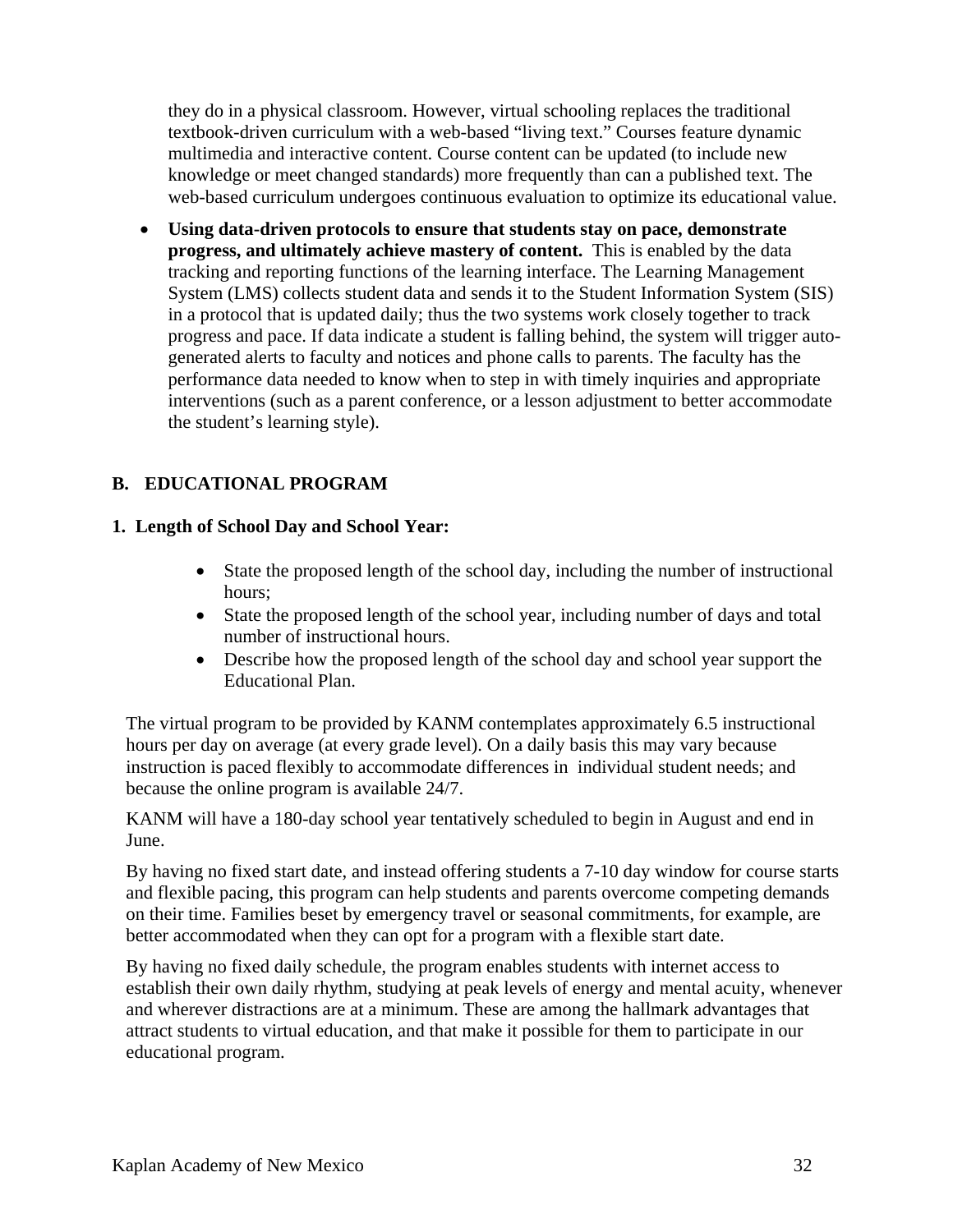# **2. Grade Levels, Class Size and Projected Enrollment:**

- State the grade levels the charter school proposes to serve.
- If a phase-in of grade levels is proposed, indicate plans for the phase in by year and grade levels, and provide a rationale for the phase-in plan.
- State the total projected student enrollment (maximum enrollment for the school).
- State the projected class size.

The charter school will serve grades 6 through 12 in its first year. For year two, KANM will propose the addition of grades 4 and 5.

|                            | 2010      | 2011      | 2012      | 2013      | 2014      |
|----------------------------|-----------|-----------|-----------|-----------|-----------|
| New Mexico Population*     | 1,984,356 | 2,010,153 | 2,036,285 | 2,062,756 | 2,089,572 |
| <b>Student Population*</b> | 357,184   | 361,827   | 366,531   | 371,296   | 376,123   |
| N.M. Virtual Population*   | 7,144     | 14,473    | 21,992    | 33,417    | 41,374    |
|                            |           |           |           |           |           |
| 4th Grade                  |           | 181       | 275       | 418       | 517       |
| 5th Grade                  |           | 181       | 275       | 418       | 517       |
| <b>6th Grade</b>           | 119       | 181       | 275       | 418       | 517       |
| 7th Grade                  | 119       | 181       | 275       | 418       | 517       |
| 8th Grade                  | 119       | 181       | 275       | 418       | 517       |
| 9th Grade                  | 107       | 163       | 247       | 376       | 465       |
| 10th Grade                 | 95        | 145       | 220       | 334       | 414       |
| 11th Grade                 | 84        | 127       | 192       | 292       | 362       |
| 12th Grade                 | 71        | 109       | 165       | 251       | 310       |
|                            |           |           |           |           |           |
| Total*                     | 714       | 1,449     | 2,199     | 3,343     | 4,136     |

Estimated annual enrollments and underlying demographic projections are as follows:

- \* New Mexico Population and growth trend taken from US Census website
- \* Student Population Computed from US Census website percentage of population in grades 4-12 in New Mexico
- \* Virtual Population taken from percent that will attend virtual as cited in National Center for Education Statistics study (Forbes magazine)
- \* Total Population is 10% of entire Virtual Population for State of Mexico

KANM has a projected enrollment number underlying each annual budget; however, the virtual program is highly scalable and not limited by classroom space or other facilities needs. Additionally, certified teachers work remotely and can be recruited from anywhere in the state, which greatly expands the potential labor pool. Unlike a site based charter whose growth may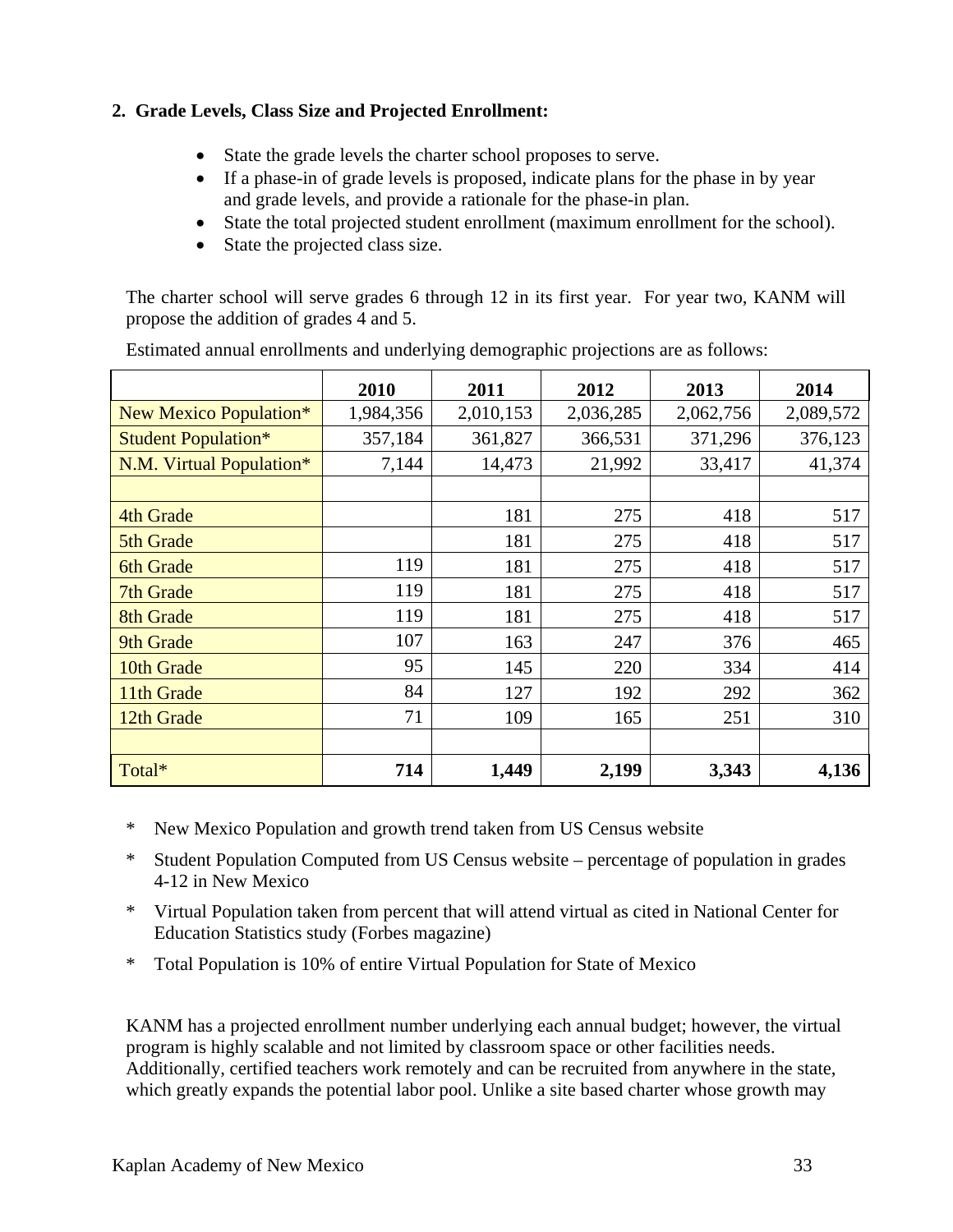compete with or put pressure on its local district, KANM's growth will be statewide and dispersed.

# **3. Graduation Requirements (if applicable):**

- Describe the proposed credits and requirements for graduation.
- Describe how any proposed requirements that differ from the New Mexico Graduation Requirements [22-13-1.1.] support the school's educational plan.

Graduation requirements will be as per New Mexico Code (22-13-1.1), requiring successful completion of a minimum of twenty-three units as follows:

- (1) Four units in English, with major emphasis on grammar and literature;
- (2) three units in mathematics, at least one of which is equivalent to the Algebra 1 level or higher;
- (3) three units in science, one of which shall have a laboratory.
- (4) three units in social science, which shall include United States history and geography, world history and geography and government and economics;
- (5) one unit in physical education;
- (6) one unit in communication skills or business education, with a major emphasis on writing and speaking and that may include a language other than English;
- (7) one-half unit in New Mexico history; and
- (8) seven and one-half elective units that meet NMPED content and performance standards. Student service learning shall be offered as an elective. Financial literacy may be offered as an elective.

## **C. STUDENT PERFORMANCE EXPECTATIONS**

Student academic performance is central to a school's existence. Student performance expectations must be aligned with the mission and the educational plan. The student performance expectations will:

- Provide student-centered goals that are SMART:
	- o **S**pecific;
	- o **M**easurable;
	- o **A**mbitious and **A**ttainable
	- o **R**eflective of the school's mission;
	- o **T**ime-Specific with Target Dates
- Provide student-centered goals that are aligned with the school's mission and the educational plan.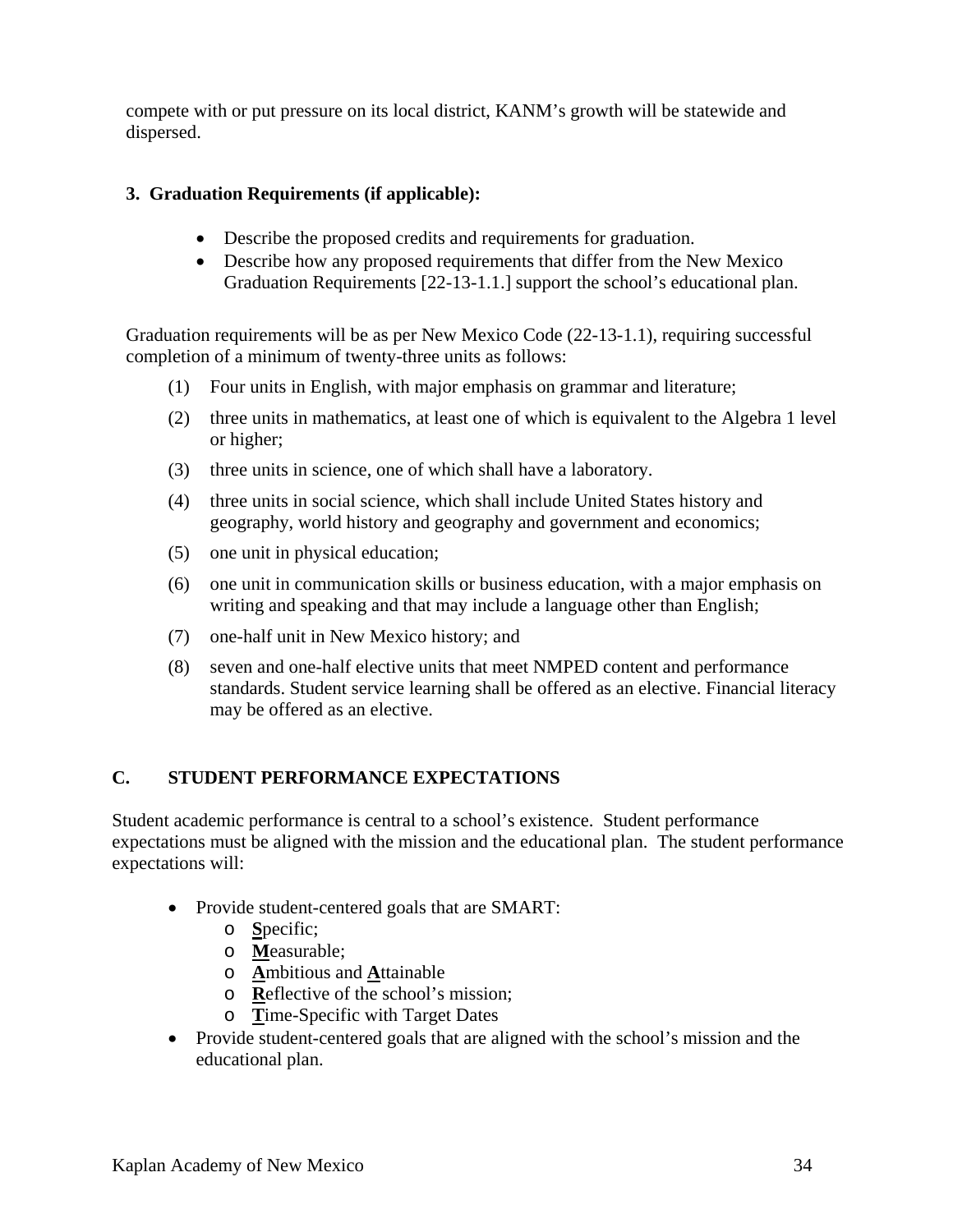Whether students are low achieving, high achieving, special education, or require English language development, a student's progress toward expected outcomes depends on a continual monitoring of individual student growth. KANM will pursue the pupil outcome goals, as measured by multiple and varied benchmark assessments (as detailed below), that are aligned to state content standards and matched with the state and federal accountability systems.

NMVEP believes that both student performance metrics and school performance metrics are indicators of how well students have developed the qualities and abilities the school seeks to instill. These include high levels of engagement, and the student's ability to take charge of his or her own learning by taking advantage of the program's flexibility and diverse paths to content mastery.

The founders have therefore set measurable goals for both student educational achievement and organizational and management measures, and the charter school will systematically track these metrics to gauge performance and progress. Accordingly, KANM has developed SMART goals for both student achievement and school performance:

| <b>STUDENT GOAL</b>                                                                                      | <b>MEASURABLE</b>                                                                                                                                                                                    | <b>ASSESSMENT</b>                                                                                                    | <b>BASELINE</b>                                                                                           |
|----------------------------------------------------------------------------------------------------------|------------------------------------------------------------------------------------------------------------------------------------------------------------------------------------------------------|----------------------------------------------------------------------------------------------------------------------|-----------------------------------------------------------------------------------------------------------|
| Students will meet or<br>exceed New Mexico<br>performance standards                                      | <b>OUTCOME</b><br><b>Average English Language</b><br>Arts and Math scores on the<br><b>Standards Based</b><br>Assessment (SBA) will be<br>equal or higher to the state<br>average within three years | <b>TOOL</b><br><b>Annual SBA</b> scores<br>in grades $3-8$ , 10                                                      | <b>DATA</b><br>Published<br>New Mexico<br>state average<br>scores for the<br>English and<br>math subtests |
| Students will<br>demonstrate improved<br>content area knowledge<br>and mastery                           | 75% of students will<br>improve their SBA scores<br>after three years of<br>enrollment in KANM.                                                                                                      | Students' previous<br><b>SBA</b> scores                                                                              | Year 1<br>student test<br>scores                                                                          |
| Students will gain and<br>strengthen core reading<br>and math skills                                     | 90% of students will make<br>statistical gains in Reading<br>and Math benchmark<br>testing                                                                                                           | Scantron<br><b>Performance Series</b><br>assessments in<br>reading and math                                          | Fall and<br>spring testing<br>scores                                                                      |
| Students will feel that<br>they are an integral and<br>contributing part of the<br><b>KANM</b> community | Students will demonstrate<br>their satisfaction with the<br>KANM learning experience<br>by re-enrolling for<br>subsequent years – target<br>re-enrollment rate is 66%<br>after two years.            | Year over year<br>student re-<br>enrollment and<br>retention rates<br>combined with<br>qualitative survey<br>results | Year 1<br>retention data<br>and survey<br>results                                                         |
| Parents and guardians<br>will be satisfied with<br>their student's learning<br>experience at KANM        | 85% of parents will respond<br>that they are Satisfied or<br>Very Satisfied on an annual<br>parent survey                                                                                            | Parent survey                                                                                                        | Year 1 data                                                                                               |

# **Kaplan Academy of New Mexico – Student Achievement Goals**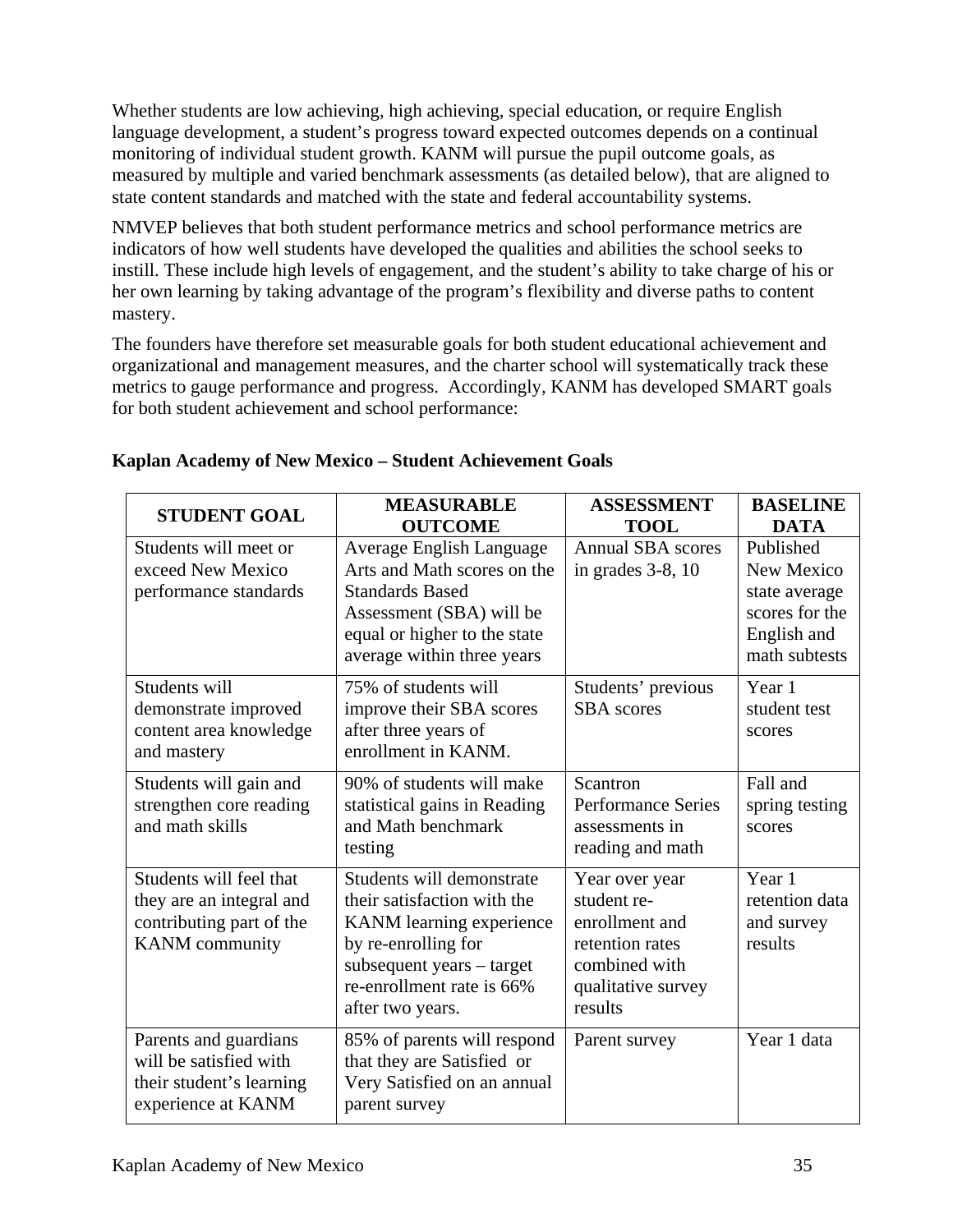| <b>STUDENT GOAL</b>                                                            | <b>MEASURABLE</b><br><b>OUTCOME</b>                                              | <b>ASSESSMENT</b><br><b>TOOL</b>                        | <b>BASELINE</b><br><b>DATA</b>        |
|--------------------------------------------------------------------------------|----------------------------------------------------------------------------------|---------------------------------------------------------|---------------------------------------|
| graduate from KANM with rates will equal or exceed<br>a defined post-secondary | Students will successfully   KANM average graduation<br>the state average within | <b>Graduation rates</b><br>and senior student<br>survey | Published<br>New Mexico<br>graduation |
| goal                                                                           | three years and students will<br>take steps toward post-<br>secondary plans      |                                                         | average                               |

# **Kaplan Academy of New Mexico – School Performance Goals**

| <b>SCHOOL GOAL</b>                                                                                                       | <b>MEASURABLE OUTCOME</b>                                                                                                | <b>ASSESSMENT</b><br><b>TOOL</b>                                                 | <b>BASELINE</b><br><b>DATA</b> |
|--------------------------------------------------------------------------------------------------------------------------|--------------------------------------------------------------------------------------------------------------------------|----------------------------------------------------------------------------------|--------------------------------|
| Students in all subgroups<br>will demonstrate<br>proficiency and<br>improvement over prior<br>years' performance         | KANM will make Adequate<br>Yearly Progress as defined by<br>New Mexico state<br>requirements and No Child<br>Left Behind | SBA scores, sub-<br>group performance,<br>graduation rates                       | Year 1 data                    |
| Students will have<br>increased learning options<br>and opportunities                                                    | Year over year, an increasing<br>percentage of students will<br>enroll in honors, AP, or career<br>elective courses      | Course enrollment<br>data                                                        | Year 1 data                    |
| KANM will monitor<br>individual student<br>progress in the virtual<br>setting                                            | A course on-pace rate of at<br>least 75% (i.e., students not<br>more than 3 weeks behind)                                | Individual student<br>pacing charts                                              | Year 1 data                    |
| KANM will support<br>students and intervene<br>appropriately to ensure<br>courses are successfully<br>completed          | The average semester course<br>completion rate will be at least<br>80% after two years                                   | Course completion<br>rates as tracked in<br>the Learning<br>Management<br>System | Year 1 data                    |
| KANM faculty and staff<br>will ensure that students<br>are engaged in and<br>satisfied with their<br>learning experience | The average student retention<br>rate will be between 75% and<br>85% within two years                                    | Retention rates as<br>tracked in the<br>Student<br>Management<br>System          | Year 1 data                    |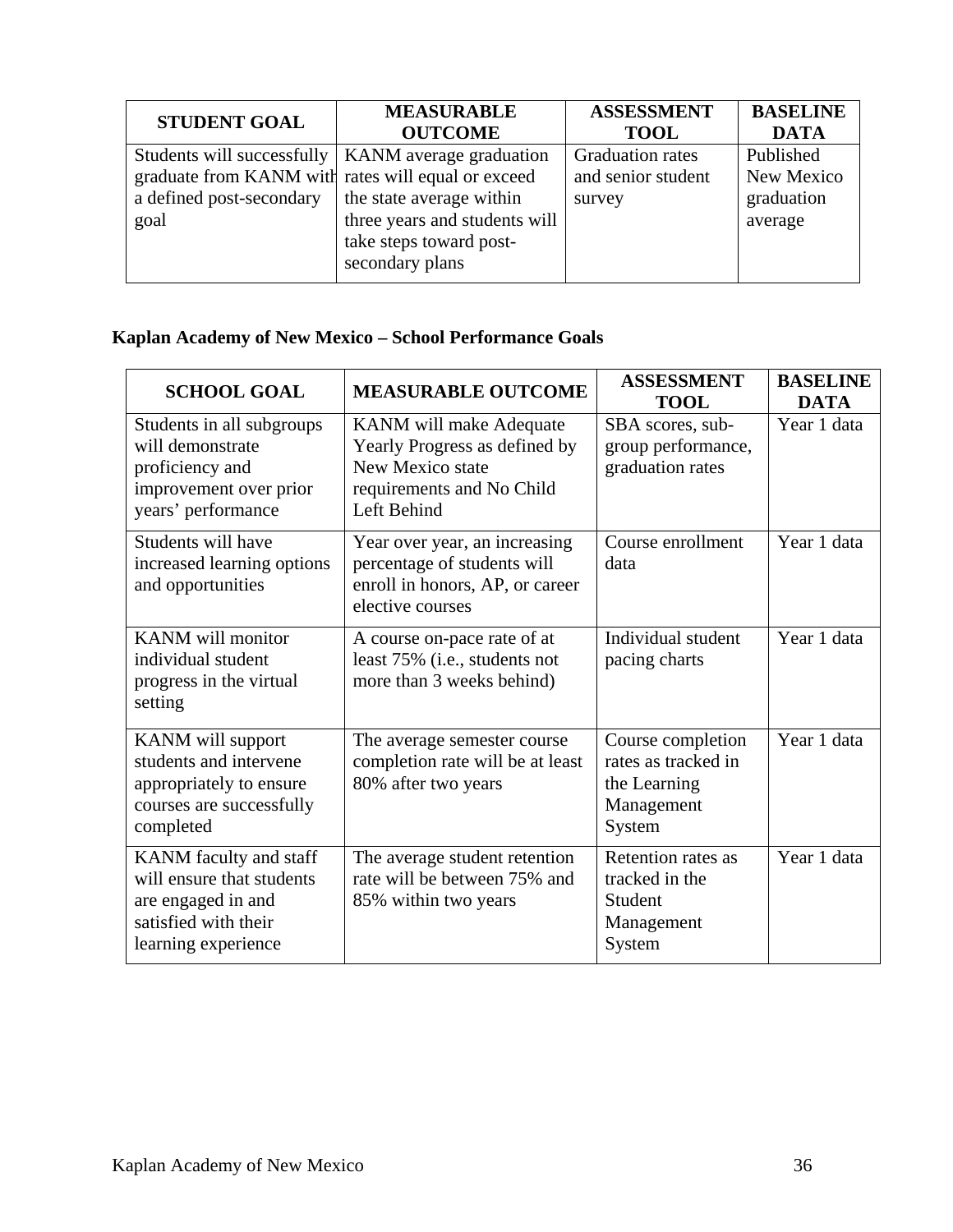| <b>SCHOOL GOAL</b>                                                                               | <b>MEASURABLE OUTCOME</b>                                                                                                                                                                                                                                | <b>ASSESSMENT</b><br><b>TOOL</b>                 | <b>BASELINE</b><br><b>DATA</b>                     |
|--------------------------------------------------------------------------------------------------|----------------------------------------------------------------------------------------------------------------------------------------------------------------------------------------------------------------------------------------------------------|--------------------------------------------------|----------------------------------------------------|
| Teachers will report<br>satisfaction with their<br><b>KANM</b> experience                        | An increasing percentage of<br>teachers will return to their<br>positions each year (and report)<br>that they are Satisfied or<br>Highly Satisfied with their<br>roles) until the full-time<br>teacher retention rate becomes<br>stable at 70% or better | Teacher survey<br>results and retention<br>rates | Prior year<br>data<br>(beginning)<br>in year $2$ ) |
| KANM will provide a<br>high-quality learning<br>experience that meets<br>accreditation standards | KANM will pursue regional<br>accreditation in Year 1                                                                                                                                                                                                     | Accreditation<br>reports                         | N/A                                                |

## **D. PLAN FOR EVALUATING STUDENT PERFORMANCE**

A Plan for Evaluating Student Performance must address the following components:

- the types of assessments that will be used to measure student progress toward achievement of the NM Standards and the school's student performance expectations;
- the timeline for achievement of the NM Standards and/or the school's student performance expectations;
- the procedures for taking corrective action in the event that student performance falls below the NM Standards and/or the school's student performance expectations;
- remediation for students not achieving standards, including a timeline for implementation of the remediation plan;
- assessments that might be considered in addition to the statewide-mandated testing;
- documentation and reporting of student data to students and parents.

#### **Assessment Regime**

KANM will deploy a comprehensive testing regime that will include the entire assessment cycle used in New Mexico public schools.

- *1) Diagnostic Testing –* These are tests to measure growth in learning and assess study skills, as described in the next subsection.
- 2) *Course Assessments and GPA Updates* Course material mastery is monitored through a variety of assessments; these are aligned with course objectives which are aligned with state standards. Types of gradable assignments and tests include Lesson Quizzes, Lesson Assignments, Unit Tests, Unit Assignments, Projects, Semester Exams, and the capstone senior project for  $12<sup>th</sup>$  graders.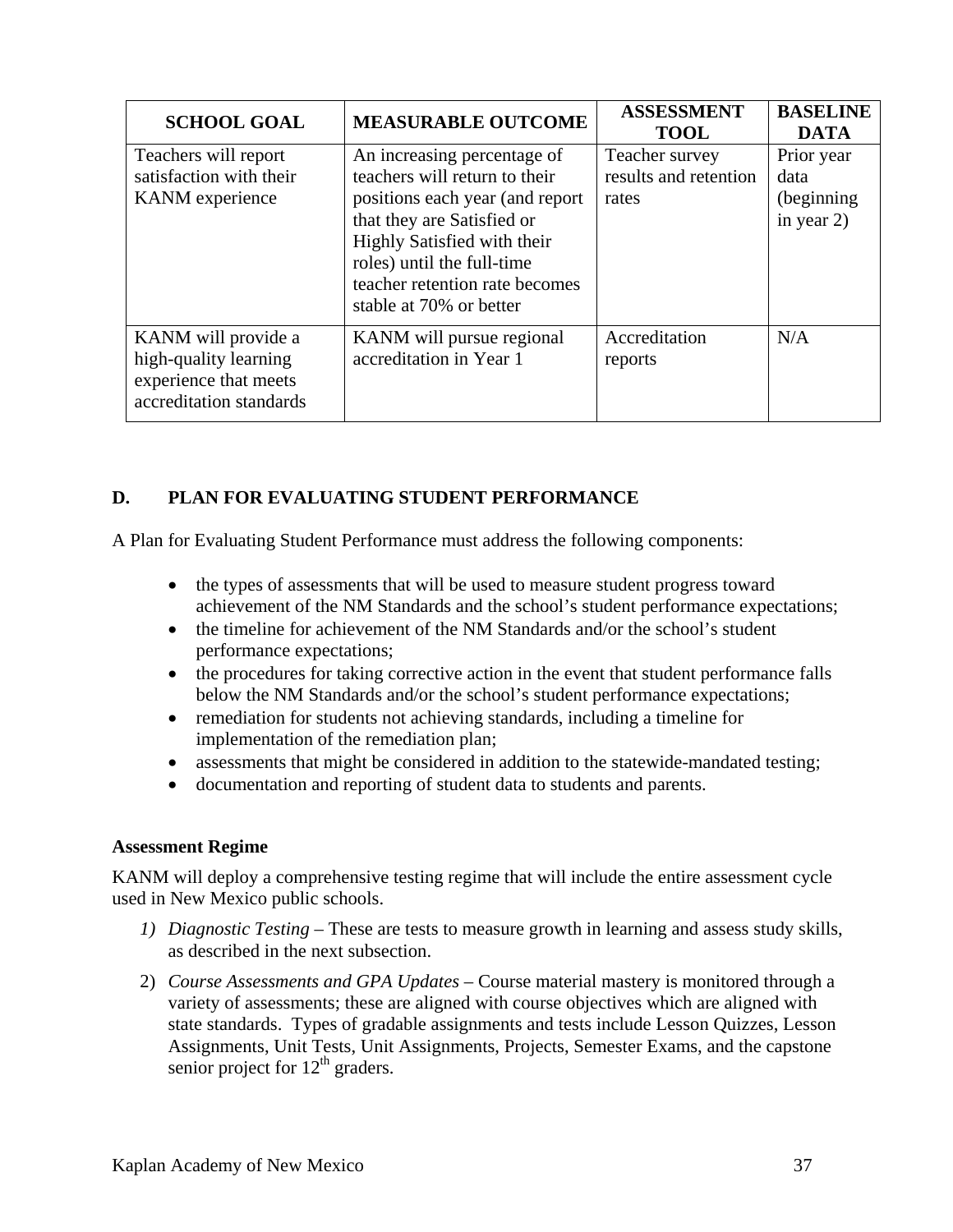Students, families, and teachers have access to the SIS where they can view grades and GPA to date (which the SIS recalculates daily). At course completion, the final GPA will be recorded on the student's transcript.

- *3) Weekly School Performance Reports* The Executive Director will review student and teacher performance data gathered weekly from the SIS and LMS. The ED will have access to detailed reports on student achievement levels in course work thus far, student engagement indicators (pacing, where time is spent online, and which course tools and functions the student is utilizing), and teacher performance indicators. This enables the ED to spot trends and develop insights and action plans based on real-time data. Results of these reports will be discussed with school staff at the weekly staff meeting.
- *4) Academic Advisement Team* On a weekly basis, the Executive Director, academic advisors, and department chairs will meet to discuss students at risk based on academic performance levels. An Academic Improvement Plan (AIP) will be suggested and the Intervention Specialist for KANM will work with the student and his/her family to ensure appropriate supports are in place for future success. Progress for students on AIPs will be tracked and analyzed by the Intervention Specialist.
- *5) State Testing* All students eligible for state testing are required to participate in the New Mexico Standards Based Assessment. Students and families will be supported in preparing for the tests and in finding the nearest proctored sites. Scoring and ranking data will be analyzed in a staff summit to identify common items that were not mastered. Instruction and curriculum can then be adjusted in future courses, and students can be identified for supplementary support before retesting. As KANM develops year-over-year longitudinal data, trend analyses will also be used to inform interventions.
- *6) National Testing –*Students will sit for the ACT and SAT as applicable.

## **Diagnostics**

Scantron Performance Series *–* Students in core English and mathematics courses will take Scantron diagnostic exams upon entry (establishing a benchmark) and again midway and at end of course (to measure growth in learning). Teachers will have immediate access to results and can adjust instruction accordingly.

LASSI - Students will participate in two versions of the Learning and Study Strategies Inventory – first, the High School version (LASSI-HS) and later, the LASSI for Learning Online (LASSI-LO). The LASSI measures student awareness and use of learning and study strategies related to skill, motivation, and self-regulation. The LASSI-LO also measures student attitudes and preferences towards communicating online and their use of online communication tools. Students who report difficulty with strategies identified as important for high school and/or online learners will be provided additional support to ensure they are being sufficiently assisted to succeed at KANM.

### **Assessment Design and Integration**

Within the Learning Management System, courses deliver assessments separately from the programmed instructional content. This allows teachers some discretion in selecting assessments for inclusion in the course, and adapting assessments to meet the needs of individuals or populations.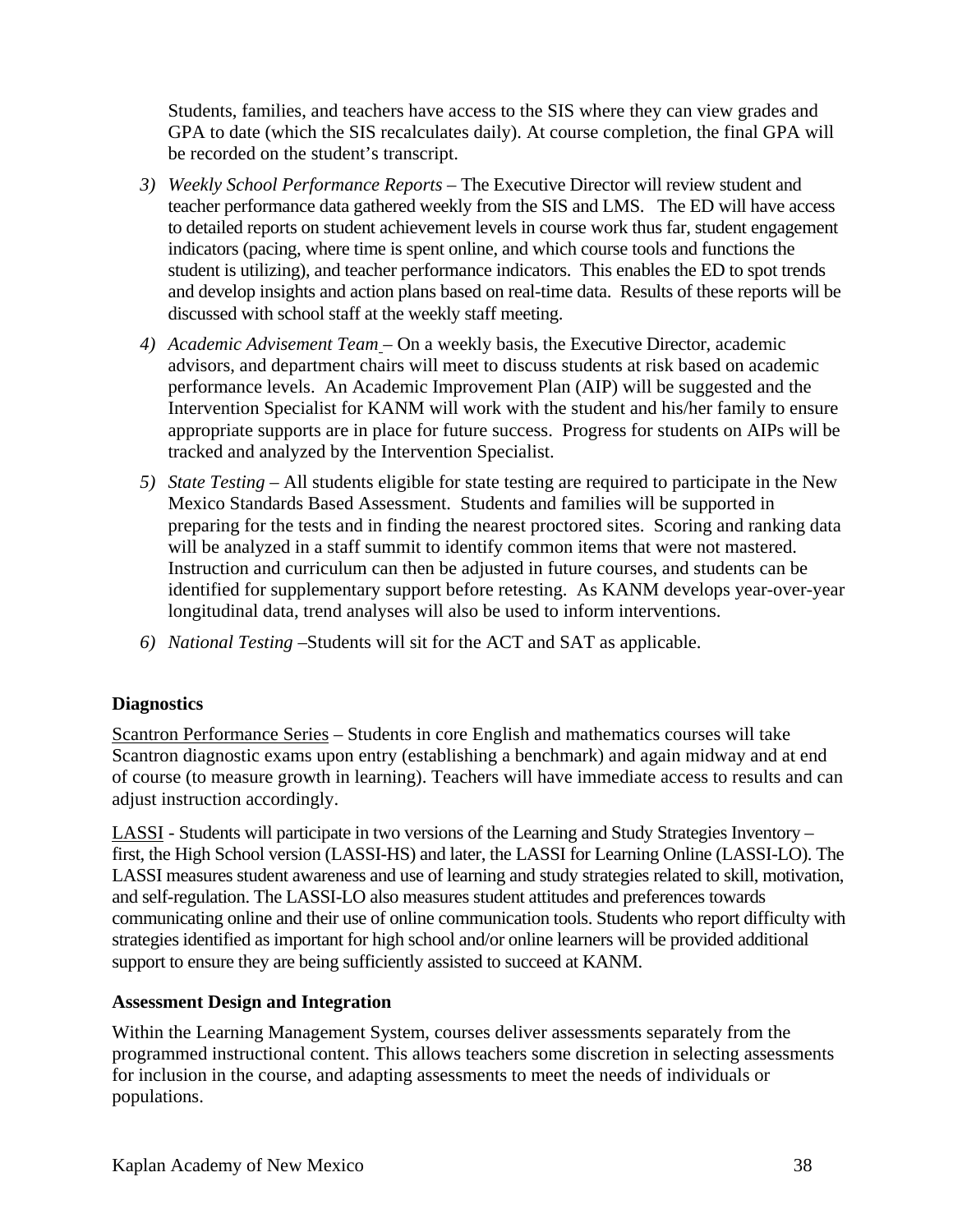Learning is evaluated through two categories: Assessments (computer-scored tests/quizzes) and Assignments (subjective assignments submitted to a teacher).

All objective assessment items assess lesson objectives and/or unit performance expectations, which are aligned to state standards. Items are also meta-tagged with a Bloom's taxonomy identifier. Items are grouped into test banks and are selected and randomized for delivery to students as unique test instances. All instances are delivered according to a predefined Bloom's array, which varies by test type and subject/discipline.

To accommodate students of varying ability levels, every assignment (teacher-graded) can be delivered in three separate versions – Honors, Academic, and Foundations. All versions are also delivered with an answer key or an analytic rubric with an underlying scoring mechanism, depending on the format of the assignment.

| <b>Feature or Function</b>            | <b>Assessments</b>                                                                      | <b>Assignments</b>                                                                                                 |  |
|---------------------------------------|-----------------------------------------------------------------------------------------|--------------------------------------------------------------------------------------------------------------------|--|
| <b>Description</b>                    | Multiple choice and matching<br>items, short answer                                     | Short answer, essay, project-<br>based                                                                             |  |
| <b>Types/Frequency in</b><br>course   | Lesson Quizzes (1 per lesson)<br>Unit Tests (1 per unit)<br>Final Exam (1 per semester) | <b>Lesson Assignments</b><br>(infrequent)<br>Unit Assignments (1 per unit)<br>Module Assignments (1 per<br>module) |  |
| <b>Bloom's/DOK</b> levels<br>assessed | Knowledge, Comprehension<br>Application, Analysis                                       | Application, Analysis<br>Synthesis, Evaluation                                                                     |  |
| <b>Delivery</b>                       | Within Learning Management<br>System (LMS)                                              | Downloads in doc, pdf, xls<br>formats                                                                              |  |
| <b>Submission</b>                     | Completed/submitted within<br><b>LMS</b>                                                | Uploaded to LMS Dropbox for<br>teacher pickup                                                                      |  |
| Grading                               | Auto-scored                                                                             | Teacher graded using rubric or<br>answer key                                                                       |  |

Table 1 describes key differences between Assignments and Assessments:

**Table 1** 

## **Assessing Depth of Knowledge (DOK)**

Formative and Summative assessments in the curriculum take on a number of forms in order to address all four Depth of Knowledge (DOK) levels.

Formative assessments within each course include:

- Frequent quizzes and tests that consist primarily of multiple-choice and matching items, which assess knowledge at Level 1 (Recall) and Level 2 (Skill/Concept). These are immediately and automatically scored.
- Periodic Unit and Module assignments targeting Levels 3 (Strategic Thinking) and Level 4 (Extended Thinking); these teacher-graded assignments typically require students to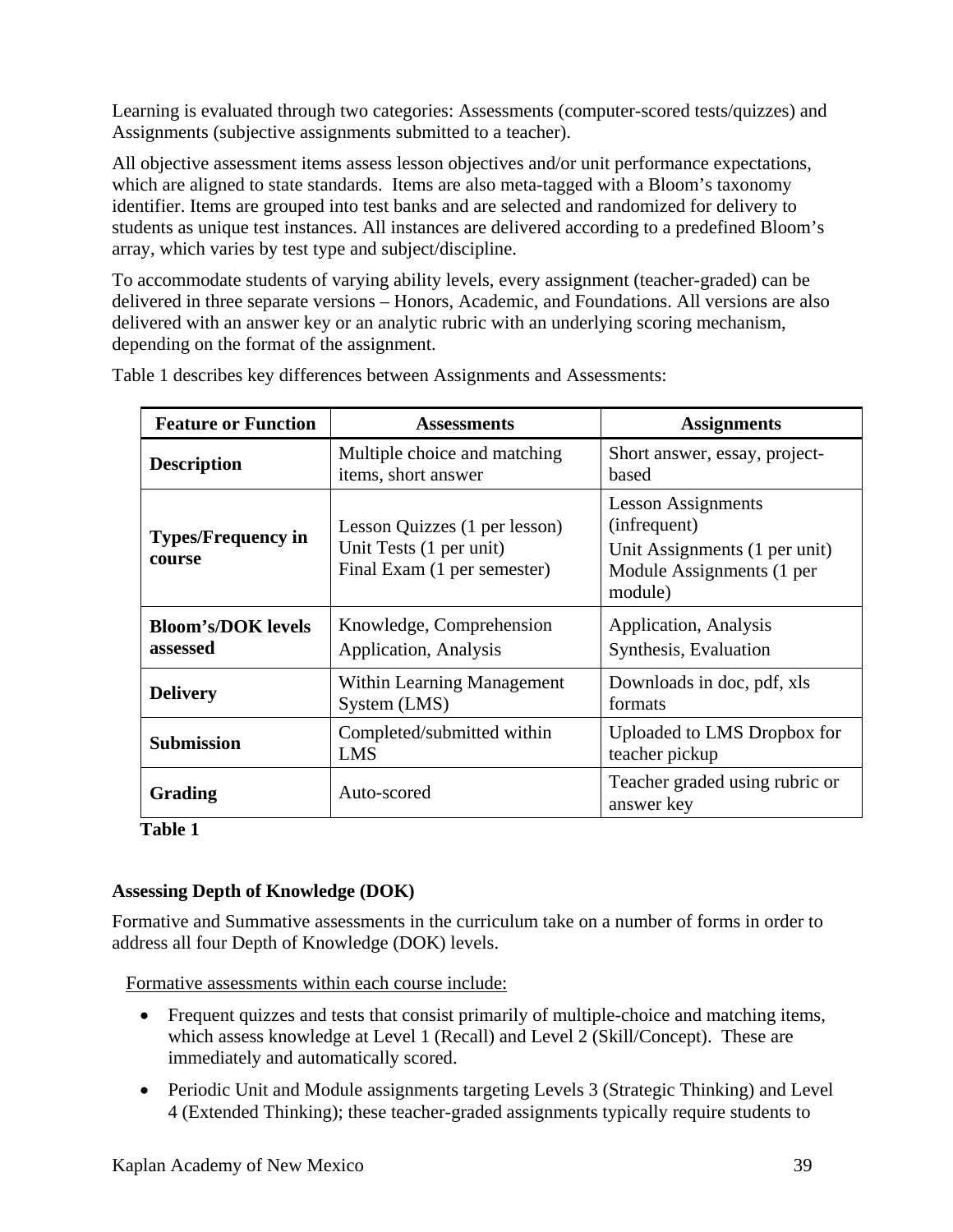construct a written response or project-based analysis that requires the application, analysis, and/or synthesis of concepts introduced in the curriculum.

#### Summative assessments within each course include:

- Semester/Final Exams, which typically include both a multiple choice/matching component (addressing Levels 1 and 2) and a short answer/essay component (addressing Levels 3 and 4).
- Portfolio-based assessments -- Many courses include optional project-based portfolios that will assess all four DOK levels.

### **Analyzing and Using Student Assessment Data**

The KANM assessment program will provide teachers and administrators with a wide array of data on student performance, from fall diagnostic testing in math and English through an array of formative assessments within the curriculum (computer and teacher scored), to state-mandated testing in the spring. In addition, the Student Information System and learning platform collect detailed information on student login times, courses accessed, and areas within courses where students are spending their time. School teachers, counselors, and administrators have access to sophisticated Data Dashboards that display regularly updated information on student attendance, pacing, and academic success. School teams meet regularly to examine and analyze this data, both internally and with KVE's Director of Academics and Director of Assessment, to compare student performance with student goals (as defined by the curricular Performance Objectives) and make informed instructional decisions around pacing, remediation, and other forms of academic support.

### **Individualized Response to Struggling Learners**

Online learning creates both opportunities and challenges for helping students who struggle. The online platform affords all students the opportunity to work independently via flexibility in scheduling, pacing and task sequencing. But students bring varying levels of autonomy and motivation to their learning process, so it is critical that we also provide intensive support to engage or re-engage students in their learning and keep them focused and progressing.

KANM's procedures to address and improve student proficiency will begin before students enter the school. Using the student's past grades, IEPs (where available), conversations with parents and counselors, state test scores, and the results of diagnostic skills assessments that students take upon enrollment, teachers and academic advisors begin creating a pathway to success for each student.

Our approach is predicated on understanding and supporting students. The first step in creating any individualized learning path, or deploying any corrective measure, is to understand students and meet them where they are. In particular, our experience with struggling learners has taught us that each one struggles uniquely. Some have difficulty staying on task; others have become accustomed and resigned to lowered expectations based on a pattern of past setbacks. Some have difficulty with one subject area but not another. Some have trouble working in the early morning, or after lunch.

These challenges will be met with a comprehensive solution that adapts to each student. The school will not present curriculum as an immovable object that students either scale successfully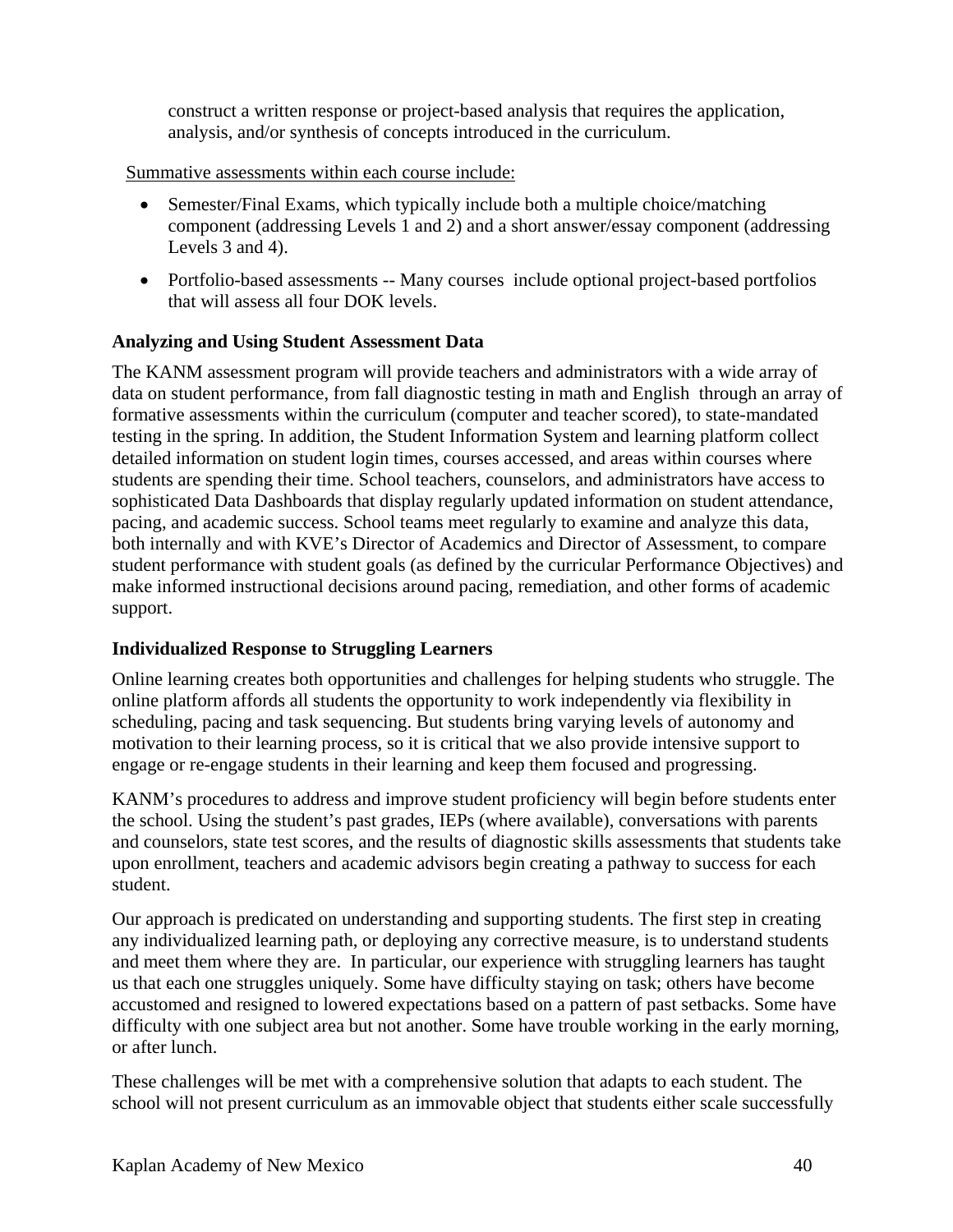or fail at. Instead, we will employ learning programs that KANM has designed to be flexible, giving students the tools and support they need on a day-to-day basis, so that no student who is willing to work hard will have to "discover" at the end of the year that he has failed a class.

In addition to curricular variations available through course versions and supplements, instructors can vary the mix of independent computer time, instructor-led teaching and feedback, and coaching support. Tracking all online activity and student communications is also critical for seeing where students may be having difficulty or are not taking full strategic advantage of the tools available to them. Working with the platform's advanced tracking tools, and KVE's metrics that reveal student online activity trends, KANM faculty will create data-driven student profiles and use these to inform individual responses and interventions. This enables teachers to adapt the curriculum to accommodate each student, and provide remediation, support, and additional challenge wherever it is needed during the year. This tracking and monitoring ability also enabled KVE to develop system protocols that alert the entire academic team, and also trigger contact with parents, should trouble signs arise.

### **Student Intervention Strategies**

These capabilities are brought to bear in a very focused way for students who struggle, underachieve, and fail to progress. The academic team identifies these students through the Student Information System which, along with the LMS, supplies the student activity and trend data they will use to fashion a personalized Academic Improvement Plan (AIP) for each student. The AIP orients the entire academic team toward growing its awareness of the student, documenting what it learns from this process, establishing the type and frequency of parent contact best suited to that student, and deploying the appropriate aids and interventions to get the student back on pace and on an upward path of improvement.

To achieve this goal, the AIP process identifies unique student information (such as learning styles, time spent in courses, pace status) and systematically engages the entire academic team (including its lines of authority and parental outreach functions) to identify and address areas in need of improvement. There are six defined areas of student endeavor that come under scrutiny in this process. One result is that at-risk students become highly visible, and early enough to be targeted for specific interventions. The AIP matrix reveals why the student is at risk; names the specific responses (actions and procedures) to follow; and identifies any additional resources needed to deploy those actions and procedures. Through weekly team meetings the AIP is developed, evaluated and adjusted, and faculty team members are held accountable, in a continuous cycle that spans the school year.

## **E. SPECIAL POPULATIONS**

A plan must provide a description of the how the charter's school educational program will meet the individual needs of Special Populations which addresses the following components:

- suggested modifications to the proposed educational program to meet individual student needs, such as bilingual, limited English proficient, and special education;
- an outline of a special education plan *(the final plan of which must be completed and submitted to the charter authorizer by the end of the planning year)* that demonstrates understanding of state and federal special education requirements including the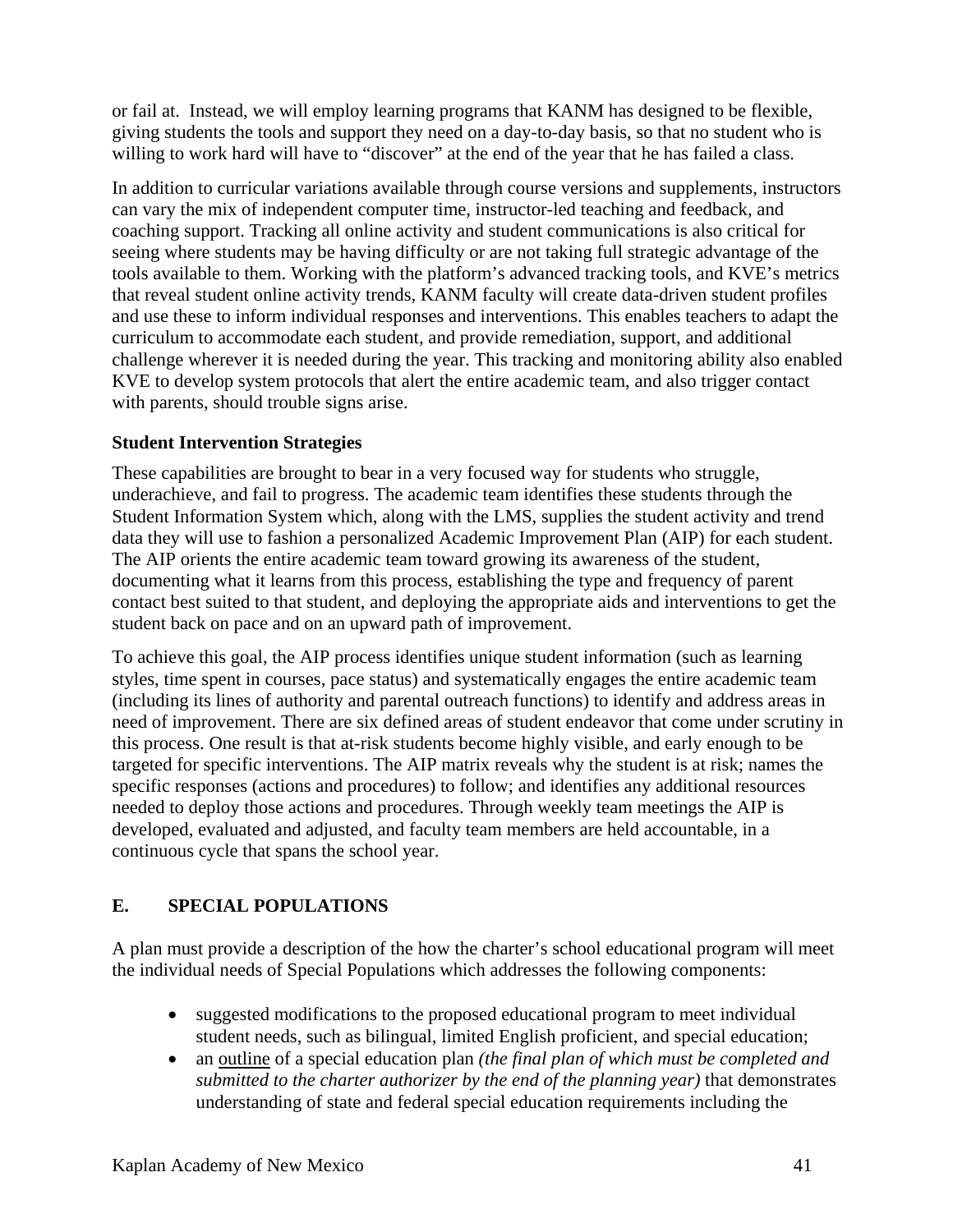fundamental obligation to provide a free, appropriate education to students identified with disabilities;

• how the charter school will provide access to ancillary services including, but not limited to, counseling and health.

### **Policy Framework**

KANM is committed to providing a free and appropriate public education to eligible students covered under the laws that govern appropriate public individually designed instruction. KANM will comply with requirements of the Americans with Disabilities Act (ADA), the Individuals with Disabilities Education Act (IDEA), and Section 504 of the Rehabilitation Act. KVE assures that courses meet Section 508 of the Rehabilitation Act standards and Web Content Accessibility Guidelines (WCAG). Such services shall be provided consistent with Federal and State laws, including applicable rules and regulations.

KANM will accept any disabled or other special needs student whose placement into a virtual school would be appropriate as determined by an analysis of the student's needs. By implementing the Individualized Education Plan (IEP) or 504 Plan, KANM will satisfy the federal requirement to provide a free appropriate public education to the student, as provided by Section 504 of the Rehabilitation Act.Once a student is enrolled, KANM is committed to providing equal access to grade-level content, course/school assessments, and statewide assessments. Accordingly, state certified and trained KANM staff members will work with parents, students and advocates as needed, to ensure implementation of required services.

### **Services**

The following services will be accessible and provided to all students enrolled in KANM:

### Enrollment Process

- Collect current IEP or Section 504 evaluations and related documents
- Review of all enrollment documents and make determination of program appropriateness by completing the KANM special education enrollment checklist
- For students who meet all qualifications for enrollment, a confidential student file will be created
- A teacher communication form will be completed to ensure each teacher delivers appropriate services and accommodations per the IEP or 504 agreement

### Evaluation

- Annual/ triennial re-evaluation testing administered
- For new students, provide diagnostic testing, conduct a joint review meeting, and deliver a notice of action to all parties.

### IEP/504 Plan Development And Services

• Lead and conduct initial and annual IEP/504 development meetings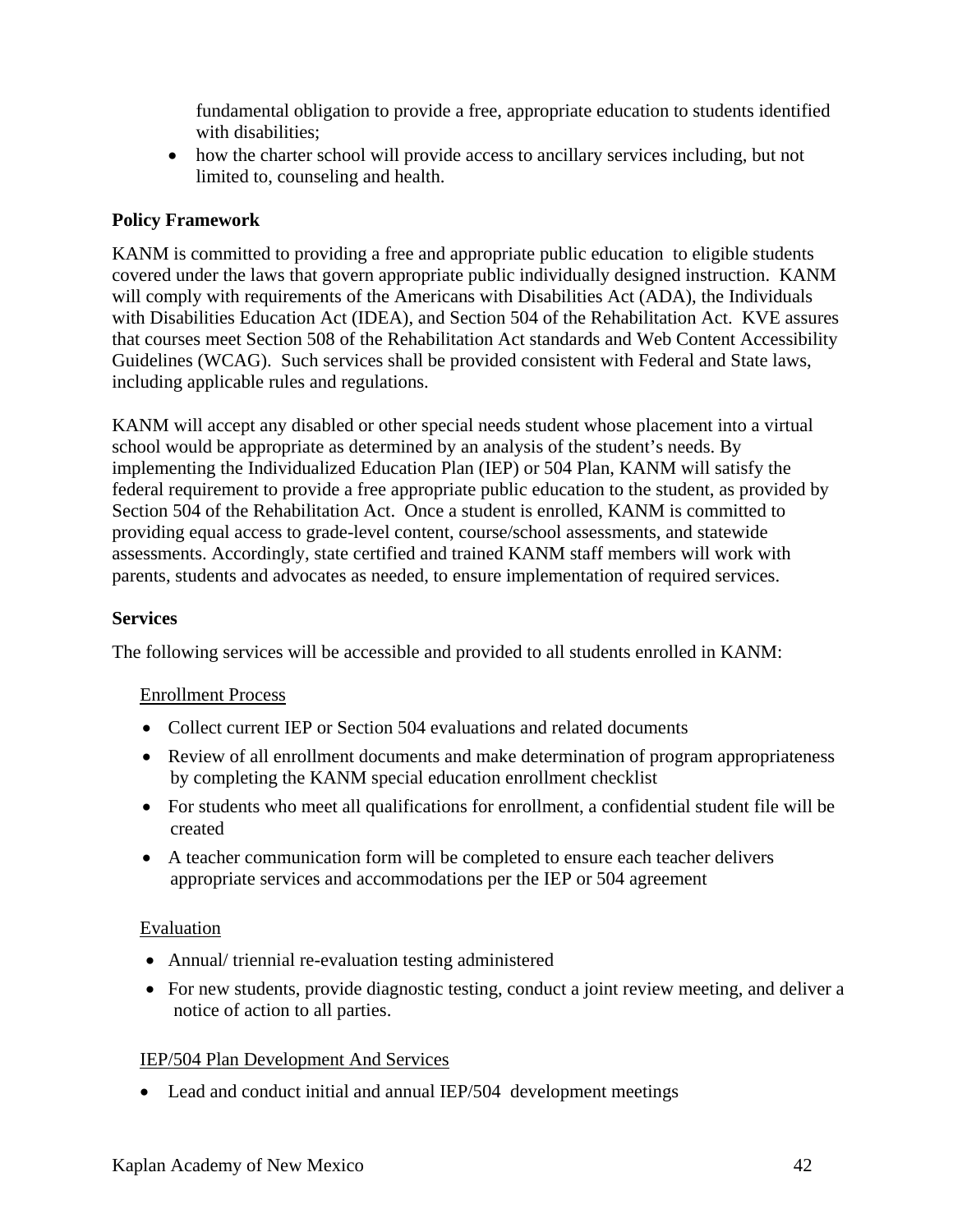- Collect IEP goal setting data
- Develop IEP/504 accommodation plans
- Maintain and update IEP goal data documentation
- Provide State core data reporting information as requested
- Report IEP/504 progress at regular intervals to parents/guardians
- Deliver special education services, provide for required related services, and implement IEP/504 accommodations

### Student Support Services (Child-Find Responsibilities)

- Non-discriminatory admissions and enrollment practices will be utilized to identify students who enter with special needs
- Student identification through weekly Academic Advisement team review
- Creation of Academic Improvement Plan (AIP) to identify and assist students with specific areas of instructional need
- Provide scheduled support per the AIP
- Provide instructional strategies support to teaching staff to benefit struggling learners
- Implement the use of assistive technologies to address specific learning needs

### **Process**

Upon the student's acceptance into the KANM virtual program, a special education teacher will meet with the student and his/her parents/guardians to discuss the specified learning goals, accommodations and expectations. Agreed-upon service deliveries will be reviewed with the school Executive Director and the appropriate teaching staff members. KANM will provide student progress reports to the parent at regular intervals, and will keep IEPs, 504s, and Student Support Plans on file. Through the SIS, KANM will frequently monitor individual student access and progress.

### **Referral and Assessment**

Students suspected of needing special education services may be identified at any time by parents or school personnel. Upon notification and upon evidence of having attempted multiple alternative strategies to assist the student, the Executive Director and special education teacher will secure a formal series of diagnostic and psychological assessments conducted by qualified staff. KANM will provide psychological services to perform initial assessments. The assessment process will be followed up by convening an IEP team meeting.

### **Accommodations and Modifications**

KANM's online courses can meet the needs of many students who qualify for special education services under IDEA. Many of the same protocols used in brick and mortar classrooms can be implemented in the virtual setting to afford students the accommodations and modifications specified within their IEPs. For example, students may take courses above or below their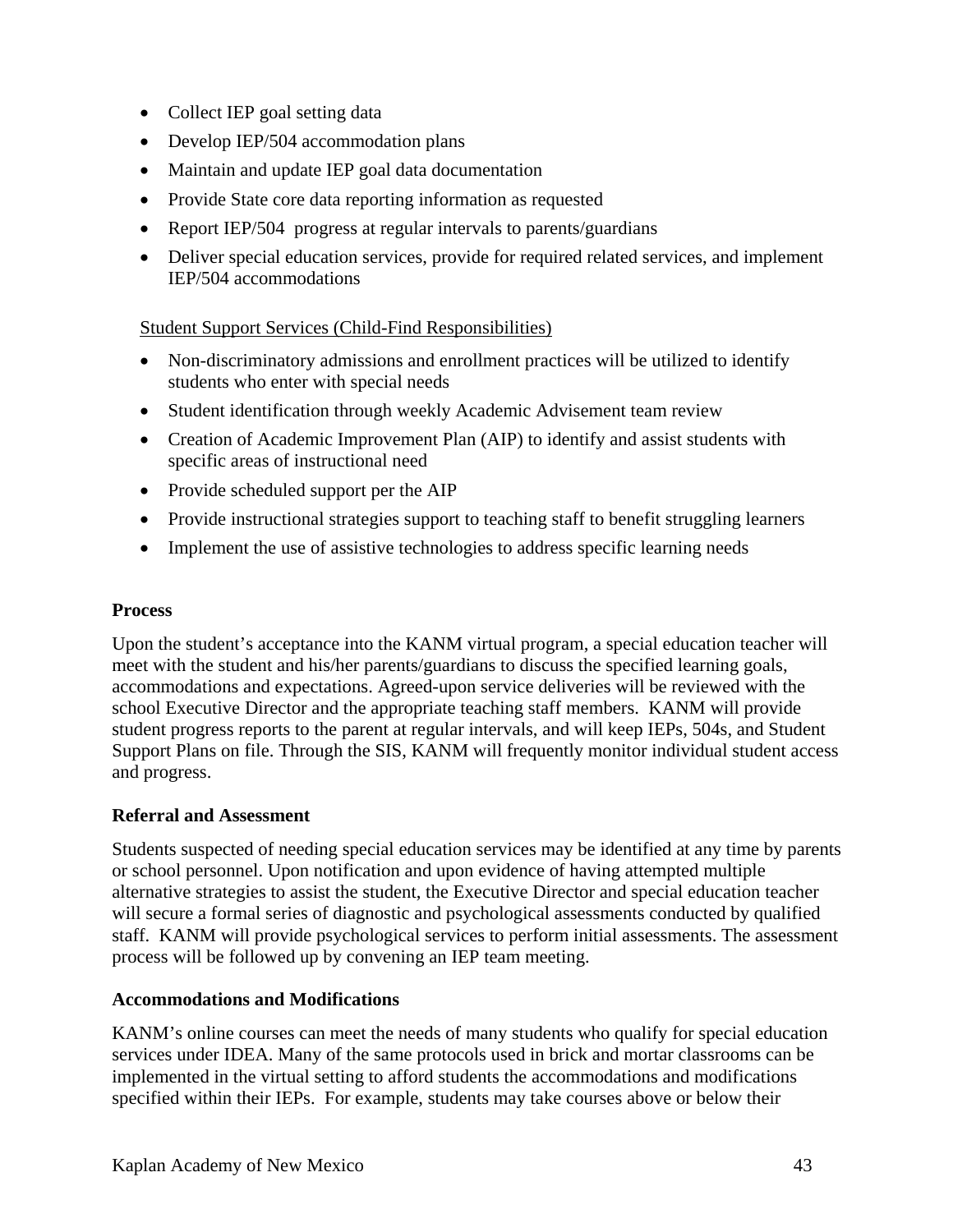chronological grade level when an IEP specifies that the student work at a different grade level. When specified, assignments can be shortened or eliminated by the instructor if they are not required to meet Grade Level or Course Level Expectations for a course. When specified, students can print and refer to notes or study guides to take exams in an open book fashion.

KANM understands that some students will present more acute needs, and are best served by onsite staff who can provide more extensive modification of the curriculum and/or direct instruction. KANM is committed to providing the level of service needed to assure that every KANM student receives a free and appropriate public education targeted to individual student needs..

#### **Student Discipline and Due Process**

KANM will ensure that appropriate disciplinary procedures are identified, followed and documented so that students are always provided with the federally guaranteed right to a free and appropriate public education. In the event of a disciplinary action, the procedural safeguards set forth in IDEA as well as NMAC § 6.11.2.11 will be followed to ensure due process. This will include, but is not limited to, timely notifications to parents/guardians; Manifestation Determinations and other meetings to be held within the legally prescribed window of time; and legally compliant process to determine appropriate placement of the student and the appropriate services to be delivered..

### **VI. FINANCIAL PLAN**

The Financial Plan should provide a description of how the school leadership intends to manage the school's finances, including assurances that public funds will be used appropriately and in compliance with all applicable federal and state requirements and laws. It should present a clear picture of the school's financial viability including the soundness of revenue projections; expenditure requirements; and how well the school's budget aligns with and supports implementation of the mission and educational plan.

## **A. BUDGET**

- Provide a completed revenue projection form 910B5 *(downloadable from http://www.ped.state.nm.us/charter/index.html; include completed form 910B5 in appendices).*
- Provide a balanced proposed operating budget covering each year of the charter term based on current unit value using the Budget Spreadsheet *(downloadable from http://www.ped.state.nm.us/charter/index.html; include completed Budget Spreadsheet in appendices).*
- Provide a detailed narrative description of the revenue and expenditure assumptions on which the operating budget is based. The budget narrative should provide sufficient information to fully understand how budgetary figures were determined. Address the following: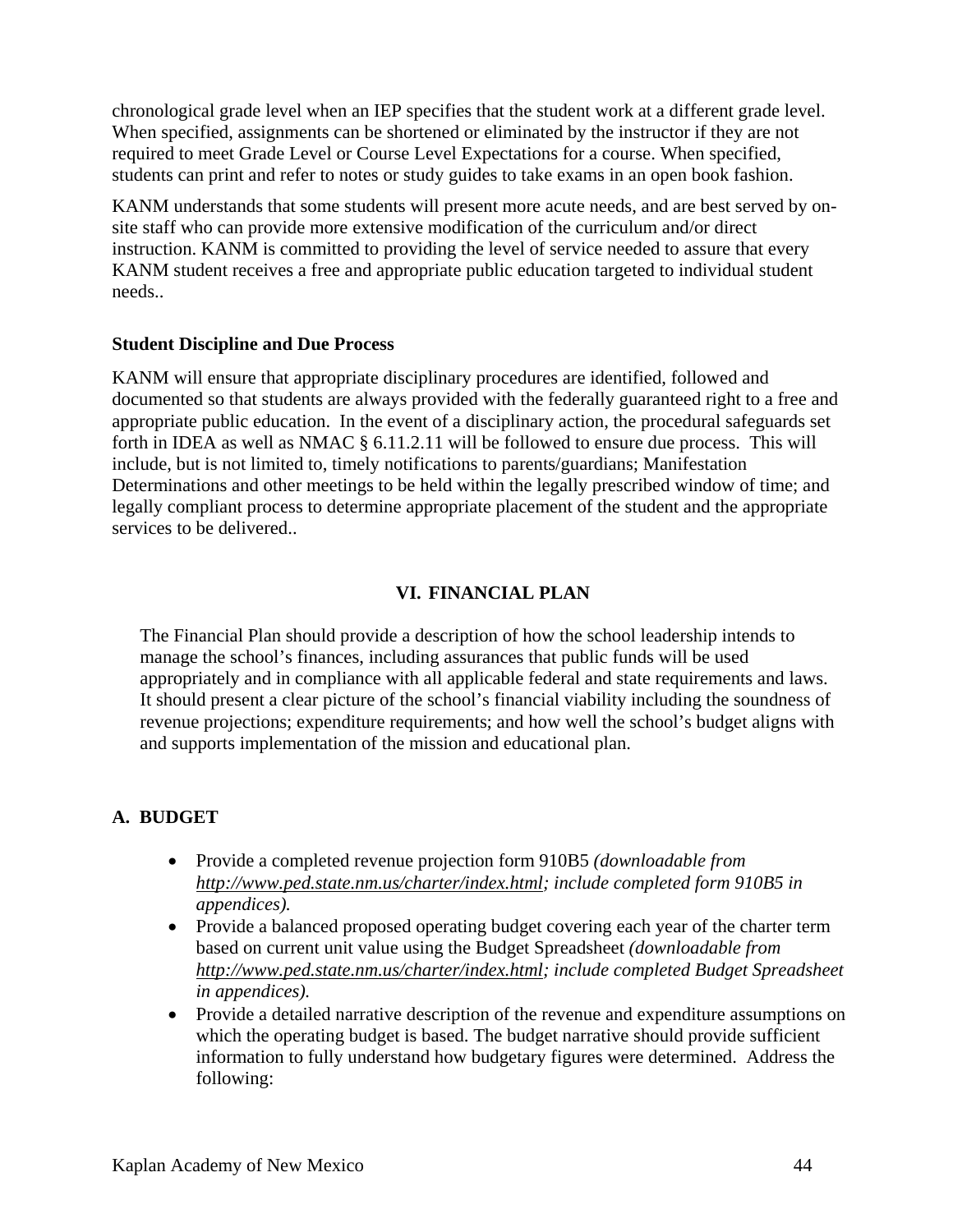- o major start-up expenses, including staffing and benefits; special education services; facility costs; materials and services; and contracted services; and
- o spending priorities that align with the school's mission, educational program, management structure, professional development needs, and growth plan.
- Provide a detailed narrative description of all revenue sources other than SEG funding, to include any federal, state, or private funds and/or grants.
- Provide a detailed narrative description of the expenditure assumptions for these other revenue sources.

The financial budget was derived with the first consideration being that public funds will be used appropriately and in compliance with all applicable federal and state requirements and laws.

To determine the applicable revenue forecast, the forms 910B5 were used for each of the five years in the budget model. The projections for enrollments were derived by taking New Mexico population and growth percentages (US Census website). The student population computed from the US Census Website and percentages in grades 4-12 (grades covered in this application) in New Mexico. Virtual population taken from the percentage of students in a standard population that will attend virtual schools, as cited in the National Center for Education Statistics study. We then assumed a certain ramp-up of our penetration of this market to 10% over the 5 year period as KANM becomes a respected member of New Mexico's school system.

We expect our enrollments to be:

| 2010-2011 | 714  |
|-----------|------|
| 2011-2012 | 1449 |
| 2012-2013 | 2199 |
| 2013-2014 | 3343 |
| 2014-2015 | 4136 |

The student enrollments were then used to populate form 910B5 with assistance from Beverly Aguilar, Executive Budget Analyst Principal, School Budget and Finance Analysis Division. Ms. Aguilar was quite helpful in describing the types of information that might be estimated and which, like special education units, could not. As agreed with Ms. Aguilar, a proxy for the T&E Index and At-Risk index was used. KANM chose to use the Albuquerque since KANM intends to serve a large, diverse population. Other revenue sources were the Instructional Materials Credit. Sally Wilkinson, Bureau Chief, Instructional Materials Bureau was able to give us the per pupil amount for the 2009-2010 school year for estimating this credit. At Ms. Wilkinson's behest, KANM realizes this amount is subject to significant fluctuation according to the Legislature. KANM will work with its consultants to quickly identify and procure any federal, state, or private funds and/or grants to which it is qualified.

Staffing for our virtual schools is based mostly on number of students served and course enrollments. We assumed 6 course enrollments for a full-time student.

Pay rates were determined from Article 10A-School Personnel Act and benefits, other than Worker's Compensation, were calculated automatically in the Budget Spreadsheet. We assumed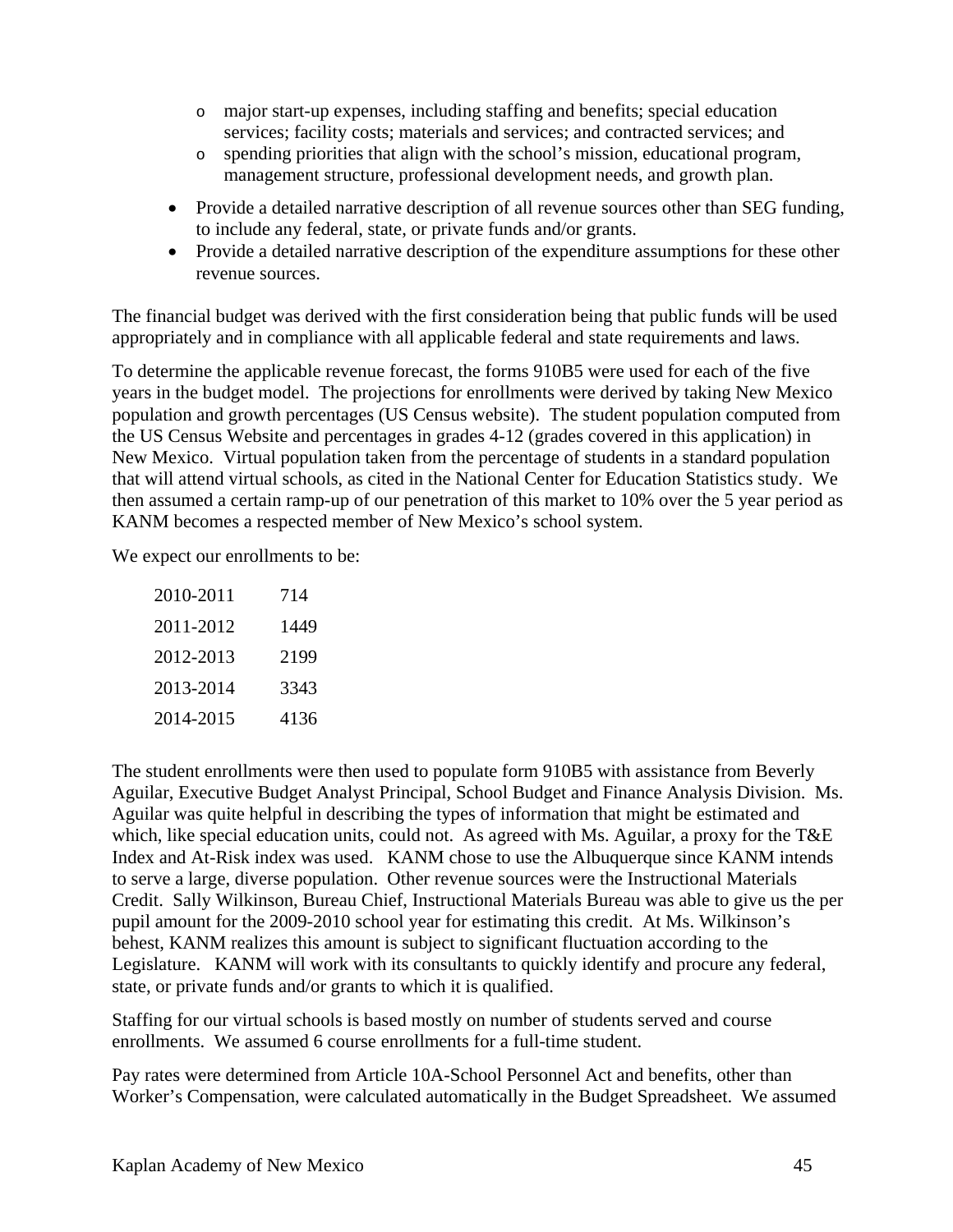a 3% annual inflation of salaries. Recruitment will be handled by contract with Kaplan Virtual Education (KVE). KANM will provide phone and internet stipends to all remote instructors. This is currently estimated to be \$60/month per remote employee. KANM will also pay for travel expenses and any overtime for travel by instructors to testing facilities or to conduct Student Retention events.

KANM will contract with KVE for the delivery of the content and curriculum of the school and other services listed below:

#### **Educational Program and Technology Services**

Instructional Materials. Assessments. Standardized Tests. Educational Resource Center. Instructional Staff Support and Development. . Student Enrollment and Attendance Monitoring Services. Student Data/Information and Records Management. Hosted Learning Management System. Software, Hardware and Internet Access. Technical Support and Maintenance.

### **Educational Support and Operations Management Services**

Educational Services Staff. Reporting. Financial Management Support. Categorical Program Support. Personnel Support and Administration. Insurance and Risk Management Support. Procurement and Contract Development Support. Financing Services. General Business Operations Support. **Licensing, Marketing, and Recruiting Services** 

Use of Trademarks.

Recruiting and Community Education.

## **School Development and Public Relations Support**

School Development.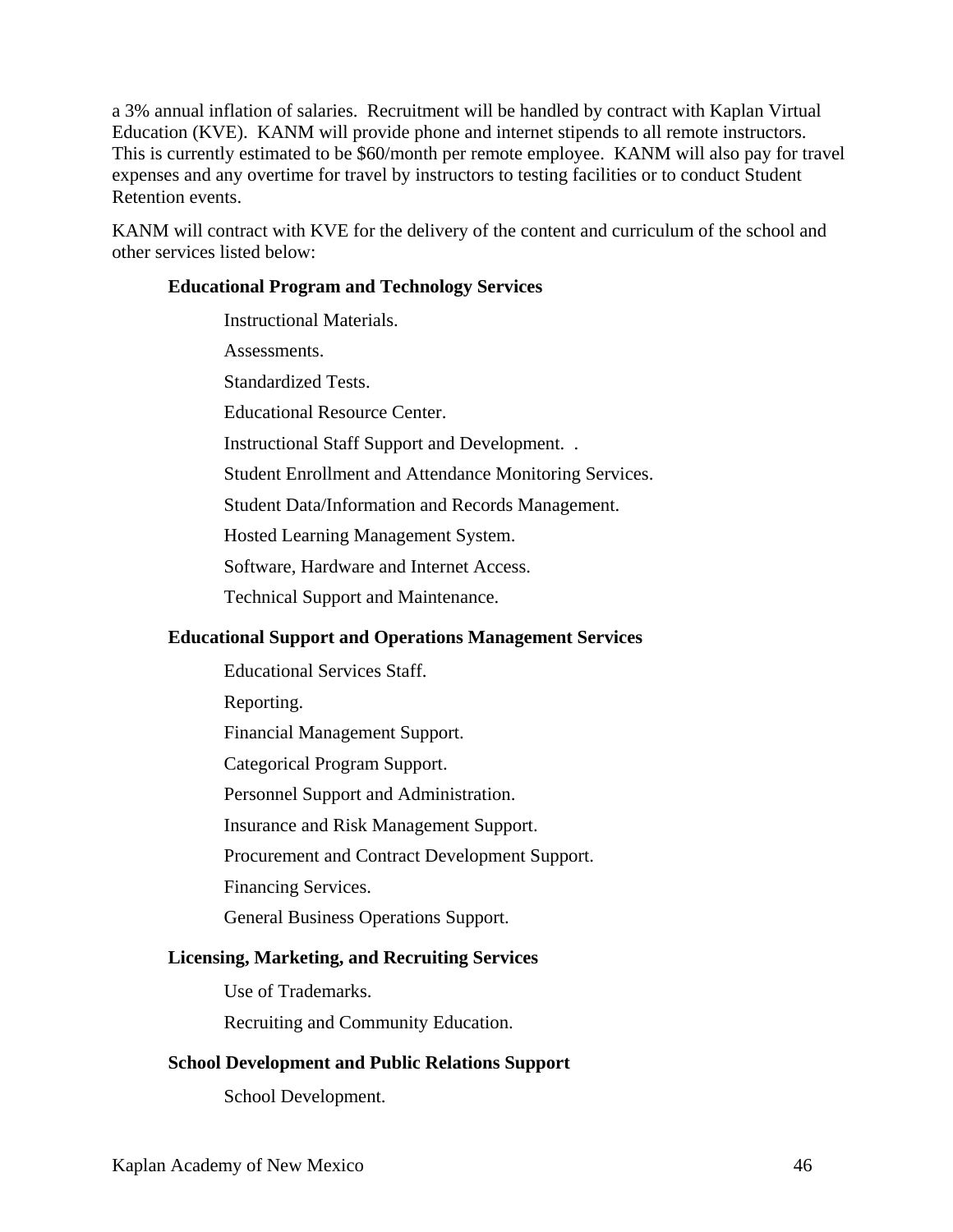### Public Relations Support.

Operational expenses have been estimated by comparing to similar charters throughout the United States. General Liability insurance, accounting & tax services, annual audits, other consulting needed by the Board or other administrative personnel – including Legal counsel – are contracted through a bid process to assure quality and efficiency. Office rent for a small administrative and records office have been estimated based on similar offices in other charters.

## **B. FISCAL MANAGEMENT**

- Provide a detailed plan indicating how the charter school will manage its fiscal responsibilities.
- Provide a description of the school's internal control procedures that it will utilize to safeguard assets, segregate its payroll and other check disbursement duties, provide reliable financial information, promote operational efficiency, and ensure compliance with all applicable federal statutes and regulations and state statutes and rules relative to fiscal procedures.
- Provide a description of the manner in which the annual audit of the financial operations of the charter school is to be conducted.

### **Fiscal Management**

The charter school will segregate financial functions by using different third-party firms to provide each of the following services:

- Financial controls setup and annual financial audit
- Payroll processing
- Accounting and tax services

Provision of these services to KANM will be governed by material services agreements.

Through a similar form of agreement, KVE will provide assistance to KANM with the following reasonable and necessary, routine and ordinary financial management services to the charter school:

- Budget development. Work with local representatives of the charter and state agencies to understand revenue and cost drivers, align expenses with other charter schools KVE has supported.
- Fiscal planning. Provide guidance to the Charter for cash flow planning of receipt of funding versus expenditures.
- Identify and pursue potential revenue sources.
- Assistance with projecting and monitoring expenditures. Financial statements will be received monthly from the Charter's accounting firm, compared to forecasts, variances explained and forecasts updated.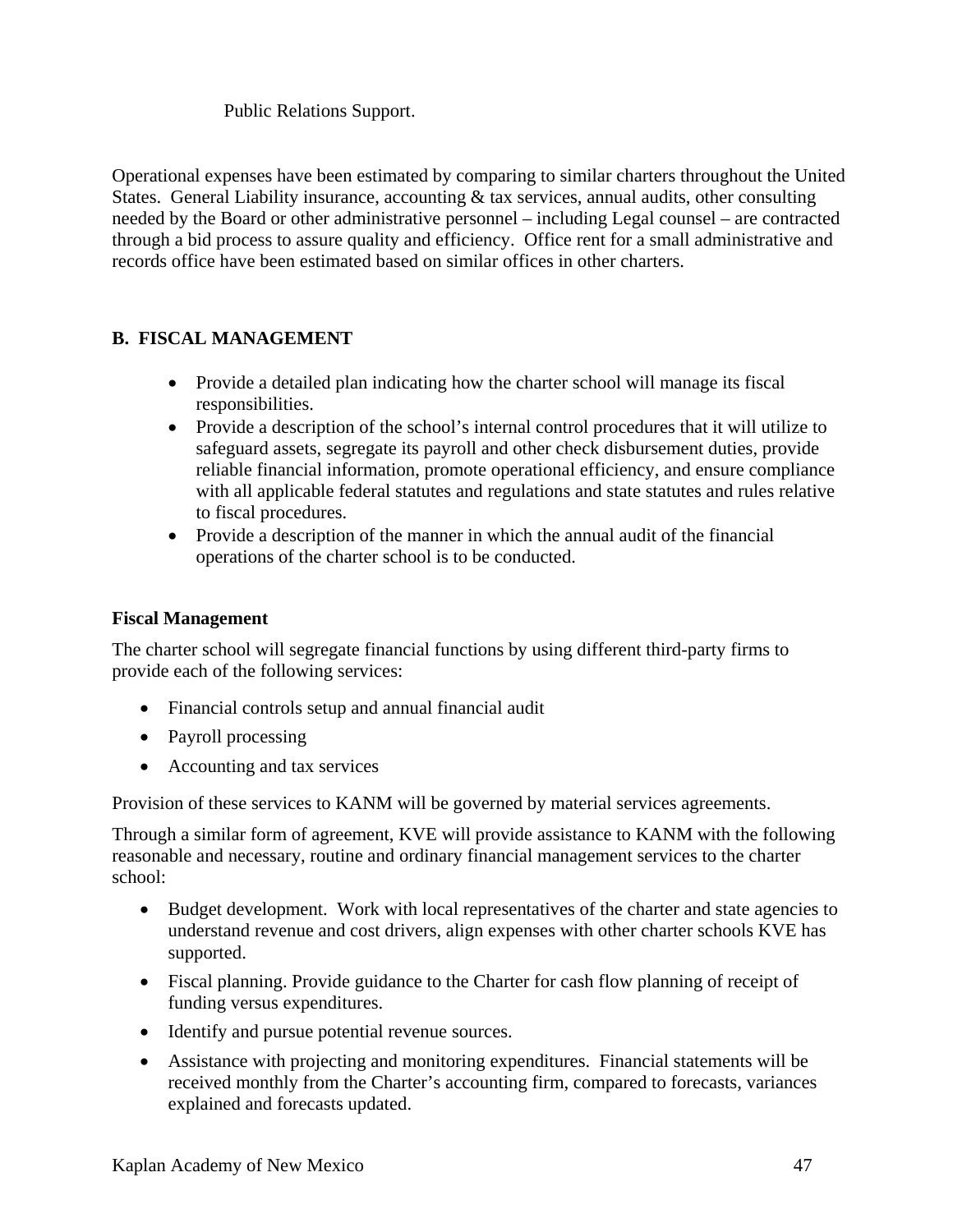• Preparing and revising long term financial projections.

### **Accounting Practices and Policies of the School**

Day-to-day accounting will be performed by a professional and certified accounting agency. Initial phases include:

- Design and set-up of a chart of accounts tailored to NMVEP
- Set-up of standard billing templates
- Design and formatting of financial reports
- Set-up of vendor and contracted services processes
- Set-up of subsidiary ledgers or schedules/templates for certain accounts to facilitate month-end closing and financial reporting processes for grant and general funds
- Establishing basic accounting policies and procedures
	- o Check signing and wire transfer authorities
	- o Expense authorization and reimbursement policy
	- o Basic purchasing guidelines and approval levels
- Set-up payroll with outsourced payroll service provider and manage associated reporting

Ongoing accounting procedures include:

- Maintain NMVEP's general ledger
- Prepare general disbursement checks, process and post receipts, and pay expenditures
- Facilitate payroll processing through an outside payroll processing firm, and record payroll journal entries based on payroll reports received
- Perform analysis and reconciliation of major account balances and transactions
- Perform the month-end closing process
- Prepare monthly financial statement package, including a statement of financial position, statement of activities, and a statement of cash flows
- Assist with financial statement analysis
- Prepare 1099s annually
- Assist during annual independent audit process, preparing necessary audit schedules and responding to audit inquiries, as appropriate.
- Prepare the IRS Federal Form 990 (Return of Organization Exempt from Income Taxes) and any associated forms from the State of New Mexico.

### **Financial Auditing**

The NMVEP governing board will form an audit committee each fiscal year to oversee selection of an independent auditor and the completion of an annual audit of the school's financial affairs. The audit will verify the accuracy of the school's financial statements, attendance and enrollment,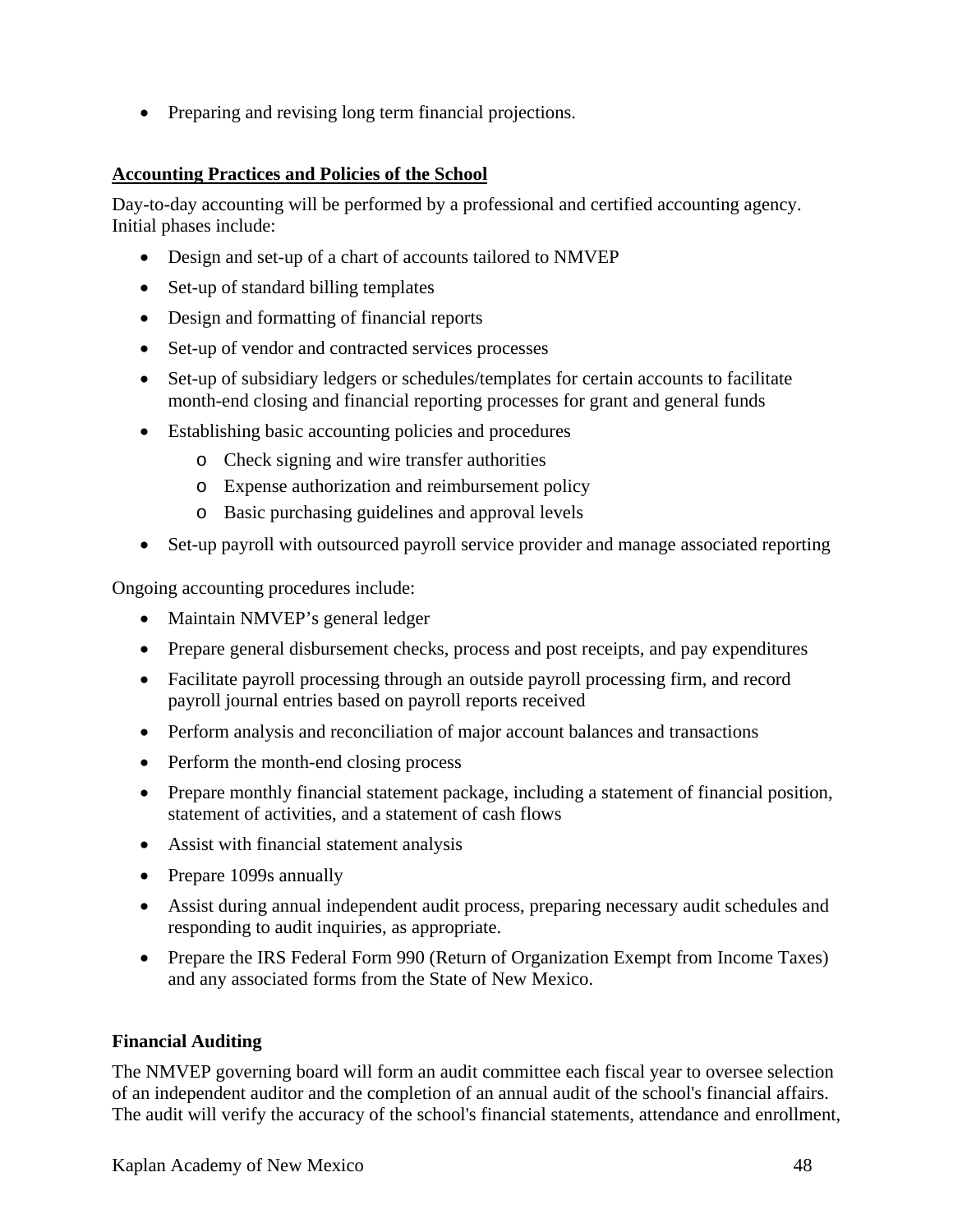and accounting practices, and will review the school's internal controls. The audit will be conducted in accordance with generally accepted accounting principles applicable to the school.

To the extent required under applicable federal law, the audit scope will be expanded to include items and processes specified in any applicable Office of Management and Budget Circulars. The annual audit will be completed and submitted to the requisite parties by the appropriate date each year. The audit committee will review any audit exceptions or deficiencies and report to the governing board with recommendations on how to resolve them. The governing board will report to the state regarding how the exceptions and deficiencies have been or will be resolved.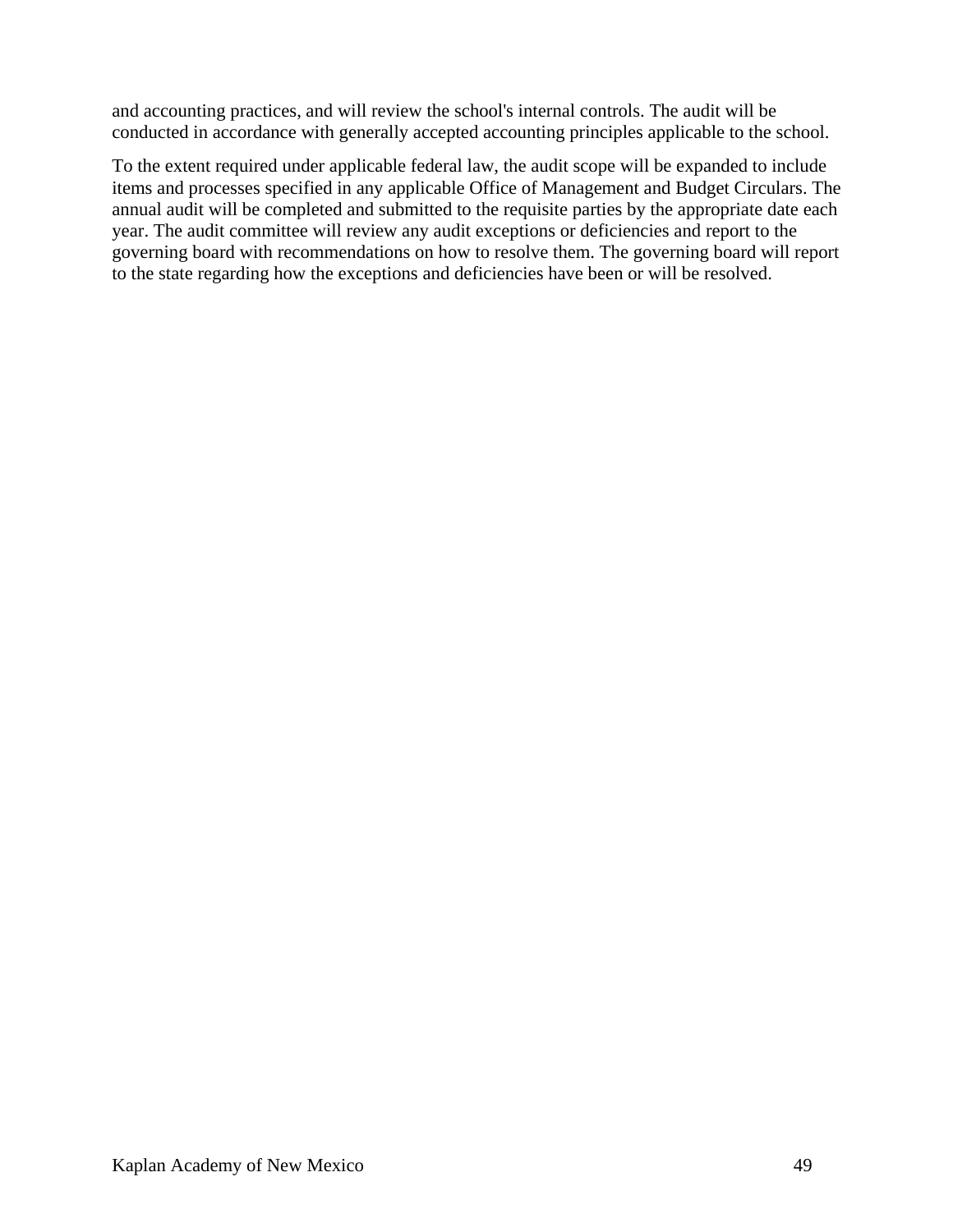### **VII. GOVERNANCE/MANAGEMENT PLAN**

The Governance/Management Plan should provide an understanding of how the school will be governed and managed. It should present a clear picture of the school's governance and management practices, what roles and responsibilities various groups and individuals will have, and how those groups will relate to one another. The Plan should outline how decisions are made at the school site and provide a convincing picture of the school leadership's capacity to successfully operate the school. In addition, the governing body of a charter school is, first and foremost, publicly accountable for student academic performance and the expenditure of public funds.

### **A. GOVERNANCE STRUCTURE**

- Describe how the school will be governed.
- Provide an organizational chart for the school and a narrative description of the chart that explains the proposed school site-based personnel reporting structure to the governing body and the relationship of the governing body to the school's leader and administration.
- Delineate the roles and responsibilities of parent councils, advisory committees, and/or community groups in relation to the governing body.
- Provide policies and procedures by which the governing body will operate in compliance with all applicable statutes and regulations, including the open meetings act.
- Policies and procedures will address:
	- o board powers and duties;
	- o the criteria and the process that will be used to select the school's head administrator;
	- o budgeting and operation of the school; and
	- o how decisions will be made.

#### **School Governance Structure and Operations Overview**

Legally, KANM will be governed by a governing board consisting of at least five members in accordance with New Mexico law. The board's operating procedures, powers and duties are established in the bylaws of New Mexico Virtual Education Partners and also within this charter.

The forum for major school decisions will be public meetings of the governing board. At such meetings the board will set policy, approve the budget, and establish policy-driven procedures for operation of the school. The responsibility for implementing those policies and procedures will be divided between the governing board and the school's Executive Director (ED). The ED is the chief administrator of the school and reports directly to the governing board. The Executive Director and teachers will carry out the day-to-day operations of the school, with the ED having primary responsibility to manage and oversee daily operations. The KANM governing board will have ultimate responsibility and accountability for maintaining school performance, legal compliance, and fidelity to the terms of the approved charter.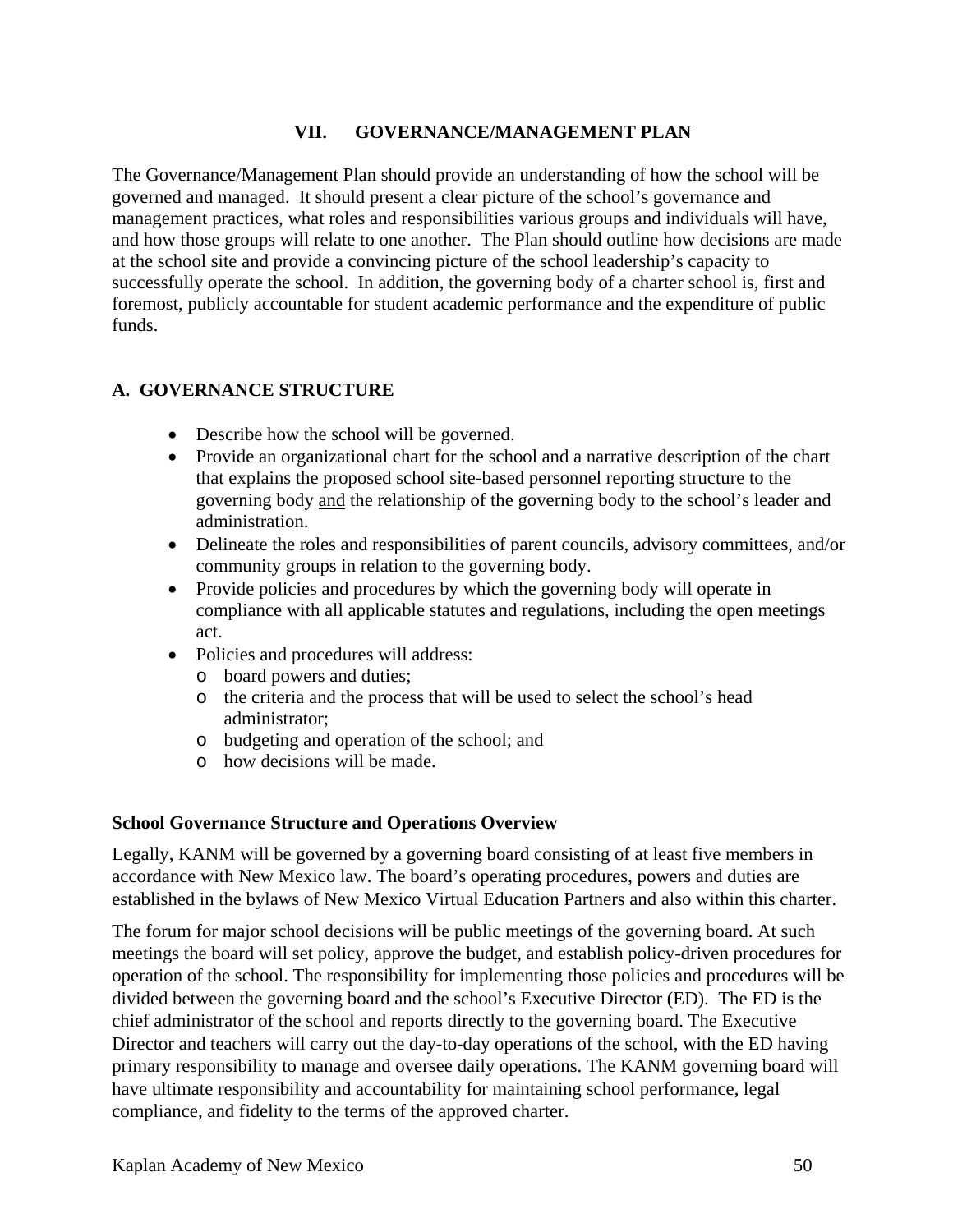### **Board Policy Making**

The NMVEP board is developing a set of mission-driven policies and procedures to help staff and administrators perform their daily responsibilities with a focus on the school's mission. In deliberating upon and adopting polices, the board will follow the bylaws, which establishes rules for a voting quorum, a process for open meetings and public input, and engagement with expert consultants. Ample notice of public meetings is mandated by the bylaws. In this way all legitimate stakeholders and credible experts will be consulted and their views and knowledge will inform the board's policymaking function. NMVEP hopes and expects that parents, teachers and students will be active participants in this process.

### **School Organization and Reporting Structure**



As seen in the Organization Chart, New Mexico Virtual Education Partners is the governing board for the Kaplan Academy of New Mexico. As the administrative head of KANM, the Executive Director reports directly to the NMVEP governing board on school management, administration, and implementation. The ED functions as the school Principal and manages all school staff – teachers, coaches and administrative staff.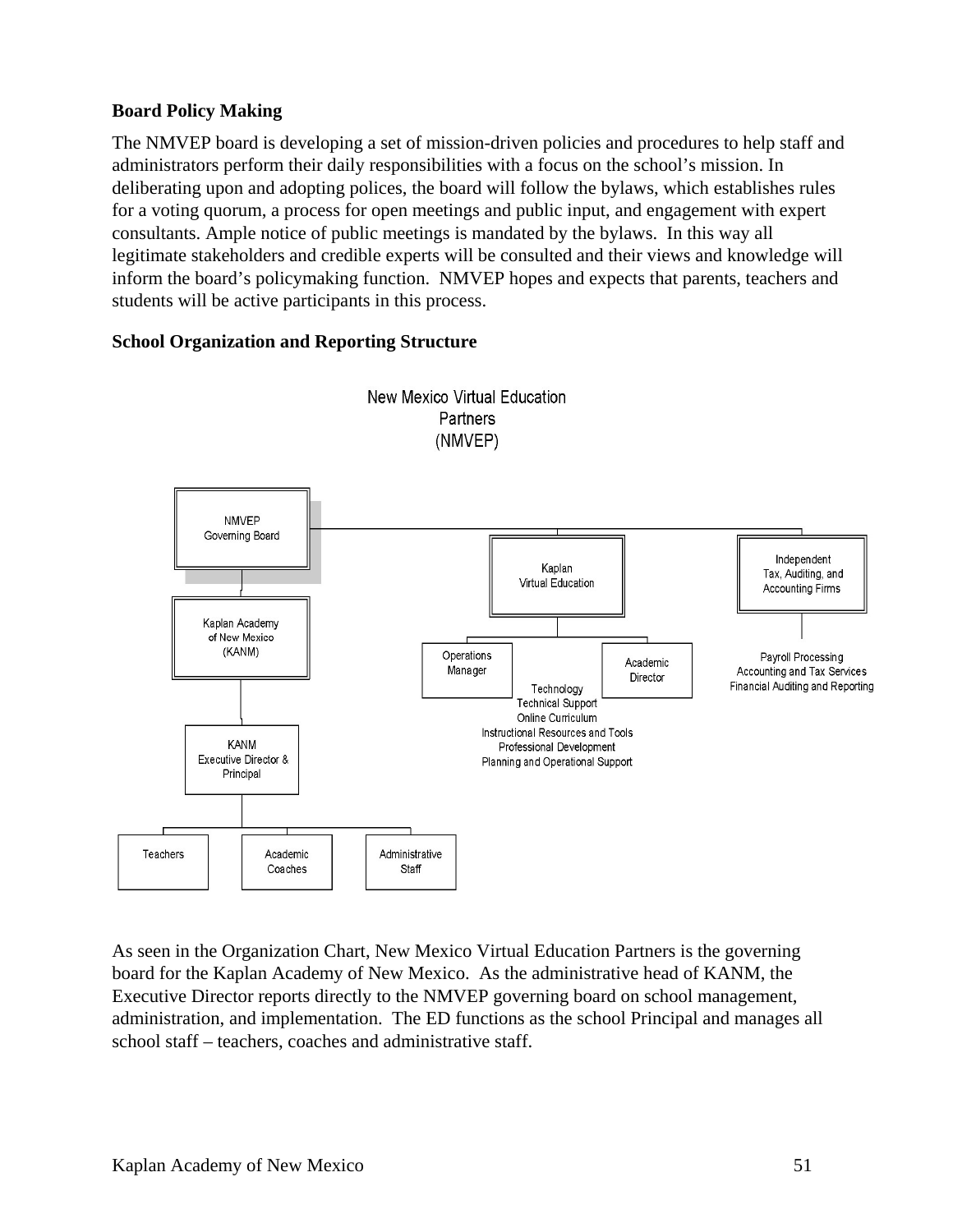To the right of this direct school reporting line, the chart indicates the governing board will manage relationships with its partner entity Kaplan Virtual Education and several third-party service providers.

### **Parental Involvement**

KANM believes that active parent, student, and employee participation in school operations and governance helps foster a school's long-term sustainability as a successful program. To encourage parent involvement, KANM will establish a Parent-Teacher-Student Organization (PTSO), and will ensure that all faculty practice open communication to enable every parent to take an active role in the academic progress of their enrolled child as well as in the direction and governance of the school.

Parents will be surveyed at least once a year to determine their satisfaction levels with the school with respect to open governance; curriculum; instructional design and delivery methods; achievement of performance objectives; and other metrics that factor into the school's governance and accountability.

The forum for major school decisions will be public meetings of the NMVEP Board of Directors. Parents will be notified of such meetings and will have the opportunity to share concerns and provide written and oral testimony regarding decisions pending before the Board. Additionally, the KANM governing board and faculty will encourage parents to participate in the PTSO and if there is sufficient interest, can provide a home page on the school website where PTSO members can organize and communicate their plans and activities.

### **Compliance with Applicable Statutes and Regulations**

NMVEP will comply with all federal and state statutes and regulations which apply to a charter school governing board in the state of New Mexico, including but not limited to the Open Meetings Act (N.M. Stat. §10-5-1 *et seq.*).

NMVEP will operate the KANM in accordance with federal and state laws, with the exception of those laws which may be waived by the Department.

With the intent of operating KANM, NMVEP has established the bylaws, attached at **Appendix H**. To further comply with the applicable laws, NMVEP will, during the planning year, formalize the policies and procedures of the board as well as the policies and procedures of KANM contained within this charter.

### **Process for Selecting the School Executive Director**

KANM plans to recruit qualified personnel from regional and national graduate schools of education, recruitment fairs, professional publications, newspapers, and through the school's website. KANM will begin earnest recruitment and hiring, especially for the school's Executive Director and other key staff, upon approval of this charter petition.

NMVEP will be looking for ED candidates who meet the initial criteria below. Satisfaction of these criteria will gain the applicant an interview with the board. Candidate interviews will be analyzed against an additional set of criteria; these are meant to assess the likelihood that the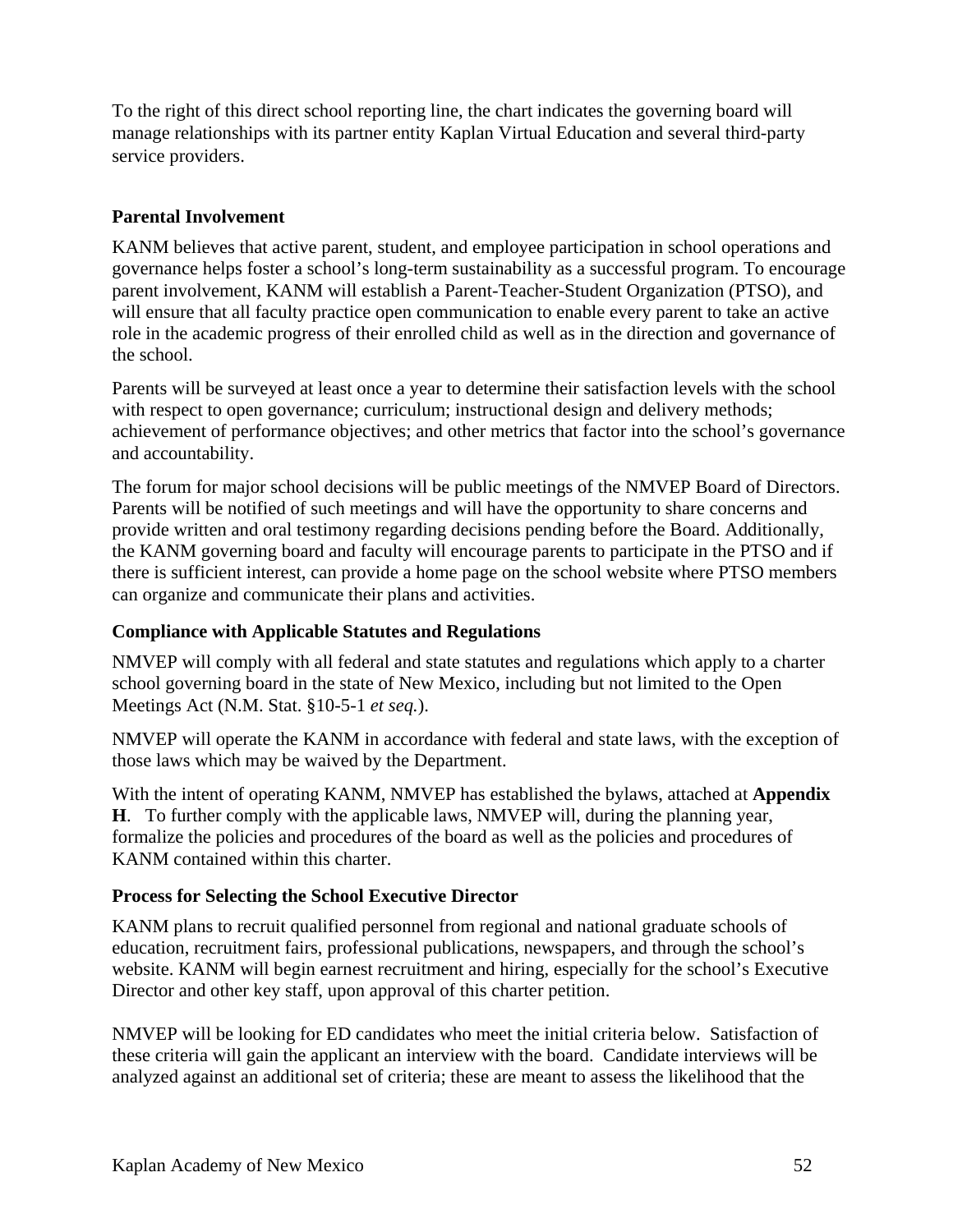candidate can perform up to expectations. These criteria/expectations are the duties and performance evaluation criteria seen in Section VII E of this application.

The initial screening criteria are:

### Required Qualification

- New Mexico licensed school administrator
- Relevant educational and management experience

### Preferred Qualifications

- Professional Administrative Credential and/or Masters Degree in Education or equivalent;
- At least five years experience in the education field;
- Management, administrative and instructional expertise
- Curriculum implementation expertise
- Experience with school budgets
- Willingness to learn about charter school leadership

## **B. DESCRIPTION OF THE GOVERNING BODY**

- Provide a description of the responsibilities and obligations of the governing body as a whole, individual members, and officers of the governing body.
- List each of the members of the school's governing body.
- Provide a brief description of the qualifications of each governing body member.
- Describe the plans for governing body member recruitment and selection, including the orientation process for new members and ongoing professional development.
- Explain the nature and extent of staff, families, and the community involvement in the governance of the school, and how they will be notified of the opportunity to participate in the school governance.

### **Governing Board Responsibilities and Accountability**

The governing board's major responsibilities and functions will include:

- 1) Establishing and approving all major educational and operational policies
- 2) Approving all major contracts
- 3) Approving the school's annual budget and overseeing the school's fiscal affairs
- 4) Evaluating applications and hiring the Executive Director, faculty and staff.
- 5) Evaluating the school's Executive Director, who will be responsible for operating the school and implementing the policy direction of the board
- 6) Developing annual goals for the school and long range plans with input from the Executive Director, teachers, and parent advisory committee members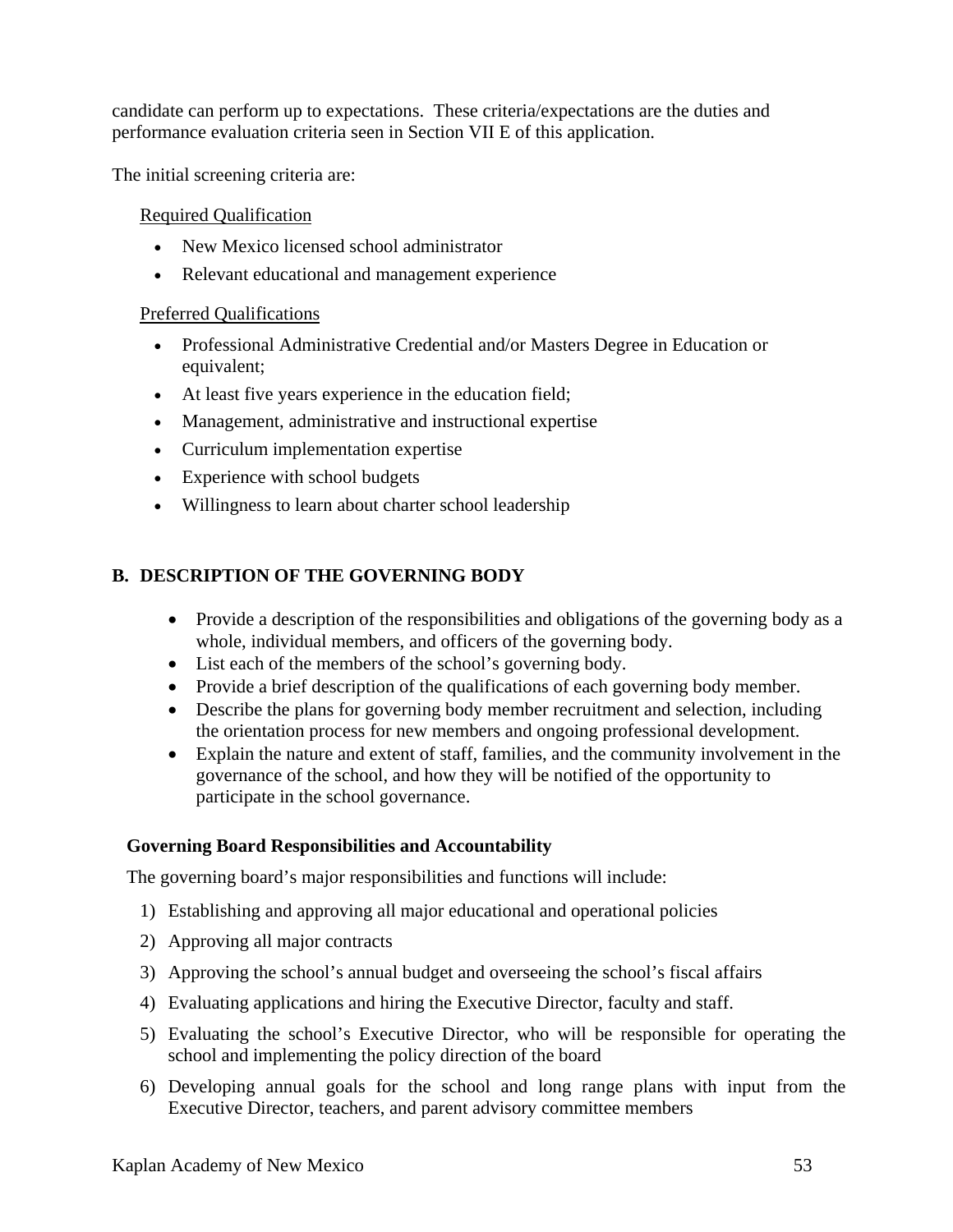- 7) Receiving reports from, and providing recommendations to, the KANM Executive Director and staff, parents and students
- 8) Assessing KANM goals, objectives, academic achievements / student progress, financial status, and any need for redirection
- 9) Evaluating school and student performance

The governing board is responsible for the accountability requirements established under NCLB, New Mexico law, and this charter application. A primary board responsibility is ensuring that KANM meets annual accountability targets. The governing board will routinely evaluate the academic, financial, and legal/compliance health of the charter school and will work with the NMPED Charter Schools Division to determine the scope of KANM's annual academic accountability plan.

The governing board's objective is to develop an accountability plan that demonstrates measurable annual progress toward meeting the school's high standards for pupil success, and to oversee the implementation of that plan by the school's Executive Director and staff. As a part of this responsibility, the board will prepare a yearly performance report, including an assessment of the school's educational performance and its administrative and financial fitness. This report will also assess how well the school is fulfilling the programs outlined in this charter, specifically regarding student progress.

#### **Board Member Roles**

The board will appoint a chairperson, a secretary and a treasurer, pursuant to the bylaws. The chairperson will be responsible for the functioning of the board and the conduct of board business and meetings. The secretary will take and keep meeting notes and be responsible for distributing the agenda in a timely manner. The treasurer will have primary responsibility to monitor KANM's fiscal affairs and to oversee and review financial statements created by the school's chief business officer.

### **NMVEP Board Member Candidates: Background and Qualifications**

**Ben Casados 33 County Road 339A Los Ojos, New Mexico 87551 Phone: 575-588-7955 E-mail: BCasados@aol.com** 

Ben Casados holds a B.S. degree from New Mexico State University, and a M.S. Degree in Physical Science, Michigan State University, under the auspices of the National Science Foundation. He has taught Biology at Northern New Mexico College.

Ben was one of 50 individuals employed by NASA as Space Science Specialists and held this position concurrently with a professor status at Oklahoma State University. In this capacity Ben traveled throughout the United States, Mexico and South America speaking to thousands of students and adults about space science and conducting workshops and seminars for teachers on how to incorporate the space science topics across the curriculum.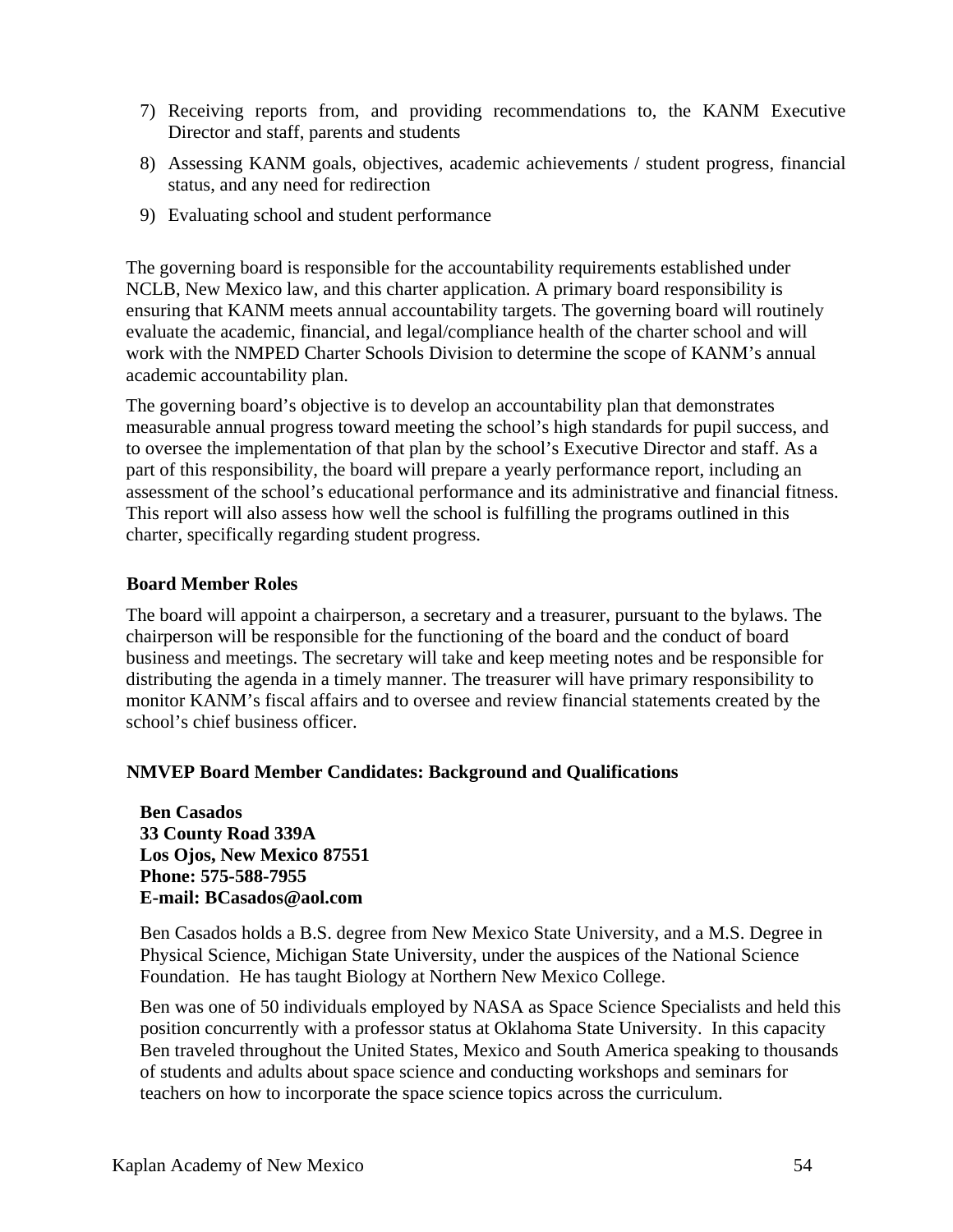During the 1970's the Jet Propulsion Laboratory in Pasadena employed him as the Education Officer. His duties were to create ways and programs to integrate planetary science into science instruction in elementary schools, high schools, colleges and universities. Ben pioneered the use of satellite communication in delivering live events related to planetary encounters to school, universities and planetaria worldwide.

His awareness to educational technology prompted his departure from JPL to establish Optical Data Corporation. Through this company he and his partners harnessed the technology of laser videodisc as an instructional technology tool for science education. Optical Data's "Windows on Science" series was the "first technology adoption" in the state of Texas. Prior to that, only textbooks were "adopted" by states.

Hughes Electronics employed Ben as Executive Director to create a DIRECTV-delivered educational program in science and language arts. He named it the Galaxy Classroom. This Hughes initiative was to improve science instruction at the elementary school level. The ultimate objective was to motivate students at early age and increase the number of scientists and engineers. After six years of operation Galaxy Classroom went from a pilot program in 40 schools to 800 schools in the US and two in Mexico. Galaxy Classroom used DIRECTV and introduced to the educational community the concept of asynchronous interaction using the Internet and Fax machines. Hughes sold Galaxy Classroom to Simon and Schuster in 1996.

Currently, Ben is working on an Internet project www.youaskandy.com. With this project he will place on the Internet over 22,000 questions and answers that he and his associate wrote in response to questions children between the ages of 9 and 15 submitted to ASK ANDY, a syndicated newspaper column that appeared in over 80 newspapers in the US and Canada. The columns ceased publication in 1991 after 37 years of publication.

**M.G. Martinez P.O. Box 465 Belen, NM 87002 505-864-8970 575-588-7326** 

Mr. Martinez is by training a Mechanical Engineer. He worked for the Department of Energy in Albuquerque as a Project Engineer. He was appointed by the DOE to serve as the manager of K-16 Extended Outreach School Programs which addressed the need of enhancing Math and Science education in NM Schools. Mr. Martinez has worked in the state of NM with diverse groups in enriching science and math curricula and increasing the number of Hispanic students pursuing degrees in Math and Science. He is the recipient of numerous awards for his professional accomplishments and his work in the field of education.

**Mr. Manuel Valdez, Superintendent Chama Valley Schools Tierra Amarilla, NM. Phone:575-588-7285 FAX- 575-588-7860 Email: MValdez@Chamaschools.com**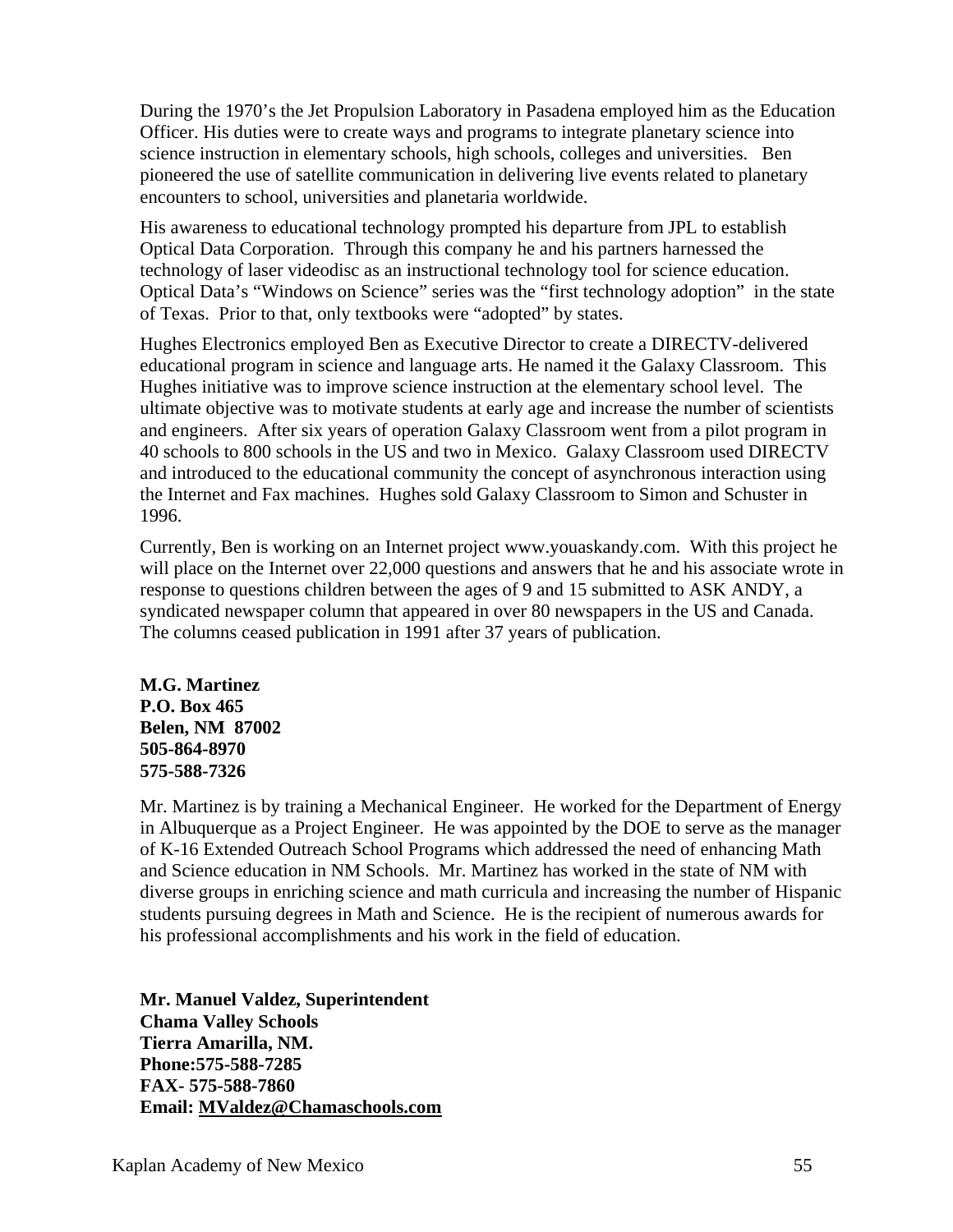Mr. Valdez has served as Superintendent for the past 15 years. Prior to that he was a classroom teacher. Mr. Valdez is responsible for numerous innovations in this district. Under his guidance the district constructed and opened a new High School in the fall of 2008.

#### **Mr. Levi Pesata, CEO of the Jicarilla Apache Indian Nation Telephone: 575-756-4969 FAX 575-759-3005**

Mr. Pesata has vast experience in education. He served as Superintendent for the Dulce School District for 12 years, and as elementary school principal for five years. He was an Educational Specialist for five years with the Bureau of Indian Affairs. Mr. Pesata holds a Masters Degree in Education and is the currently the CEO of the Jicarilla Apache Indian Nation, and enterprise that involves tribal affairs including managing the oil, gas and coal resources of the Jicarilla nation.

**Chad Redwing, Ph.D. Cottonwood Classical Preparatory School 1776 Montaño Road NW, Building 3 Albuquerque, New Mexico 87107 E-mail: chad.redwing@cottonwoodclassical.org Telephone: (505) 998-1021 Fax: (505) 341-9510** 

Chad Redwing is the Executive Director of Albuquerque's Cottonwood Classical Preparatory School, founded as a "public charter school that would offer small learning communities where the whole child is addressed, higher order thinking is the norm, diversity is embraced, and service learning is embedded in the curriculum." Since returning from the Peace Corps in 1998, Dr. Redwing has served as a teacher at a public charter school in Arizona, continued to work with a non-profit organization he founded to deal with social issues such as homelessness, and has pursued magisterial and doctoral degrees from the University of Chicago. During the course of his doctoral studies, Chad conducted extensive research in Latin America by traveling throughout Chile to study the effects of dictatorship on culture. He was for some years a college professor of Humanities in Arizona and California. He passionately believes in the transformative value of a classical liberal arts education, and is steeped in the Chicago School tradition that produced some of its most ardent advocates in Mortimer Adler and Robert Hutchins.

**Luis Delgado Albuquerque Public Schools Albuquerque, NM Phone: 505-880-8249 Extension 228**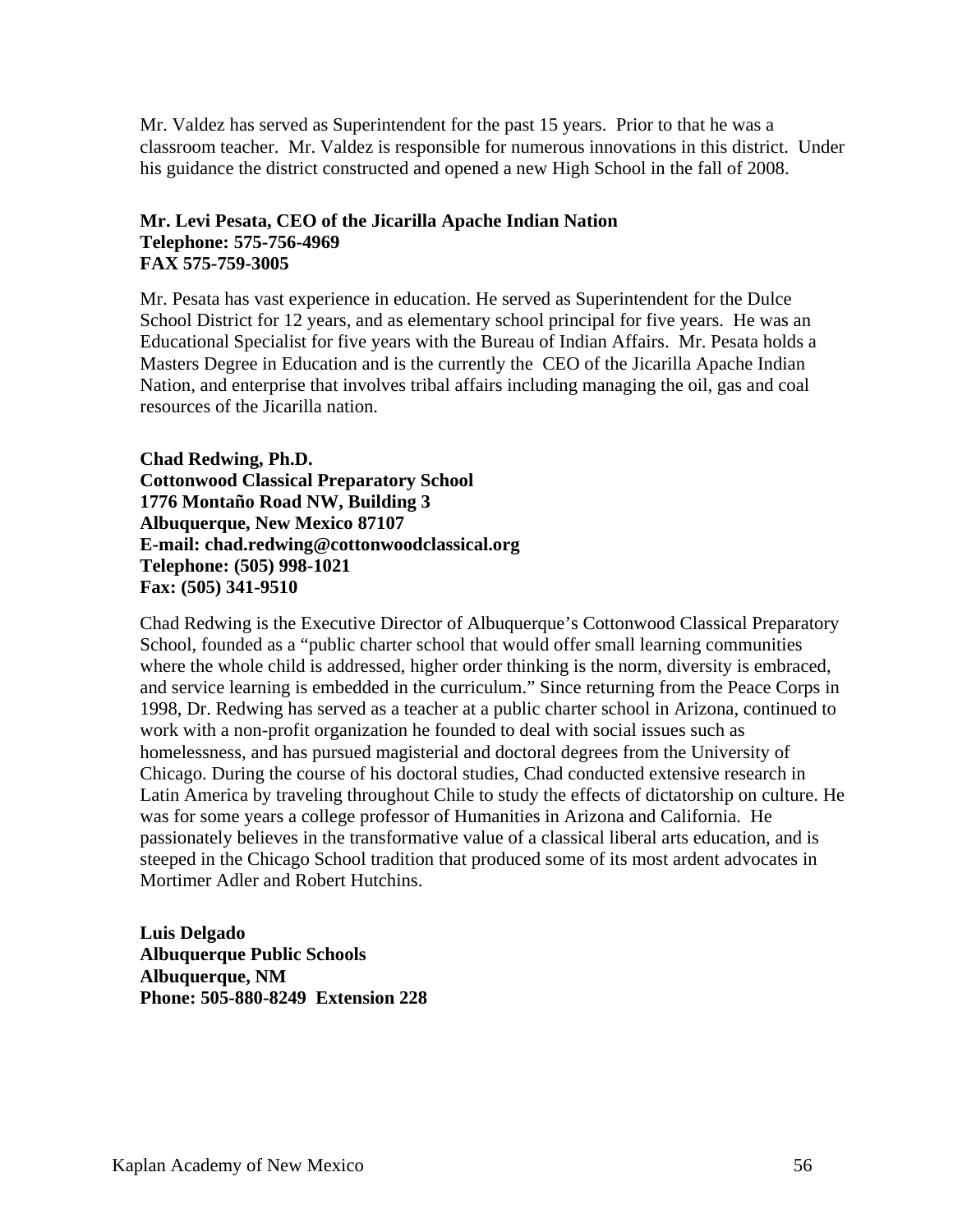### **Board Member Recruiting, Election and Removal Process**

The governing board members will be selected and removed using the methodology outlined in the NMVEP bylaws, as may be revised from time to time by the NMVEP governing board pursuant to the bylaws. Candidates for vacant board seats will be asked to submit, at a minimum, a curriculum vita, references, and a brief narrative statement evidencing their qualifications for the position. These materials should include documentation, narrative statement and/or references addressing the candidate's experience or expertise in matters pertaining to the charter school's operations, and that suggests commitment to KANM's mission and student population. Submitted materials will be reviewed to ascertain whether the candidate demonstrates the desired commitment level and the mix of skills and expertise necessary to effectively govern the charter school.

### **Board Training and Sustainability**

The NMVEP founders are committed to continuous improvement and ongoing training to assist the governing board in fulfilling its responsibilities to act as stewards for the charter school. To this end, the NMVEP board will seek appropriate training and educational opportunities to more effectively govern KANM's operations. Such training experiences may include individual or group training sessions with experts on charter school governance and operations, and/or scheduled training events provided by charter support entities recognized by the Public Education Department. NMVEP will comply with any mandatory training requirements for governing body members that may be promulgated by NMPED, such as that seen in proposed Rule 6.80.4.20, New Mexico Administrative Code.

### **Family and Staff Involvement**

KANM will contact parents to provide them with ample notice of scheduled meetings of the governing board. Families and staff will also be involved in the school's Parent Teacher Student Organization (PTSO). The purpose of the PTSO is to support students, faculty, staff, and parents in matters related to the educational experiences of students at KANM. The PTSO will independently choose its leadership, and will pursue the specific projects and priorities that it deems most responsive to the needs of students, parents, faculty and staff. The founders envision that areas generally of interest to the PTSO would include communication, outreach, building school spirit, and expanding learning opportunities.

## **Informing the Community and Building Partnerships**

Primary stakeholders are teachers, students, parents, and the community. Each group will be

involved in the school and its activities through surveys, planning meetings, partnerships,

communication and reports. Each stakeholder group will be asked to attend planning meetings

and respond to surveys and school performance reports.

The community will be informed as the school is promoted via multimedia channels, to include web, broadcast, and print materials, as well as through onsite student recruitment events throughout the state. KANM sees great potential to serve our students ands families through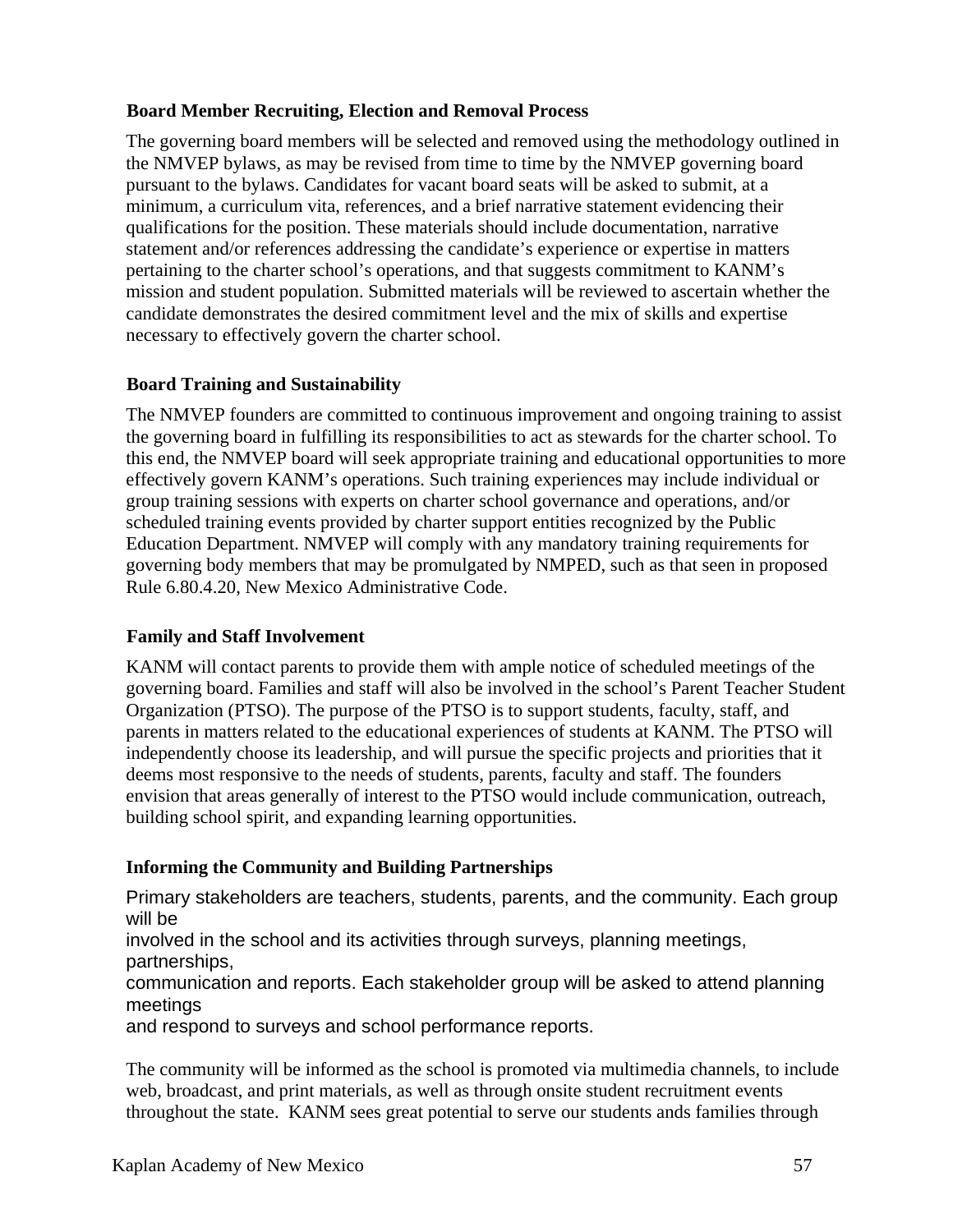beneficial partnerships with local and statewide entities such as the New Mexico Department of Workforce Solutions, business-sponsored groups such as Rotary and Kiwanis, and the state's community colleges and public universities.

We would also hope to attract members of New Mexico's existing K-12 infrastructure via professional membership organizations for teachers, administrators and guidance counselors. KANM will reach out to these organizations, listen to their ideas and learn where they see opportunities for partnership and mutual endeavor.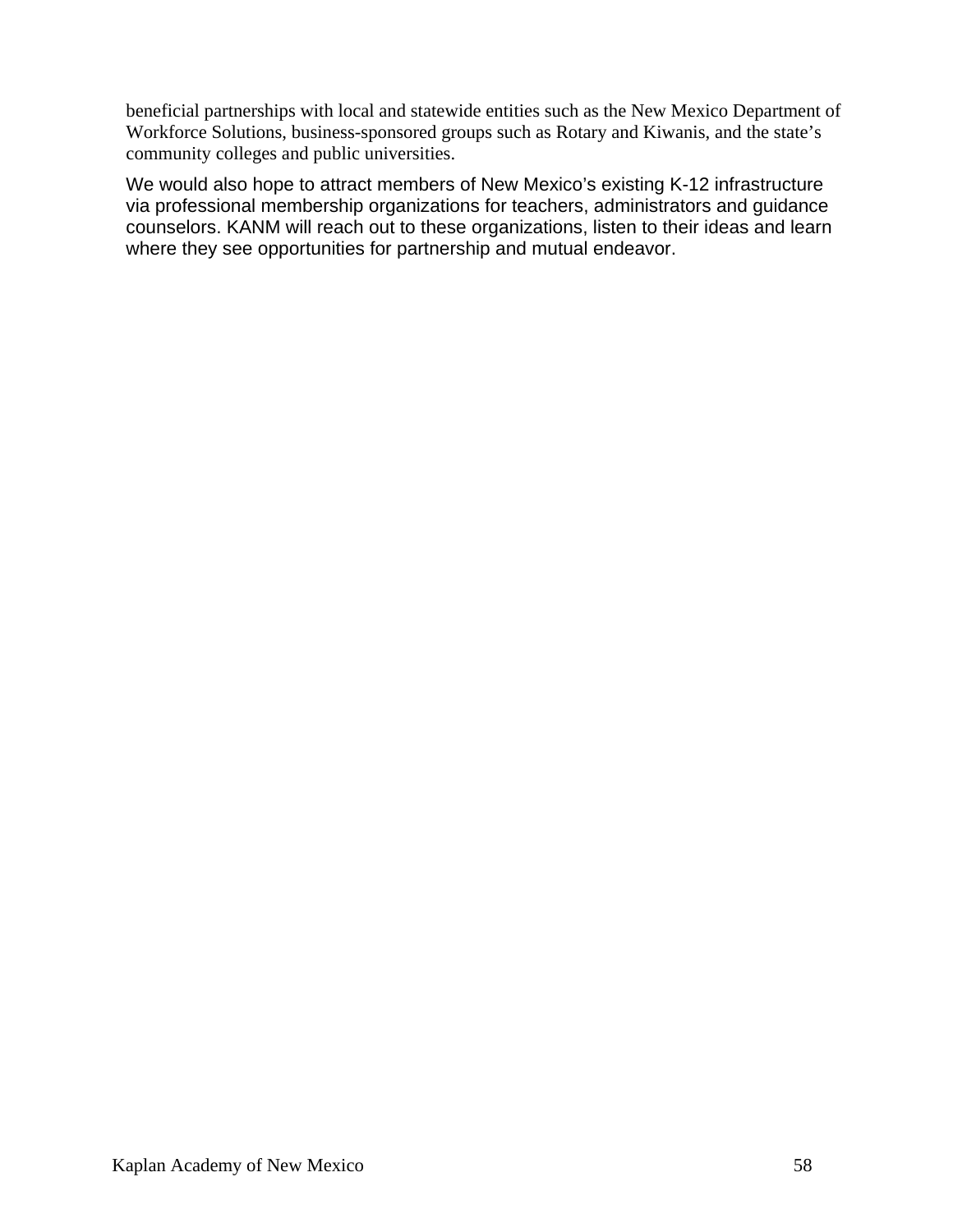### **C. PARTNERSHIPS (optional)**

*IF the school has identified a partner organization that is essential to the existence of the charter school, its governance, key instructional, and/or management functions, provide the following information*:

- Name of the partner organization.
- Name of the contact person at the partner organization and that person's full contact information.
- A description of the nature and purpose of the school's partnership with the organization.
- An explanation of how the partner organization will be involved in the governance of the school, if applicable.
- Evidence (in the form of a letter of support or intent to partner) that the school has a formal partnership agreement with the partner organization.

NMVEP will partner with Kaplan Virtual Education (KVE) to secure academic and administrative services for KANM. As described in this application, KVE will provide the school's web portal and learning platform; technical support; admissions and enrollment processing; curriculum; academic support to teachers and students; student data analysis to inform instructional responses and interventions; data reporting; and teacher training.

NMVEP will procure these goods and services through a contract with KVE. Contract provisions will include:

- Licensing and permission to use the "Kaplan" name within the name of the charter school.
- Licensing and permission to use the on-line curriculum, technology platform and learning management system.
- Technical and programmatic support services for the on-line curriculum, technology platform and learning management system.
- Administrative functions such as staffing and "back office" services to assist KANM in managing its operations:
	- o Online student admission and course registration processing
	- o Student attendance accounting and reporting
	- o Strategic planning assistance

#### The KVE contact person is:

Matthew Given Vice President, Public School Development Kaplan Virtual Education 109 Peachtree Hills Ave. Atlanta, GA 30305 Office: 404-814-1179 Mobile: 706-380-5521 e-mail: mgiven@kaplan.edu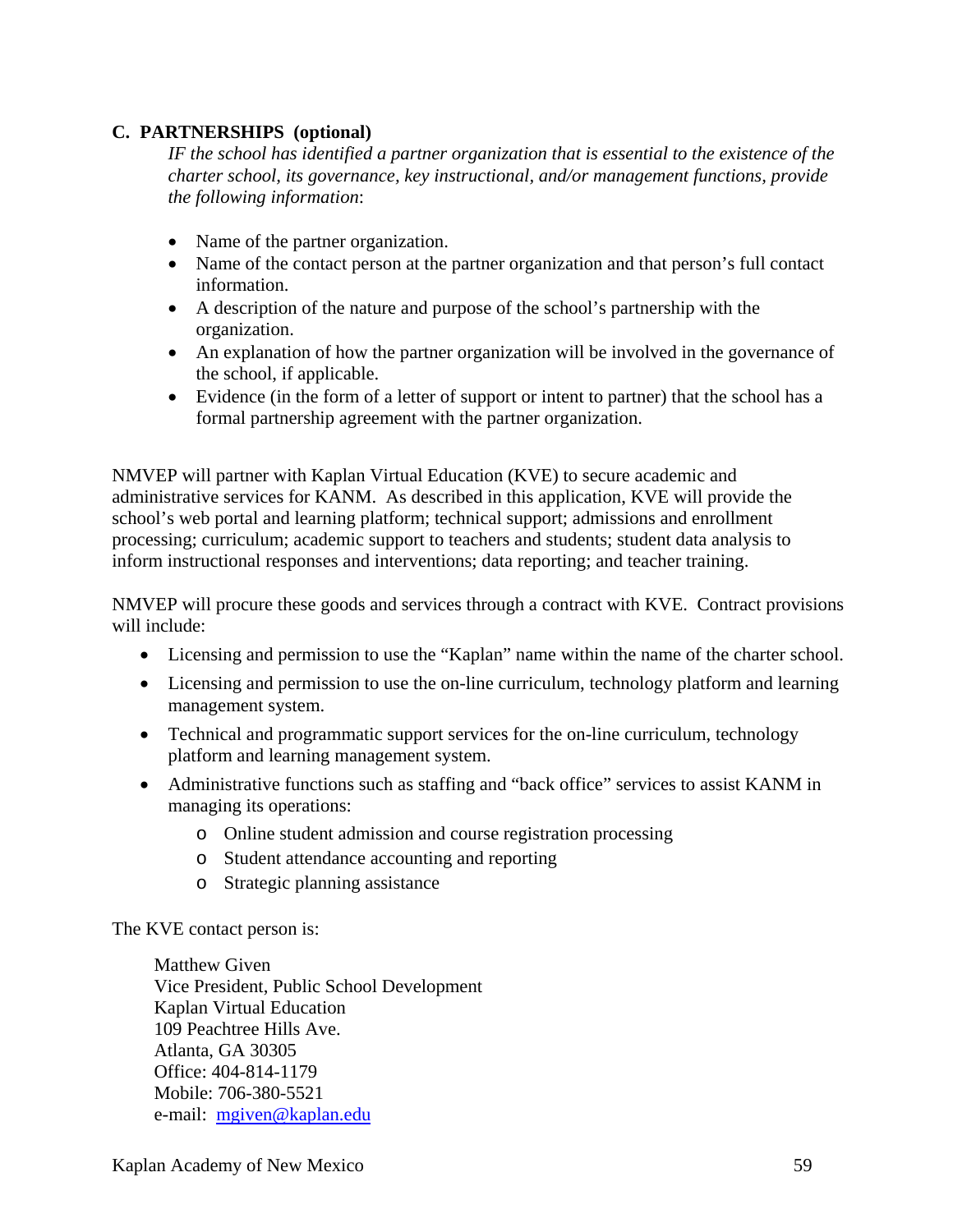Kaplan Virtual Education (KVE) and its parent Kaplan Higher Education (KHE) are business units of Kaplan, Inc., a subsidiary of The Washington Post Company. Founded in 1938 as a pioneering test preparation business, Kaplan now serves more than 1 million students each year in classrooms and online, offering postsecondary education, professional training, English language programs, test preparation, and K–12 services to learners around the world.

KVE brings together academic, operational and technical experts from across Kaplan's educational businesses: virtual K-12 schooling, virtual and campus-based higher education, test preparation and tutoring, and classroom K-12 education. The KVE team includes experienced public school teachers, administrators and curriculum developers who are focused on results and committed to student success.

## **D. SCHOOL ORGANIZATIONAL STRUCTURE**

- Based on the organizational chart provided under subsection *A. GOVERNANCE STRUCTURE* above, describe the site-based management structure at the school. Include job descriptions that identify key roles, responsibilities and accountability for each position listed on the organizational chart.
- Provide a staffing plan for each year of the first charter term, including the proposed pupil-teacher ratio to support the educational plan.

## **School Management and Staffing: Roles, Relationships, and Reporting Lines**

The **Executive Director** (ED) functions as the school principal and top manager of the school, reporting to the NMVEP Board of Directors. The ED may also be asked to provide information and analysis to Board committees that conduct project-specific research and investigation.

All faculty and contractors report to the ED, who works closely with the KVE program manager (PM) to guide the KANM leadership team (composed of the ED, PM, department chairs, and academic coaches).

**Teachers** are the state-certified subject-matter instructors responsible for direct instruction of students – answering their questions, explaining concepts and techniques as necessary, adjusting lessons and assignments as needed, and monitoring student pace. Teachers report to the ED.

**Academic Coaches** encourage student achievement through mentoring, guidance and support, for example by helping students plan for their academic future and success, navigate the online system, understand school policies and procedures, and plan their class schedules and course sequencing. Coaches also monitor student pace, and team with teachers to keep students on pace. Coaches report to the ED.

**Department Chairpersons** are the state-certified subject-matter experts who manage each subject-area department. Chairpersons are the leaders tasked with developing goals for quality instruction within their department. While teachers and coaches will report to the ED within the school governance chain, they rely on Department Chairs to provide leadership specific to the academic realm. KVE's expertise in areas such as state content standards and online best practices will flow to the academic team through the Chairpersons. Department Chairs report to the ED.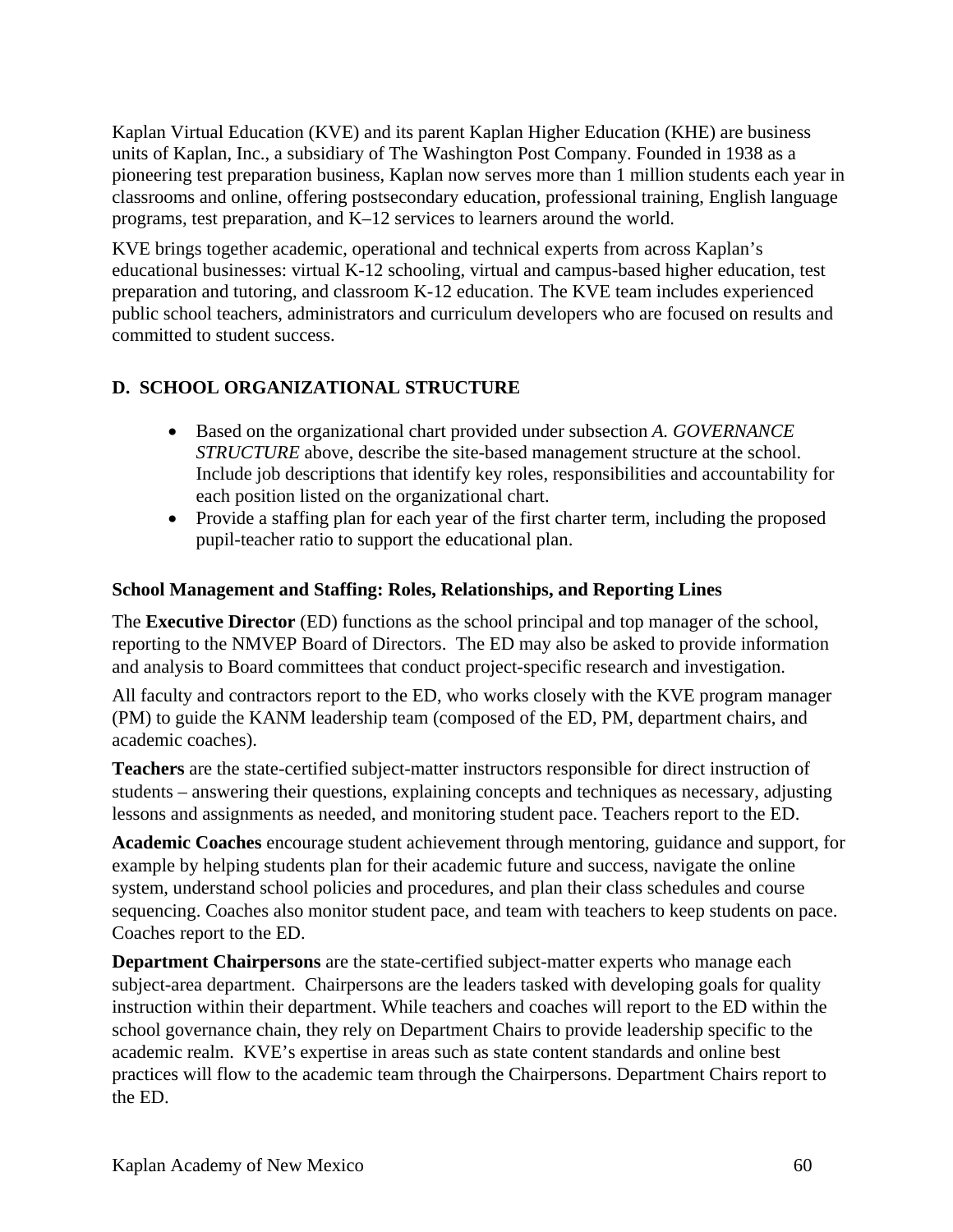The ED and PM review weekly student and teacher performance data and isolate potential problem areas to be analyzed and discussed by the academic team. They then meet with this team (department chairs and academic coaches) to present the week's data, create action items, and discuss action plans for the week. Coaches participate at the leadership level because in the virtual school model, they are key drivers of student completion rates. Their primary task is to keep students engaged and on pace. Examples of outcomes from these meetings – action items – would be to place a student on an Academic Improvement Plan, or assign additional training for an underperforming teacher (as evidenced by SIS indicators such as teacher-student contact time as well as student performance data).

### **Administrative (Non-Instructional) Staff**

The school will seek administrative and operational staff that have demonstrated experience or expertise in the issues and work tasks required of them. Staff members will be provided professional development opportunities appropriate for their position within the school, as outlined in the school's staffing plan and the school's adopted personnel policies.

### **Proposed Staffing Plan**

|                                                                   | 2010 | 2011 | 2012 | 2013 | 2014 |
|-------------------------------------------------------------------|------|------|------|------|------|
| <b>Teachers</b>                                                   | 9.5  | 19.0 | 29.5 | 43.5 | 55.0 |
| <b>Principal (Executive Director)</b><br>and Assistant Principals | 1.0  | 1.0  | 2.0  | 3.0  | 3.0  |

**Projected FTE Positions By Year** 

## **E. EMPLOYEE RELATIONS**

- Provide an explanation of the relationship that will exist between the school and its employees, including evidence that the terms and conditions of employment will be addressed with affected employees and their recognized representatives, if any.
- Provide a description of the school's personnel policies and procedures that comply with all applicable federal statutes and regulations, including the School Personnel Act.
- Provide proposed salary schedules for all employees that comply with the minimum salary requirements as identified in the School Personnel Act.
- Describe the evaluation process for staff that will include evaluation of teachers by a licensed school administrator.
- Explain the school's staff discipline process that provides for due process.

## **Employee Relations**

The relationship between the school and its employees will be addressed through a contract and the employee handbook.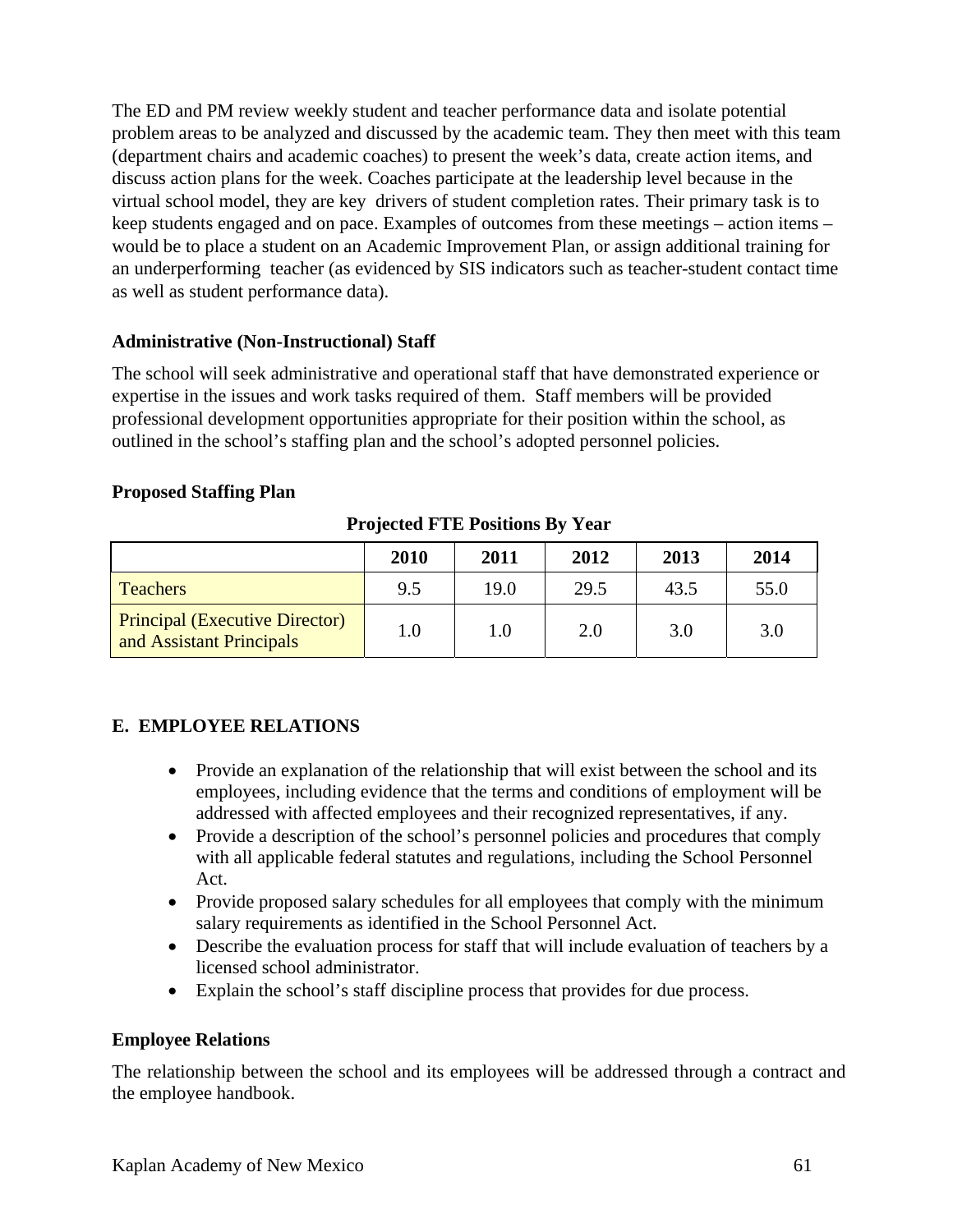### **Personnel**

### Qualifications of School Employees Generally

All administrators, faculty, and staff members to be employed by KANM must possess the qualifications, knowledge base, and experience essential to successfully fulfill their responsibilities. All employees will be hired under an employment contract. KANM will ensure that all required legal qualifications, including compliance with the requirements of the No Child Left Behind Act (NCLB), are met for teachers, staff, paraprofessionals and other administrative employees of the school. Each certificated employee at the charter school will meet state licensing requirements for the position that he/she holds. For all positions, certificated and non-certificated, the employee, at minimum, needs to satisfactorily meet the performance specifications KANM requires for the position, as outlined below, and must possess the qualifications required to perform the essential functions of the position, as determined by the KANM governing board and Executive Director.

#### Teachers and Instructional Staff

KANM has a highly specified set of qualities it will require of its teaching faculty. KANM will adhere to all "highly qualified" requirements of the No Child Left Behind Act (NCLB) with respect to teachers. As such, teachers in all of the core subjects – English/language arts, mathematics, science, and history/social science – will meet NCLB's highly qualified standards. Teachers of core, college preparatory subjects (i.e. English language arts, math, science, and history/social science) and special education will be required to hold a certificate, permit, or other document equivalent to that which a teacher in a non-charter public school would be required to hold. Applicants to teach in the program will be evaluated based on the following qualifications:

- Demonstrated expertise in subject area and the ability to communicate the appropriate knowledge to each student.
- Possession of an applicable New Mexico teaching credential.
- Knowledge and experience with standards-based instruction: ability to align curriculum and standards and willingness to adopt grading practices that can be used in standardsbased grading.
- Knowledge of assessment strategies and the desire to use data to drive their teaching and ensure continuous improvement of student learning.
- Ability to effectively use a broad range of instructional strategies, including providing a guaranteed curriculum, challenging goals and effective feedback, differentiated instruction, and back mapping, among others.
- Demonstrated competence using advanced technology as a learning tool: willing and able to integrate technology into teaching and student learning.
- Outstanding classroom management skills.
- Belief in KANM's mission.
- Willingness and ability to work with students and parents on an ongoing basis to ensure student success.
- Desire and ability to engage in continuing education, staff development and skill upgrading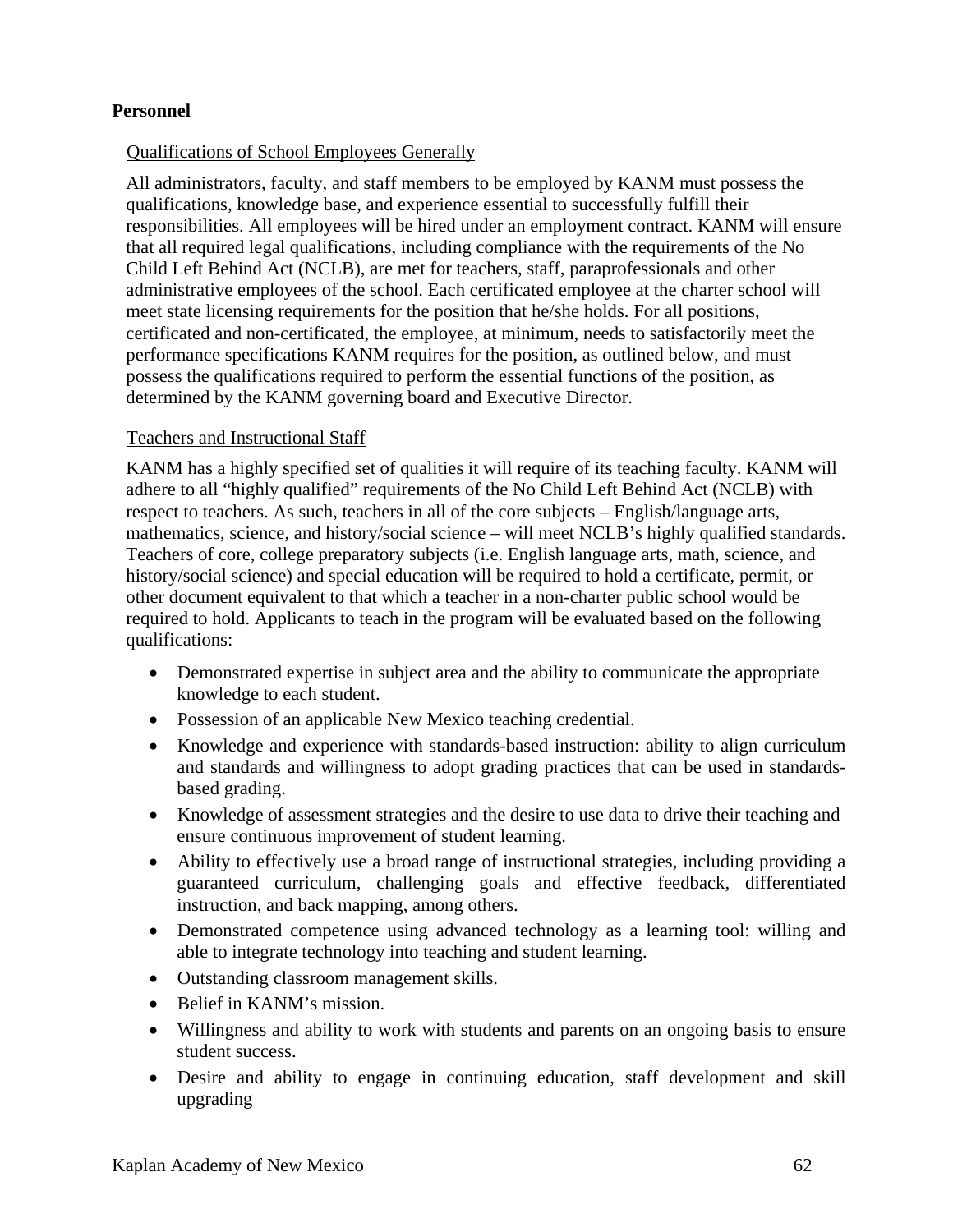• Positive references from most recent employment and/or college or graduate school

Teachers will be responsible for overseeing the students' academic progress and for monitoring grading and matriculation decisions as specified in the school's operation policies. KANM may also employ or retain non-certificated instructional support staff in any case where a credential is not required and a prospective staff member has an appropriate mix of subject matter expertise, professional experience, and the demonstrated capacity to work successfully in an instructional capacity. Instructional support staff will not assign grades or approve student work assignments without the approval of a certificated teacher.

#### Executive Director

The Executive Director (ED) is required to undertake some or all of the tasks enumerated below. These tasks may vary from time to time with the evolution of the organization and may include but not be limited to the following:

#### *Duties and Responsibilities*

- o Ensure charter school enacts its mission
- o Communicate and report to the governing board
- o Supervise and evaluate teachers and staff
- o Oversee school finances, including ensuring financial stability
- o Interview and recommend to the governing board for hiring of staff
- o Ensure compliance with all applicable state and federal laws, communicate with parents, recruit new families and students, help secure local grants, etc.
- o Take all reasonable steps to secure full and regular attendance at school of the students enrolled in the school in accordance with policies established by the governing board
- o Complete and submit required documents as requested by the charter and/or governing board
- o Maintain up-to-date financial records
- o Ensure that appropriate evaluation techniques are used for both students and staff
- o Establish and maintain a system to handle organizational tasks such as student records, teacher records, purchasing, budgets, and timetables
- o Interact effectively with media and promote positive public relations
- o Participate in on-going professional development

#### *Leadership Competence*

- o The ability to articulate and support the philosophy and direction of the KANM academic program;
- o The ability to implement program initiatives through appropriate professional development for staff;
- o The ability to lead effectively;
- o The ability to communicate effectively with staff, students, parents, community, private partners and outside agencies to better meet the needs of the students in the school;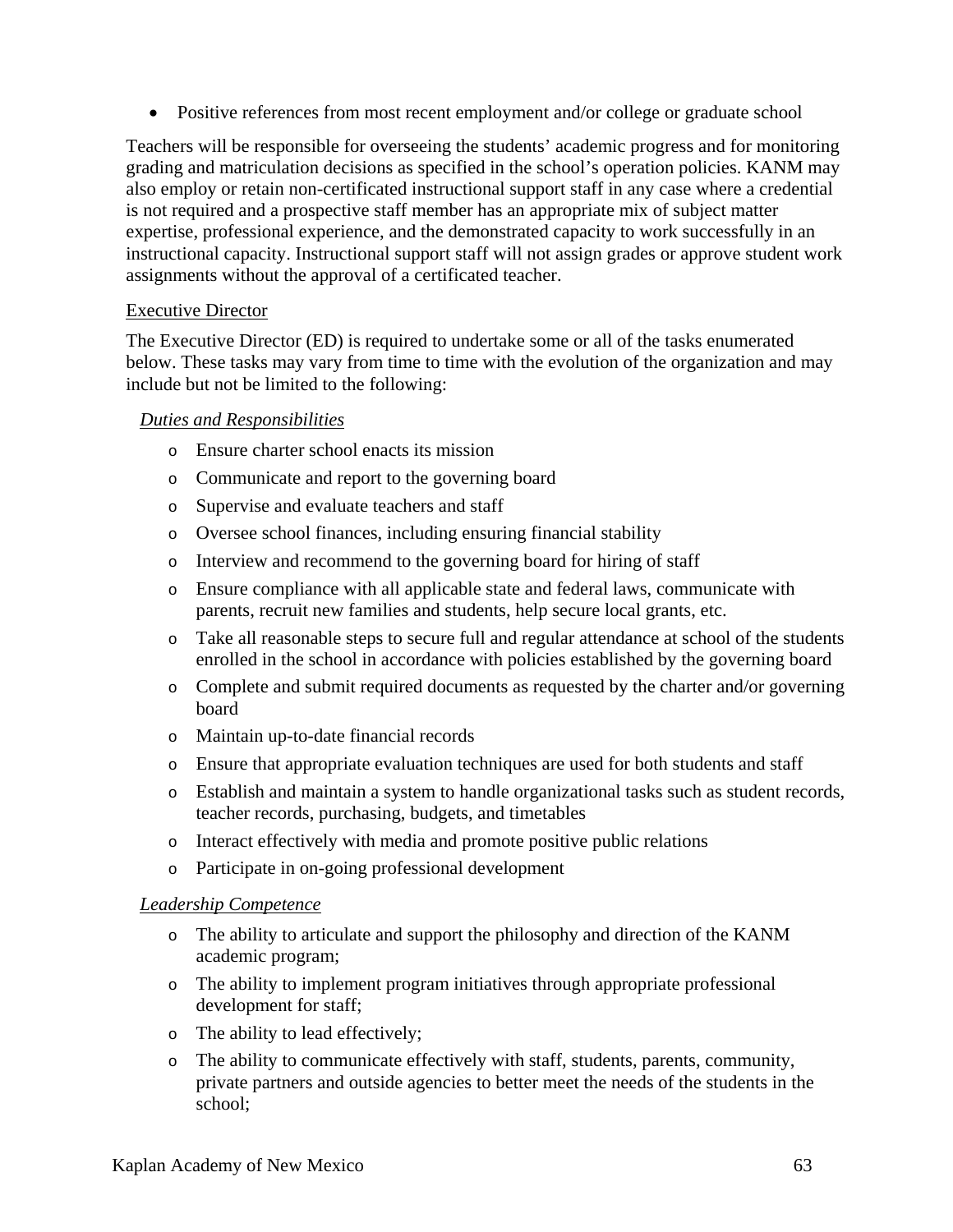- o The ability to use appropriate communication tools, especially current technologies;
- o The ability to make informed, objective judgments;
- o The ability to work with all staff to create an effective staff development plan;
- o Ability to maintain and promote confidentiality as the norm under which the school operates;
- o The desire and ability to engage in continuing education and skills upgrading.

#### *Administrative Competence*

- o The ability to annually evaluate the performance of all school-based staff;
- o The ability to employ and monitor acceptable accounting procedures in the maintenance of all fiscal records;
- o The ability to work well with the school governing board.

#### Academic Coach

KANM Academic Coaches will be responsible for ensuring that students receive the instructional and motivational support they need to succeed in our program. The Coach will consult with the Executive Director and faculty on student needs and will aid students and parents in resolving personal problems by direct intervention or by referral to appropriate agencies. KANM will seek to employ Coaches with the following qualifications:

- Ability to meet students' counseling needs in personal and social matters, and knowledge of strategies to address student personal, social, and behavioral problems.
- Knowledge and experience in educational planning that will provide normal progress toward graduation, and completion of college admission requirements.
- Familiarity with college admissions requirements, admissions tests, academic achievement tests, aptitude tests, interest inventories, and financial aid.
- Demonstrated ability and willingness to write letters of recommendation.

### Administrative and Non-Instructional Staff

The school will seek administrative and operational staff that have demonstrated experience or expertise in the issues and work tasks required of them and will be provided professional development opportunities to ensure that they remain abreast of all relevant changes in laws or appropriate for their position within the school as outlined in the school's staffing plan and the school's adopted personnel policies.

### **Evaluations and Performance Reviews**

KANM will use rubrics in interviews and evaluations, so that candidates and employees are evaluated against a common set of standards.

The Executive Director will have the authority to recruit and interview candidates and make hiring recommendations to the governing board for approval. The KANM governing board has the right, if it so chooses, to review these candidates' credentials before a job offer is made to the candidate. The director will have the responsibility of evaluating the performance of the teaching and administrative staff on an annual basis, and to review the results of these evaluations with the governing board. The KANM governing board has the right, if it so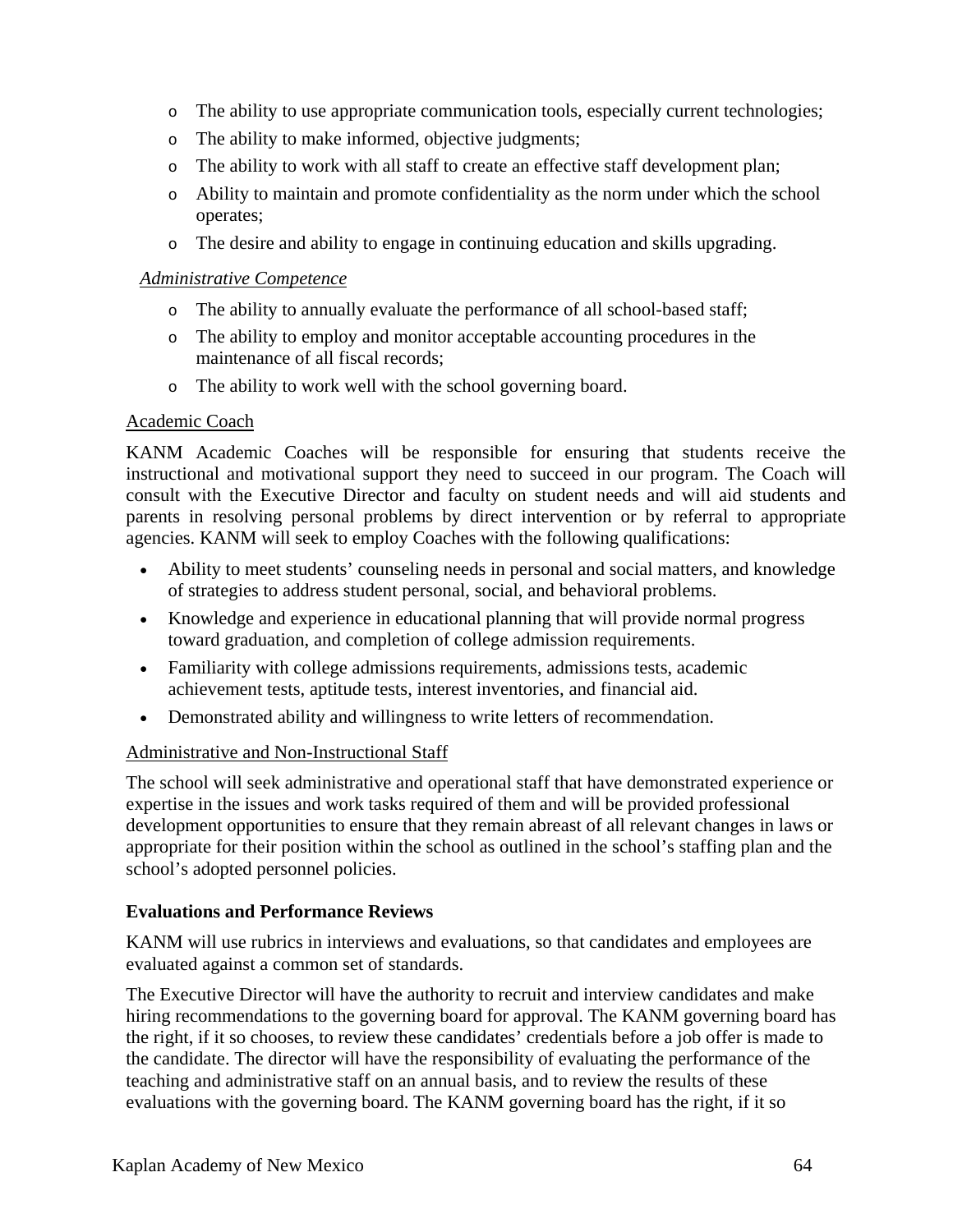chooses, to review these performance evaluations before they are delivered to the staff members. The Executive Director, with input from the KANM governing board, will annually review the performance criteria used to evaluate these employees. These criteria will be tied directly to KANM's educational program goals by the use of a teacher employment rubric. The KANM governing board will create the job description and review the performance of the KANM director, both on a year-end basis. The director's performance will be objectively evaluated based on school and student success as reflected in a pre-defined set of performance criteria.

## **F. STUDENT ENROLLMENT PROCEDURES AND DISCIPLINE POLICY**

- Describe the school's enrollment policies and procedures, including an explanation of the enrollment timeline.
- Describe the school's lottery process that is in accordance with applicable law.
- Provide the proposed student discipline policy that complies with the Student Rights and Responsibilities set forth in the Public Education Department rules and regulations [6.11.2 NMAC].

#### **Student Admission Policies**

Kaplan Academy of New Mexico will actively recruit a diverse student population from within the state. Admission will be open to any qualified state resident, and all students will be considered for admission without regard to race, color, ethnicity, national origin, religion, gender, social or economic status, disability or special needs.

KANM seeks to enroll students committed to a rigorous virtual educational experience. Families who understand and value the school's mission and will commit to the school's instructional and operational philosophy will be actively recruited..

Other than legal eligibility criteria established by the state (such as residency), and procedural fulfillments such as completed applications and transcripts, KANM will have no requirement for admission and will admit any child that wishes to attend. KANM will not charge tuition.

In years following the first year of operation, KANM will give enrollment preference to:

- (1) students enrolled in the prior year who wish to remain in attendance through subsequent grades; and
- (2) siblings of students already admitted to or attending KANM.

### **Outreach Strategy To Ensure Equal Opportunity**

Outreach efforts, including the design and distribution of marketing campaigns and advertising materials, will ensure that prospective students and their parents or guardians will be equally informed regarding the school's mission, educational philosophy, instructional programs, and open admissions policy. To further ensure New Mexico residents have equal opportunity to learn about the school, KANM will implement a student recruitment strategy that will be represented by, but is not necessarily limited to, a combination of the following elements or strategies to ensure a diverse student body that is broadly representative of state demographics: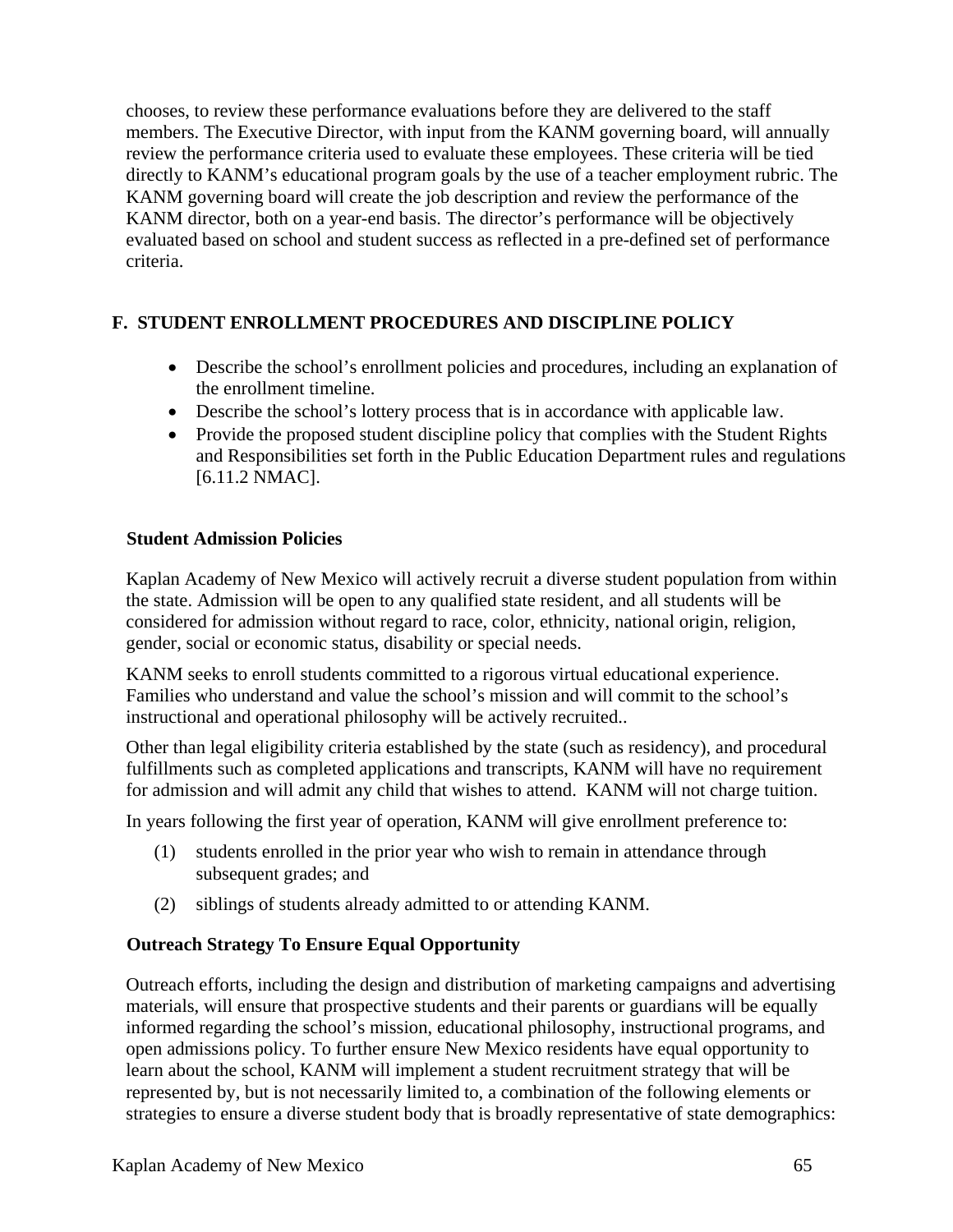- An enrollment cycle that includes a timeline allowing for a broad-based recruiting and application process.
- The development and distribution of promotional and informational material that appeals to the various racial and ethnic groups represented in the state, including materials in languages other than English to appeal to limited English proficient populations.
- The distribution of promotional and informational materials statewide, and targeted to a broad variety of community groups and agencies.
- Outreach events in several areas of the state to reach prospective students and parents. The school will keep a record of the number and location of these community presentations.
- Media outreach strategies including use of TV/radio public service announcements and other non-print media; and brochures, newsletters and other print media (including via direct mail).

### **Recruiting and Admissions Cycle**

The school will establish an annual recruiting and admissions cycle, which shall include reasonable time for all of the following: (1) outreach and marketing, (2) orientation sessions for students and parents, (3) an admissions application period, (4) an admissions lottery process to address over-enrollment, and (5) enrollment.

| Marketing and student recruitment activities (media<br>advertising, mailings, webinars, and field events)<br><b>January-June 2010</b><br>including the development of awareness and<br>recruitment materials |                                                                               |  |
|--------------------------------------------------------------------------------------------------------------------------------------------------------------------------------------------------------------|-------------------------------------------------------------------------------|--|
| <b>January 2010</b>                                                                                                                                                                                          | Website launched                                                              |  |
| <b>March-June 2010</b>                                                                                                                                                                                       | Informational sessions for students and parents<br>scheduled across the state |  |
| <b>February 2010</b>                                                                                                                                                                                         | Enrollment brochure and application package complete                          |  |
| May-August 2010                                                                                                                                                                                              | Students admitted and enrolled                                                |  |
| <b>August-September 2010</b>                                                                                                                                                                                 | Evaluation of recruitment and outreach strategies                             |  |
| <b>October-December 2010</b>                                                                                                                                                                                 | Creation of recruitment and outreach plan for 2010-<br>2011 school year       |  |

#### **Enrollment Timeline**

### **Provision for Over-enrollment; Lottery and Waiting Lists**

KANM – like other virtual school models that are properly designed and resourced – is able to quickly scale up and expand capacity to meet demand. Therefore the founders do not envision an applicant pool growing so far beyond projected enrollment that capacity is threatened and over-enrollment procedures are needed. However if an over-enrollment scenario did arise, KANM would use the following procedure to accept students by lot: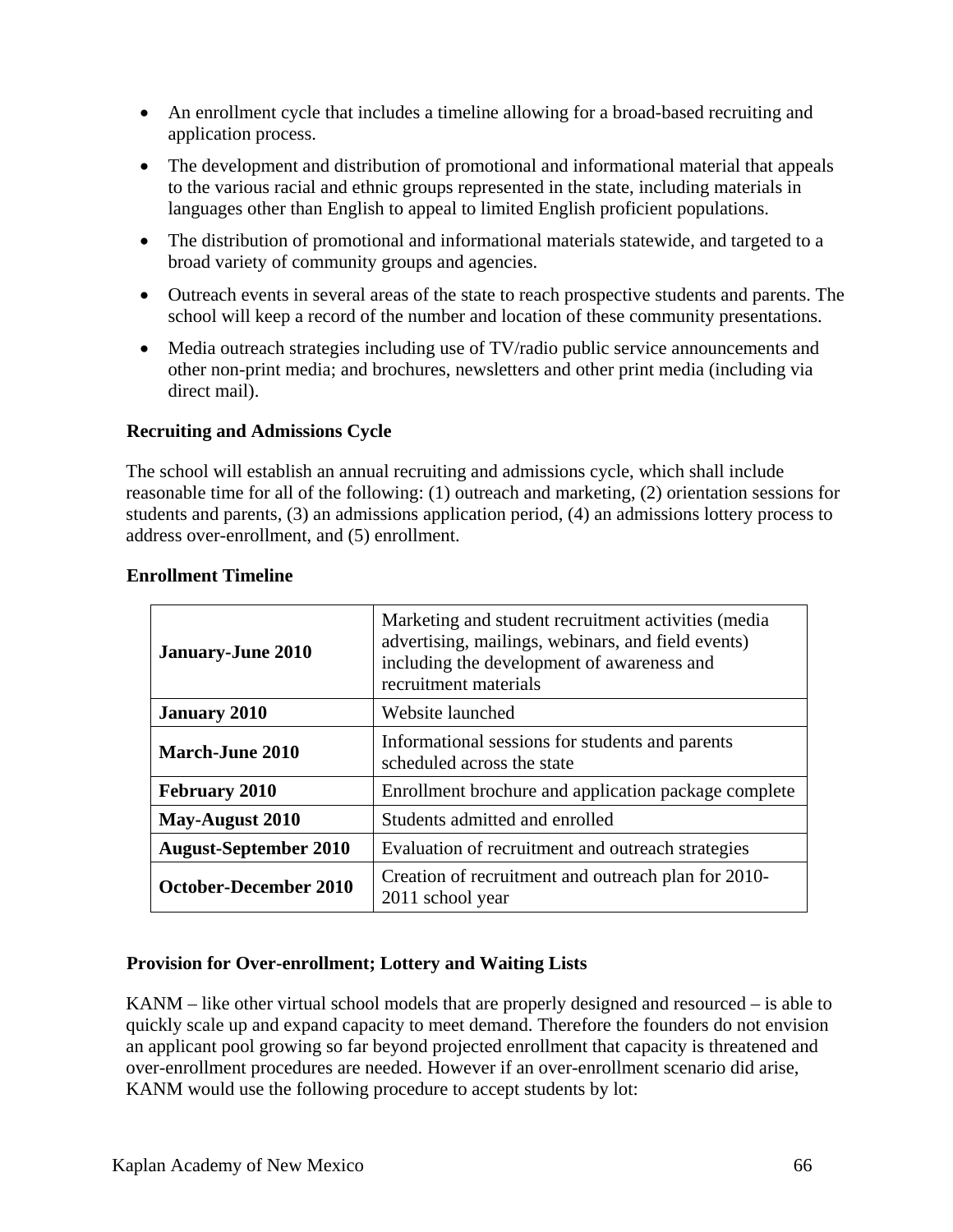If the number of applications exceeds capacity for each year of operation, a lottery will be held. However, KANM will give an enrollment preference to students who are already enrolled at KANM and siblings of students already admitted or attending KANM, For student who have applied, but do not meet the enrollment preference criteria, the name and grade level of each student who has submitted a complete application will be placed on an index card and separated by grade level.

For each grade level, the index cards will be placed into a single container. The selection process will be conducted one grade level at a time, with the order selected at random.

The names of students who are drawn at random will be accepted for enrollment until the capacity of the grade level or program is reached. The names of students who exceed capacity for the grade level or program will be placed on a waiting list in the order drawn.

Following the lottery, KANM will notify the parents or guardians of the students who applied whether the student has been admitted or whether they have been placed on the waiting list.

The admissions decisions and waiting list selections will not roll over to the next school year. If in subsequent years, the number of students exceeds capacity of the program or grade level, then a new lottery will be conducted by KANM for that school year.

#### **Student Discipline Policy**

#### *Disciplinary Procedures*

KANM will have disciplinary procedures for student academic, interpersonal, and Internet conduct. Discipline follows a process of escalating responses to each subsequent violation, with proper notifications and appropriate interventions at each step.

The founders anticipate that most student conduct and interaction will occur online via one-onone and collaborative communication tools. The policies and procedures governing student conduct will be appropriate to the virtual learning environment, while also covering conduct in nonvirtual settings such as field trips and proctored testing events.

Interpersonal communication and conduct, in whatever form or arena it occurs, will be subject to KANM policies that establish: a) expectations for civil and courteous student behavior; b) a process for investigating violations or alleged violations of same; and c) any lawful penalties or interventions to be imposed as a result.

KANM's written procedures for ensuring academic integrity and 'netiquette' will be incorporated into the school's student/parent handbook. These terms are clearly defined (for example, the several forms of plagiarism are described), and expectations and penalties are clearly set forth. Penalties are stepped up for each subsequent offense until the student becomes a candidate for expulsion.

KANM's student discipline policies will be distributed as part of the school's student handbook and will clearly describe the school's expectations regarding interaction with students and faculty, academic integrity, attendance, substance abuse, safety, and work habits. Each student will be required to verify that he or she has reviewed and understands the policies prior to enrollment. The KANM Executive Director will ensure that students and parents/guardians are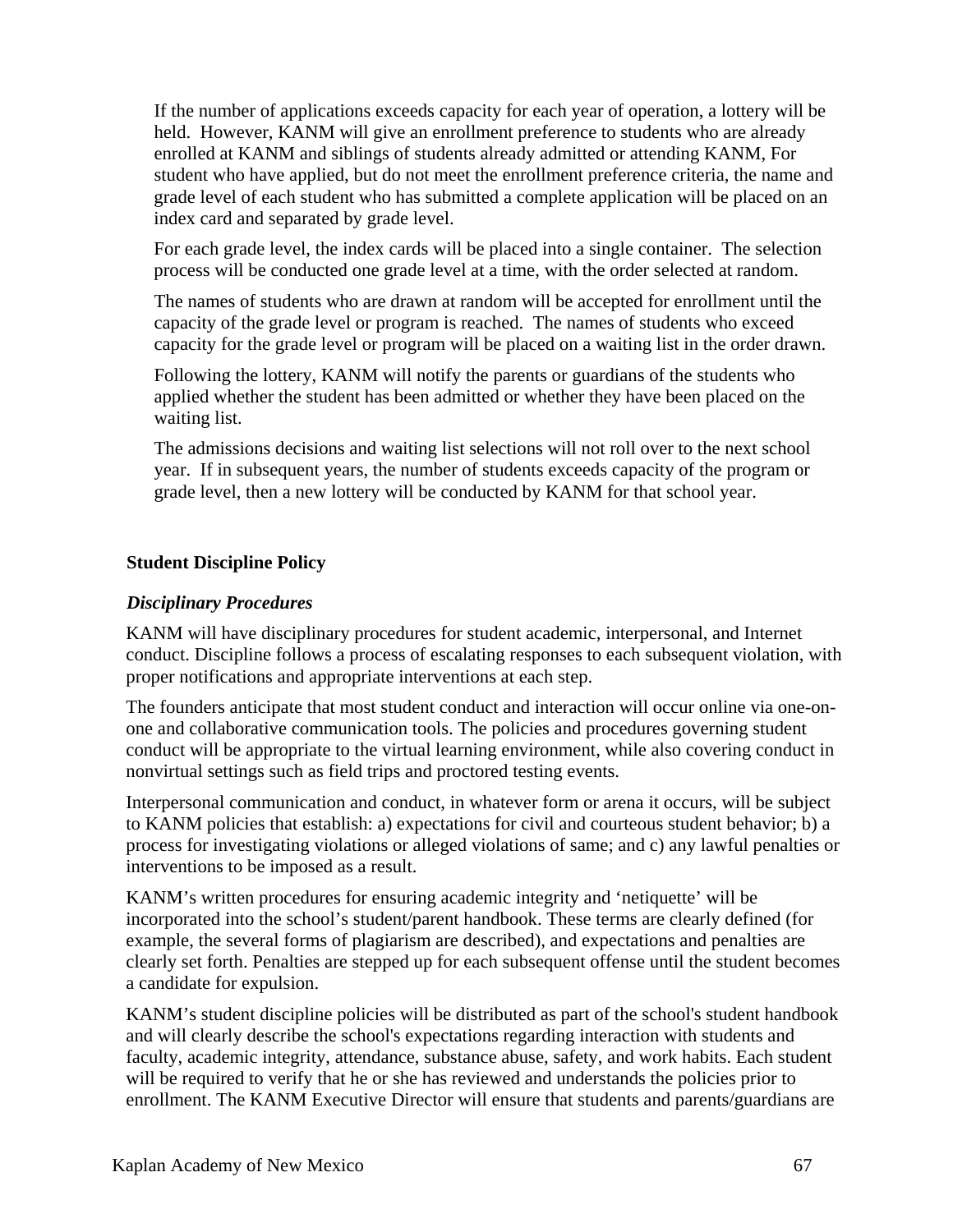notified in writing of all discipline policies, rules, and procedures and given an opportunity to provide input and feedback on discipline policies and procedures. The KANM governing board shall review the student discipline policies at least annually and more frequently if necessary, to determine if the policies should be modified to more accurately meet the needs of the charter school.

### *Authority to Suspend*

The charter school director may temporarily suspend any student for disciplinary reasons including cyber-bullying or any other conduct which is disruptive of the good order or instructional effectiveness of KANM as outlined in §6.11.2.9, including out-of-school conduct that may have a direct and immediate effect on school discipline or the general safety of the school. A temporary suspension shall not exceed five (5) school days. However, the charter school director may extend the suspension by an additional ten (10) school days; and the KANM governing board may extend the suspension an additional five (5) days if it finds that the immediate return of the student would be detrimental to other students' health, welfare, or safety.

### *Suspension Procedure*

Suspensions shall be initiated according to the following procedures:

### *Informal Hearing:*

Suspension shall be preceded by an informal hearing conducted by the charter school director or designee with the student and whenever practicable, the teacher, supervisor or school employee who referred the student to the charter school director. The hearing shall include the reasons for suspension and the opportunity to challenge those reasons.

### *Notice to Parents/Guardians:*

At the time of the suspension, a charter school employee shall make a reasonable effort to contact the parent/guardian by telephone or in person. Whenever a student is suspended, the parent/guardian shall be notified in writing of the suspension. This notice shall state the specific offense committed by the student. In addition, the notice may also state the date and time when the students may return to school.

## *Notice to KANM Governing Board:*

At the time of suspension, the charter school director or designee shall notify the KANM governing board of the suspension, the reasons for the suspension, and any response by the student.

### *Readmittance:*

A suspended student may be readmitted to KANM by the charter school director or designee who suspended the student upon reasonable conditions.

## *Authority to Expel*

Only the KANM governing board upon the recommendation of the expulsion panel may expel a student. A student may only be expelled upon the findings and recommendations of the expulsion panel if the charter school governing board finds that the student is a habitual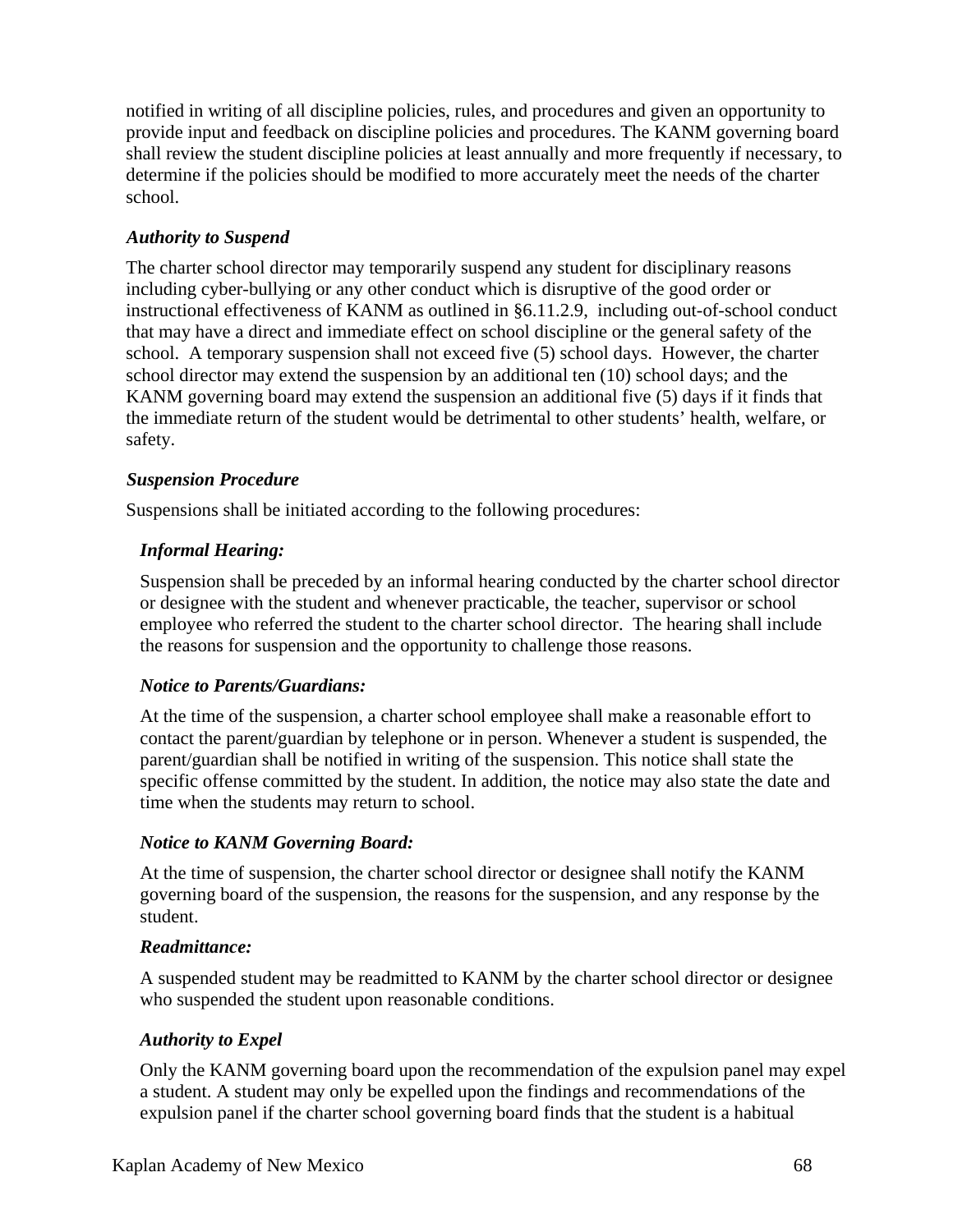truant, is incorrigible, is continuously disruptive of school discipline, is continuously disruptive of the instructional effectiveness of the school, is detrimental to the health and safety of other students, or has been expelled from another school district in New Mexico or any other state.

The KANM governing board must expel a student who has been found to have carried a weapon or firearm on school property in New Mexico or any other state for a period of not less than twelve (12) calendar months. However, the KANM governing board may modify the expulsion on a case-by case basis.

### *Expulsion Procedure*

### Written Notice of Expulsion:

If a student is recommended for expulsion, the KANM governing board must give written notice to the student's parent or guardian. The notice must include the grounds for expulsion and the time and place for a hearing to determine whether the student should be expelled. The notice must also include a description of the student's rights at the hearing, including the right to be represented by counsel, the right to produce witnesses and submit evidence, and the right to cross-examine any adult witnesses.

Within a reasonable period of time following the written notice, the KANM governing board must grant the student and his parent/guardian a full and fair hearing. This reasonable period must give the student and their parent/ guardian an opportunity to prepare a response to the grounds of expulsion.

#### **Hearing**

The hearing will be presided over by an appointee of the KANM governing board. The charter school director will make a recommendation to the expulsion panel.

### Record of Hearing

A record of the hearing shall be made and may be maintained by any means, including electronic recording, as long as a reasonably accurate and complete written transcription of the proceedings can be made.

#### Presentation of Evidence

While technical rules of evidence do not apply to an expulsion hearing, evidence may be admitted and used as proof only if it is the kind of evidence on which reasonable persons can rely in the conduct of serious affairs. A recommendation by the expulsion panel to expel must be supported by substantial evidence that the student committed the offense.

Finding of facts shall be based solely on the evidence at the hearing. While no evidence shall be based solely on hearsay, sworn declarations may be admitted as testimony from witnesses whose disclosure of their identity or testimony at the hearing may subject them to an unreasonable risk of physical or psychological harm.

The decision of the expulsion panel shall be in the form of a recommendation to the charter school governing board which will make a final determination regarding the expulsion.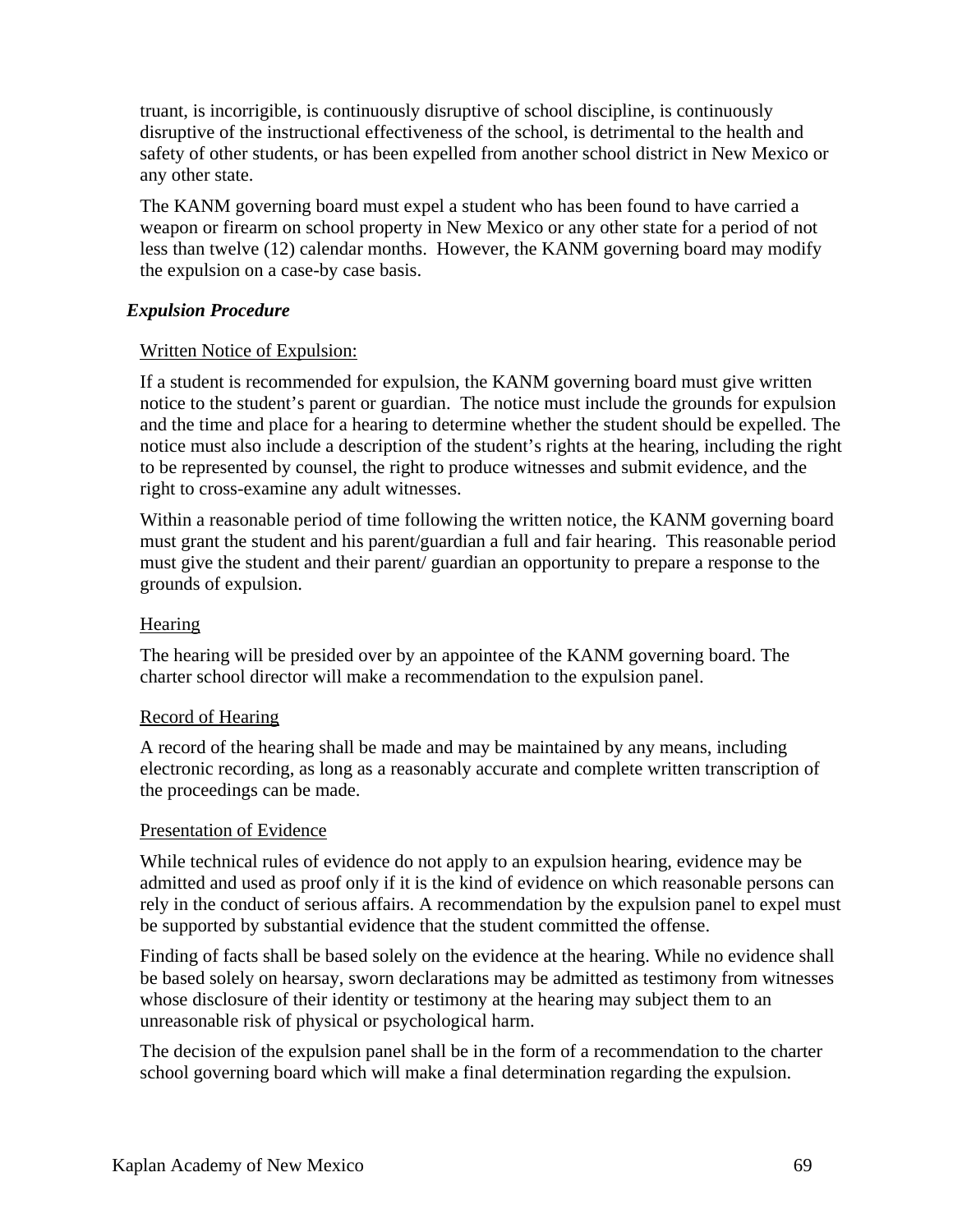### Written Notice of Final Decision to Expel to Student or Parent/Guardian

The charter school director or designee following a decision of the charter school governing board to expel shall send written notice of the decision to expel to the student or parent/guardian. This notice shall include the specific offense committed by the student, notice of the right to appeal the expulsion , and notice of the student's or parent/guardian's obligation to inform any new district in which the student seeks to enroll of the student's status with the charter school

#### Written Notice of Expulsion to Student's District of Residence

The charter school director or designee shall send written notice of the decision to expel to the student's district of residence. This notice shall include the student's name and the specific grounds for expulsion.

Upon expulsion from the charter school, students will attend school pursuant to the procedure of their district of residence pertaining to expelled students.

#### Written Notice of Expulsion to Prosecuting Attorney

If an expelled student is within the age of compulsory attendance, an authorized representative of the KANM governing board must, within five (5) days of the expulsion decision, provide written notice of the student's expulsion to the prosecuting attorney of the county of the student's residence.

#### Re-enrollment

KANM will develop procedures and timelines whereby expelled students can apply for reenrollment. The founders recognize that expulsion is a means to protect the health and integrity of students, employees, and the school's learning environment, and not a punitive measure to which stigma should attach. KANM will require evidence that an expelled student's conduct, and disposition or life circumstances (as applicable) have improved to the extent that future transgressions are unlikely. KANM will be ready to respond favorably if such evidence is forthcoming. However in cases where there is an aggrieved/injured party resulting from the offense who is still involved with the school, KANM must in fairness consider the feelings and disposition of such party as a factor in its decision.

Re-enrollment of an expelled student shall not prevent the KANM governing board from expelling the student again for cause.

### *Weapons Policy*

KANM will have a policy of zero tolerance for weapons as prescribed by §22-5-4-7. A student found to be in possession of a weapon will be suspended and will undergo an expulsion hearing. The term of the expulsion will be one year. A student with a disability will be placed in an alternative education setting for no more that forty-five days.

### *Procedures for Students Using Alcohol or Controlled Substances*

Due to the virtual, non-classroom based nature of program attendance, KANM does not anticipate having knowledge of, or probable cause to believe, that students may possess or be under the influence of alcohol or controlled substances. However, physical gatherings of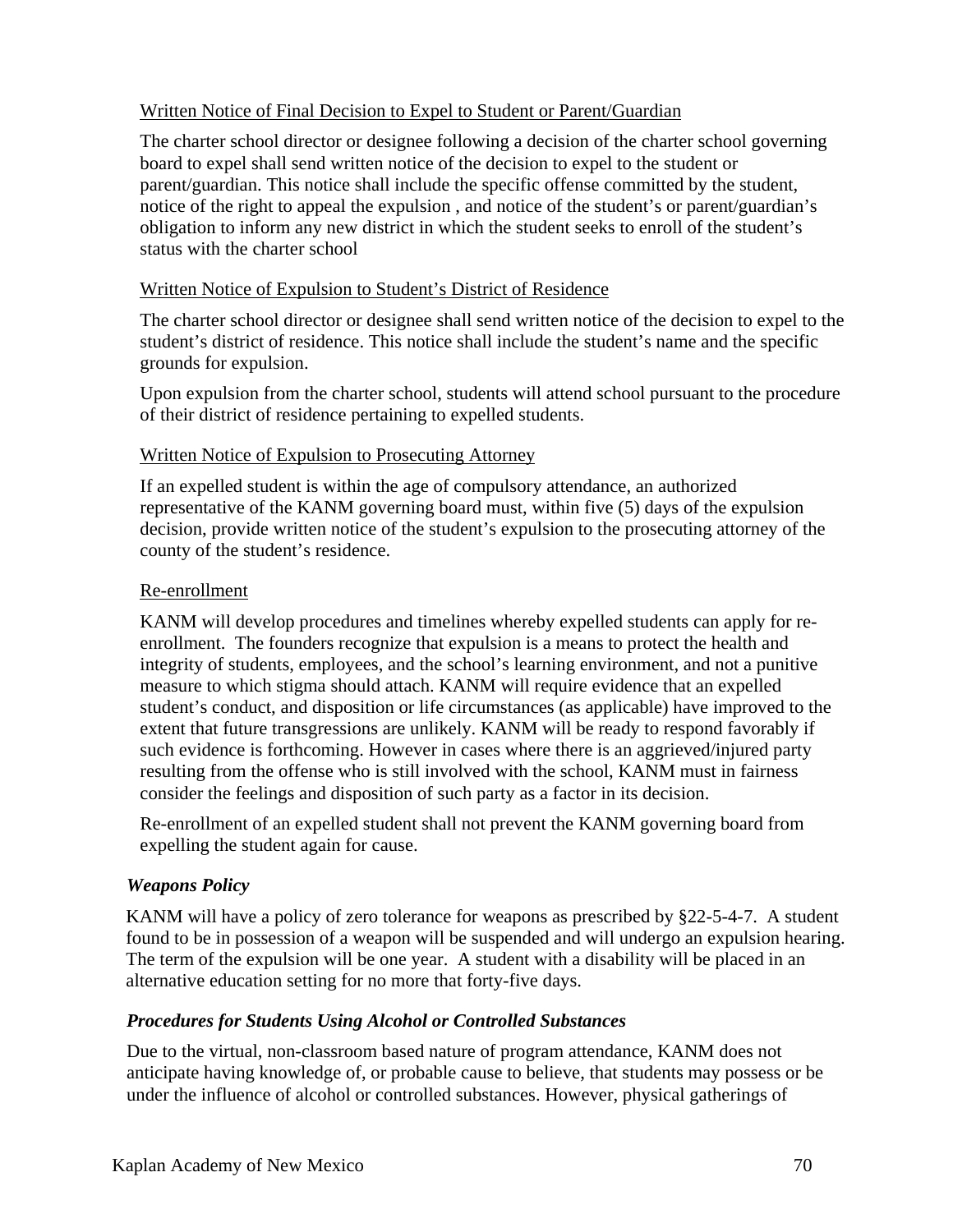students that the school may sponsor, such as field trips, as well as proctored testing sessions, will be considered KANM events subject to our school policy that prohibits alcohol and controlled substances (other than those medically prescribed for a student). Violations will result in the following actions:

- An automatic suspension;
- Mandatory parent conference;
- Notification to law enforcement authorities;
- At the discretion of the KANM Executive Director (ED), an expulsion hearing pursuant to the Expulsion Procedure described above. The ED will consult with parents/guardians before making a final determination on whether to hold an expulsion hearing.

If while present at a school event, a student voluntarily discloses using or being under the influence of alcohol or any controlled substance, anonymity will be provided to the student on a faculty "need to know" basis. KANM will also notify parents/legal guardians that counseling is available for the affected student.

These policies and procedures shall be reported to students and parents/guardians within the KANM student handbooks.

## **G. FACILITIES**

The facilities plan should demonstrate that the applicant group has carefully considered the school's facilities needs and understands its options for meeting those needs.

### **If the school site has already been selected/secured:**

- Describe the proposed facility, including location, size and layout of space. Explain how the facility will support the implementation of the school's educational plan.
- Explain the proposed capital outlay needs for the facility, including projected requests for capital outlay assistance for the school.

### **If the school site has not been selected/secured:**

- Explain the needs of a facility that will support the implementation of the school's educational plan, including desired location, size, and layout of space.
- Describe a reasonable plan to identify and secure an adequate facility.
- Provide the proposed capital outlay needs for the facility, including projected requests for capital outlay assistance for the school.

A facility will only be needed to house the schools' administrative records and provide centralized services, as needed., NMVEP plans for this facility to be located in the Santa Fe area.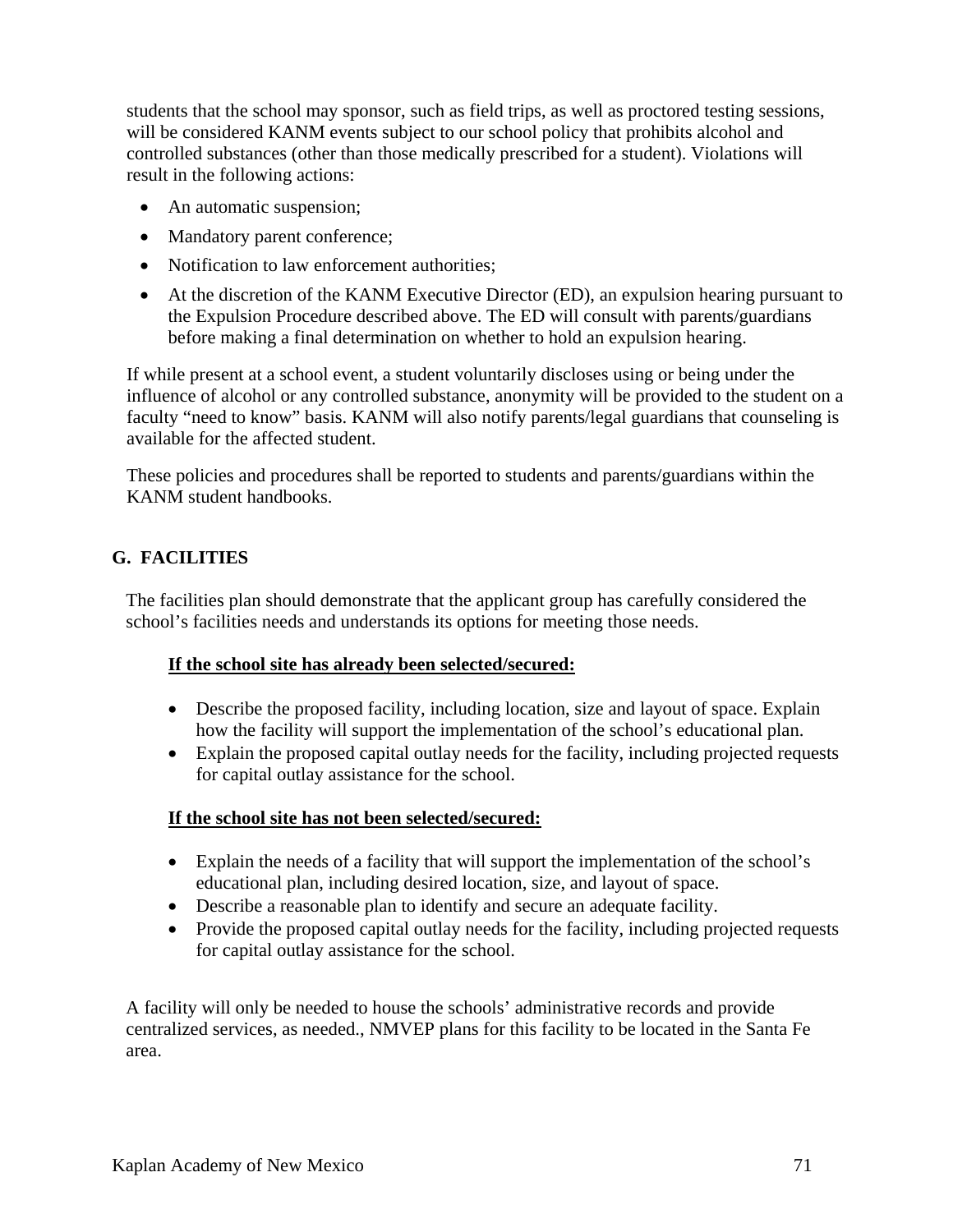# **H. OTHER STUDENT SERVICES**

- Describe the school's plans for meeting the transportation needs of its students and plans for contracting services for transportation, if applicable.
- Describe the school's plans for meeting the food services needs of its students and plans for contracting services for food services, if applicable.
- Describe the school's plans for providing student access to counseling services and plans for contracting services, if applicable.
- Describe the school's plans for providing student access to health services and plans for contracting services, if applicable.

At this time, NMVEP does not anticipate providing these services. However, if such services are required to address the needs of KANM's student population, then NMVEP would provide them through contract(s) with qualified third-party provider(s).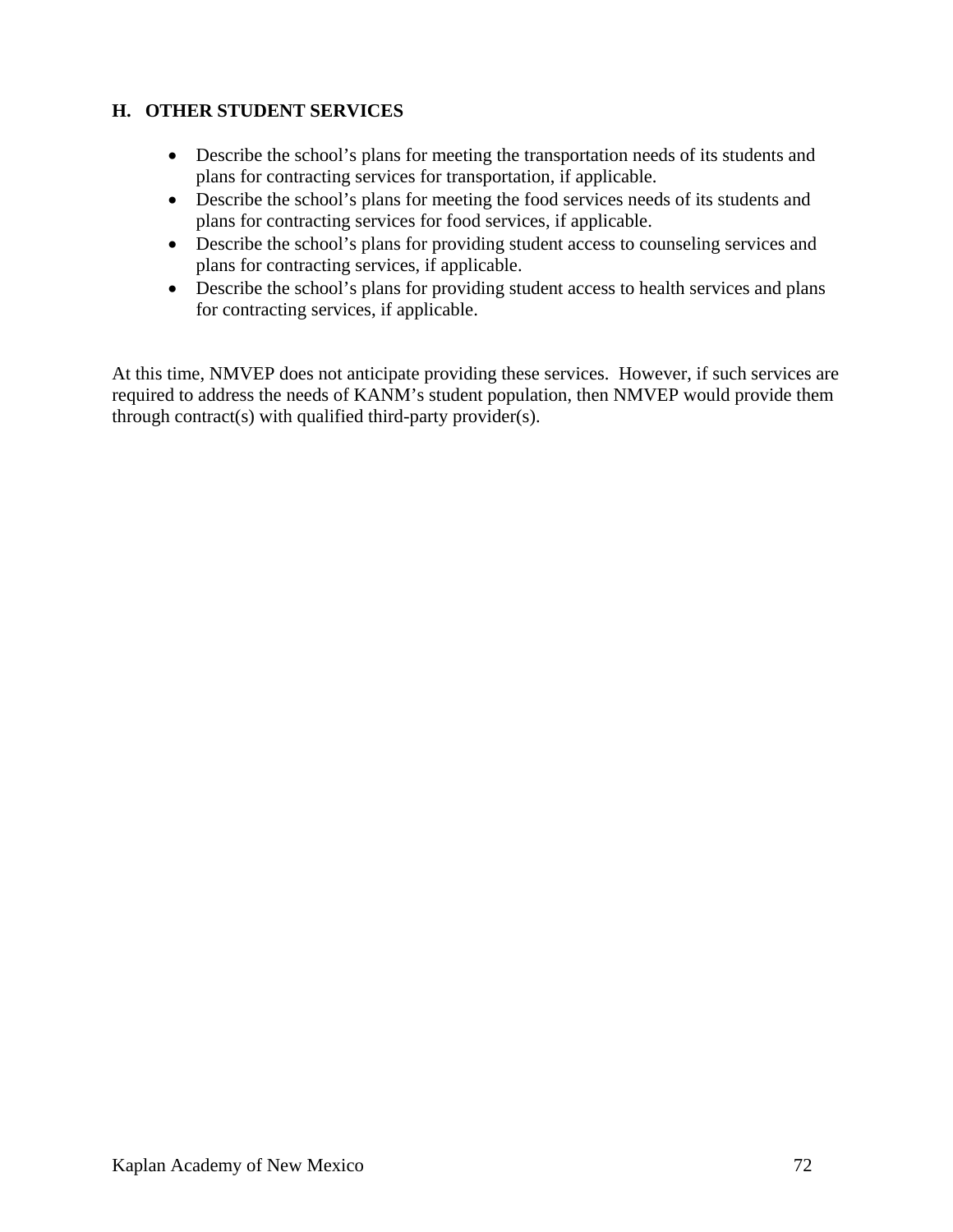## **VIII. REQUIREMENTS**

The Requirements section of the application addresses the necessary arrangements that school leaders must make to define the respective legal liability and responsibility of the governing body and the Public Education Department. These requirements include, but are not limited to, securing appropriate insurance coverage and identifying waivers that will be sought by the school from the Public Education Department.

## **A. LEGAL LIABILITY AND INSURANCE COVERAGE**

• Provide a statement that the charter school will participate in coverage by the public school insurance authority and will comply with all applicable rules of that authority.

KANM will participate in coverage by the public school insurance authority and will comply with all applicable rules of that authority.

# **B. WAIVERS**

- List the specific waivers that will be requested from the department's requirements, rules, and provisions of the Public School Code pertaining to individual class load, teaching load, length of the school day, staffing patterns, subject areas, purchase of instructional material, evaluation standards for school personnel, school principal duties, driver education, and graduation requirements.
- If any waivers will be requested that are not pertaining to those listed above, cite the applicable statute and/or state rule that the school is requesting to be waived.

#### **Waiver from class loads, teaching loads, and staffing patterns:**

NMVEP requests a waiver from the rule and provisions regarding staffing patterns (NM Stat. §22-10A-20, NMAC 6.30.2.10.G), class load (NM Stat. §22-10A-20, NMAC 6.30.2.10.G), and teaching load (NM Stat. §22-10A-20, NMAC 6.30.2.10.G) as these requirements pertain to brick and mortar schools and do not anticipate a virtual classroom.

## **Waiver from length of school day:**

NMVEP requests a waiver from the rule and provisions regarding the length of school day (NM Stat. §22-2-8.1, NMAC 6.30.2.10.H) as this pertains to a traditional school day in a brick and mortar classroom and does not anticipate the flexible schedule of a virtual classroom. Although the length of day is flexible, KANM student will still meet the hour requirements for the school year.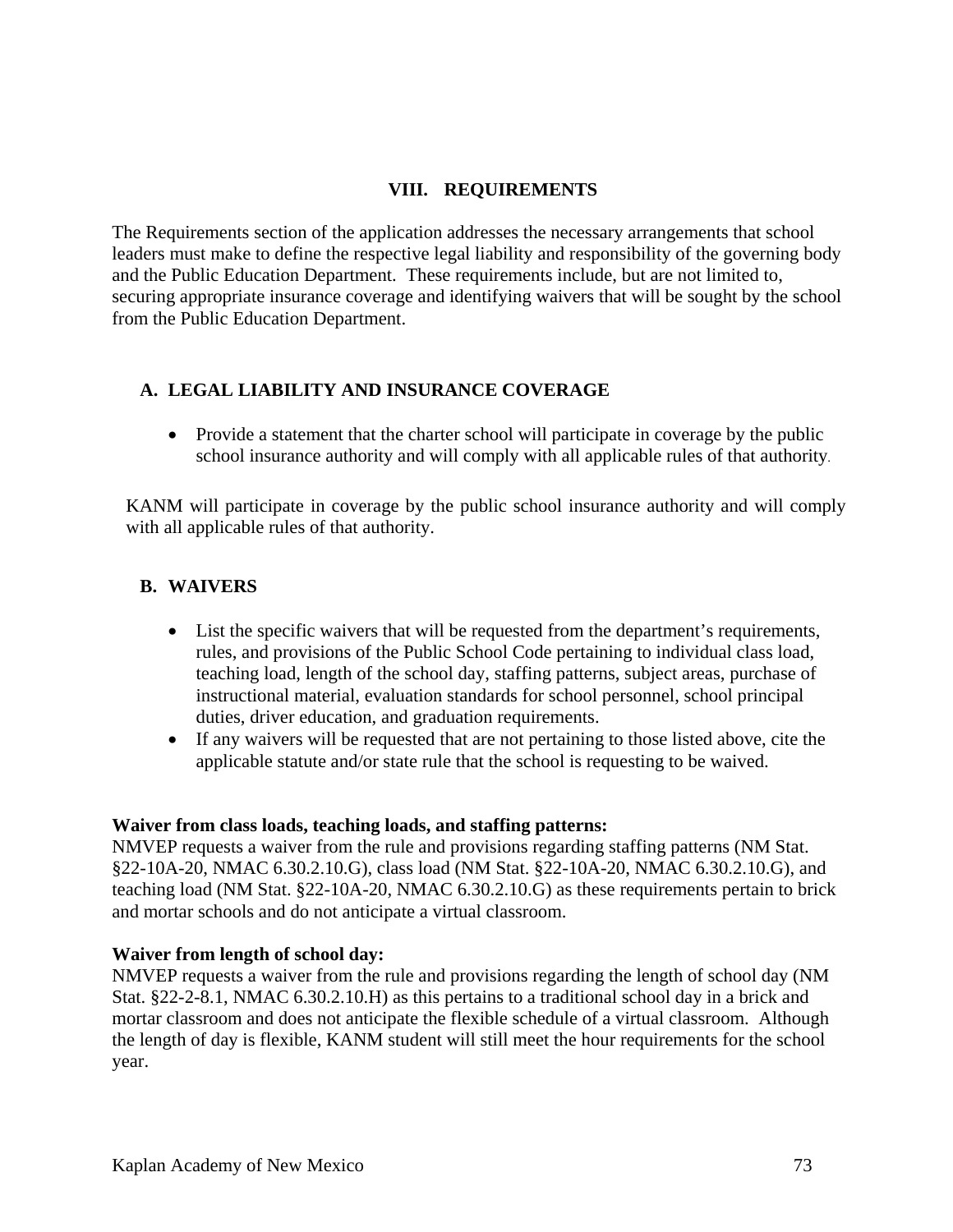### **Waiver from purchase of instructional materials:**

NMVEP requests a waiver from all statutes and rules regarding the purchase of instructional materials. The instructional materials required for the KANM curriculum are not the same as the state's list of instructional materials.

#### **Waiver from evaluation standards for school personnel:**

NMVEP requests a waiver from NM Stat. §22-10A-19 and any rule regarding the evaluation of school personnel. NMVEP will develop its own evaluation standards, teacher training, and professional development for KANM and will incorporate as many evaluation standards which fit within the virtual education model.

#### **Waiver from driver's education:**

NMVEP requests a waiver from the requirements of any drivers education program, including N.M. Stat. §22-13-12, as KANM will not be providing a driver's education program.

If any waivers *will be* requested that are not pertaining to those listed above, cite the applicable statute and or state rules that the school is requesting be waived:

• **N.M. Stat. §22-8B-4(J):** "A charter school shall be a nonsectarian, nonreligious and non-home-based public school."

Consistent with the charter law, KANM will be a non-sectarian and non-religious public school. However, NMVEP is requesting a waiver from the requirement that a charter school be "non-home based." KANM will not be a homeschool. It will be a full-time virtual charter school that provides instruction to students from a remote location (typically, a student's home) through synchronous and asynchronous instruction provided by a New Mexico certified teachers.

• **NMAC §6.80.4.18(B):** "Any charter school offering or seeking to offer distance learning courses in New Mexico pursuant to the Charter Schools Act [Chapter 22, Article 8B NMSA 1978] must be physically located in the state of New Mexico."

NMVEP is requesting clarification on the definition of physical presence. As a virtual charter school, KANM will not have a brick and mortar school building, but rather is proposing to have an administrative office located in the state.

• **NMAC § 6.30.8.12(A)(1):** "All local school boards and charter school governing authorities shall adopt written policies providing for student access to distance learning courses. The policies shall, at a minimum, include procedures for … designating a district coordinator and a school site coordinator; charter schools may designate school site coordinators only."

NMVEP is requesting a waiver from the requirement that a charter school offering distance learning designate a site coordinator. As a fully-virtual school with an administrative office in the state, a site coordinator is not a necessary component of the school structure as students would not interact face-to-face with a site coordinator.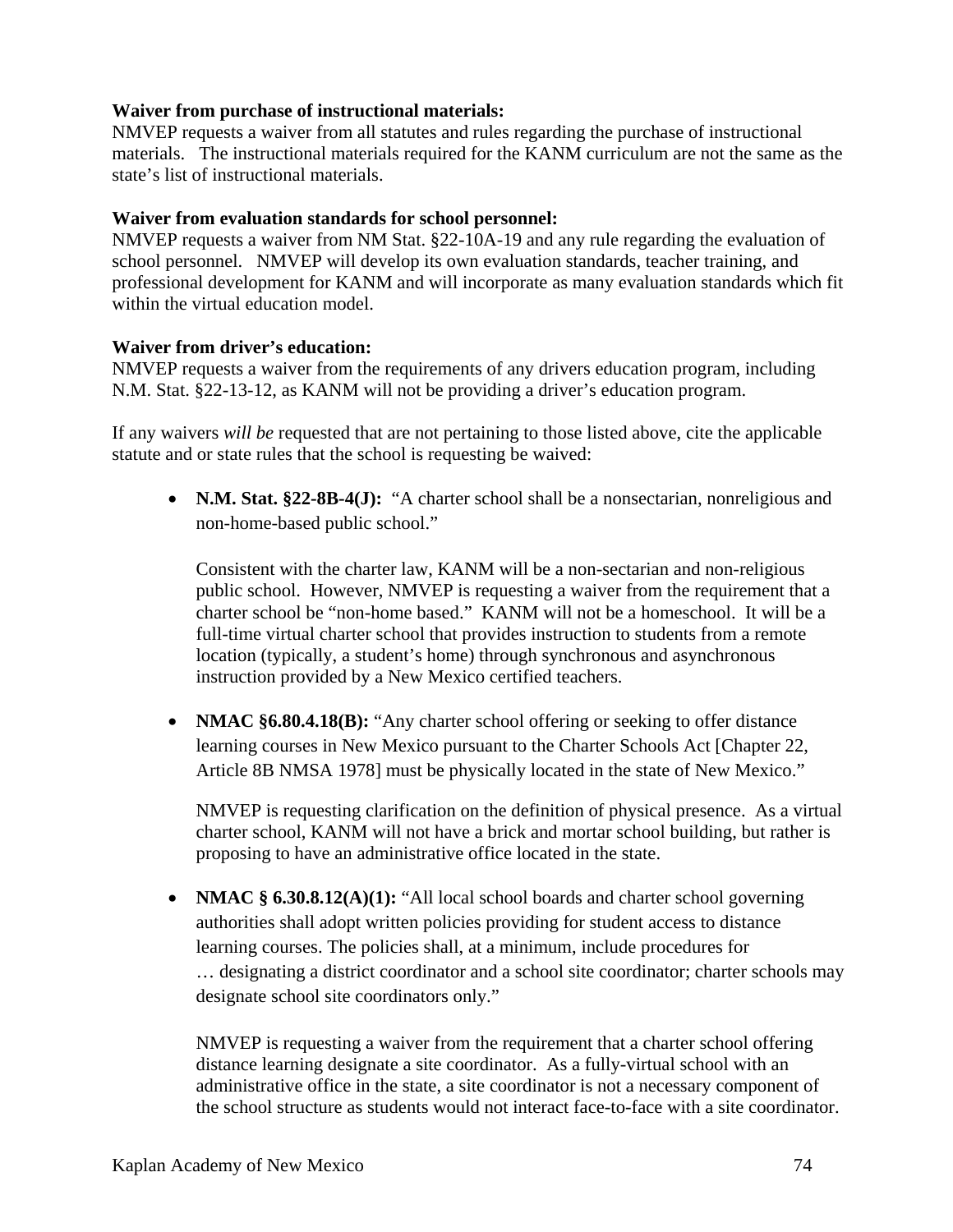Instead KANM students will work from home and will be supported by both teachers and academic coaches as they work through the virtual instruction and curriculum.

• **NMAC** § **6.30.8.8(A):** "Distance learning courses provide an opportunity for schools within the state to expand their course offerings and expand access to learning resources. While distance learning technologies may occasionally be used as full-time educational programming for students in unusual circumstances, asynchronous distance learning shall not be used as a substitute for all direct, face-to-face student and teacher interactions unless approved by the local board of education."

NMVEP is requesting a waiver from NMAC  $\S 6.30.08.8(A)$  in that through KANM it will provide a full-time distance education program to expand educational opportunities to New Mexico students. However, as not envisioned by this rule, KANM will utilize both a synchronous and asynchronous instructional model with New Mexico certified teachers.

• **NM Stat. §22-8B-6(D):** "An application shall include the total number of grades the charter school proposes to provide, either immediately or phased. A charter school may decrease the number of grades it eventually offers, but it shall not increase the number of grades or the total number of students proposed to be served in each grade."

As virtual education is not restricted by any classroom seating or building capacity, it has no true enrollment limits and has the flexibility to increase in size. NMVEP requests a waiver from the cap on students served in each grade which it has provided earlier in this application. NMVEP believes that a virtual education should be available to a student if they choose and KANM can expand to meet those student's needs.

• **NM Stat.** § **6.30.8.9(A):** "In order to participate in distance-learning courses, a public school student must be enrolled in a public school district, charter school, state institution or educational program conducted in a state institution and must have the written permission of the student's enrolling district, charter school, state institution or educational program conducted in a state institution.

NMVEP requests a waiver from the requirement that written permission is required from the student's enrolling district, charter school, or state institution. KANM will be a statewide virtual school enrolling students from throughout the state in a full-time educational program. It will not be a supplementary program, where written permission would be needed from the student's primary school of enrollment.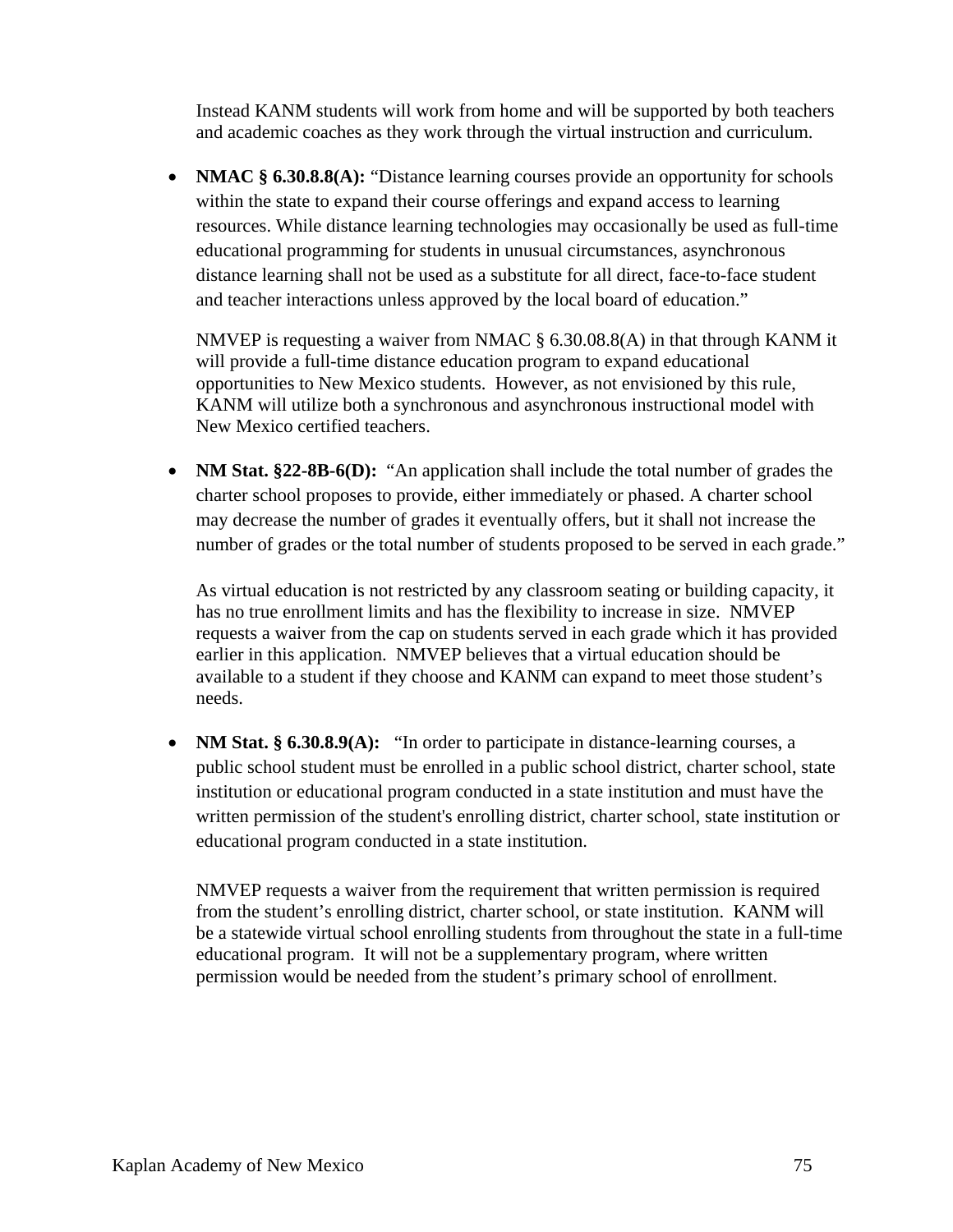## **IX. APPENDICES**

The contents of the appendices will be evaluated as they pertain to the appropriate sections IV through VIII of the application.

Please provide each of the following documents as an appendix:

- The School's proposed personnel policies;
- The School's proposed student discipline policy;
- A completed Form 910B5;
- A completed Budget Spreadsheet;
- If applicable, a bibliography of citations using the *APA References Citation* format;
- If applicable, an acronyms list *(an alphabetical listing of all acronyms used in the application [Example: CSD – Charter Schools Division])*.

## **LIST OF APPENDICES THAT FOLLOW**

- A. Proposed personnel policies
- B. Proposed student discipline policy
- C. Completed Forms 910B5
- D. Completed Budget Spreadsheets (Revenues and Expenditures)
- E. References Cited
- F. Acronyms List
- G. Course Catalog
- H. Bylaws New Mexico Virtual Education Partners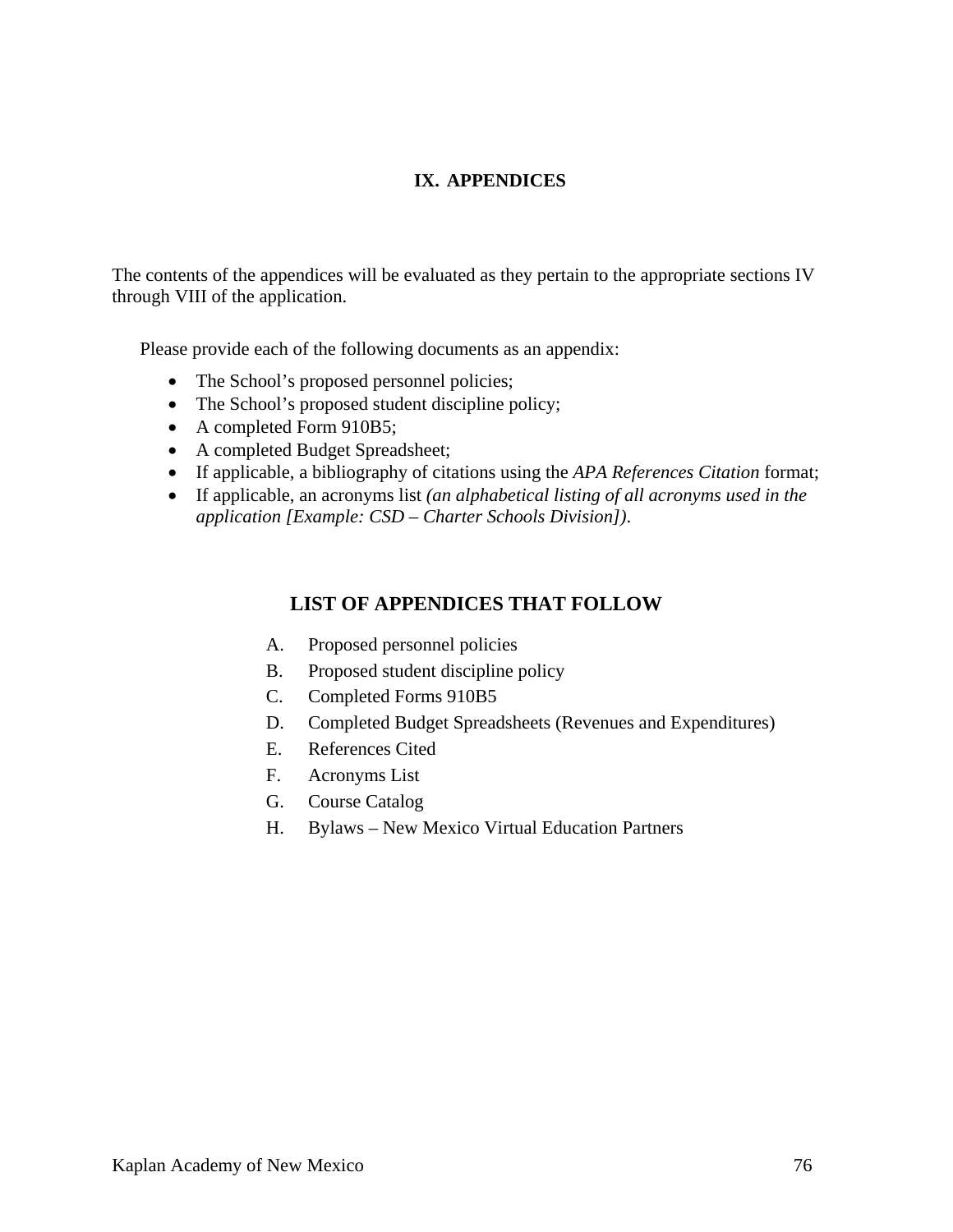# **APPENDIX A PROPOSED PERSONNEL POLICIES**

This working policy draft focuses largely on compliance with federal law, and also addresses the need for a policy governing employee use of the school's online technologies, network systems and the internet while engaged in KANM business.

# **Equal Employment Opportunity**

All employment practices of the Kaplan Academy of New Mexico shall be nonreligious, nonsectarian and nondiscriminatory. KANM provides equal employment opportunity to all employees and applicants regardless of a person's race, religion, gender, color, sex, age, national origin, disability, marital status, sexual orientation, gender identity, veteran status, or any other legally protected status. This Policy applies to all conditions of employment including, but not limited to, recruitment, selection, placement, transfer, promotion, training, leave of absence, compensation, benefits, and termination. KANM complies with all applicable federal, state and local laws governing non-discrimination in employment. All decisions regarding conditions of employment must be based on the individual's overall qualifications and his or her ability to meet the requirements of the position.

KANM values a work environment where diversity is embraced, where people are promoted on their merits, and where people treat each other with mutual respect and dignity. We are committed to being a company where the best people want to work and where opportunities to develop are widely available.

## **Non-Discrimination/Non-Harassment Policy**

It is KANM's policy to maintain a work environment in which all individuals are treated with respect and dignity. Each individual has the right to work in a professional atmosphere free from discriminatory practices, including sexual harassment and harassment based on race, religion, gender, color, sex, age, national origin, disability, marital status, sexual orientation, gender identity, veteran status, or any other legally protected status. Discrimination of any kind is unacceptable and will not be tolerated at KANM.

Harassment is verbal or physical conduct that denigrates or shows hostility or aversion towards an individual because of his or her protected status, or that of person's with whom the individual associates. For example, racial harassment includes harassment based on an immutable characteristic associated with race (e.g., skin color or facial features). Religious harassment includes demands that an employee alters or renounces some religious belief in exchange for job benefits. It is the policy of KANM to prohibit behavior which (1) has the purpose or effect of creating an intimidating, hostile or offensive work environment; (2) has the purpose or effect of unreasonably interfering with an individual's work performance; and (3) otherwise adversely affects an individual's employment opportunities.

Sexual harassment includes unwelcome or unwanted gender based conduct: (1) when an employee's submission to or rejection of this conduct affects decisions regarding hiring, evaluation, promotion, or any other aspect of employment or creates an intimidating, hostile or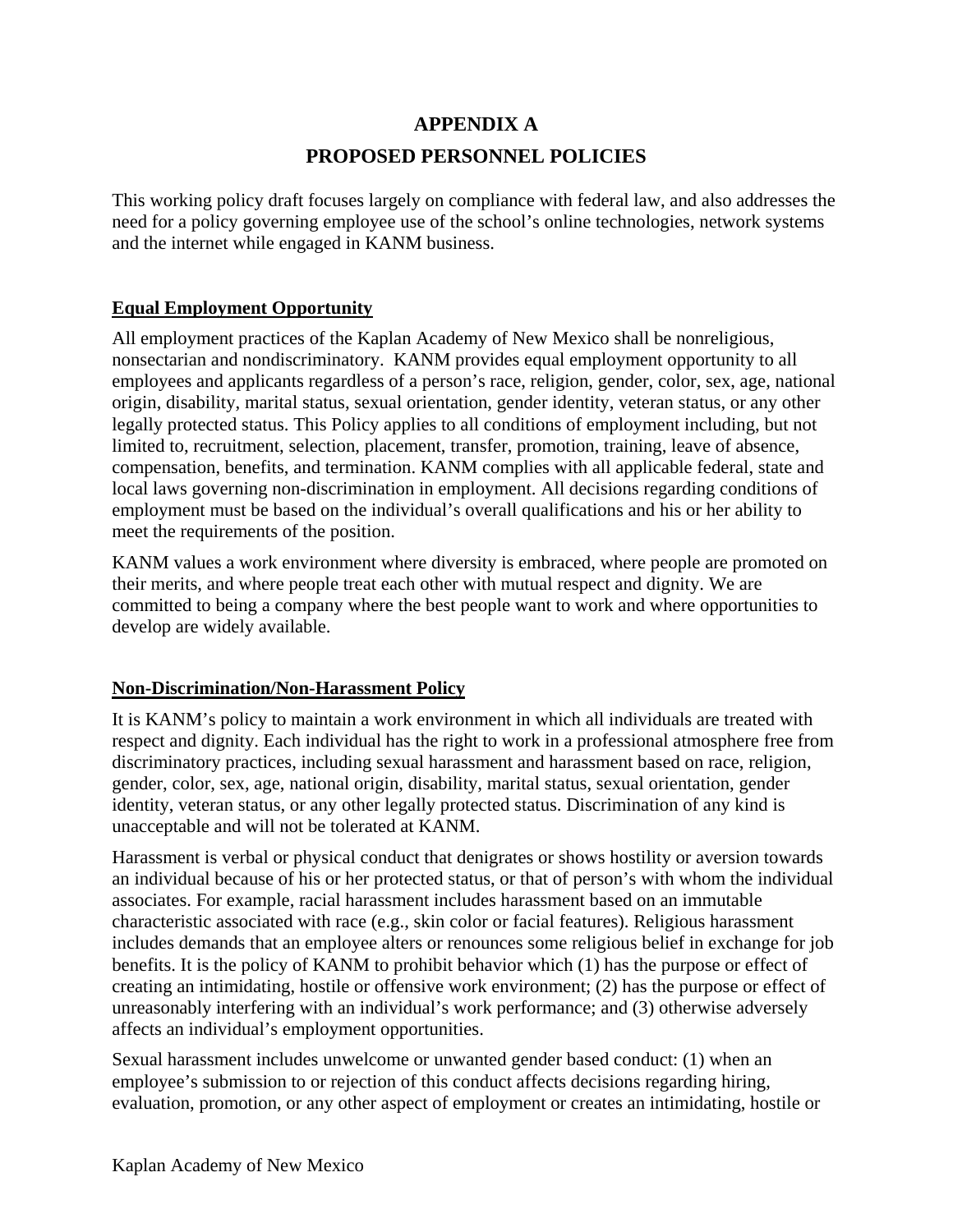offensive work environment. KANM prohibits any inappropriate or offensive behavior including, but not limited to:

- Coerced sexual acts
- Express or implied demands for sexual favors in exchange for favorable performance reviews, assignments, promotions, continued employment or promises of continued employment
- Touching or assaulting an individual's body, or staring, in a sexual manner
- Graphic, verbal commentary about an individual's body or sexuality
- Unwelcome or offensive sexual jokes, sexual language, sexual epithets, sexual gossip, sexual comments or sexual inquiries
- Unwelcome flirtations, advances or propositions
- Continuing to ask an employee for a date after the employee has indicated that he or she is not interested
- Sexually suggestive or obscene comments or gestures
- The display in the workplace of graphic and sexually suggestive objects, pictures, or graffiti or any computer-generated sexually explicit pictures or graffiti
- Negative statements or disparaging remarks targeted at one's gender (either men or women), even if the content of the verbal abuse is not sexual in nature; or
- Any form of retaliation against an employee for complaining about the type of behavior described above or supporting the complaint of the alleged victim

This Policy covers all KANM employees. Any type of harassment or discrimination, whether engaged in by fellow employees, supervisors, or by non-employees with whom the employee comes into contact in the course of employment (e.g., students, service providers or Contractors) is contrary to this policy and will not be tolerated.

KANM encourages individuals who believe they are being harassed or discriminated against to firmly and promptly notify the alleged offender that his or her behavior is offensive or unwelcome. However, whether or not an employee chooses to discuss the incident with the alleged offender, anyone who either experiences or observes work-related harassment or discrimination has an obligation to report the incident immediately by speaking with his or her manager, next level of management, or the KANM Governing Board.

# **No Retaliation**

KANM will not retaliate against any individual who makes a report of perceived harassment or discrimination, nor will we permit any supervisor or employee to do so. Retaliation is a serious violation of KANM's policy and those who feel they have been subjected to any acts of retaliation should immediately report such conduct to the KANM Governing Board. Any person who retaliates against another individual for reporting any perceived acts of harassment or discrimination will be subject to disciplinary action, up to and including termination of employment. Employees also are expected to report perceived acts of harassment or discrimination by non-employees, such as clients, vendors, contract personnel, or other service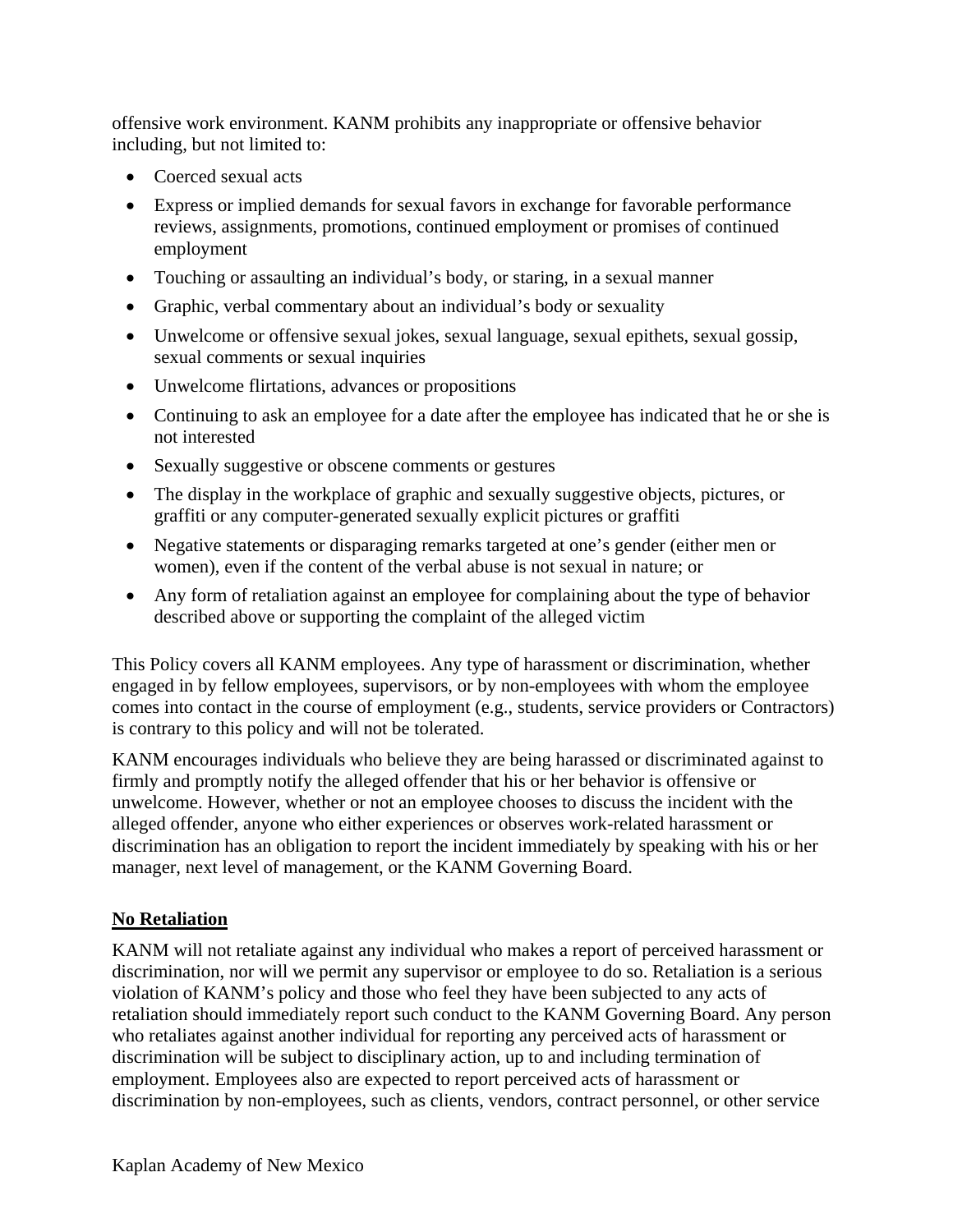providers. KANM recognizes that false accusations of harassment can cause serious harm to innocent persons. If an investigation results in a finding that the complainant knowingly, falsely accused another person of harassment, the complainant will be subject to disciplinary action, up to and including discharge.

## **Accommodations**

The Kaplan Academy of New Mexico will reasonably accommodate employees with disabilities as defined by the Rehabilitation Act of 1973, the Americans with Disabilities Act (ADA) and other appropriate statutes. An employee is encouraged to provide input concerning the accommodation process; however, KANM will determine what constitutes a reasonable accommodation on a case-by-case basis.

To be eligible for an accommodation, employees must inform the Executive Director (ED) in writing of any claimed disability, along with any requests for accommodations. Once the proper written documentation is received (including documentation from a treating physician specifying recommended accommodations), the ED and the employee will discuss KANM's ability to provide reasonable accommodations consistent with the employee's and the business' needs. KANM reserves the right to request additional independent medical examinations, evaluations and other appropriate information at KANM's expense.

Disability information is treated as confidential and will be shared with management only on a need to know basis. All related forms and physician documents regarding the employee's disability and request for accommodations will be placed in a secure file, excluding the employee's personnel file, in accordance with the law.

An employee who cannot resolve an accommodation request with the ED may present the request directly to the KANM Governing Board. KANM will not permit retaliation against any employee who seeks accommodations related to a disability.

## **Information Technology Acceptable Use Policy**

KANM's Acceptable Use Policy ("AUP") governs all use of KANM's computer hardware, software, and computer networks, as well use of the internet and e-mail while engaged in KANM business ("KANM Technology Systems"). This policy applies to all individuals who use the KANM Technology Systems, including employees, independent contractors, temporary staff, and vendors ('Users"). Complying with the AUP is mandatory. By using the KANM Technology Systems, employees agree to abide by the following:

**Don't Download Improper Materials**. Do not download, display on or otherwise transmit through KANM Technology Systems any material that is fraudulent, harassing, embarrassing, sexually explicit, profane, obscene or otherwise illegal

**Don't Misuse the Systems**. Do not use Internet access for visiting chat rooms, online gambling, or Internet auction sites, playing computer games, or performing any type of hacking-related activity

**Don't Violate Copyright Laws**. Do not download or store any content that violates copyright law. Don't use KANM's Technology Systems to download music, images, or other copyrighted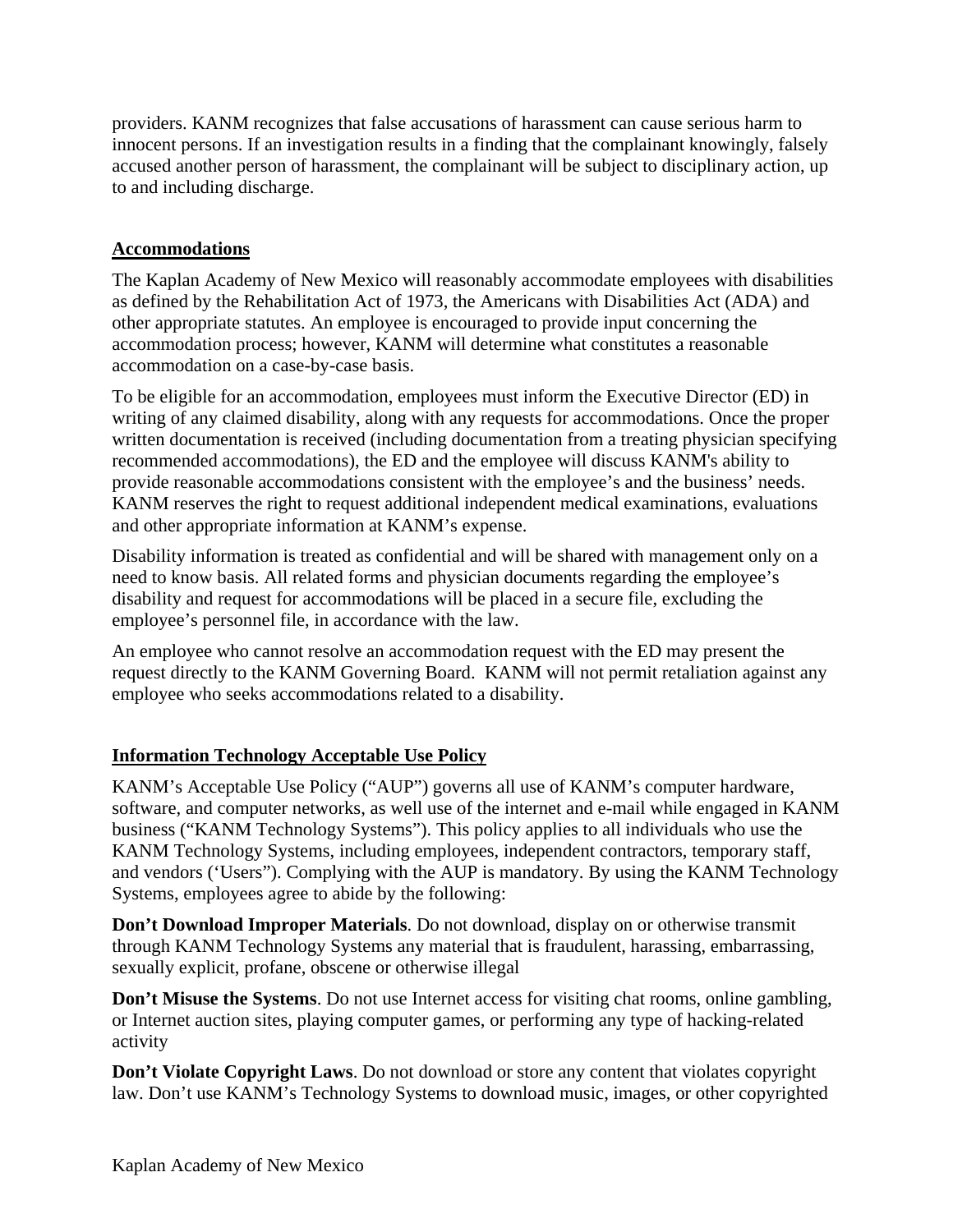materials, unless you are sure you have permission. Don't use KANM Technology Systems for downloading from any peer-to-peer networks

**Keep Confidential Information Secure**. KANM Technology Systems may contain personal contact information for employees and students. KANM considers such information confidential whether or not it is subject to privacy laws. All personnel are expected to use caution and exercise good judgment when using confidential information outside the database systems where this information is normally recorded; i.e., in an email or voicemail message.

## **Personnel Records**

Employees may examine personnel records while employed by submitting a written request to the KANM Executive Director (ED). Employees may correct, in writing, any errors that might exist or supply additional information to their own file. An employee who believes an error exists should discuss this matter with the ED. If appropriate, the information may be changed or an addendum may be added to the file stating the employee's view.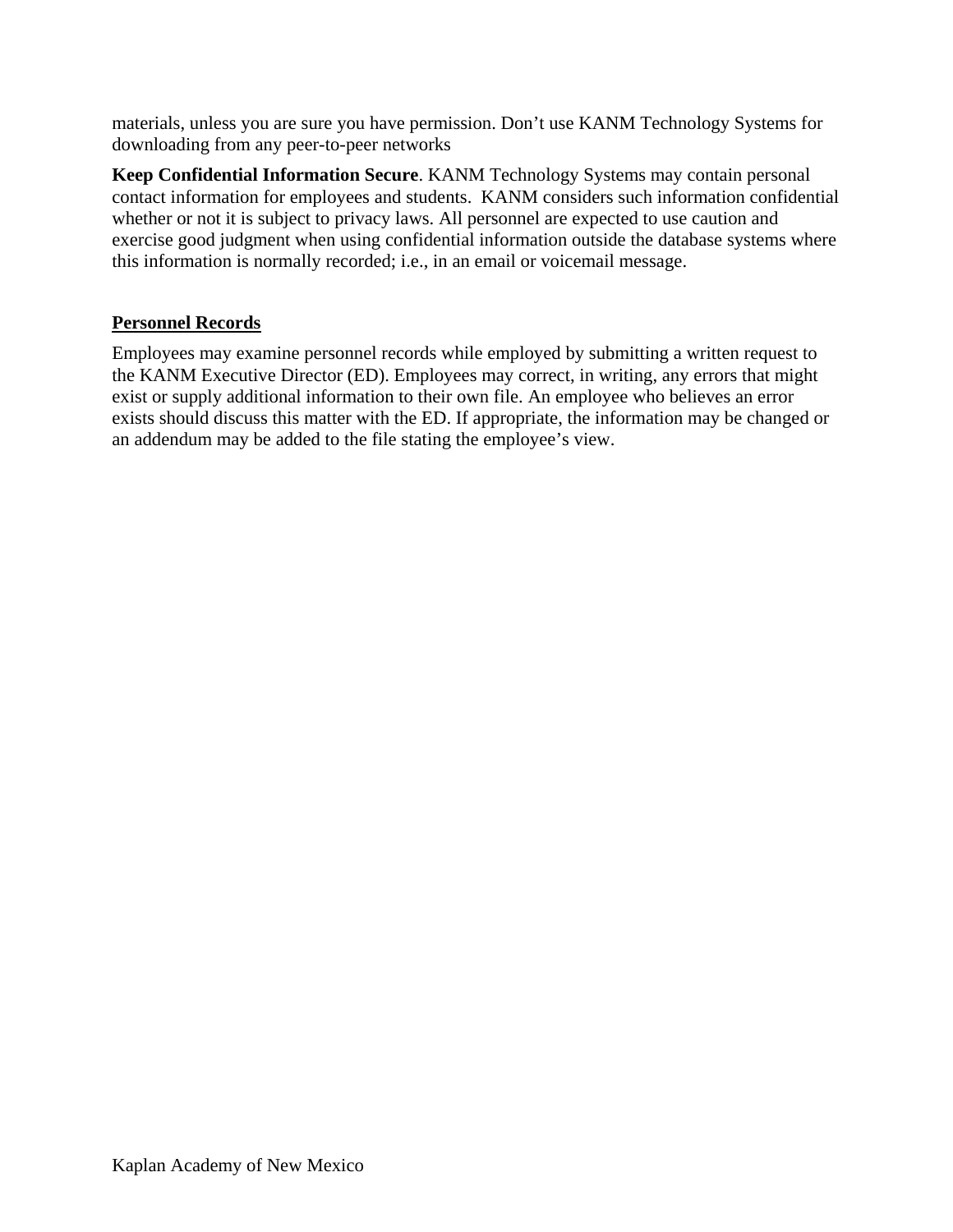# **APPENDIX B**

# **PROPOSED STUDENT DISCIPLINE POLICY**

KANM will have disciplinary procedures for student academic, interpersonal, and Internet conduct. Discipline follows a process of escalating responses to each subsequent violation, with proper notifications and appropriate interventions at each step.

The founders anticipate that most student conduct and interaction will occur online via one-onone and collaborative communication tools. The policies and procedures governing student conduct will be appropriate to the virtual learning environment, while also covering conduct in nonvirtual settings such as field trips and proctored testing events.

Interpersonal communication and conduct, in whatever form or arena it occurs, will be subject to KANM policies that establish: a) expectations for civil and courteous student behavior; b) a process for investigating violations or alleged violations of same; and c) any lawful penalties or interventions to be imposed as a result.

KANM's written procedures for ensuring academic integrity and 'netiquette' will be incorporated into the school's student/parent handbook. These terms are clearly defined (for example, the several forms of plagiarism are described), and expectations and penalties are clearly set forth. Penalties are stepped up for each subsequent offense until the student becomes a candidate for expulsion.

KANM's student discipline policies will be distributed as part of the school's student handbook and will clearly describe the school's expectations regarding interaction with students and faculty, academic integrity, attendance, substance abuse, safety, and work habits. Each student will be required to verify that he or she has reviewed and understands the policies prior to enrollment. The KANM Executive Director will ensure that students and parents/guardians are notified in writing of all discipline policies, rules, and procedures and given an opportunity to provide input and feedback on discipline policies and procedures. The KANM governing board shall review the student discipline policies at least annually and more frequently if necessary, to determine if the policies should be modified to more accurately meet the needs of the charter school.

#### *Authority to Suspend*

The charter school director may temporarily suspend any student for disciplinary reasons including cyber-bullying or any other conduct which is disruptive of the good order or instructional effectiveness of KANM as outlined in §6.11.2.9 including out-of-school conduct that may have a direct and immediate effect on school discipline or the general safety of the school. A temporary suspension shall not exceed five (5) school days. However, the charter school director may extend the suspension by an additional ten (10) school days; and the KANM governing board may extend the suspension an additional five (5) days if it finds that the immediate return of the student would be detrimental to other students' health, welfare, or safety.

#### *Suspension Procedure*

Suspensions shall be initiated according to the following procedures: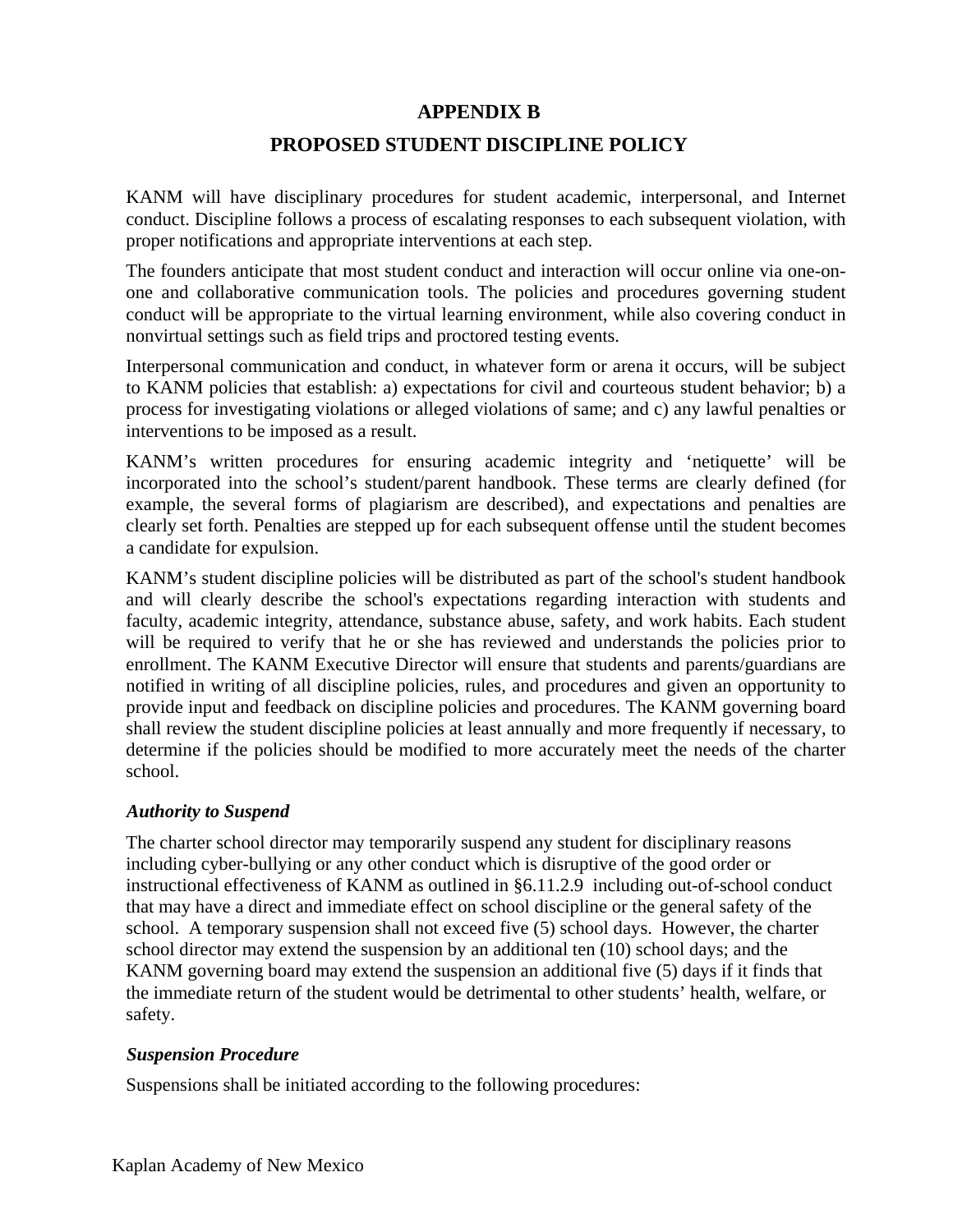## *Informal Hearing:*

Suspension shall be preceded by an informal hearing conducted by the charter school director or designee with the student and whenever practicable, the teacher, supervisor or school employee who referred the student to the charter school director. The hearing shall include the reasons for suspension and the opportunity to challenge those reasons.

### *Notice to Parents/Guardians:*

At the time of the suspension, a charter school employee shall make a reasonable effort to contact the parent/guardian by telephone or in person. Whenever a student is suspended, the parent/guardian shall be notified in writing of the suspension. This notice shall state the specific offense committed by the student. In addition, the notice may also state the date and time when the students may return to school.

### *Notice to KANM Governing Board:*

At the time of suspension, the charter school director or designee shall notify the KANM governing board of the suspension, the reasons for the suspension, and any response by the student.

#### *Readmittance:*

A suspended student may be readmitted to KANM by the charter school director or designee who suspended the student upon reasonable conditions.

### *Authority to Expel*

Only the KANM governing board upon the recommendation of the expulsion panel may expel a student. A student may only be expelled upon the findings and recommendations of the expulsion panel if the charter school governing board finds that the student is a habitual truant, is incorrigible, is continuously disruptive of school discipline, is continuously disruptive of the instructional effectiveness of the school, is detrimental to the health and safety of other students, or has been expelled from another school district in New Mexico or any other state.

The KANM governing board must expel a student who has been found to have carried a weapon or firearm on school property in New Mexico or any other state for a period of not less than twelve (12) calendar months. However, the KANM governing board may modify the expulsion on a case-by case basis.

## *Expulsion Procedure*

#### Written Notice of Expulsion:

If a student is recommended for expulsion, the KANM governing board must give written notice to the student's parent or guardian. The notice must include the grounds for expulsion and the time and place for a hearing to determine whether the student should be expelled. The notice must also include a description of the student's rights at the hearing, including the right to be represented by counsel, the right to produce witnesses and submit evidence, and the right to cross-examine any adult witnesses.

Within a reasonable period of time following the written notice, the KANM governing board must grant the student and his parent/guardian a full and fair hearing. This reasonable period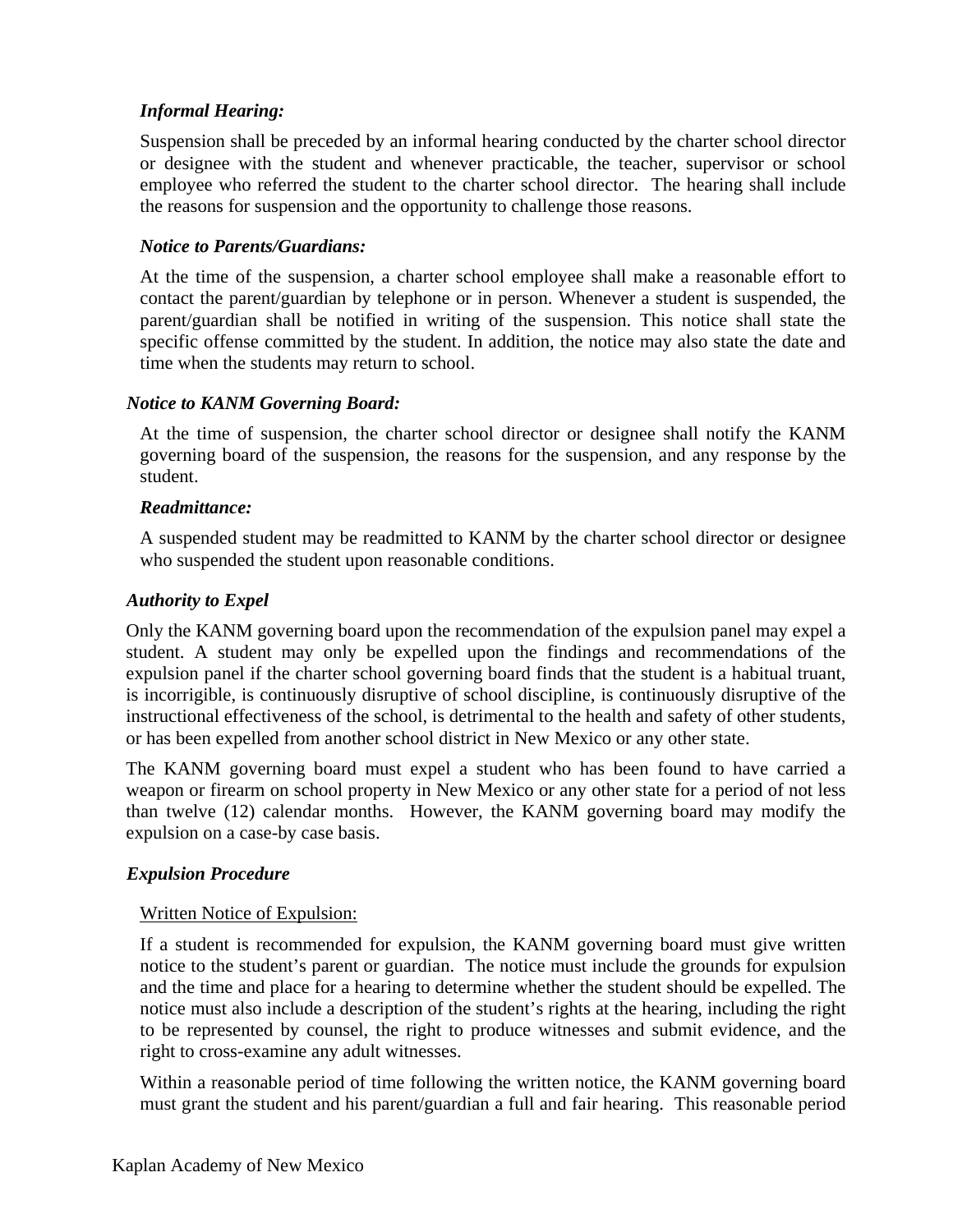must give the student and their parent/ guardian an opportunity to prepare a response to the grounds of expulsion.

#### **Hearing**

The hearing will be presided over by an appointee of the KANM governing board. The charter school director will make a recommendation to the expulsion panel.

#### Record of Hearing

A record of the hearing shall be made and may be maintained by any means, including electronic recording, as long as a reasonably accurate and complete written transcription of the proceedings can be made.

### Presentation of Evidence

While technical rules of evidence do not apply to an expulsion hearing, evidence may be admitted and used as proof only if it is the kind of evidence on which reasonable persons can rely in the conduct of serious affairs. A recommendation by the expulsion panel to expel must be supported by substantial evidence that the student committed the offense.

Finding of facts shall be based solely on the evidence at the hearing. While no evidence shall be based solely on hearsay, sworn declarations may be admitted as testimony from witnesses whose disclosure of their identity or testimony at the hearing may subject them to an unreasonable risk of physical or psychological harm.

The decision of the expulsion panel shall be in the form of a recommendation to the charter school governing board which will make a final determination regarding the expulsion.

#### Written Notice of Final Decision to Expel to Student or Parent/Guardian

The charter school director or designee following a decision of the charter school governing board to expel shall send written notice of the decision to expel to the student or parent/guardian. This notice shall include the specific offense committed by the student, notice of the right to appeal the expulsion , and notice of the student's or parent/guardian's obligation to inform any new district in which the student seeks to enroll of the student's status with the charter school

## Written Notice of Expulsion to Student's District of Residence

The charter school director or designee shall send written notice of the decision to expel to the student's district of residence. This notice shall include the student's name and the specific grounds for expulsion.

Upon expulsion from the charter school, students will attend school pursuant to the procedure of their district of residence pertaining to expelled students.

## Written Notice of Expulsion to Prosecuting Attorney

If an expelled student is within the age of compulsory attendance, an authorized representative of the KANM governing board must, within five (5) days of the expulsion decision, provide written notice of the student's expulsion to the prosecuting attorney of the county of the student's residence.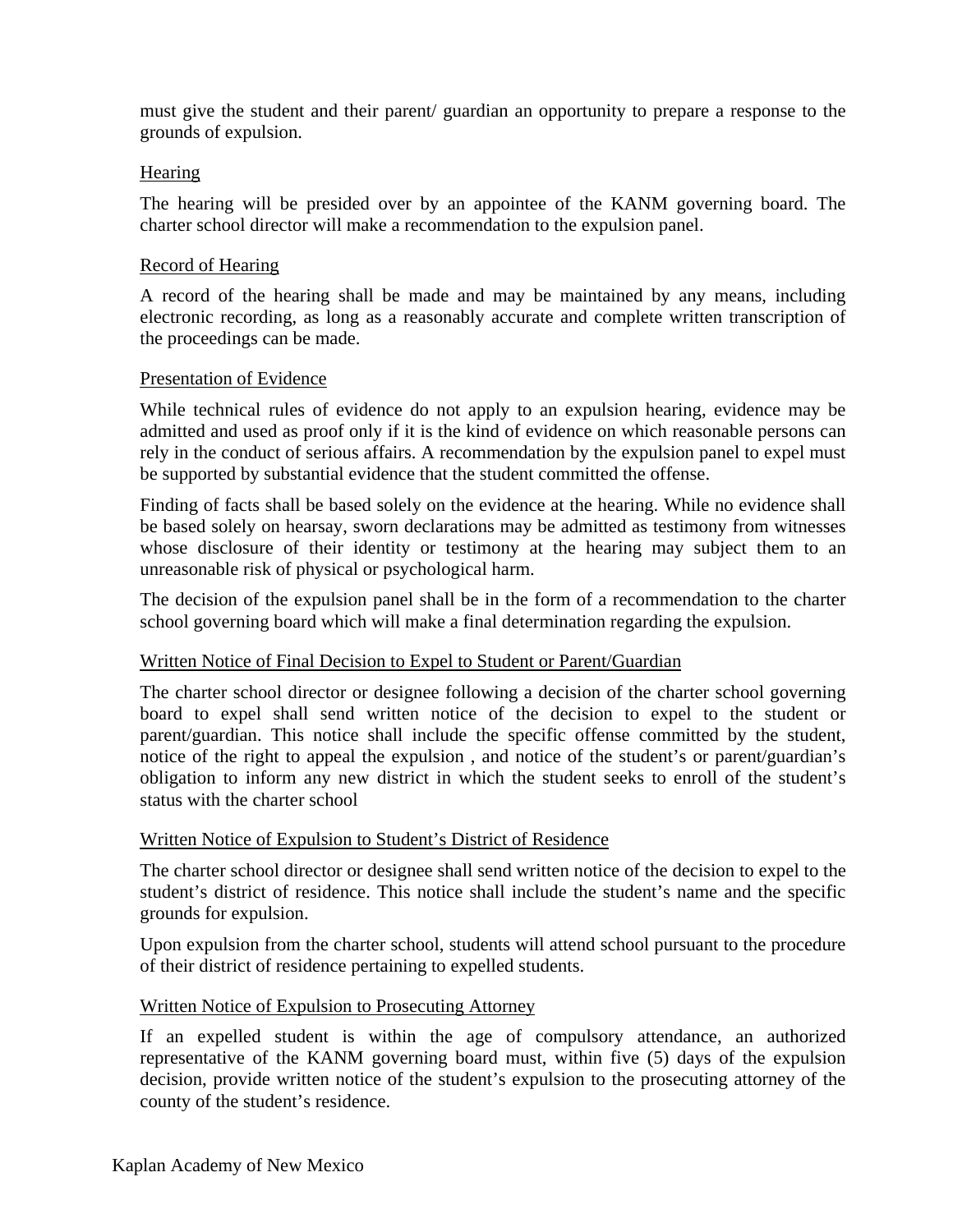## Re-enrollment

KANM will develop procedures and timelines whereby expelled students can apply for reenrollment. The founders recognize that expulsion is a means to protect the health and integrity of students, employees, and the school's learning environment, and not a punitive measure to which stigma should attach. KANM will require evidence that an expelled student's conduct, and disposition or life circumstances (as applicable) have improved to the extent that future transgressions are unlikely. KANM will be ready to respond favorably if such evidence is forthcoming. However in cases where there is an aggrieved/injured party resulting from the offense who is still involved with the school, KANM must in fairness consider the feelings and disposition of such party as a factor in its decision.

Re-enrollment of an expelled student shall not prevent the KANM governing board from expelling the student again for cause.

## *Weapons Policy*

KANM will have a policy of zero tolerance for weapons as prescribed by §22-5-4-7. A student found to be in possession of a weapon will be suspended and will undergo an expulsion hearing. The term of the expulsion will be one year. A student with a disability will be placed in an alternative education setting for no more that forty-five days.

## *Procedures for Students Using Alcohol or Controlled Substances*

Due to the virtual, non-classroom based nature of program attendance, KANM does not anticipate having knowledge of, or probable cause to believe, that students may possess or be under the influence of alcohol or controlled substances. However, physical gatherings of students that the school may sponsor, such as field trips, as well as proctored testing sessions, will be considered KANM events subject to our school policy that prohibits alcohol and controlled substances (other than those medically prescribed for a student). Violations will result in the following actions:

- An automatic suspension;
- Mandatory parent conference;
- Notification to law enforcement authorities;
- At the discretion of the KANM Executive Director (ED), an expulsion hearing pursuant to the Expulsion Procedure described above. The ED will consult with parents/guardians before making a final determination on whether to hold an expulsion hearing.

If while present at a school event, a student voluntarily discloses using or being under the influence of alcohol or any controlled substance, anonymity will be provided to the student on a faculty "need to know" basis. KANM will also notify parents/legal guardians that counseling is available for the affected student.

These policies and procedures shall be reported to students and parents/guardians within the KANM student handbooks.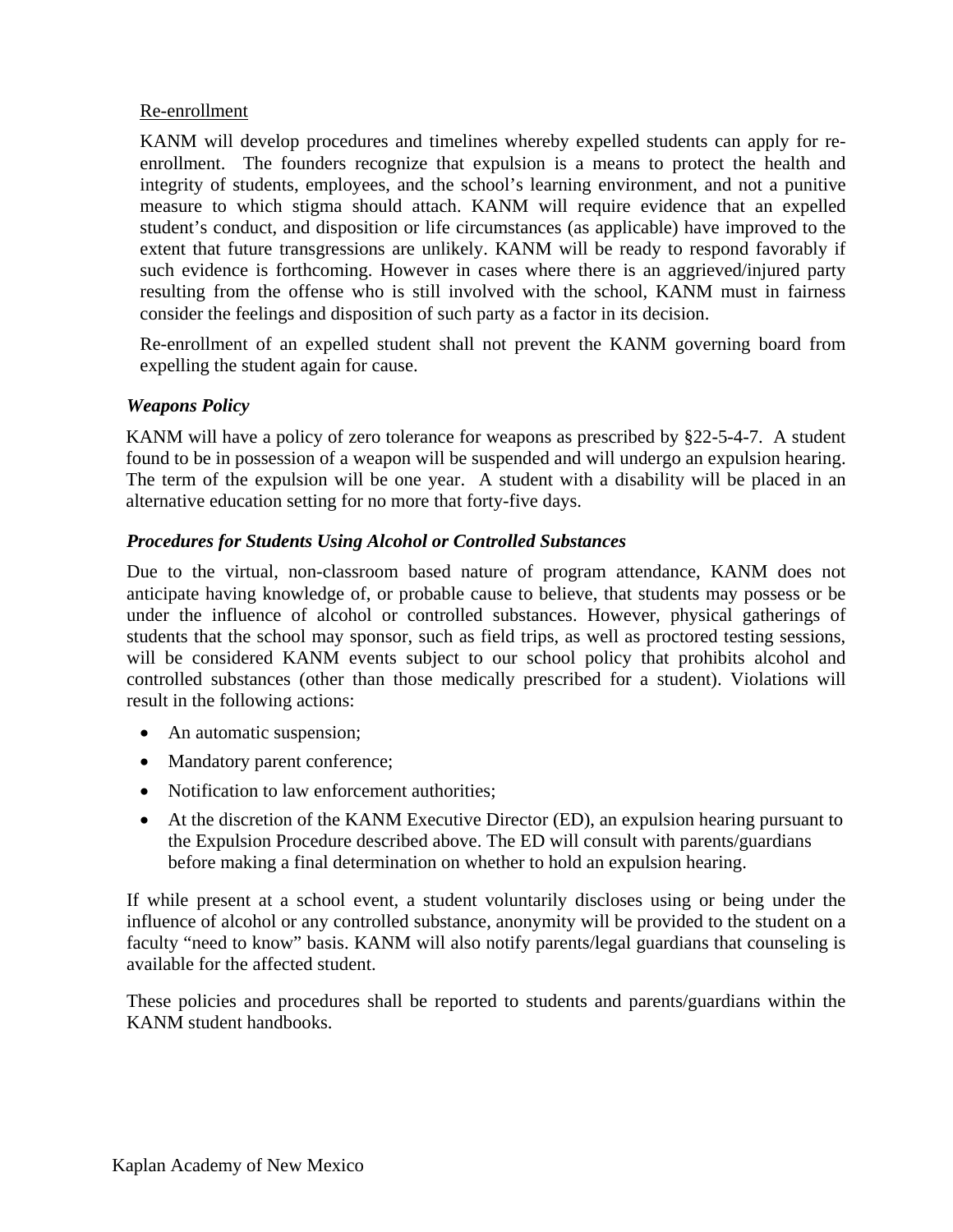# **APPENDIX C COMPLETED BUDGET FORMS 910-B5**

(Excel Format – 15 Pages)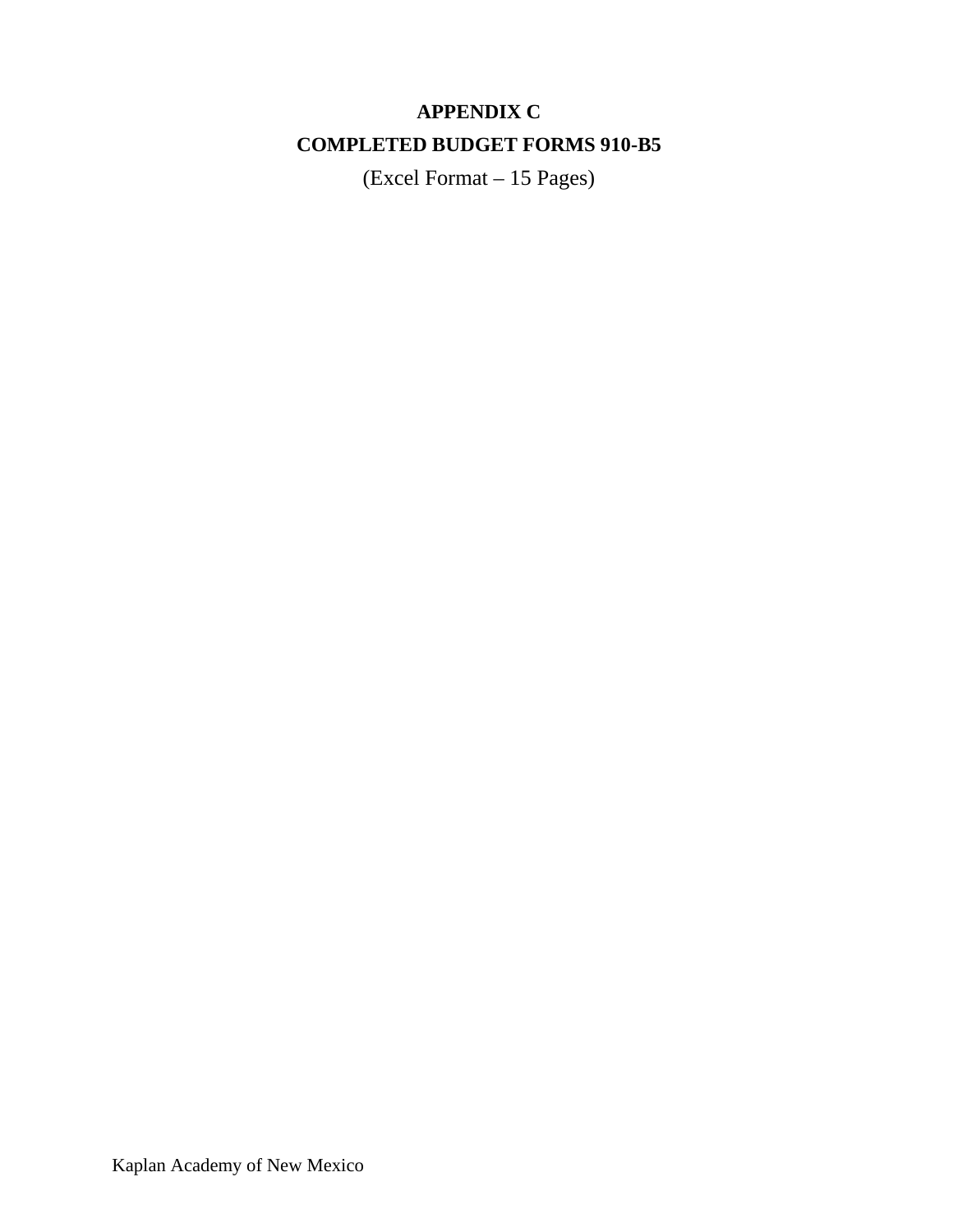# **APPENDIX D REVENUES AND EXPENDITURES**

(Excel Format – 12 Pages)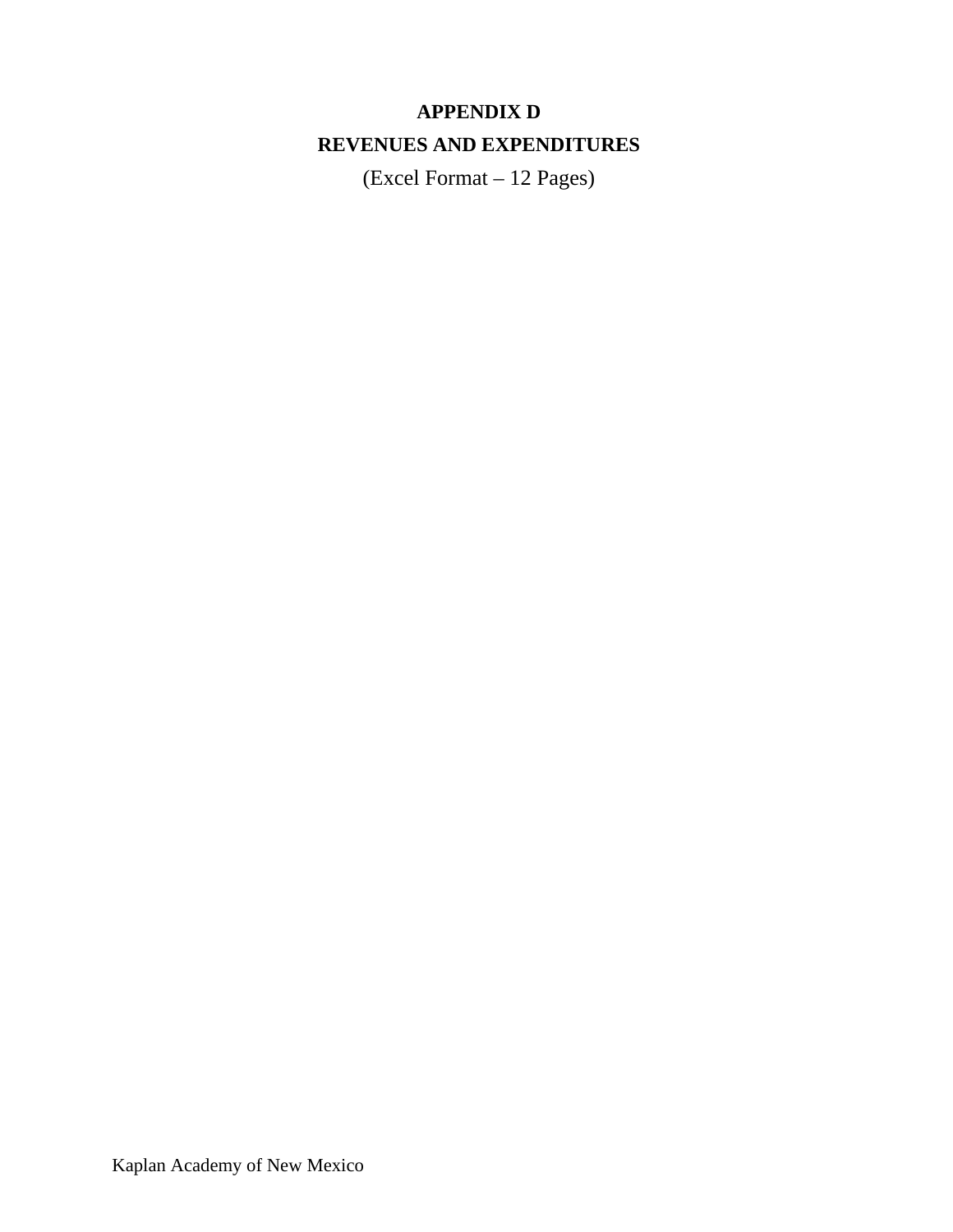#### **APPENDIX E**

#### **REFERENCES CITED**

- Crisis at the Core –Preparing All Students for College and Work (ACT, 2004), retrieved at http://www.act.org/research/policymakers/pdf/crisis\_report.pdf
- High School Profile Report New Mexico (ACT, 2008), retrieved at www.act.org/news/data/08/pdf/states/Newmexico.pdf
- Cavanaugh, Cathy and Robert Blomeyer (2007). *What Works in K-12 Online Learning.*  International Society for Technology in Education.
- Daniels, Harvey & Bizar, Marilyn (2005). *Teaching the Best Practice Way, Methods That Matter, K-12,* Stenhouse Publishers.
- Education Week, "Diplomas Count 2009," retrieved at http://www.edweek.org/media/ew/dc/2009/DC09\_PressPackage\_FINAL.pdf
- Gardner, Howard E (1993). *Frames Of Mind: The Theory of Multiple Intelligences.* Basic Books.
- Hannum, W.H., Irvin, M.J., Banks, J.B., & Farmer, T.W. (2009). Distance Education Use In Rural Schools. *Journal of Research in Rural Education, 24*(3). Retrieved 3/24/09 from http://jrre.psu.edu/articles/24-3.pdf
- Hirsch, E. D. (1999). *Core Knowledge Sequence, Content Guidelines for Grades K-8*, Core Knowledge Foundation.
- Hunter, Madeline (1994). *Mastery Teaching: Increasing Instructional Effectiveness in Elementary and Secondary Schools, Colleges, and Universities.* Corwin Press.

Jacobs, Heidi Hayes (1989). *Interdisciplinary Curriculum: Design and Implementation.* ASCD.

- Kelly, Frank S., Ted McCain, and Ian Jukes (2009). *Teaching the Digital Generation. No More Cookie-Cutter High Schools*. Corwin Press.
- Marzano, Robert J. (1992). *A Different Kind of Classroom: Teaching with Dimensions of Learning*. Association for Supervision and Curriculum Development.
- Measuring Up 2008: The State Report Card on Higher Education. National Center for Public Policy and Higher Education, 2008, retrieved at http://measuringup2008.highereducation.org/print/state\_reports/long/NM.pdf
- Partnership for 21<sup>st</sup> Century Skills (2008). 21<sup>st</sup> Century Skills, Education and Competitiveness: A Resource and Policy Guide.
- Tomlinson, Carol Ann (1999). *The Differentiated Classroom: Responding to the Needs of All Learners.* ASCD.
- Wiggins, Grant and Jay McTighe (2005). *Understanding by Design.* Prentice-Hall.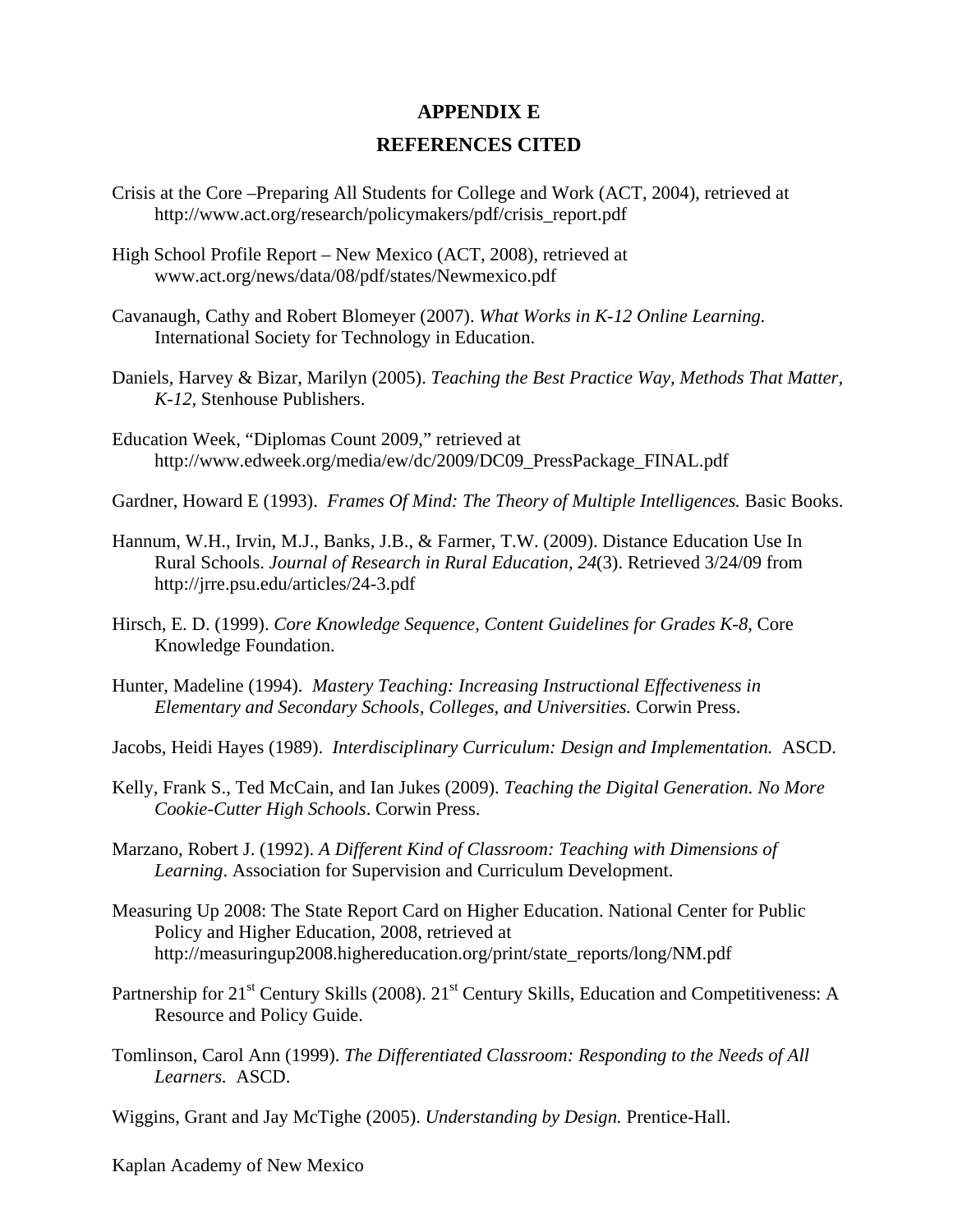# **APPENDIX F**

# **ACRONYMS LIST**

| <b>ACT</b>   | <b>American College Test</b>                          |
|--------------|-------------------------------------------------------|
| <b>ADA</b>   | Americans with Disabilities Act                       |
| AIP          | Academic Improvement Plan                             |
| AP           | <b>Advanced Placement</b>                             |
| <b>ASP</b>   | <b>Application Service Provider</b>                   |
| AYP          | <b>Annual Yearly Progress</b>                         |
| <b>CEO</b>   | <b>Chief Executive Officer</b>                        |
| <b>DNA</b>   | Deoxyribonucleic Acid                                 |
| <b>DOE</b>   | Department of Energy                                  |
| <b>DOK</b>   | Depth of Knowledge                                    |
| <b>DSL</b>   | Digital Subscriber Line                               |
| ED           | <b>Executive Director</b>                             |
| <b>ELL</b>   | <b>English Language Learner</b>                       |
| <b>GPA</b>   | <b>Grade Point Average</b>                            |
| <b>IDEA</b>  | Individuals with Disabilities Education Act           |
| <b>IEP</b>   | <b>Individualized Education Plan</b>                  |
| <b>IRS</b>   | Internal Revenue Service (U.S. Dept. of the Treasury) |
| <b>ISP</b>   | <b>Internet Service Provider</b>                      |
| <b>KANM</b>  | Kaplan Academy of New Mexico                          |
| <b>KHE</b>   | Kaplan Higher Education                               |
| <b>KVE</b>   | Kaplan Virtual Education                              |
| LASSI        | Learning and Study Strategies Inventory               |
| <b>LMS</b>   | <b>Learning Management System</b>                     |
| <b>NACOL</b> | North American Council for Online Learning            |
| <b>NASA</b>  | National Aeronautics and Space Administration         |
| <b>NCLB</b>  | No Child Left Behind                                  |
| <b>NMAC</b>  | New Mexico Administrative Code                        |
| <b>NMPED</b> | <b>New Mexico Public Education Department</b>         |
| <b>NMVEP</b> | <b>New Mexico Virtual Education Partners</b>          |
| PM           | Program Manager                                       |
| <b>PTSO</b>  | Parent-Teacher-Student Organization                   |
| <b>SAT</b>   | Scholastic Aptitude Test                              |
| <b>SBA</b>   | <b>Standards Based Assessment</b>                     |
| <b>SIS</b>   | <b>Student Information System</b>                     |
| <b>WCAG</b>  | <b>Web Content Accessibility Guidelines</b>           |
|              |                                                       |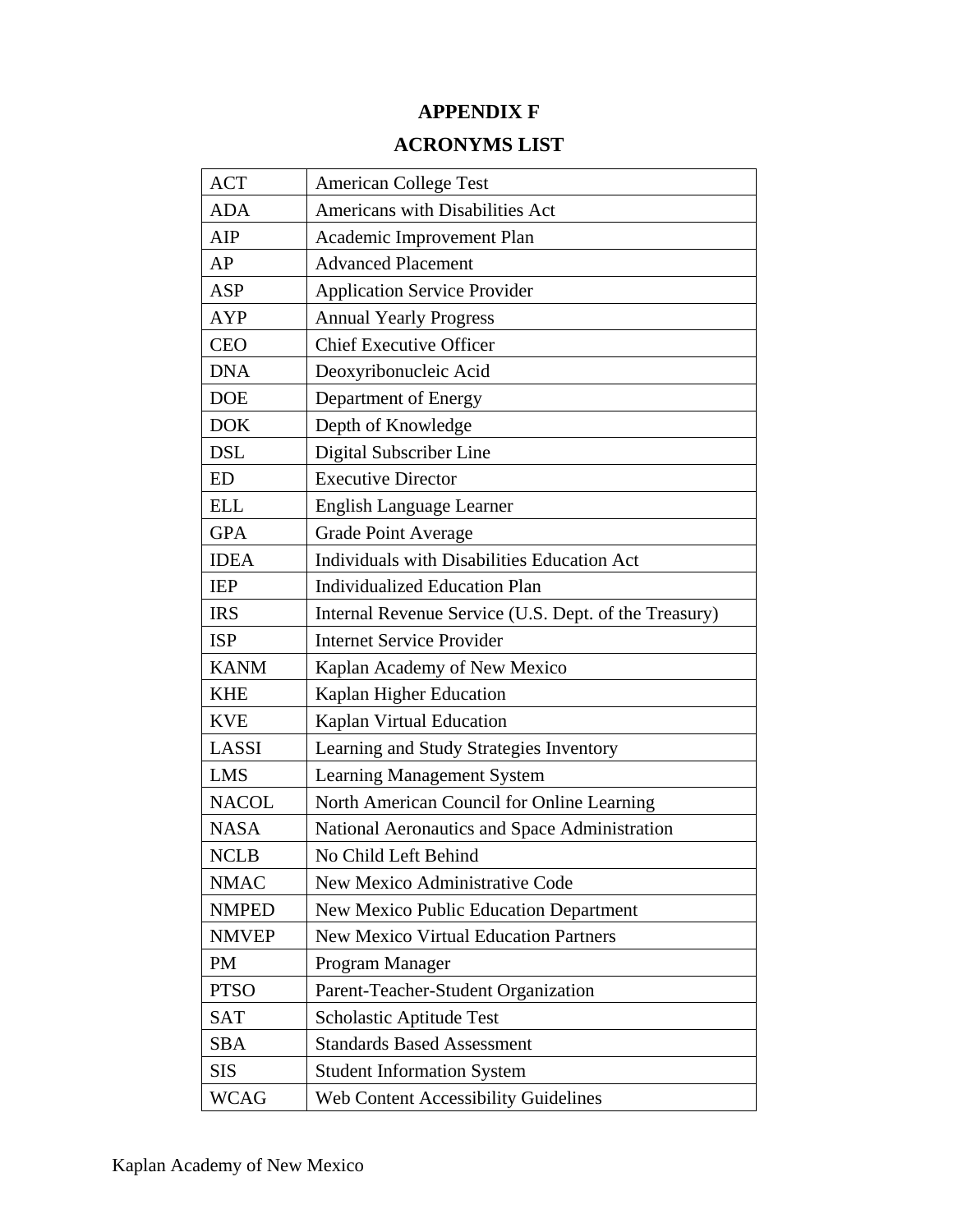# **APPENDIX G LIST OF COURSES**

(Seven pages follow this title page)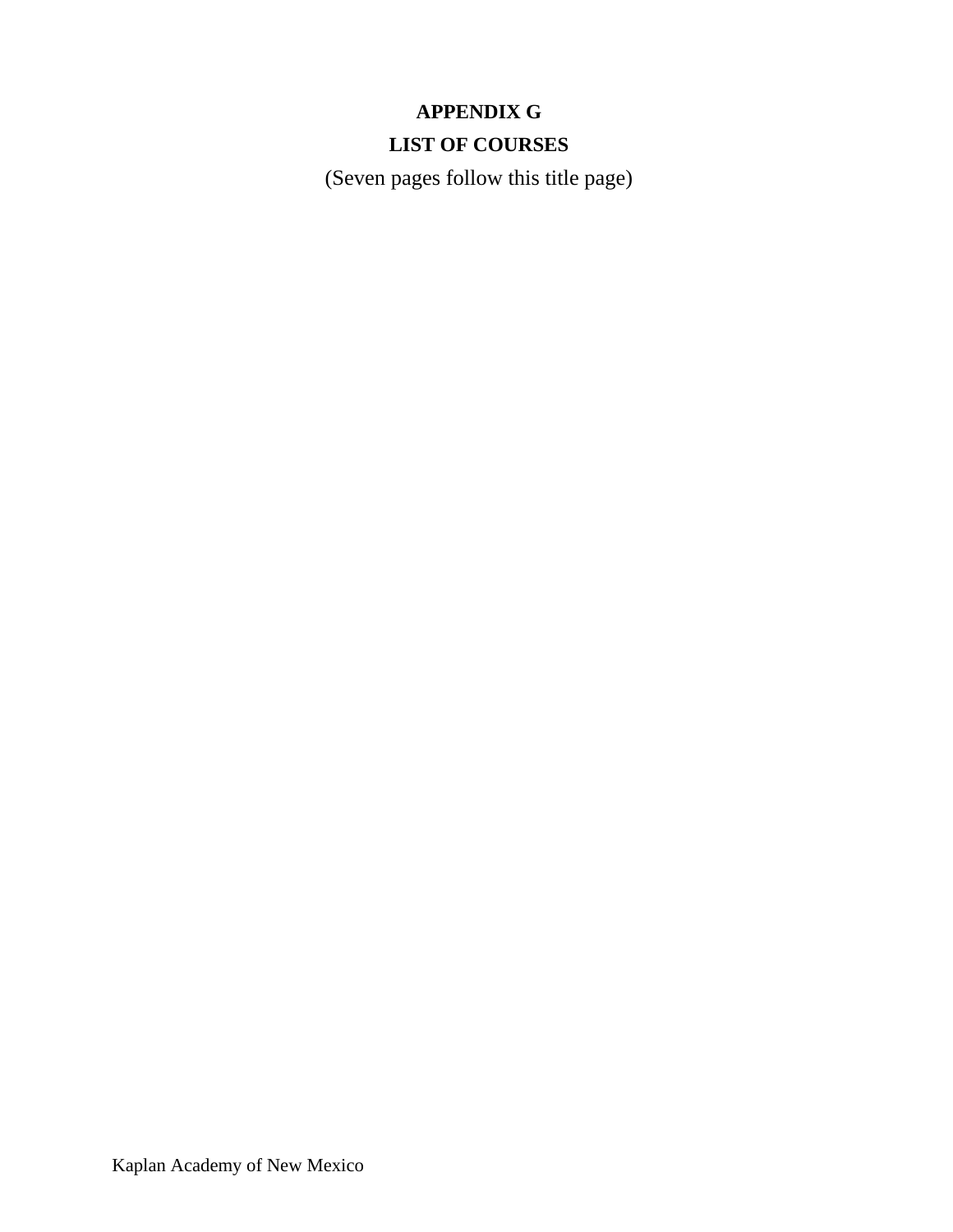| <b>Kaplan Virtual Education Course Catalog</b>                 |               |  |
|----------------------------------------------------------------|---------------|--|
| <b>Course Name</b>                                             | <b>Credit</b> |  |
| <b>High School Core Catalog</b>                                |               |  |
| <b>Language Arts</b>                                           |               |  |
| <b>Grammar &amp; Composition, First Semester</b>               |               |  |
| <b>Grammar &amp; Composition, Second Semester</b>              |               |  |
| English 1: Survey of Literature, First Semester                | 0.5           |  |
| English 1: Survey of Literature, Second Semester               | 0.5           |  |
| <b>English 1 Honors: Survey of Literature, First Semester</b>  | 0.5           |  |
| <b>English 1 Honors: Survey of Literature, Second Semester</b> | 0.5           |  |
| English 2: World Literature, First Semester                    | 0.5           |  |
| English 2: World Literature, Second Semester                   | 0.5           |  |
| <b>English 2 Honors: World Literature, First Semester</b>      | 0.5           |  |
| <b>English 2 Honors: World Literature, Second Semester</b>     | 0.5           |  |
| English 3: American Literature, First Semester                 | 0.5           |  |
| English 3: American Literature, Second Semester                | 0.5           |  |
| <b>English 3 Honors: American Literature, First Semester</b>   | 0.5           |  |
| <b>English 3 Honors: American Literature, Second Semester</b>  | 0.5           |  |
| English 4: British Literature, First Semester                  | 0.5           |  |
| English 4: British Literature, Second Semester                 | 0.5           |  |
| <b>English 4 Honors: British Literature, First Semester</b>    | 0.5           |  |
| <b>English 4 Honors: British Literature, Second Semester</b>   | 0.5           |  |
| <b>Smart Track Remedial Reading</b>                            |               |  |
| <b>ESL ReadingSmart</b>                                        |               |  |
| <b>Mathematics</b>                                             |               |  |
| <b>Consumer Math, First Semester</b>                           | 0.5           |  |
| <b>Consumer Math, Second Semester</b>                          | 0.5           |  |
| Pre-Algebra, First Semester                                    | 0.5           |  |
| Pre-Algebra, Second Semester                                   | 0.5           |  |
| Algebra IA, First Semester                                     |               |  |
| Algebra IA, Second Semester                                    |               |  |
| <b>Algebra IB, First Semester</b>                              |               |  |
| <b>Algebra IB, Second Semester</b>                             | 0.5           |  |
| Algebra I, First Semester                                      | 0.5           |  |
| Algebra I, Second Semester                                     | 0.5           |  |
| <b>Algebra I Honors, First Semester</b>                        | 0.5           |  |
| <b>Algebra I Honors, Second Semester</b>                       | 0.5           |  |
| <b>Algebra II, First Semester</b>                              | 0.5           |  |
| Algebra II, Second Semester                                    | 0.5           |  |
| <b>Algebra II Honors, First Semester</b>                       | 0.5           |  |
| <b>Algebra II Honors, Second Semester</b>                      | 0.5           |  |
| <b>Geometry, First Semester</b>                                | 0.5           |  |
| <b>Geometry, Second Semester</b>                               | 0.5           |  |
| <b>Geometry Honors, First Semester</b>                         | 0.5           |  |
| <b>Geometry Honors, Second Semester</b>                        | 0.5           |  |
| Trigonometry - one semester                                    | 0.5           |  |
| Pre-Calculus - first semester                                  | 0.5           |  |
| Pre-Calculus - second semester                                 | 0.5           |  |
| <b>Calculus - first semester</b>                               | 0.5           |  |
| Calculus - second semester                                     | 0.5           |  |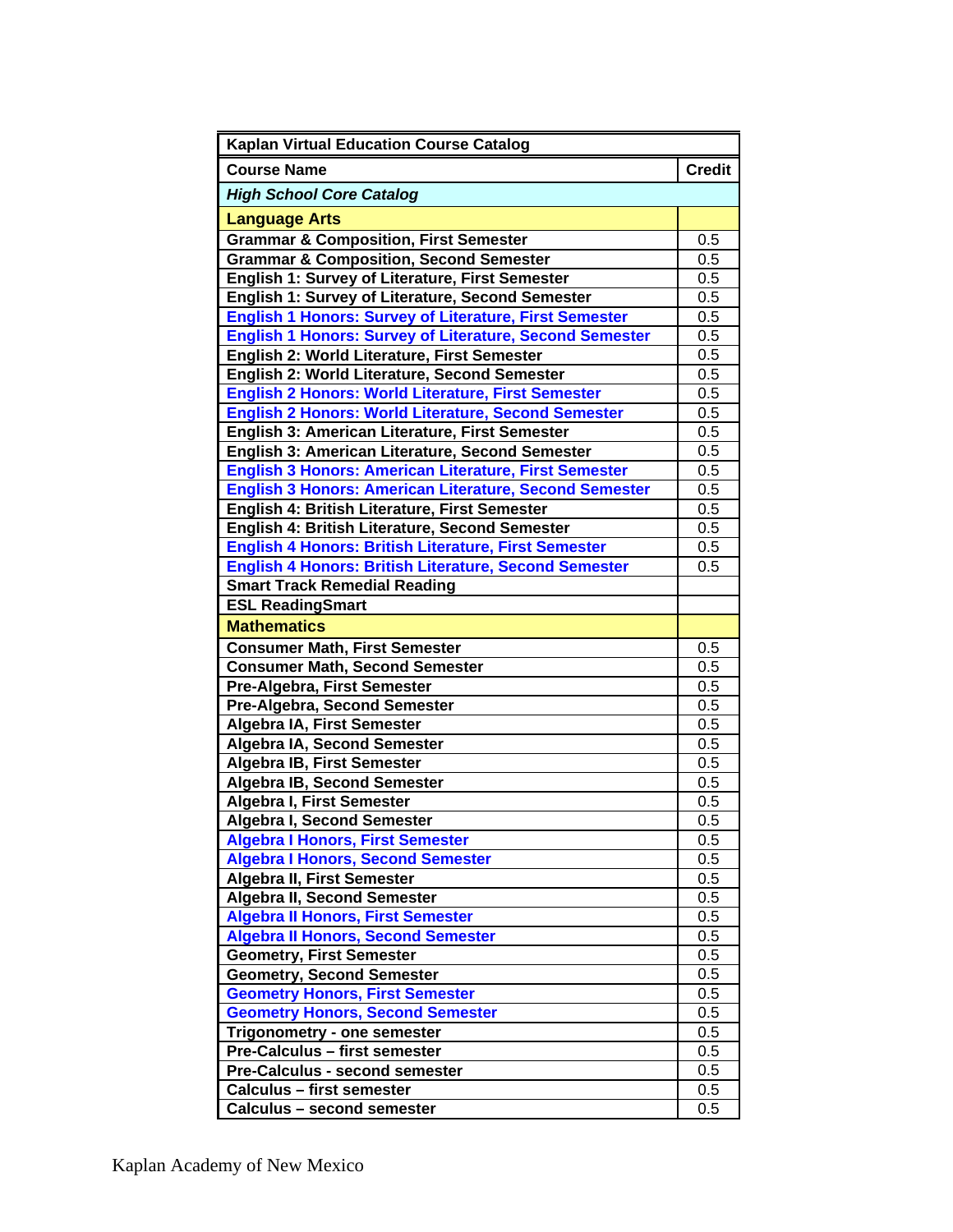| <b>Kaplan Virtual Education Course Catalog</b>      |               |  |
|-----------------------------------------------------|---------------|--|
| <b>Course Name</b>                                  | <b>Credit</b> |  |
| <b>Science</b>                                      |               |  |
| <b>Biology - first semester</b>                     |               |  |
| <b>Biology - second semester</b>                    |               |  |
| <b>Biology Honors - first semester</b>              | 0.5           |  |
| <b>Biology Honors - second semester</b>             | 0.5           |  |
| <b>Chemistry, First Semester</b>                    | 0.5           |  |
| <b>Chemistry, Second Semester</b>                   | 0.5           |  |
| <b>Chemistry Honors, First Semester</b>             | 0.5           |  |
| <b>Chemistry Honors, Second Semester</b>            | 0.5           |  |
| <b>Earth Space Science - first semester</b>         | 0.5           |  |
| Earth Space Science - second semester               | 0.5           |  |
| <b>Earth Space Science Honors - first semester</b>  | 0.5           |  |
| <b>Earth Space Science Honors - second semester</b> | 0.5           |  |
| <b>Marine Science - first semester</b>              | 0.5           |  |
| <b>Marine Science - second semester</b>             | 0.5           |  |
| <b>Physical Science - first semester</b>            | 0.5           |  |
| <b>Physical Science - second semester</b>           | 0.5           |  |
| <b>Physics - first semester</b>                     | 0.5           |  |
| <b>Physics - second semester</b>                    | 0.5           |  |
| <b>Physics Honors - first semester</b>              | 0.5           |  |
| <b>Physics Honors - second semester</b>             | 0.5           |  |
| <b>Environmental Science - first semester</b>       | 0.5           |  |
| <b>Environmental Science - second semester</b>      |               |  |
| <b>Social Studies</b>                               |               |  |
| American History - first semester                   | 0.5           |  |
| American History - second semester                  | 0.5           |  |
| <b>American History Honors - first semester</b>     | 0.5           |  |
| <b>American History Honors- second semester</b>     | 0.5           |  |
| <b>World History first semester</b>                 | 0.5           |  |
| World History second semester                       | 0.5           |  |
| <b>World History Honors first semester</b>          | 0.5           |  |
| <b>World History Honors second semester</b>         | 0.5           |  |
| <b>American Government</b>                          | 0.5           |  |
| <b>American Government Honors</b>                   | 0.5           |  |
| <b>Economics</b>                                    | 0.5           |  |
| <b>Economics Honors</b>                             |               |  |
| Geography - first semester                          |               |  |
| Geography - second semester                         | 0.5           |  |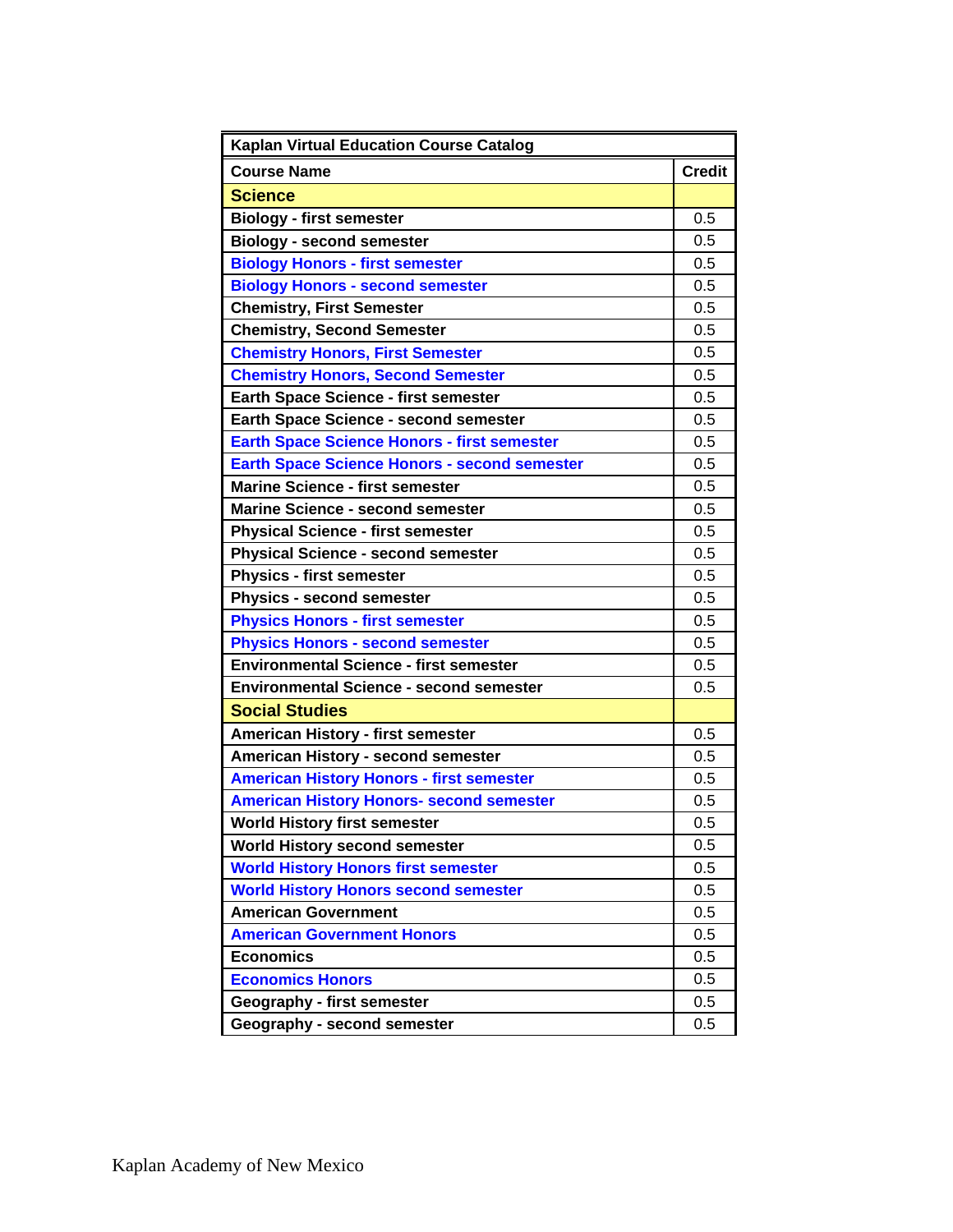| <b>Kaplan Virtual Education Course Catalog</b>                   |               |  |
|------------------------------------------------------------------|---------------|--|
| <b>Course Name</b>                                               | <b>Credit</b> |  |
| <b>Foreign Language</b>                                          |               |  |
| Spanish 1 - first semester                                       | 0.5           |  |
| Spanish 1 - second semester                                      | 0.5           |  |
| Spanish 2 - first semester                                       | 0.5           |  |
| Spanish 2 - second semester                                      | 0.5           |  |
| Spanish 3 - first semester                                       | 0.5           |  |
| Spanish 3 - second semester                                      | 0.5           |  |
| French 1 - first semester                                        | 0.5           |  |
| French 1 - second semester                                       | 0.5           |  |
| French 2 - first semester                                        | 0.5           |  |
| French 2 - second semester                                       | 0.5           |  |
| French 3 - first semester                                        | 0.5           |  |
| French 3 - second semester                                       | 0.5           |  |
| Latin 1 - first semester                                         | 0.5           |  |
| Latin 1 - second semester                                        | 0.5           |  |
| Latin 2 - first semester                                         | 0.5           |  |
| Latin 2 - second semester                                        | 0.5           |  |
| Latin 3 - first semester                                         | 0.5           |  |
| Latin 3 - second semester                                        | 0.5           |  |
| <b>Mandarin Chinese 1 - first semester</b>                       | 0.5           |  |
| <b>Mandarin Chinese 1 - second semester</b>                      | 0.5           |  |
| <b>Mandarin Chinese 2 - first semester</b>                       | 0.5           |  |
| <b>Mandarin Chinese 2 - second semester</b>                      |               |  |
| <b>Other Electives</b>                                           |               |  |
| <b>Thinking and Learning Strategies</b>                          | 0.5           |  |
| Journalism - first semester                                      | 0.5           |  |
| Journalism - second semester                                     | 0.5           |  |
| Psychology - 1 semester only                                     | 0.5           |  |
| Art History - first semester                                     | 0.5           |  |
| Art History - second semester                                    | 0.5           |  |
| <b>Music Appreciation</b>                                        | 0.5           |  |
| <b>Computer Literacy - first semester (Google docs)</b>          | 0.5           |  |
| <b>Computer Literacy - second semester (Google docs)</b>         | 0.5           |  |
| <b>Computing for College and Careers, First Semester</b>         | 0.5           |  |
| <b>Computing for College and Careers, Second Semester</b>        | 0.5           |  |
| <b>Health</b>                                                    | 0.5           |  |
| <b>Nutrition</b>                                                 | 0.5           |  |
| <b>Physical Education 1</b>                                      | 0.5           |  |
| <b>Physical Education 2</b>                                      | 0.5           |  |
| Physical Ed. for the Special Education Student (IEP or 504 Plan) | 0.5           |  |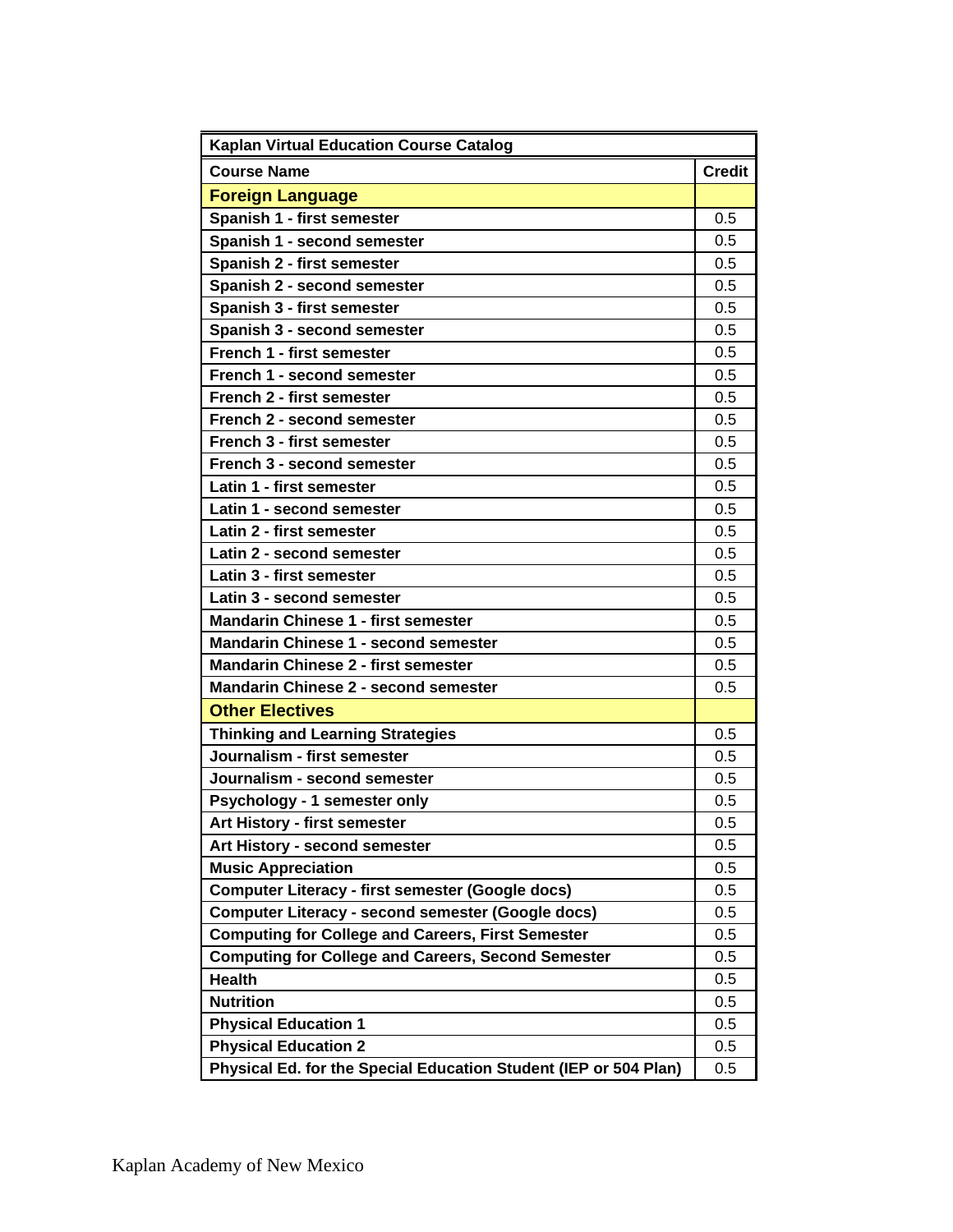| <b>Kaplan Virtual Education Course Catalog</b>         |               |  |
|--------------------------------------------------------|---------------|--|
| <b>Course Name</b>                                     | <b>Credit</b> |  |
| <b>Other Electives continued</b>                       |               |  |
| <b>Personal Finance</b>                                | 0.5           |  |
| <b>Career Planning</b>                                 | 0.5           |  |
| <b>Digital Photography and Graphics (GIMP)</b>         | 0.5           |  |
| <b>Digital Video Production (Movie Maker)</b>          | 0.5           |  |
| <b>Web Design (KompoZer)</b>                           | 0.5           |  |
| <b>Flash Animation (CS 4)</b>                          | 0.5           |  |
| <b>Game Design I</b>                                   | 0.5           |  |
| <b>Game Design II</b>                                  | 0.5           |  |
| <b>Online Game Design (CS 4)</b>                       | 0.5           |  |
| <b>CAHSEE Test Prep</b>                                | 0.5           |  |
| <b>ACT Prep</b>                                        | 0.5           |  |
| <b>SAT Prep (math and English)</b>                     | 0.5           |  |
| <b>Advanced Placement</b>                              |               |  |
| AP English Literature - first semester                 | 0.5           |  |
| AP English Literature - second semester w/ Exam Review | 0.5           |  |
| AP English Language - first semester                   | 0.5           |  |
| AP English Language - second semester w/Exam Review    | 0.5           |  |
| AP Art History - first semester                        | 0.5           |  |
| AP Art History - second semester w/ Exam Review        | 0.5           |  |
| <b>AP Statistics - first semester</b>                  | 0.5           |  |
| AP Statistics - second semester                        | 0.5           |  |
| AP Calculus AB - first semester                        |               |  |
| AP Calculus AB - second semester w/Exam Review         | 0.5           |  |
| AP Calculus BC - first semester                        | 0.5           |  |
| AP Calculus BC - second semester                       | 0.5           |  |
| AP Chemistry - first semester                          | 0.5           |  |
| AP Chemistry - second semester                         | 0.5           |  |
| AP Physics B - first semester                          | 0.5           |  |
| AP Physics B - second semester                         | 0.5           |  |
| AP Biology - first semester                            | 0.5           |  |
| AP Biology - second semester w/ Exam Review            | 0.5           |  |
| <b>AP Microeconomics</b>                               | 0.5           |  |
| AP Macroeconomics w/Exam Review                        | 0.5           |  |
| AP US Government and Politics w/ Exam Review           | 0.5           |  |
| AP US History - first semester                         | 0.5           |  |
| AP US History - second semester w/ Exam Review         | 0.5           |  |
| AP World History - first semester                      | 0.5           |  |
| AP World History - second semester                     | 0.5           |  |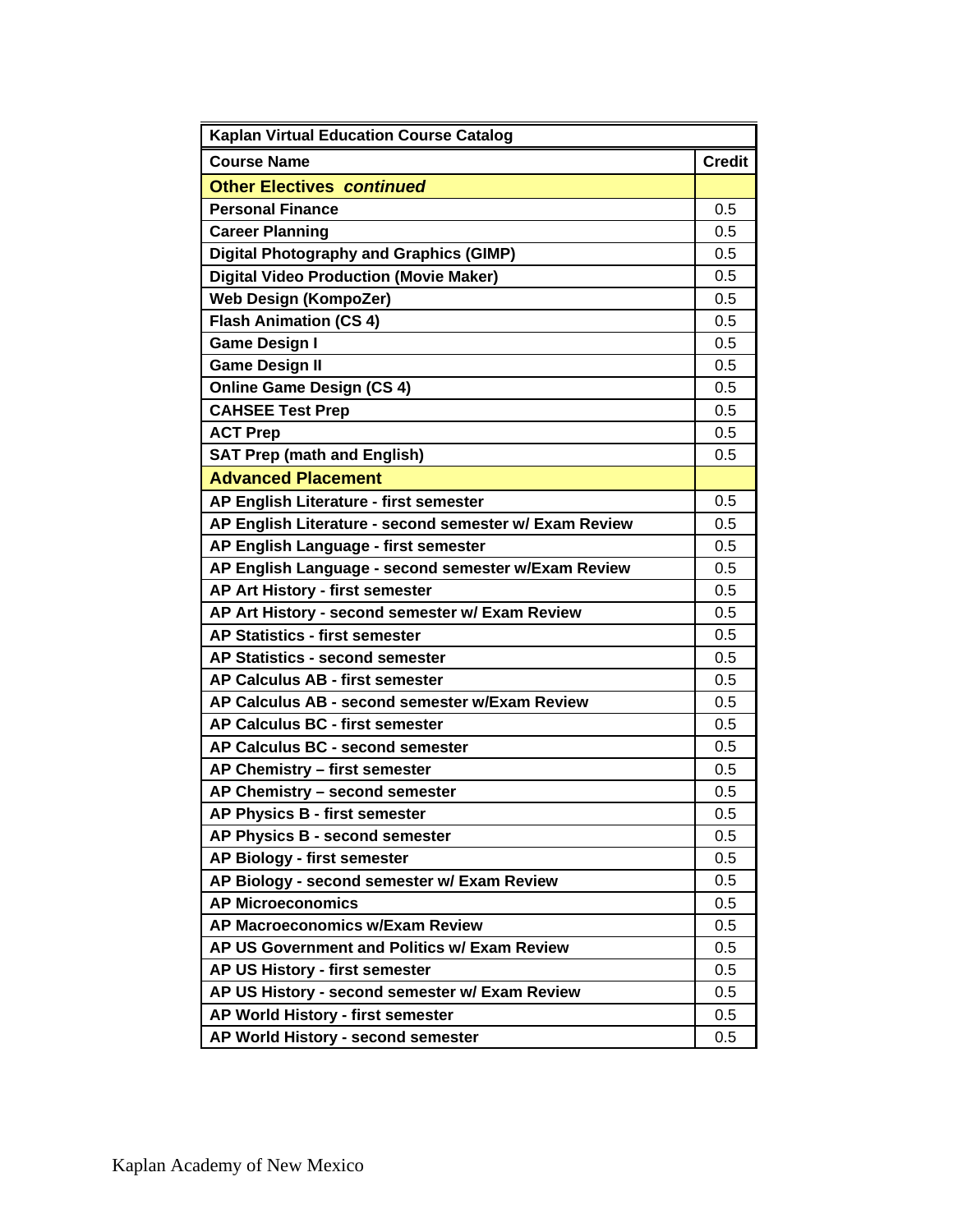| <b>Kaplan Virtual Education Course Catalog</b>             |               |
|------------------------------------------------------------|---------------|
| <b>Course Name</b>                                         | <b>Credit</b> |
| <b>Middle School Catalog</b>                               |               |
| <b>Language Arts</b>                                       |               |
| 6th Grade Language Arts, First Semester                    | 0.5           |
| 6th Grade Language Arts, Second Semester                   | 0.5           |
| 6th Grade Language Arts, First Semester, Advanced          | 0.5           |
| 6th Grade Language Arts, Second Semester, Advanced         | 0.5           |
| 7th Grade Language Arts, First Semester                    | 0.5           |
| 7th Grade Language Arts, Second Semester                   | 0.5           |
| 7th Grade Language Arts, First Semester, Advanced          | 0.5           |
| 7th Grade Language Arts, Second Semester, Advanced         | 0.5           |
| 8th Grade Language Arts, First Semester                    | 0.5           |
| 8th Grade Language Arts, Second Semester                   | 0.5           |
| 8th Grade Language Arts, First Semester, Advanced          | 0.5           |
| 8th Grade Language Arts, Second Semester, Advanced         | 0.5           |
| <b>Mathematics</b>                                         |               |
| 6th Grade Mathematics, First Semester                      | 0.5           |
| 6th Grade Mathematics, Second Semester                     | 0.5           |
| 6th Grade Mathematics, First Semester, Advanced            | 0.5           |
| 6th Grade Mathematics, Second Semester, Advanced           | 0.5           |
| <b>7th Grade Mathematics, First Semester</b>               | 0.5           |
| 7th Grade Mathematics, Second Semester                     | 0.5           |
| 7th Grade Mathematics, First Semester, Advanced            | 0.5           |
| 7th Grade Mathematics, Second Semester, Advanced           | 0.5           |
| 8th Grade Mathematics, First Semester                      | 0.5           |
| 8th Grade Mathematics, Second Semester                     | 0.5           |
| 8th Grade Mathematics, First Semester, Advanced            | 0.5           |
| 8th Grade Mathematics, Second Semester, Advanced           | 0.5           |
| <b>Social Studies</b>                                      |               |
| Social Studies (World Geography), First Semester           | 0.5           |
| Social Studies (World Geography), Second Semester          | 0.5           |
| Social Studies (World Geography), First Semester Advanced  | 0.5           |
| Social Studies (World Geography), Second Semester Advanced | 0.5           |
| <b>Social Studies (World Cultures), First Semester</b>     | 0.5           |
| Social Studies (World Cultures), Second Semester           | 0.5           |
| Social Studies (World Cultures), First Semester Advanced   | 0.5           |
| Social Studies (World Cultures), Second Semester Advanced  | 0.5           |
| Social Studies (US History), First Semester                | 0.5           |
| Social Studies (US History), Second Semester               | 0.5           |
| Social Studies (US History), First Semester Advanced       | 0.5           |
| Social Studies (US History), Second Semester Advanced      | 0.5           |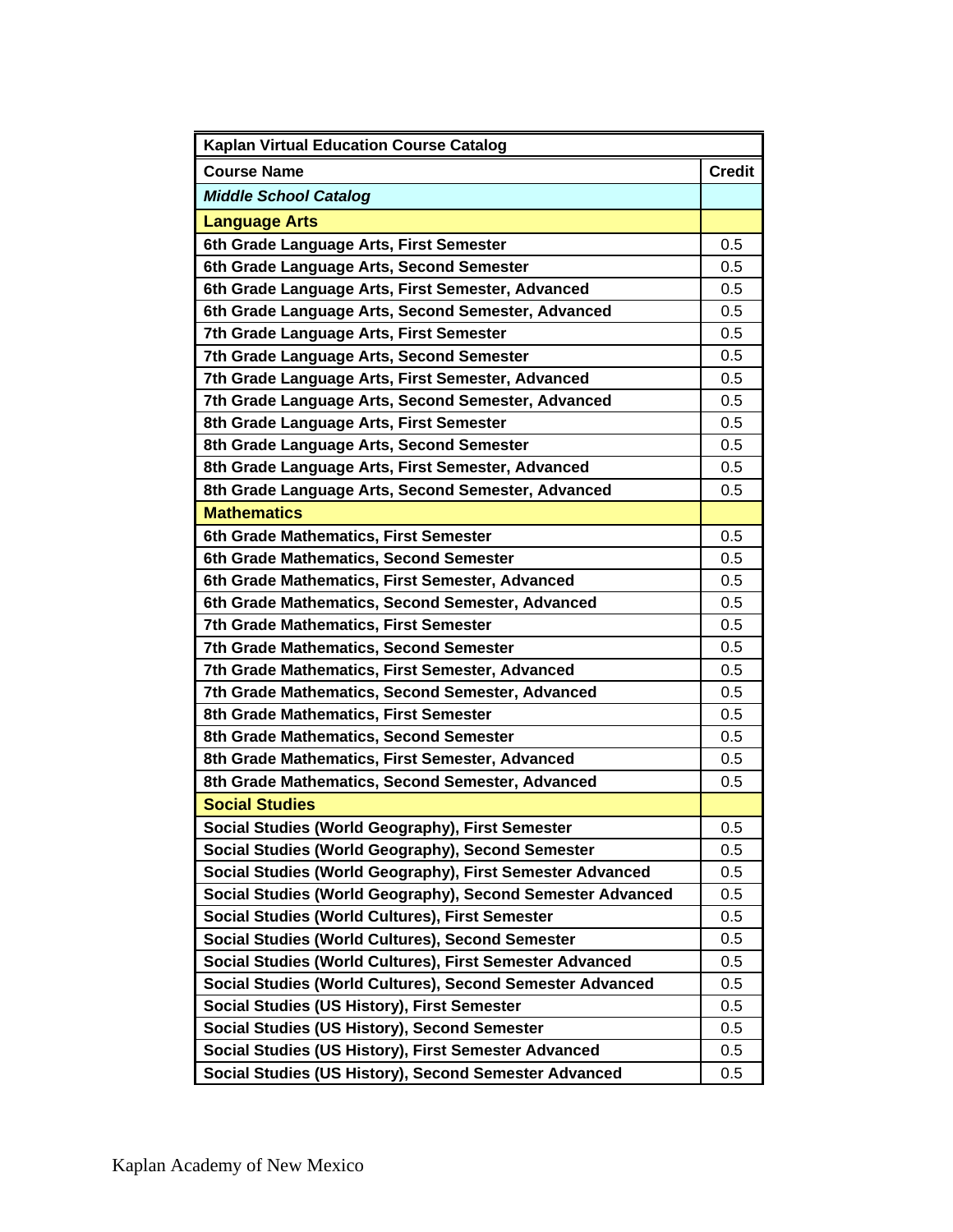| Kaplan Virtual Education Middle School Catalog             |               |
|------------------------------------------------------------|---------------|
| <b>Course Name</b>                                         | <b>Credit</b> |
| <b>Science &amp; Health</b>                                |               |
| 6th Grade Science, First Semester                          | 0.5           |
| 6th Grade Science, Second Semester                         | 0.5           |
| 6th Grade Science, First Semester, Advanced                | 0.5           |
| 6th Grade Science, Second Semester, Advanced               | 0.5           |
| 7th Grade Science, First Semester                          | 0.5           |
| 7th Grade Science, Second Semester                         | 0.5           |
| 7th Grade Science, First Semester, Advanced                | 0.5           |
| 7th Grade Science, Second Semester, Advanced               | 0.5           |
| 8th Grade Science, First Semester                          | 0.5           |
| 8th Grade Science, Second Semester                         | 0.5           |
| 8th Grade Science, First Semester, Advanced                | 0.5           |
| 8th Grade Science, Second Semester, Advanced               | 0.5           |
| 6th Grade Health / Physical Ed, First Semester             | 0.5           |
| 6th Grade Health / Physical Ed, Second Semester            | 0.5           |
| 7th Grade Health / Physical Ed, First Semester             | 0.5           |
| 7th Grade Health / Physical Ed, Second Semester            | 0.5           |
| 8th Grade Health / Physical Ed, First Semester             | 0.5           |
| 8th Grade Health / Physical Ed, Second Semester            | 0.5           |
| <b>Social Studies</b>                                      |               |
| Social Studies (World Geography), First Semester           | 0.5           |
| Social Studies (World Geography), Second Semester          | 0.5           |
| Social Studies (World Geography), First Semester Advanced  | 0.5           |
| Social Studies (World Geography), Second Semester Advanced | 0.5           |
| Social Studies (World Cultures), First Semester            | 0.5           |
| Social Studies (World Cultures), Second Semester           | 0.5           |
| Social Studies (World Cultures), First Semester Advanced   | 0.5           |
| Social Studies (World Cultures), Second Semester Advanced  | 0.5           |
| Social Studies (US History), First Semester                | 0.5           |
| Social Studies (US History), Second Semester               | 0.5           |
| Social Studies (US History), First Semester Advanced       | 0.5           |
| Social Studies (US History), Second Semester Advanced      | 0.5           |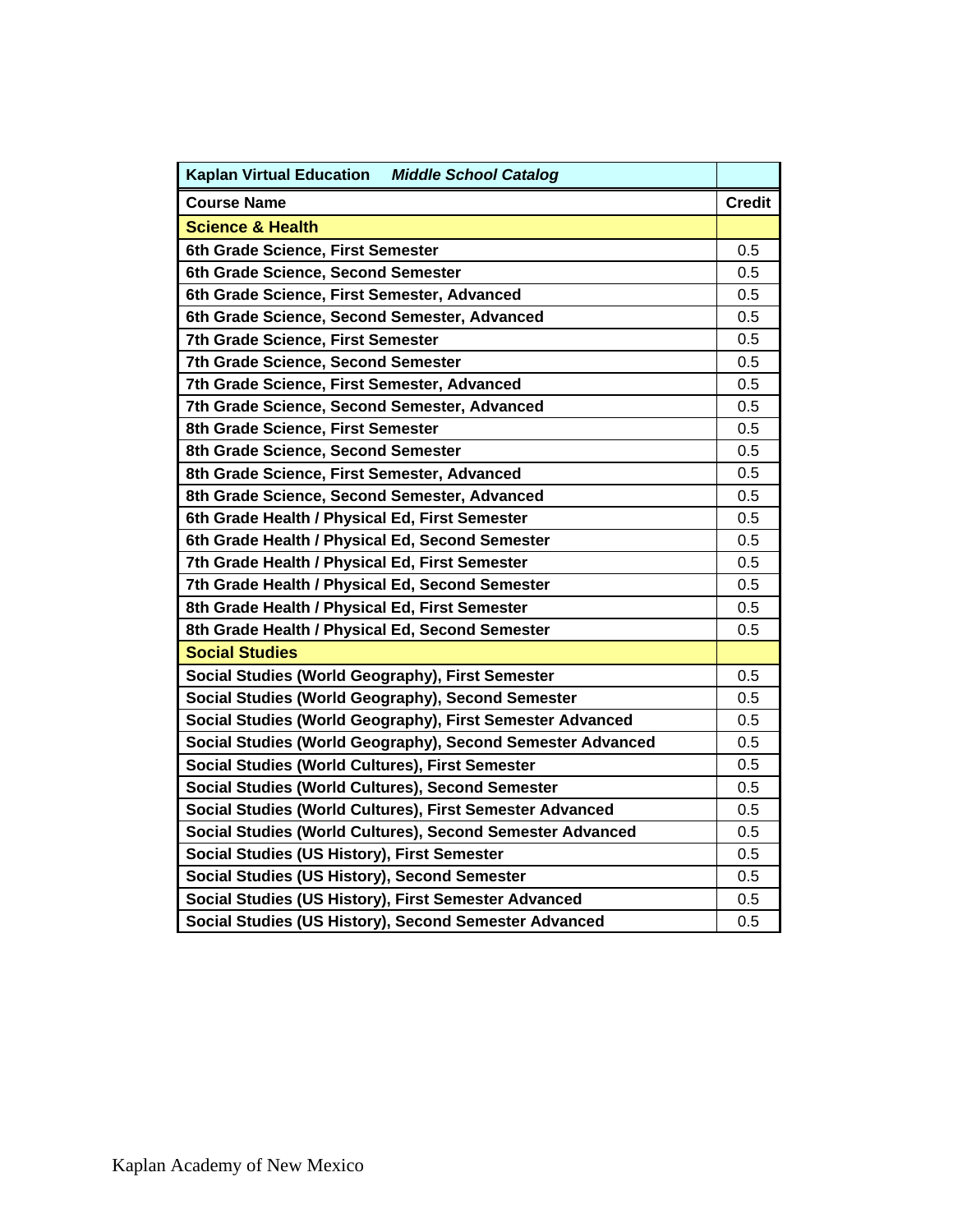| <b>Kaplan Virtual Education</b><br><b>Middle School Catalog</b> |               |  |
|-----------------------------------------------------------------|---------------|--|
| <b>Course Name</b>                                              | <b>Credit</b> |  |
| <b>Electives - Middle School</b>                                |               |  |
| 6th Grade Smart Track Reading (Remedial)                        |               |  |
| 7th Grade Smart Track Reading (Remedial)                        |               |  |
| 8th Grade Smart Track Reading (Remedial)                        |               |  |
| 6th Grade Smart Track Mathematics (Remedial)                    |               |  |
| 7th Grade Smart Track Mathematics (Remedial)                    |               |  |
| 8th Grade Smart Track Mathematics (Remedial)                    |               |  |
| <b>Computer Fundamentals, First Semester</b>                    | 0.5           |  |
| <b>Computer Fundamentals, Second Semester</b>                   | 0.5           |  |
| <b>Career Explorations, One Semester</b>                        | 0.5           |  |
| Art Appreciation (6th), One Semester                            | 0.5           |  |
| <b>Music Appreciation (6th), One Semester</b>                   | 0.5           |  |
| Art Appreciation (7th), One Semester                            | 0.5           |  |
| <b>Music Appreciation (7th), One Semester</b>                   | 0.5           |  |
| Art Appreciation (8th), One Semester                            |               |  |
| <b>Music Appreciation (8th), One Semester</b>                   | 0.5           |  |
| Keyboarding                                                     | 0.5           |  |